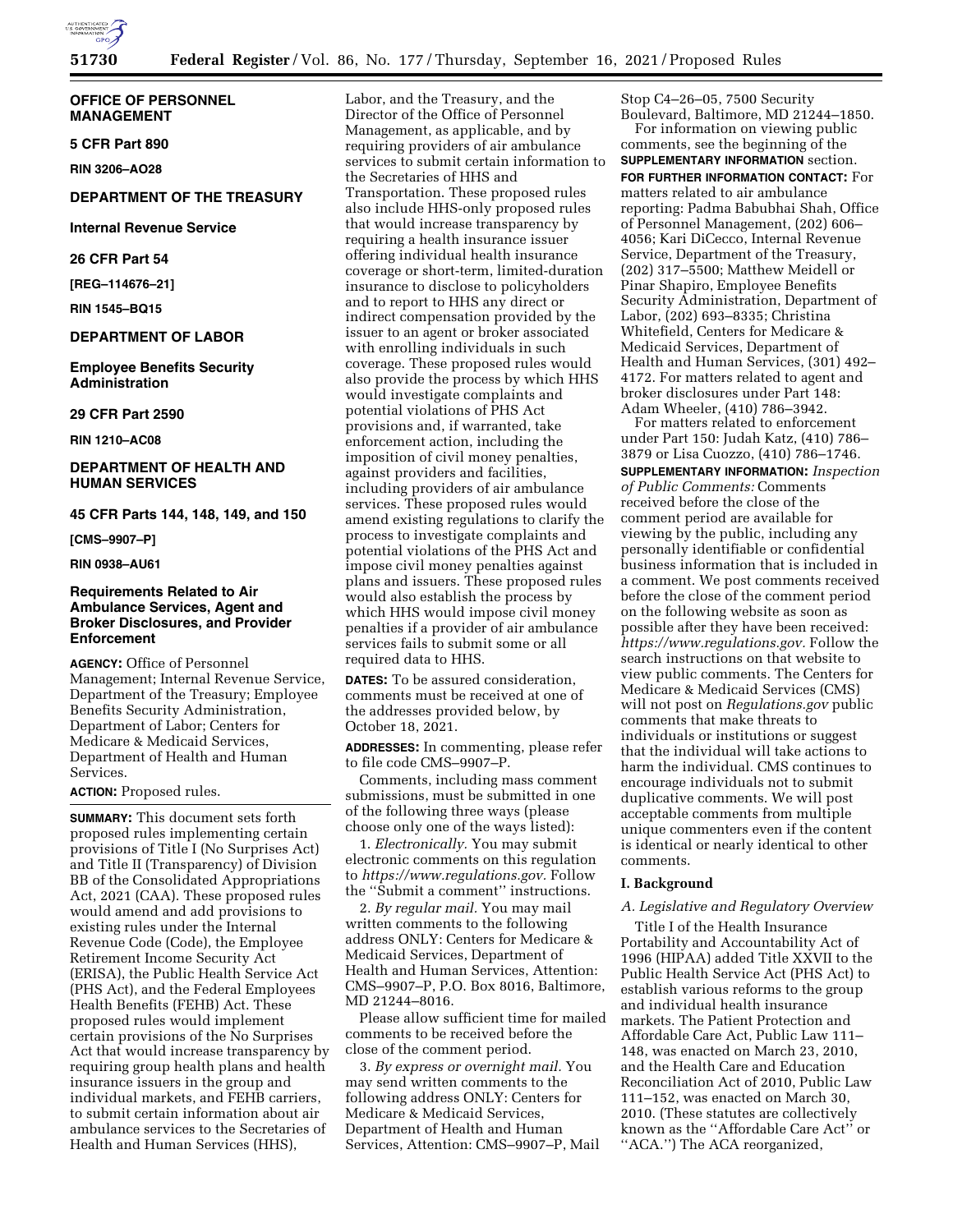amended, and added to the provisions of Part A of Title XXVII of the PHS Act relating to group health plans and health insurance issuers in the group and individual markets. The term ''group health plan'' includes both insured and self-insured group health plans. The ACA added section 9815(a)(1) to the Internal Revenue Code (Code) and section 715(a)(1) to the Employee Retirement Income Security Act (ERISA) to incorporate the provisions of Part A of Title XXVII of the PHS Act into the Code and ERISA, and made them applicable to group health plans and health insurance issuers providing health insurance coverage in connection with group health plans. Sections 2701 through 2728 of the PHS Act are thereby incorporated into the Code and ERISA.

The Consolidated Appropriations Act, 2021 (CAA) was enacted on December 27, 2020 and includes Title I (No Surprises Act) and Title II (Transparency) in Division BB. The CAA added provisions that apply to plans and issuers offering group or individual health insurance coverage in chapter 100 of the Code, in part 7 of ERISA, and in a new Part D of Title XXVII of the PHS Act. The CAA also amended the Federal Employees Health Benefits (FEHB) Act, 5 U.S.C. 8901, *et seq.,* by adding a new subsection (p) to 5 U.S.C. 8902 that requires each contract with an FEHB carrier to require the carrier to comply with requirements described in certain provisions of the Code, ERISA, and the PHS Act in the same manner as those provisions apply to a group health plan or health insurance issuer offering group or individual health insurance coverage. The CAA provisions that apply to providers, facilities, and providers of air ambulance services, such as requirements related to cost sharing, prohibitions on balance billing for certain items and services, and requirements related to disclosures about balance billing protections, were added to Title XXVII of the PHS Act in a new Part E.

Section 106(a) of the No Surprises Act requires providers of air ambulance services to report certain information to the Secretaries of HHS and Transportation. Section 106(b) of the No Surprises Act added parallel provisions at section 9823 of the Code, section 723 of ERISA, and section 2799A–8 of the PHS Act. These provisions include requirements for plans and issuers to report claims and other information regarding air ambulance services and providers of air ambulance services.

The Director of the Office of Personnel Management (OPM) is of the

view that the collection of FEHB plan air ambulance claims data is necessary and appropriate for a more complete understanding of air ambulance services provided across the industry. Further, the OPM Director is of the view that this data would inform OPM for purposes of enforcing the protections provided under 5 U.S.C. 8902(p) and for the appropriate administration and oversight of FEHB plans.

Sections 106(a) and (b) of the No Surprises Act impose these air ambulance data reporting requirements for 2 years. Section 106(c) of the No Surprises Act further requires HHS, in consultation with the Secretary of Transportation, to issue a comprehensive public report summarizing the data and providing an assessment of the state and certain aspects and characteristics of the air ambulance market. Section 106(e) of the No Surprises Act provides for the imposition of civil money penalties of not more than \$10,000 on providers of air ambulance services for failure to submit required data. Section 106(e)(3) specifies that certain provisions of section 1128A of the Social Security Act (SSA) shall apply to a civil money penalty under section 106(e) of the No Surprises Act in the same manner as such provisions apply to a penalty or proceeding under section 1128A of the SSA. In addition, section 418 of the Federal Aviation Administration (FAA) Reauthorization Act of 2018 1 directs the Secretary of Transportation, in consultation with HHS, to form an Advisory Committee on Air Ambulance and Patient Billing (Advisory Committee). Section 106(d) of the No Surprises Act directs HHS, in consultation with the Secretary of Transportation, to take into consideration (as applicable and to the extent feasible) any recommendations included in the Advisory Committee's report.

The charter of the Advisory Committee allowed for the formation of subcommittees to perform specific assignments. The Advisory Committee formed three subcommittees, which included a subcommittee on the Prevention of Balance Billing. At its second full Committee meeting in May 2021, the Advisory Committee recommended the collection of eight specific data elements from providers of air ambulance services: (1) Average cost per trip; (2) air ambulance base rates and patient-loaded statute mileage rates; (3) ancillary fees for specialty services, like neonatal, cardiac, and ''other'' (for example, specialized medicines like

snakebites in rural areas); (4) reimbursement data aggregated by payor type (Medicare, Medicaid, self-insured, private insurance) and per transport, based on median rate and zip code, as well as further identifying data regarding private insurance by provider type (hospital-sponsored program, municipality-sponsored program, hospital independent partnership (hybrid) program, or independent program); (5) alternate revenue sources (for example, subsidies or membership programs) broken down per transport for reporting purposes; (6) volume of transports, segregated by aircraft type (fixed wing and rotary wing) and takeoff zip code for government purposes, or for public use when aggregated with other data; (7) market share for air transport, obtained from the FAA certificate holder and identifying the certificate holder's parent company; and (8) market share for health care, by looking at the program type for the FAA certificate holder.2 Section 9823 of the Code, section 723 of ERISA, and section 2799A–8 of the PHS Act require information to be reported jointly to HHS, the Department of Labor (DOL), and the Department of the Treasury (collectively, the Departments).

Section 106(d) of the No Surprises Act requires HHS, in consultation with the Secretary of Transportation, to undertake notice and comment rulemaking to specify the form and manner in which plans and issuers must submit this information.

The CAA amended the FEHB Act to require that protections from air ambulance surprise billing must be offered by carriers in the same manner as those protections apply under section 9817 of the Code, section 717 of ERISA, and section 2799B–2 of the PHS Act and to require that protections from surprise billing by providers of air ambulance services with respect to FEHB enrollees apply in the same manner as those protections apply under section 2799B– 5 of the PHS Act.

The CAA also amended Title XXVII of the PHS Act to add section 2746, which requires a health insurance issuer offering individual health insurance coverage or short-term, limited-duration insurance to disclose to enrollees in such coverage and to report annually to HHS the direct or indirect compensation provided by the issuer to an agent or broker associated with enrolling

<sup>1</sup>Public Law 115–254.

<sup>2</sup> ''Meeting Summary, Second Meeting of the AAPB Advisory Committee,'' U.S. Department of Transportation, Air Ambulance and Patient Billing Advisory Committee, May 27–28, 2021, Washington, DC pp. 15–17. Available at: *[https://](https://www.transportation.gov/sites/dot.gov/files/2021-07/AAPB%20Second%20Meeting%20Minutes.pdf) [www.transportation.gov/sites/dot.gov/files/2021-07/](https://www.transportation.gov/sites/dot.gov/files/2021-07/AAPB%20Second%20Meeting%20Minutes.pdf) [AAPB%20Second%20Meeting%20Minutes.pdf](https://www.transportation.gov/sites/dot.gov/files/2021-07/AAPB%20Second%20Meeting%20Minutes.pdf)*.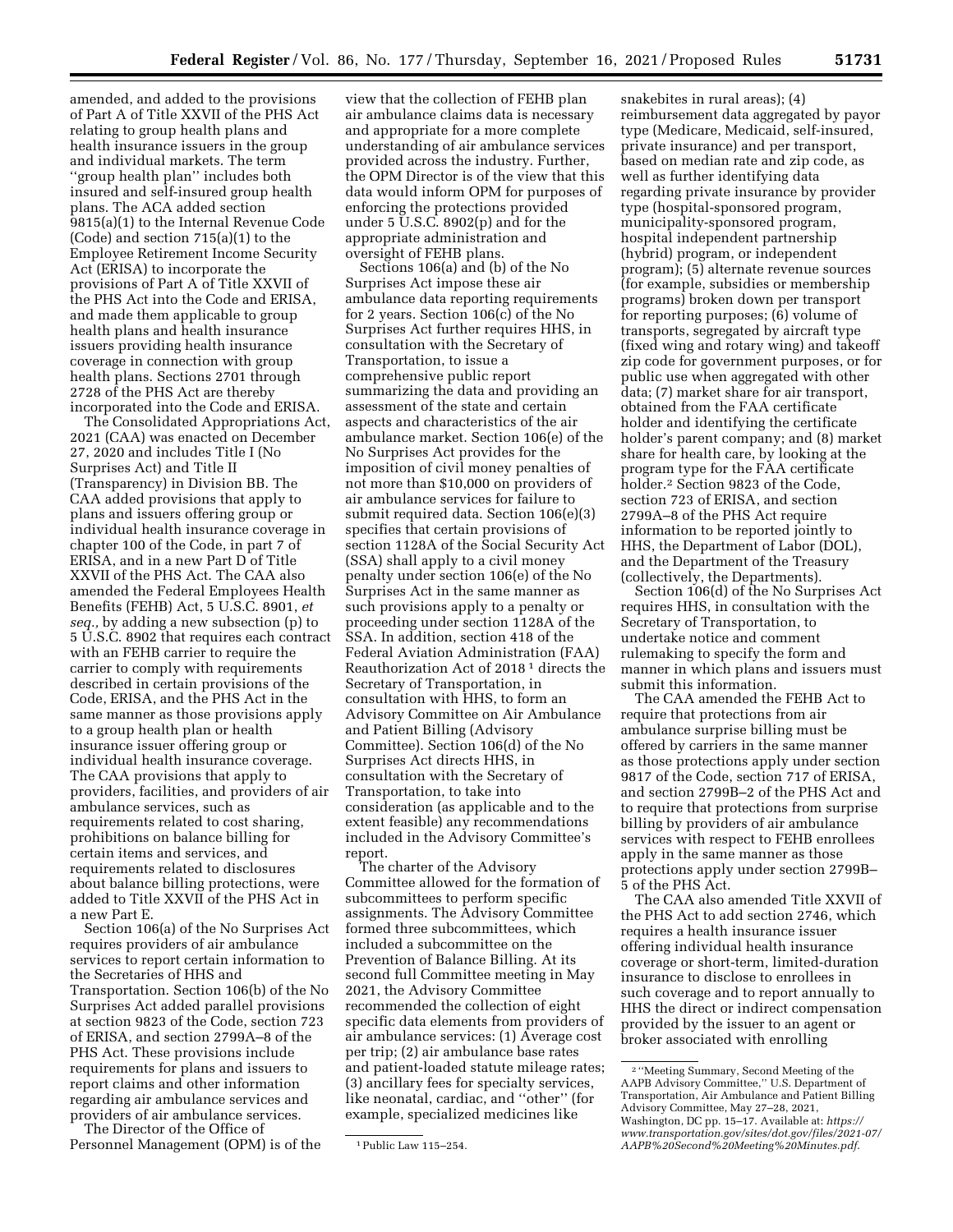individuals in such coverage. Section 2746(d) directs HHS to finalize, through notice and comment rulemaking, the timing, form, and manner in which issuers must make these disclosures to consumers and submit reports to HHS. These new statutory requirements are applicable beginning December 27, 2021.

Section 2723(b) of the PHS Act, as amended by the CAA, authorizes HHS to impose civil money penalties as a means of enforcing the individual and group market requirements contained in Part A and Part D of Title XXVII of the PHS Act with respect to health insurance issuers when a state fails to substantially enforce these provisions, as well as with respect to group health plans that are non-Federal governmental plans.3 Section 2799B–4 of the PHS Act, as added by section 104 of the No Surprises Act, establishes a similar framework for HHS's enforcement authority over providers and facilities, including providers of air ambulance services, in states that fail to substantially enforce the requirements of Part E of Title XXVII of the PHS Act, as added by the CAA. This provision also authorizes HHS to impose civil money penalties of up to \$10,000 per violation on providers and facilities, including providers of air ambulance services, that fail to comply with the applicable PHS Act requirements in such states. It further provides that certain provisions of section 1128A of the SSA shall apply to a civil money penalty or assessment under section 2799B–4 of the PHS Act in the same manner as such provisions apply to a penalty, assessment, or proceeding under subsection (a) of section 1128A of the SSA.

The Departments are issuing regulations in several phases implementing provisions of Title I (No Surprises Act) and Title II (Transparency) of Division BB of the CAA. Later this year, the Departments intend to issue regulations regarding the Federal independent dispute resolution (IDR) process (sections 103 and 105 of the No Surprises Act) and patient protections through transparency and the patient-provider dispute resolution process (section 112 of the No Surprises Act).

On July 13, 2021, the Departments and OPM issued interim final rules entitled *Requirements Related to* 

*Surprise Billing; Part I,*4 which generally apply to group health plans and health insurance issuers offering group or individual health insurance coverage (including grandfathered health plans) with respect to plan years (in the individual market, policy years) beginning on or after January 1, 2022; FEHB health benefits plans with respect to contract years beginning on or after January 1, 2022; and health care providers and facilities, and providers of air ambulance services beginning on January 1, 2022 (July 2021 interim final rules). The July 2021 interim final rules implement sections 9816(a)–(b) and 9817(a) of the Code; sections 716(a)–(b) and 717(a) of ERISA; sections 2799A– 1(a)–(b), 2799A–2(a), 2799B–1, 2799B– 2, 2799B–3, and 2799B–5 of the PHS Act; and 5 U.S.C. 8902(p), to protect consumers from surprise medical bills for emergency services, air ambulance services furnished by nonparticipating providers of air ambulance services, and non-emergency services furnished by nonparticipating providers at participating facilities in certain circumstances.

Among other requirements, the July 2021 interim final rules require emergency services to be covered without any prior authorization, without regard to whether the health care provider or facility furnishing the emergency services is a participating provider or a participating emergency facility with respect to the services, and without regard to any other term or condition of the plan or coverage other than the exclusion or coordination of benefits or a permitted affiliation or waiting period. With respect to emergency services furnished by nonparticipating providers or facilities, air ambulance services furnished by nonparticipating providers of air ambulance services, and non-emergency services furnished by nonparticipating providers at certain participating facilities, the July 2021 interim final rules generally limit cost sharing for out-of-network services to in-network levels, require such cost sharing to count toward any in-network deductibles and out-of-pocket maximums, and prohibit balance billing in certain circumstances. Balance billing refers to the practice of out-of-network providers billing patients for the difference between: (1) The provider's billed charges; and (2) the amount collected from the plan or issuer plus the amount collected from the patient in the form of cost sharing (such as a

copayment, coinsurance, or amounts paid toward a deductible).

Division BB of the CAA also includes: Provisions regarding transparency in plan and insurance identification cards (section 107); continuity of care (section 113); accuracy of provider network directories (section 116); prohibition on gag clauses (section 201) that are applicable for plan years beginning on or after January 1, 2022; and pharmacy benefit and drug cost reporting (section 204) that is required by December 27, 2021. The Departments intend to undertake rulemaking to fully implement these provisions, but rules regarding some of these provisions might not be issued until after January 1, 2022. The Departments note that any such rulemaking to fully implement these provisions would include a prospective applicability date that provides plans, issuers, providers, and facilities, as applicable, a reasonable amount of time to comply with new or clarified requirements. Until rulemaking to fully implement these provisions is finalized and effective, plans and issuers are expected to implement the requirements using a good faith, reasonable interpretation of the statute.

#### *B. Stakeholder Consultation and Input*

The Departments consulted with stakeholders on policies related to Division BB of the CAA, including air ambulance data collection, disclosure and reporting of agent and broker compensation, and enforcement of the PHS Act. The Departments held several listening sessions with consumers, health care providers, facilities, providers of air ambulance services, employers, agents, brokers, health plans and health insurance issuers, advocacy groups, and the actuarial community to gather public input. The Departments also solicited input from state representatives on numerous relevant topics and consulted with stakeholders through regular meetings with the National Association of Insurance Commissioners (NAIC), and regular contact with state regulators, issuers, trade groups, consumer advocates, employers, and other interested parties. The Departments considered all public input received as the Departments developed the policies in these proposed rules and welcome additional public comment as part of these proposed rules.

#### *C. Structure of Proposed Rules*

The regulations outlined in these proposed rules would be codified in 5 CFR part 890; 26 CFR part 54; 29 CFR part 2590; and 45 CFR parts 144, 148, 149, and 150.

<sup>3</sup>*Also see* section 2761 of the PHS Act, which establishes a parallel framework for enforcement of the individual market requirements contained in Part B of Title XXVII of the PHS Act.

<sup>4</sup>Requirements Related to Surprise Billing; Part I, 86 FR 36872, (July 13, 2021). Public comments on this rule are due by September 7, 2021.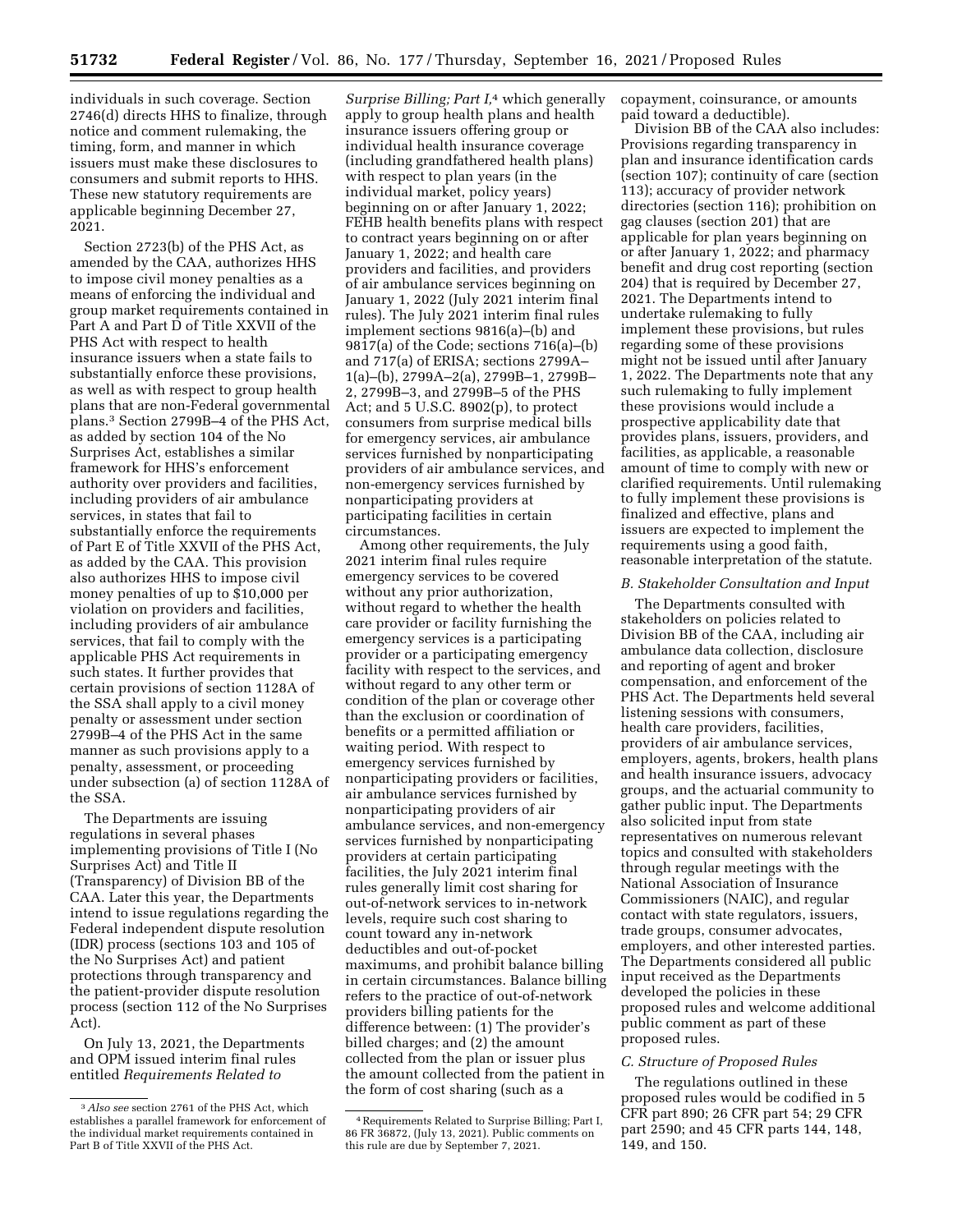The proposed changes to 45 CFR part 144 would make technical and conforming amendments regarding the purpose of part 150.

The proposed changes to 45 CFR part 148 would set forth requirements for health insurance issuers offering individual health insurance coverage or short-term, limited-duration insurance to disclose to policyholders information regarding direct and indirect compensation provided by the issuer to an agent or broker associated with enrolling individuals in such coverage. The proposed amendments to 45 CFR part 148 also set forth proposed requirements related to the annual reports that health insurance issuers offering individual health insurance coverage or short-term, limited-duration insurance would be required to submit to HHS regarding the direct and indirect compensation paid to agents and brokers. In addition, these proposed rules would make technical and conforming amendments regarding the basis, purpose, and scope of 45 CFR part 148.

The proposed changes to 45 CFR part 149 would require plans, issuers, and providers of air ambulance services to submit to HHS certain data regarding air ambulance services. Proposed rules under 26 CFR 54.9823–1 and 29 CFR 2590.723 would provide that group health plans and health insurance issuers offering group health insurance coverage that satisfy the requirements under 45 CFR part 149 that implement section 2799A–8 of the PHS Act would be treated as satisfying the parallel requirements under section 9823 of the Code and section 723 of ERISA. The proposed change to 5 CFR part 890 would require FEHB carriers to comply with the requirements of 45 CFR 149.230 with respect to an FEHB plan in the same manner as such provisions apply to a group health plan or health insurance issuer offering group or individual health insurance coverage. OPM would coordinate with HHS to receive FEHB air ambulance services data.

The proposed changes to 45 CFR part 150 would make procedural changes to the process HHS utilizes to investigate possible violations of the PHS Act, including proposed amendments to clarify the process to investigate complaints and potential violations of the PHS Act and to impose civil money penalties against non-Federal governmental plans and issuers of group or individual health insurance coverage. The proposed changes would also set forth the process for imposing civil money penalties on providers and facilities, including providers of air

ambulance services, for failure to comply with 45 CFR part 149 and failure to provide data required in section 106(a) of the No Surprises Act.

### **II. Provisions of the Proposed Rules on Reporting Requirements Regarding Air Ambulance Services—Departments of HHS, Labor, and the Treasury**

#### *A. In General*

These proposed rules propose requirements related to data collection from providers of air ambulance services, as required by section 106(a) of the No Surprises Act, and from plans and issuers offering group or individual health insurance coverage, as required by section 9823 of the Code, section 723 of ERISA, and section 2799A–8 of the PHS Act, as added by section 106(b) of the No Surprises Act.

These proposed rules also include an HHS-only proposed rule that sets forth civil money penalties specified in section 106(e) of the No Surprises Act that would apply to providers of air ambulance services for failure to submit data as required under section 106(a) of the No Surprises Act.5

Air ambulance services frequently result in surprise medical bills due to individuals' inabilities to select an innetwork provider of air ambulance services when faced with an urgent medical situation. Because of low network participation rates by providers of air ambulance services, individuals are also unable to avoid potential higher cost sharing and balance billing by outof-network providers. A 2019 study by the Government Accountability Office (GAO) analyzed data from 2017 and found that 69 percent of air ambulance transports of privately-insured patients were out-of-network.6

When individuals are unable to avoid providers or providers of air ambulance services that are not in their plan's network, it raises health care costs and exposes individuals to financial risk.7 The ability to balance bill is often used as leverage by providers to obtain higher in-network payments, which results in

6*Air Ambulance: Available Data Show Privately-Insured Patients Are at Financial Risk.* GAO–19– 292 (March 2019).

higher premiums, higher cost sharing for consumers, and overall increased health care expenditures.<sup>8</sup> Studies have shown that surprise medical bills can be substantial, including with respect to air ambulance services. The GAO found that for privately-insured patients, the median price charged by providers of air ambulance services was about \$36,400 for a rotary-wing transport and \$40,600 for a fixed-wing transport in 2017.9 In an earlier study,10 the GAO noted that there is no national data on balance billing and the extent to which providers of air ambulance services have contracts with health insurance companies. Some states have attempted to collect data on balance billing. The GAO study stated that a Michigan state review of 19 cases of balance billing for air ambulance services between 2013 and 2016 showed an average balance bill of \$31,000. Data on cases investigated and closed by the Maryland Insurance Administration between January 2014 and April 2018 showed that the amount of balance bills for air ambulance services ranged from \$12,300 to \$52,000.

Although some states have enacted laws to regulate the billing practices of providers of air ambulance services, many of these efforts have been unsuccessful due to a preemption provision in the Airline Deregulation Act of 1978 (ADA). The ADA states, in relevant part, ''. . . a State, political subdivision of a State, or political authority of at least two States may not enact or enforce a law, regulation, or other provision having the force and effect of law related to a price, route, or service of an air carrier that may provide air transportation under this subpart.'' 11 Assuming that a provider of air ambulance services is an ''air carrier'' covered by this provision, as is typical,12 the provision preempts state

9*Air Ambulance: Available Data Show Privately-Insured Patients Are at Financial Risk.* GAO–19– 292 (March, 2019).

10*Air Ambulance: Data Collection and Transparency Needed to Enhance DOT Oversight.*  GAO–17–637 (July 27, 2017).

11 49 U.S.C. 41713(b).

12A provider of air ambulance services is a covered ''air carrier'' if it has economic authority from the Department of Transportation to provide interstate air transportation. Most providers of air ambulance services have such authority under the Continued

<sup>5</sup>Section 106(b) of the No Surprises Act amends part D of Title XXVII of the PHS Act by adding new section 2799A–8. As such, the enforcement provisions under PHS Act section 2723 and 45 CFR part 150 extend to PHS Act section 2799A–8 air ambulance data reporting requirements on issuers and non-Federal governmental group health plans. Section 106(a) of the No Surprises Act is codified in the United States Code as a note to PHS Act section 2799A–8.

<sup>7</sup>Cooper Z et al., Out-of-Network Billing and Negotiated Payments for Hospital-Based Physicians, Health Affairs 39, No. 1, 2020. doi: 10.1377/ hlthaff.2019.00507.

<sup>8</sup>*See,* Cooper, Z. et al, Surprise! Out-Of-Network Billing For Emergency Care in the United States, NBER Working Paper 23623, 20173623; Duffy, E. et al., ''Policies to Address Surprise Billing Can Affect Health Insurance Premiums.'' The American Journal of Managed Care 26.9 (2020): 401–404; and Brown E.C.F., et al., The Unfinished Business of Air Ambulance Bills, Health Affairs Blog (March 26, 2021), DOI: 10.1377/hblog20210323.911379, available at *[https://www.healthaffairs.org/do/](https://www.healthaffairs.org/do/10.1377/hblog20210323.911379/full/)  [10.1377/hblog20210323.911379/full/.](https://www.healthaffairs.org/do/10.1377/hblog20210323.911379/full/)*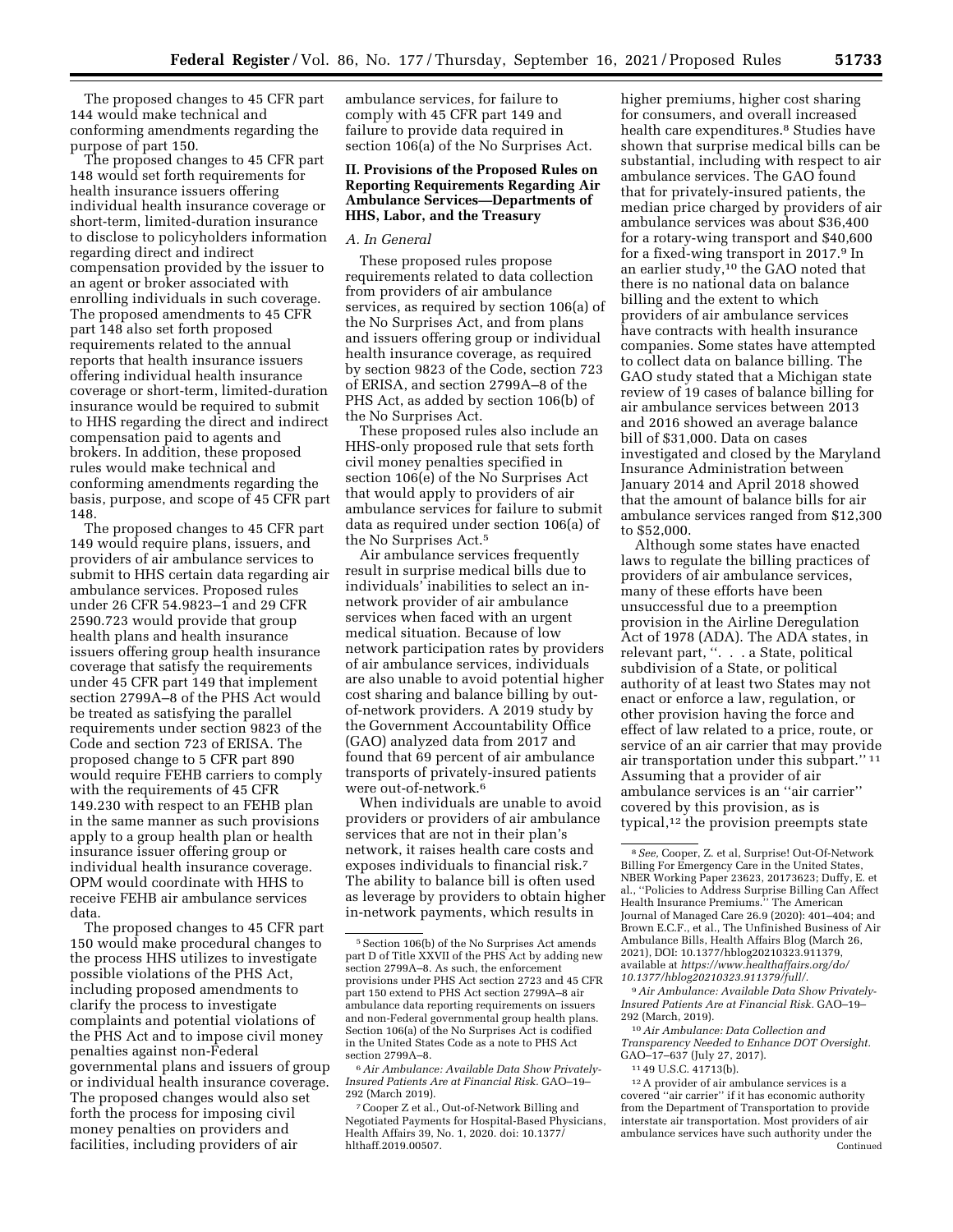laws that would limit the amount of payment that the provider of air ambulance services would otherwise be entitled to receive.13 Even within states that have enacted protections against surprise billing, state insurance regulations typically apply only to health insurance coverage, as ERISA generally preempts state laws that would otherwise regulate self-insured group health plans sponsored by private employers.14 Finally, states are limited in their ability to address surprise bills that involve an out-of-state provider, including an out-of-state provider of air ambulance services.

As states, the Federal Government, oversight agencies, and advocacy groups have examined the issue of air ambulance services and balance billing, it has become clear that there is a lack of comprehensive, national data on air ambulance costs, transports, and contractual arrangements between providers of air ambulance services and plans and issuers. In its 2017 report, the GAO recommended that the Federal Government assess available data to determine what additional information would be needed to address future concerns regarding unfair or deceptive practices.15 In addition, section 418 of the FAA Reauthorization Act of 2018 directed the Secretary of Transportation, in consultation with HHS, to form an Advisory Committee on Air Ambulance and Patient Billing (Advisory Committee). In January 2021, the Advisory Committee's subcommittee on the Prevention of Balance Billing recommended to the full Advisory Committee the collection of data to ''(a) improve understanding of the air ambulance industry by policymakers, (b) increase transparency of market conditions impacting air ambulance services, and (c) indirectly improve contract negotiation between payors and air ambulance providers and suppliers."<sup>16</sup>

<sup>13</sup> See, for example, Guardian Flight LLC v. *Godfread,* 991 F.3d 916, 921 (8th Cir. 2021) (holding that ADA preempted state law prohibiting out-of-network providers of air ambulance services from balance billing and requiring them to accept amounts paid by insurers); *Bailey* v. *Rocky Mountain Holdings, LLC,* 889 F.3d 1259, 1269–72 (11th Cir. 2018) (holding that ADA preempted state law that prohibited providers of air ambulance services from collecting more than amount specified in fee schedule).

 $^{14}$  In addition, FEHB contract terms preempt state law in accordance with 5 U.S.C. 8902(m)(1).

<sup>15</sup> See Air Ambulance: Data Collection and *Transparency Needed to Enhance DOT Oversight.*  GAO–17–637 (July 27, 2017).

16Air Ambulance and Patient Billing Advisory Committee's Subcommittee on Prevention of

Section 106 of the No Surprises Act takes important steps to increase transparency regarding air ambulance services. Specifically, section 106(a) of the No Surprises Act requires providers of air ambulance services to submit certain data to the Secretaries of HHS and Transportation. Section 106(b) of the No Surprises Act requires plans and issuers to submit certain data on air ambulance services to the Secretaries of HHS, DOL, and the Treasury, through section 9823 of the Code, section 723 of ERISA and section 2799A–8 of the PHS Act. Section 106(d) of the No Surprises Act requires HHS, in consultation with the Secretary of Transportation, to specify through notice and comment rulemaking, the form and manner in which the reports described under section 106(a) of the No Surprises Act (regarding reporting by providers of air ambulance services) and section 9823 of the Code, section 723 of ERISA, and section 2799A–8 of the PHS Act (regarding reporting by plans and issuers) must be submitted to such Secretaries. Therefore, in these proposed rules, HHS proposes amendments to 45 CFR part 149 that specify the form and manner of these reports. In addition, the Department of the Treasury and DOL propose to add 26 CFR 54.9823–1 and 29 CFR 2590.723 to specify that group health plans and health insurance issuers offering group health insurance coverage would satisfy the requirements under section 9823 of the Code and section 723 of ERISA, respectively, by submitting a report to HHS that satisfies the requirements of 45 CFR 149.230. In the interest of burden reduction and efficiency, the Departments propose that the required information reporting by group health plans and health insurance issuers offering group and individual health insurance coverage, together with the required information reporting by FEHB carriers,17 would be satisfied through reporting to HHS.

### *B. Basis and Scope (45 CFR 149.10)*

HHS proposes to amend 45 CFR 149.10(a) to add a reference to section 106(a) of the No Surprises Act, which

17OPM proposes to authorize and require FEHB carriers to submit air ambulance data to HHS. OPM will coordinate with HHS to receive FEHB air ambulance services data.

requires data reporting by providers of air ambulance services, to the basis of part 149.

## *C. Applicability (45 CFR 149.20)*

HHS proposes to amend 45 CFR 149.20 to include a reference to the new subpart C, which under these proposed rules would include data submission requirements for plans and issuers. See section II.F. of the preamble for discussion of the applicability of the proposed rules regarding data submission requirements for providers of air ambulance services.

#### *D. Definitions (45 CFR 149.30)*

HHS proposes to amend 45 CFR 149.30 by adding definitions relevant to data submission requirements for providers of air ambulance services and plans and issuers. The Departments propose to define an air ambulance base as a site from which a provider of air ambulance services operates to provide air ambulance services. The Departments propose to define a National Provider Identifier (NPI) by referencing the definition in 45 CFR 162.406. The Departments seek comment on these proposed definitions.

### *E. Reporting Requirements for Plans and Issuers Regarding Air Ambulance Services (45 CFR 149.230)*

HHS proposes to amend part 149 by adding 45 CFR 149.230 to subpart C to describe the data reporting requirements for plans and issuers. Proposed 45 CFR 149.230(a) includes general requirements, the timing and form of the data submission, and the reporting requirements in circumstances when a transfer of business occurs.

As discussed in sections I.A and II.A of the preamble, section 106(b) of the No Surprises Act added parallel provisions at section 9823 of the Code, section 723 of ERISA, and section 2799A–8 of the PHS Act requiring plans and issuers to submit information regarding air ambulance services jointly to the Departments. Section 106(d) of the No Surprises Act directs HHS, in consultation with the Secretary of Transportation, to undertake notice and comment rulemaking to specify the form and manner in which plans and issuers must submit this information. Therefore, in these proposed rules, HHS proposes amendments to 45 CFR part 149 that specify the form and manner for the reports required in section 9823 of the Code, section 723 of ERISA, and section 2799A–8 of the PHS Act, as enacted in section 106(b) of the No Surprises Act. In the interest of burden reduction and efficiency, the Department of the Treasury and DOL

provisions of 14 CFR part 298. *See, for example, Scarlett* v. *Air Methods Corp.,* 922 F.3d 1053 (10th Cir. 2019); *Air Evac EMS* v. *Cheatham,* 910 F.3d 751

Balance Billing, ''A Report on the Prevention of Balance Billing'', January 2021, DOT–OST–2018– 0206–0026\_attachment\_1. At its second full committee meeting in May 2021, the Advisory Committee recommended the collection of eight specific data elements from providers of air ambulance services. *See* section I.A of the preamble. The Committee's final report containing this recommendation had yet to be produced at the time this rulemaking was published.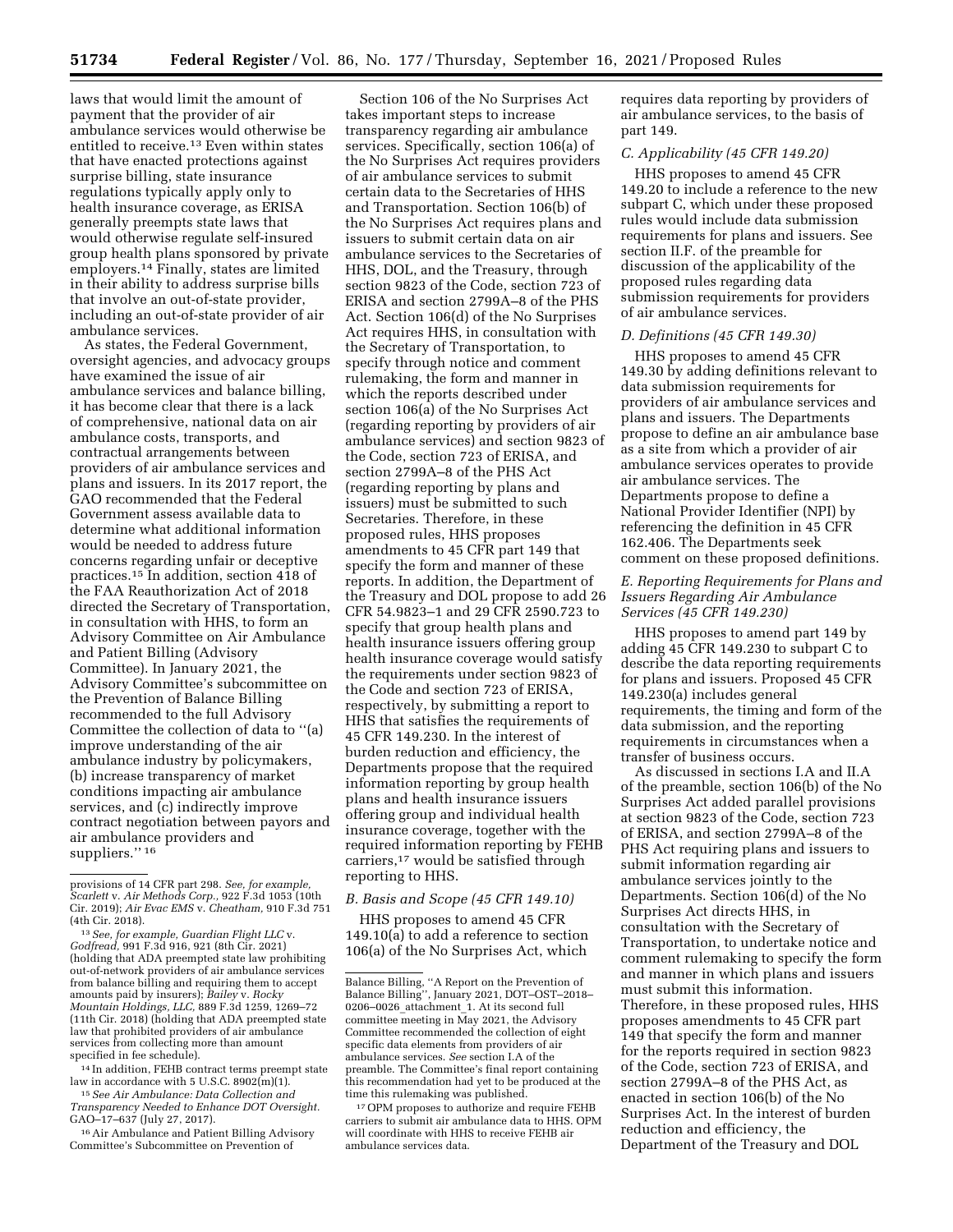propose to add 26 CFR 54.9823–1 and 29 CFR 2590.723, respectively, to provide that plans and issuers would satisfy the requirements to submit information pursuant to section 9823 of the Code and section 723 of ERISA by satisfying the information reporting requirements under proposed 45 CFR 149.230. Similarly, as discussed further in section IV of the preamble, OPM proposes to add conforming reporting requirements to require FEHB carriers to comply with the requirements of proposed 45 CFR 149.230 with respect to an FEHB plan in the same manner as such provisions apply to a group health plan or health insurance issuer offering group or individual health insurance coverage.

The Departments interpret section 9823 of the Code, section 723 of ERISA, and section 2799A–8 of the PHS Act to require plans and issuers to submit data regarding air ambulance services on a calendar year basis. The Departments are of the view that a calendar year reporting period would maximize the uniformity of the data across all submitters and provide a suitable basis for performing the trend analyses that section 106(c) of the No Surprises Act requires HHS to conduct as part of developing a comprehensive public report. In order to ensure completeness of the data, the Departments propose that data with respect to a calendar year would include both data relevant to air ambulance services furnished within the calendar year, as well as data relevant to services for which payments were made within the calendar year (even if the service was provided in a different calendar year). The Departments are of the view that this approach is necessary due to the limited duration of the data collection and statutory deadlines that may not allow sufficient time for claims run-out, particularly with respect to providers of air ambulance services that do not have contractual relationships with plans and issuers.

Based on the expectation that this rulemaking would be finalized during 2021, as required in section 106(d) of the No Surprises Act, and consistent with the statutory requirement on plans and issuers to report the required data not later than 90 days after the last day of the applicable calendar year, the Departments propose that plans and issuers would be required to submit the data for calendar year 2022 by March 31, 2023, and the data for calendar year 2023 by March 30, 2024. In order to ensure the completeness of the data, in proposed 45 CFR 149.230(a)(3), the Departments further propose that an issuer that acquires from another issuer

a line or block of business that provided coverage of air ambulance services during calendar years 2022 or 2023 would be required to report the air ambulance services data on behalf of the acquired business for the entire applicable calendar year. The Departments propose that these reporting requirements would apply to the selling and acquiring issuers if a sale or transfer occurs as a result of issuers being merged, combined, spun off, affected by, or engaging in any similar transaction during a calendar year. In addition, to ensure completeness and timeliness of reporting of all relevant air ambulance services data, the proposed rule would provide that the Secretary of HHS may provide examples of these transactions in guidance.

In addition, the Departments and OPM are publishing a proposed information collection, which would provide additional technical details regarding the required data elements, for public comment at the same time as or shortly after publishing these proposed rules. The proposed information collection would include a proposed data template and instructions. The proposed information collection would specify that plans and issuers do not need to submit information required in proposed 45 CFR 149.230 if they did not receive claims or make or expect to make payments for air ambulance services with respect to the reporting period.

Section 9823 of the Code, section 723 of ERISA, and section 2799A–8 of the PHS Act require plans and issuers offering group or individual health insurance coverage to submit claims data for air ambulance services that include the following information about the claims: Whether the services were provided on an emergent or nonemergent basis; whether the provider of such services is part of a hospital-owned or sponsored program, municipalitysponsored program, hospital independent partnership (hybrid) program, independent program, or tribally operated program in Alaska; whether the transport originated in a rural or urban area; the type of aircraft used for the transport (fixed-wing or rotary-wing air ambulance); and whether the provider of the air ambulance service has a contract with the plan or issuer to provide air ambulance services.

Those statutory sections further require plans and issuers to provide, in addition to the information described in the preceding paragraph of the preamble, such other information regarding providers of air ambulance services as the Departments may

specify. Section 106(c) of the No Surprises Act requires HHS, in consultation with the Secretary of Transportation, to produce a comprehensive public report that must include several different analyses that require collection of other data not specifically identified in section 9823 of the Code, section 723 of ERISA, and section 2799A–8 of the PHS Act. These analyses include: An assessment of the average charges for air ambulance services; amounts paid by plans and issuers to providers of air ambulance services; amounts paid out-of-pocket by consumers; the frequency of patient balance billing; the frequency of claims appeals made by providers of air ambulance services to plans and issuers; and any other data relating to air ambulance services determined necessary and appropriate by Secretaries of HHS and Transportation. To perform these analyses, the Secretaries of HHS and Transportation would need to be able to match the information collected from plans and issuers to the information collected from providers of air ambulance services under section 106(a) of the No Surprises Act.

Therefore, in proposed 45 CFR 149.230(b), HHS proposes to require submission of claims-level data on air ambulance services in order to collect the information necessary to satisfy these statutory requirements related to the HHS public report. Moreover, the Departments are of the view that submission of claims-level data would be less burdensome than submission of multiple sets of total claims data aggregated by the various categories described in section 9823 of the Code, section 723 of ERISA, and section 2799A–8 of the PHS Act, particularly given the relatively small volume of claims for air ambulance services. It is the Departments' understanding that information regarding the service delivery model of the provider of air ambulance services (such as affiliation with a hospital or municipality or other similar program) may not be available to plans and issuers. Therefore, the Departments propose to require plans and issuers to report that data element only to the extent it is available to them.

The Departments appreciate the need to ensure both stakeholder and consumer privacy, particularly when collecting claims-level data, and therefore would take precautions to protect the confidentiality of claimslevel data. HHS proposes to collect only that claims-level data that would be sufficient for producing the comprehensive report required by the statute. Moreover, HHS intends to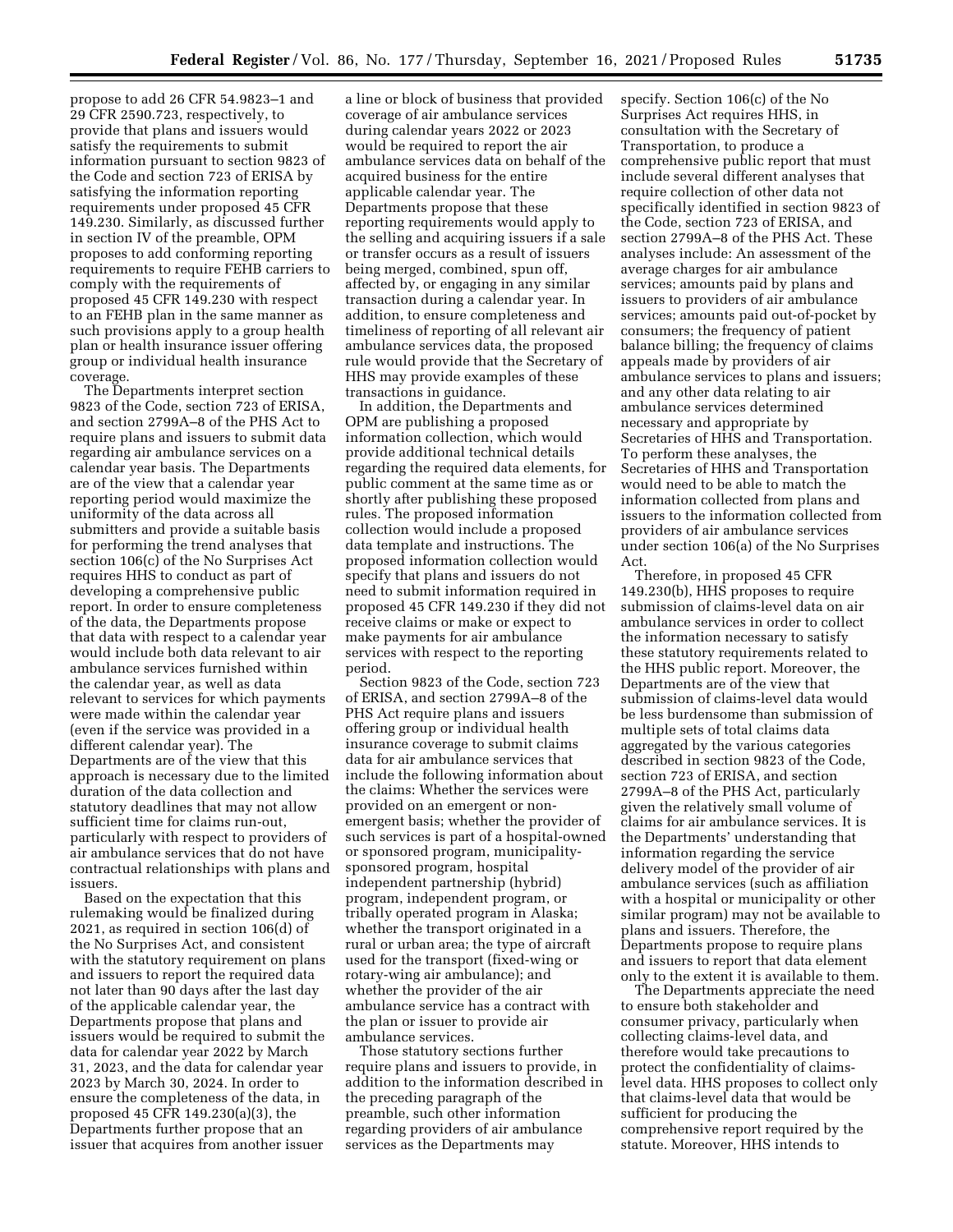collect and maintain the information using information technology (IT) systems that are designed to meet all of the security standards protocols established under Federal law or by HHS relevant to such information.<sup>18</sup>

The claims-level data elements that HHS proposes to require plans and issuers to submit to support HHS's publication of the comprehensive public report, but that are not explicitly listed in section 9823 of the Code, section 723 of ERISA, and section 2799A–8 of the PHS Act, include: The date of service; billing NPI and Current Procedural Terminology (CPT)/Healthcare Common Procedure Coding System (HCPCS) codes information; and certain information about each air ambulance transport (such as the loaded miles and whether the transport was an interfacility transport). These data elements, specifically the NPI and the date of service, would enable the Secretaries of HHS and Transportation to combine and validate the information collected from plans and issuers and the information collected from providers of air ambulance services.

Similarly, to enable the Secretaries of HHS and Transportation to analyze and summarize the data in an appropriate and meaningful manner in a comprehensive public report, HHS also proposes that the claims-level data elements include the market type of the plan or coverage associated with the air ambulance services. For fully-insured coverage, this would include the individual, small group, and large group markets, as defined in section 2791(e) of the PHS Act. For self-insured group health plans, this would include identification of the plan sponsor as a small employer or large employer, as defined in section 2791(e) of the PHS Act, with reasonable estimates allowed when the exact information on the size of the employer is not available. Under this proposal, FEHB plans would also be separately identified.

Further, to satisfy the requirements for the comprehensive public report described in section 106(c) of the No Surprises Act, including the required assessments of the frequency of patient balance billing and claims appeals made by air ambulance providers, HHS

proposes that the claims-level data elements include certain claim adjudication information (including whether the claim was paid, partially paid, denied, or appealed, and the reason for the denial and the outcome of the appeal, if applicable), as well as certain claim payment information (including submitted charges, amounts paid by the payor, and cost-sharing amount).

In order to streamline the provision of the required disclosures and to avoid unnecessary duplication of reporting with respect to group health insurance coverage, the Departments propose that, to the extent coverage under a plan consists of group health insurance coverage, the plan satisfies the reporting requirements if the plan requires the issuer offering the coverage to provide the information pursuant to a written agreement between the plan and the issuer. For example, if a plan and an issuer enter into a written agreement under which the issuer agrees to report the information required under proposed 45 CFR 149.230, and the issuer fails to submit a complete or timely report, then the issuer, but not the plan, would have violated these reporting requirements. However, if a plan has knowledge that the required report has not been submitted, the Departments would encourage the plan to work with the issuer to correct the noncompliance as soon as practicable or notify the applicable agency enforcing this requirement.

The Departments also highlight that nothing prevents a self-insured group health plan from contracting with another party, such as a third-party administrator (TPA), to report the required information, including, to the extent permitted under other Federal or state laws, entering into a written agreement for the other party to indemnify the plan in the event the other party fails to submit a complete or timely report. However, the plan would be required to monitor the other party to ensure that the entity is submitting the required information as it is ultimately the responsibility of the selfinsured group health plan to report the information required under proposed 45 CFR 149.230. The proposed information collection instrument is designed in a manner that would enable a TPA that submits information on behalf of multiple self-insured group health plans to submit a single submission that includes the required data elements for all such plans.

Excepted benefits are exempt from requirements in chapter 100 of the Code, part 7 of ERISA, and Part A and

Part D of Title XXVII of the PHS Act.19 20 Short-term, limited-duration insurance is excluded from the definition of individual health insurance coverage and is exempt from the new requirements established in section 2799A–8 of the PHS Act. Therefore, short-term, limited-duration insurance (as defined in 26 CFR 54.9801–2, 29 CFR 2590.701–2, and 45 CFR 144.103) and coverage that consists solely of excepted benefits (as described in section 9832 of the Code, section 733 of ERISA, and section 2791 of the PHS Act) would not be subject to the reporting requirements set forth in 45 CFR 149.230 in these proposed rules. Individual coverage health reimbursement arrangements and other account-based plans, as described in 26 CFR 54.9815–2711(d)(6)(i), 29 CFR 2590.715–2711(d)(6)(i), and 45 CFR 147.126(d)(6)(i), make reimbursements subject to a maximum fixed dollar amount for a period, such that the benefit design of these coverage options makes concepts related to the reporting of data related to air ambulance services inapplicable. Therefore, under these proposed rules, the reporting requirements also would not apply to individual coverage health reimbursement arrangements and other account-based plans, consistent with the existing applicability provisions in 45 CFR 149.20 with respect to other No Surprises Act requirements in 45 CFR part 149.

Section 9823 of the Code, section 723 of ERISA, and section 2799A–8 of the PHS Act (and other provisions of the No Surprises Act that are applicable to group health plans and health insurance issuers offering group or individual health insurance coverage) apply to grandfathered health plans. Section 1251 of the Affordable Care Act provides that grandfathered health plans are not subject to certain provisions of the Code, ERISA, and the PHS Act, as added by the Affordable Care Act, for as long as they maintain their status as grandfathered health plans. For example, grandfathered health plans are subject neither to the requirement to cover certain preventive services without cost sharing under section 2713 of the PHS Act, nor to the annual limitation on cost sharing set forth

 $^{\rm 18}\rm HHS$  's enterprise-wide information security and privacy program was launched in FY 2003, to help protect HHS against potential IT threats and vulnerabilities. The program ensures compliance with Federal mandates and legislation, including the Federal Information Security Management Act and the President's Management Agenda. The HHS Cybersecurity Program plays an important role in protecting HHS's ability to provide mission-critical operations. In addition, the HHS Cybersecurity Program is the cornerstone of the HHS IT Strategic Plan.

<sup>19</sup>*See* section 9831 of the Code, section 732 of ERISA, and section 2722 of the PHS Act.

<sup>20</sup>The CAA amended the PHS Act statutory exemption for these products to include the new requirements established under the new Part D of the PHS Act. *See* section 102(a)(3)(B) of the No Surprises Act, which made conforming amendments to add the phrase ''and Part D'' to section 2722(b), (c)(1), (c)(2) and (c)(3) of the PHS Act.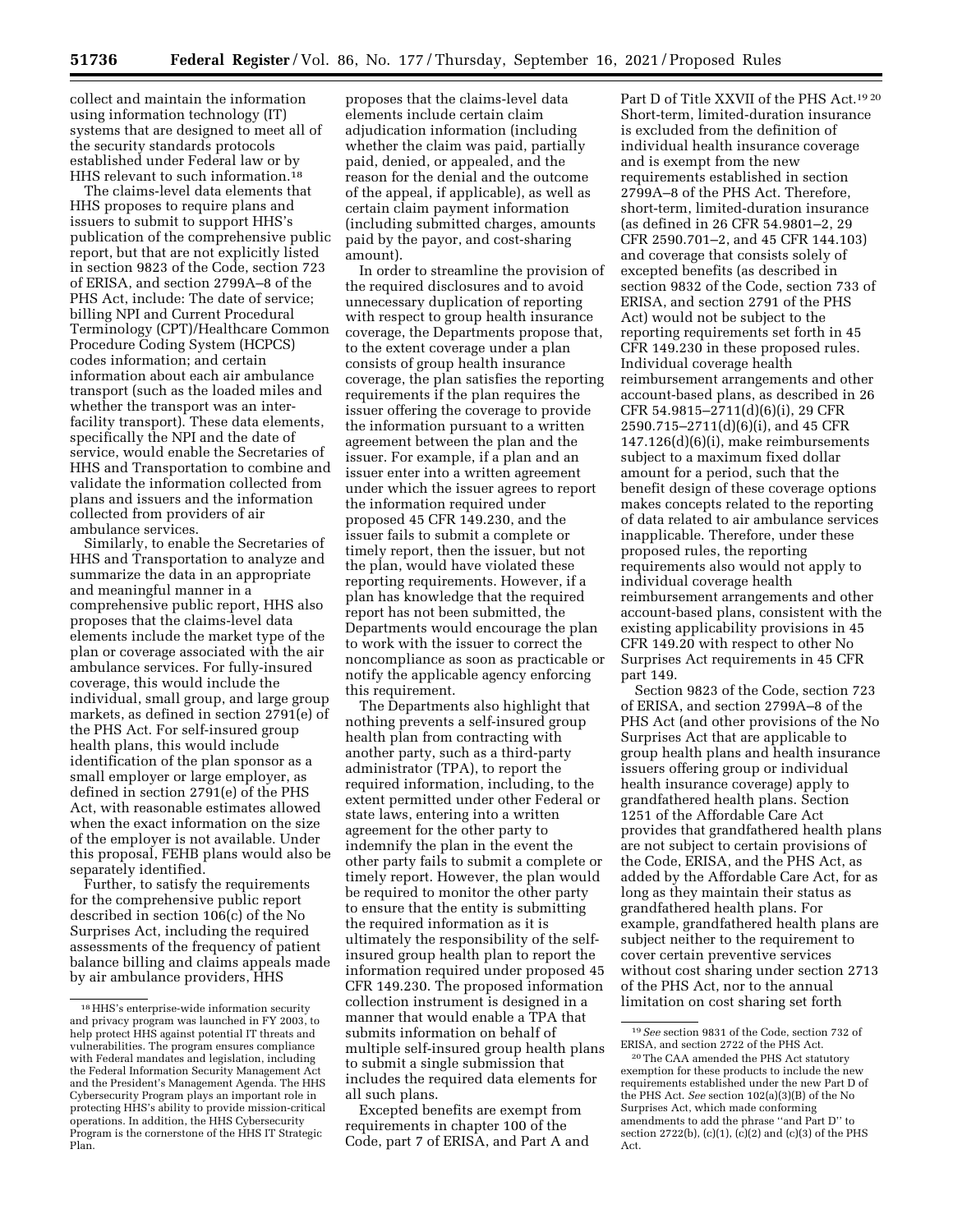under section 2707(b) of the PHS Act. If a plan or coverage were to lose its grandfathered status, it would be required to comply with both provisions, in addition to several other requirements. However, the CAA does not include an exception for grandfathered health plans that is comparable to section 1251 of the Affordable Care Act. Furthermore, section 102(d)(2) of the No Surprises Act amended section 1251(a) of the Affordable Care Act to clarify that the new and recodified patient protections provisions of the No Surprises Act, including those related to choice of health care professional, apply to grandfathered health plans. Therefore, the provisions of these proposed rules that apply to plans and issuers, proposed to be codified at 45 CFR 149.460, would apply to grandfathered plans.

The Departments seek comment on the use of the calendar year as the reporting period, including the time it typically takes to fully adjudicate and pay claims for air ambulance services (furnished by either participating or nonparticipating providers of air ambulance services), and the proposed data elements, as well as any potential challenges that plans and issuers may face in reporting the proposed data elements. The Departments also seek comment on the potential format for reporting the data.

## *F. Reporting Requirements Regarding Air Ambulance Services for Providers of Air Ambulance Services (45 CFR 149.460)*

HHS proposes to amend 45 CFR part 149 by adding 45 CFR 149.460 to subpart E to describe the data reporting requirements for providers of air ambulance services. Proposed 45 CFR 149.460(a) includes the general requirements, the timing and form of the report, and the reporting requirements in circumstances where a transfer of business occurs. Proposed 45 CFR 149.460(b) outlines the information that would be required to be reported.

In proposed 45 CFR 149.460(a)(2), HHS interprets section 106(a) of the No Surprises Act to require providers of air ambulance services to submit data regarding air ambulance services on a calendar year basis, consistent with the proposal for the reporting period in proposed 45 CFR 149.230(a)(2). Moreover, typically, providers of air ambulance services do not operate based on plan years. HHS proposes that data with respect to a calendar year would include data relevant to air ambulance services furnished within the calendar year as well as data

relevant to services for which payments were made within the calendar year (even if the service was provided in a different calendar year). HHS expects that these proposed rules would be finalized during 2021, as required in section 106(d) of the No Surprises Act, and consistent with the requirement at section 106(a) of the No Surprises Act on providers of air ambulance services to report the required data not later than 90 days after the last day of the applicable calendar year. Thus, HHS proposes that providers of air ambulance services would be required to submit the data for calendar year 2022 by March 31, 2023, and submit the data for calendar year 2023 by March 30, 2024. In order to ensure completeness of the data, in proposed 45 CFR 149.460(a)(3), HHS further proposes that a provider of air ambulance services that acquires a line or block of business from another provider of air ambulance services that provided such services during calendar years 2022 or 2023 would be required to report the air ambulance services data on behalf of the acquired business for the entire applicable calendar year. The Departments propose that these reporting requirements would apply to the selling and acquiring providers of air ambulance services if a sale or transfer occurs as a result of providers of air ambulance services being merged, combined, spun off, affected by, or engaging in any similar transaction during a calendar year. In addition, to ensure completeness and timeliness of reporting of all relevant air ambulance services data, the proposed rule would provide that the Secretary of HHS may provide examples of these transactions in guidance.

Section 106(a) of the No Surprises Act requires providers of air ambulance services to submit the following information regarding air ambulance services: Cost data separated to the maximum extent possible by air transportation costs and costs of medical services and supplies associated with furnishing air ambulance services; the number and location of all air ambulance bases; the number and type of aircraft operated by the provider; the number of transports by payor mix (including plans, issuers, government payors, and the uninsured); the number of claims denied by group health plans or health insurance issuers and the reasons for denials; and the number of emergency and nonemergency transports by base and by type of aircraft.

Section 106(a) of the No Surprises Act further requires providers of air ambulance services to report, in

addition to the information described in the preceding paragraph, such other information regarding air ambulance services as the Secretaries of HHS and Transportation may specify. As noted in section II.E. of the preamble, section 106(c) of the No Surprises Act requires HHS to produce a comprehensive public report that must address several topics that require collection of additional information not specifically identified in section 106(a) of the No Surprises Act. These topics include: The percentage of providers of air ambulance services in various service delivery models (such as hospitalsponsored or municipality-sponsored programs); an assessment of the extent of competition among providers of air ambulance services on the basis of price and services offered; the average charges for air ambulance services; amounts paid by plans, issuers, and consumers; an assessment of the presence of air ambulance bases in, or with the capability to serve, rural areas and the relative growth in air ambulance bases in rural and urban areas over time; the percentage of providers of air ambulance services that have contracts with plans or issuers; unreasonable market concentration or excessive market domination that enable unreasonable price increases, and analyses of the debt collection practices against patients under various service delivery models; the frequency of patient balance billing, and the frequency of claims appeals made by providers of air ambulance services to plans and issuers; and any other data relating to air ambulance services determined necessary and appropriate by the Secretaries of HHS and Transportation. To address these topics, including performing the required analyses and assessments, HHS would need to be able to match the information collected from plans and issuers to the information collected from providers of air ambulance services.

Section 106(c)(2) of the No Surprises Act permits the Secretaries of HHS and Transportation to incorporate information from independent experts and third-party sources in the development of the report. HHS examined various sources of data and spoke with several industry experts and determined that in several areas, the data required to produce the analyses required in section 106(c)(1) of the No Surprises Act are not available from other sources. Therefore, in order to support the development of the report required in section 106(c)(1), HHS proposes collecting the necessary data from providers of air ambulance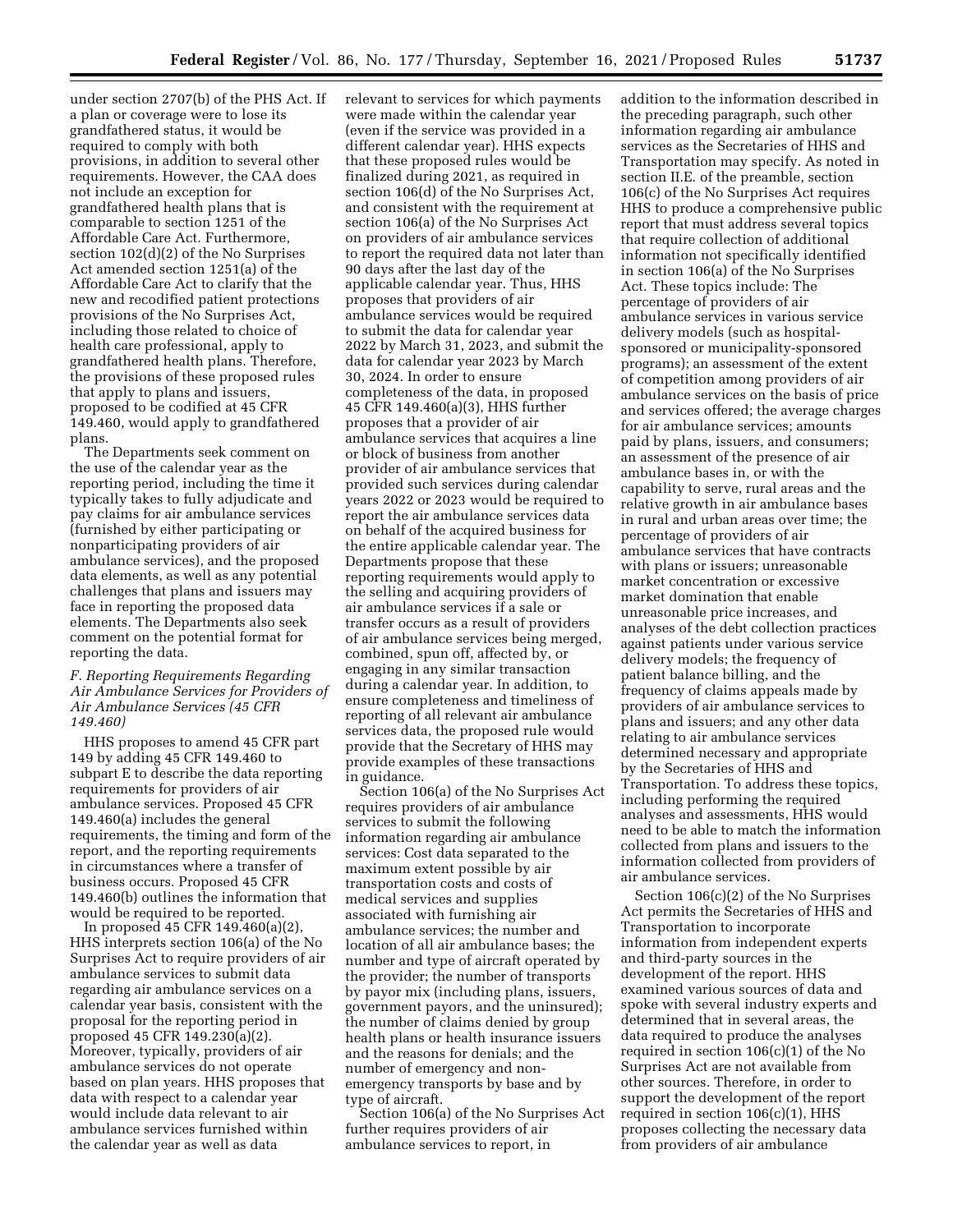services as described in these proposed rules. However, HHS seeks comment on additional data sources that may inform the development of the report, and the extent to which such data sources could be used in lieu of collecting specific data elements.

In proposed 45 CFR 149.460(b), HHS proposes requiring submission of air ambulance base-level and transportlevel data on air ambulance services, as well as data elements not specifically identified in section 106(a) of the No Surprises Act, in order to collect the information necessary to satisfy these statutory requirements. For example, collection of data on revenue of the provider of air ambulance services from various sources, including non-transport sources, is necessary and appropriate to assess the competitiveness of the market for air ambulance services for purposes of the public report required under section 106(c) of the No Surprises Act, as well as to validate the data against the data collected from plans and issuers. Similarly, collection of air ambulance base-level data would help inform assessments regarding the competitiveness of the markets as well as capacity, service availability, and gaps in rural access to air ambulance services, which the Secretaries of HHS and Transportation are required to assess under section 106(c). Further, collection of transport-level data would enable the Secretaries of HHS and Transportation to conduct the assessments required under section 106(c) regarding the prices and services offered, the average charges for air ambulance services, and amounts paid by plans, issuers, and consumers, and would allow the Secretaries to complete the analyses of the debt collection practices, the frequency of patient balance billing, and the frequency of claims appeals.

Section 106(a)(2) of the No Surprises Act requires providers of air ambulance services to submit data on the number and location of all air ambulance bases they operate, the number and type of aircraft they operate, and the number of transports disaggregated by payor mix. In proposed 45 CFR 149.460(b)(2), HHS proposes collecting this information for each base, as well as additional information specific to the base and the aircraft that would enable the Secretaries of HHS and Transportation to conduct the assessments required in section 106(c) of the No Surprises Act. This additional information would include the NPIs associated with the base, the number and type of staff, the number and type of air ambulance transports per aircraft (including scene response patient transports, inter-

facility patient transports, and transports of organs, medical personnel, and medical supplies), and the number of air ambulance responses for the base, including the number of such responses that did not result in transports. The additional information would also include the service delivery model(s) of the base (a hospital-owned or sponsored program, municipality-sponsored program, hospital independent partnership (hybrid) program, independent program, or tribally operated program in Alaska) and whether the base shares operational costs with the affiliated or sponsor organizations, to complement and support the data required to be collected under section 9823(b)(1)(B) of the Code, section 723(b)(1)(B) of ERISA, section 2799A–8(b)(1)(B) of the PHS Act, and section 106(a)(2)(D) of the No Surprises Act. The rationale for collecting this additional information is that service delivery models may vary by air ambulance base in addition to by provider. The additional information would also include base-specific data related to the providers' of air ambulance services in-network contractual arrangements with plans and issuers as well as other, non-direct payor contracts with plans, issuers, or other entities (including, but not limited to, TPAs or provider networks). This additional information would complement and support required data submissions and would also include air medical subscriptions or ambulance/ emergency medical service membership programs associated with the base, and whether the base operates ground ambulance services in addition to air ambulance services. Finally, collection of this additional information would enable analyses under various provisions of section 106(c)(1) of the No Surprises Act.

Section 106(a) of the No Surprises Act requires providers of air ambulance services to submit cost data for air ambulance services, as HHS determines appropriate, and section 106(a) requires providers of air ambulance services to separate, to the maximum extent possible, air transportation costs and the costs of medical services and supplies. HHS reviewed the ambulance cost reporting forms developed for the Medicare Ground Ambulance Data Collection System, ambulance cost reporting forms developed by states, a cost report study prepared for the Association of Air Medical Services and Members, a review of several studies on air ambulances services, consulted with the Secretary of Transportation and subject matter experts, and held

listening sessions and additional conversations with providers of air ambulance services. Based on these activities, HHS determined that the service delivery or organizational model of a provider of air ambulance services, the designation of the service area of a base (rural or urban), $21$  and the identification of fixed and variable costs are all important factors affecting the costs and revenues of providers of air ambulance services. Because these factors vary at the air ambulance base level, HHS proposes in 45 CFR 149.460(b) to require submission of detailed cost and revenue data at the air ambulance base level, as well as at the regional and corporate level, for each air ambulance base, if applicable. The data HHS proposes to collect would enable the separation of fixed and variable costs of providers of air ambulance services, as well as medical costs as opposed to air transportation costs.

HHS proposes in 45 CFR 149.460(b)(3) that the required cost data be reported in the following categories: Labor costs by type of staff; facility costs by facility (including annual lease, rental, or mortgage costs, other costs of ownership, insurance, maintenance and improvements, utilities, taxes, computers and software, and other facility costs); vehicle costs by vehicle (including vendor fees, depreciation, safety enhancements, non-medical equipment (such as communications technology), registration and license, taxes, insurance, maintenance equipment and parts, fuel, and capital medical equipment); equipment and supplies; and overhead and vendor costs (including insurance, training, billing, accounting and finance, human resources, travel, marketing, sales, dispatch or call center, IT support, legal, medical direction, fees, fines, and taxes).

HHS proposes in 45 CFR 149.460(b)(4) that the required revenue data would include: Total revenue from paid air ambulance transports, by payor type, as well as revenue from other sources (such as contracts with facilities such as hospitals, prisons, and nursing homes); revenue from emergency air medical services other than for transports (for example, for transportation of organs, medical personnel, supplies, or equipment on an

<sup>21</sup>HHS may apply a custom definition or a broadly accepted definition, such as the one used by CMS for the Medicare Ambulance Fee Schedule, to determine whether air ambulance bases and services are provided in rural or urban areas. More detail on the Medicare Ambulance Fee Schedule is available at: *[https://www.cms.gov/medicare/](https://www.cms.gov/medicare/medicare-fee-for-service-payment/ambulancefeeschedule) [medicare-fee-for-service-payment/ambulancefee](https://www.cms.gov/medicare/medicare-fee-for-service-payment/ambulancefeeschedule) [schedule.](https://www.cms.gov/medicare/medicare-fee-for-service-payment/ambulancefeeschedule)*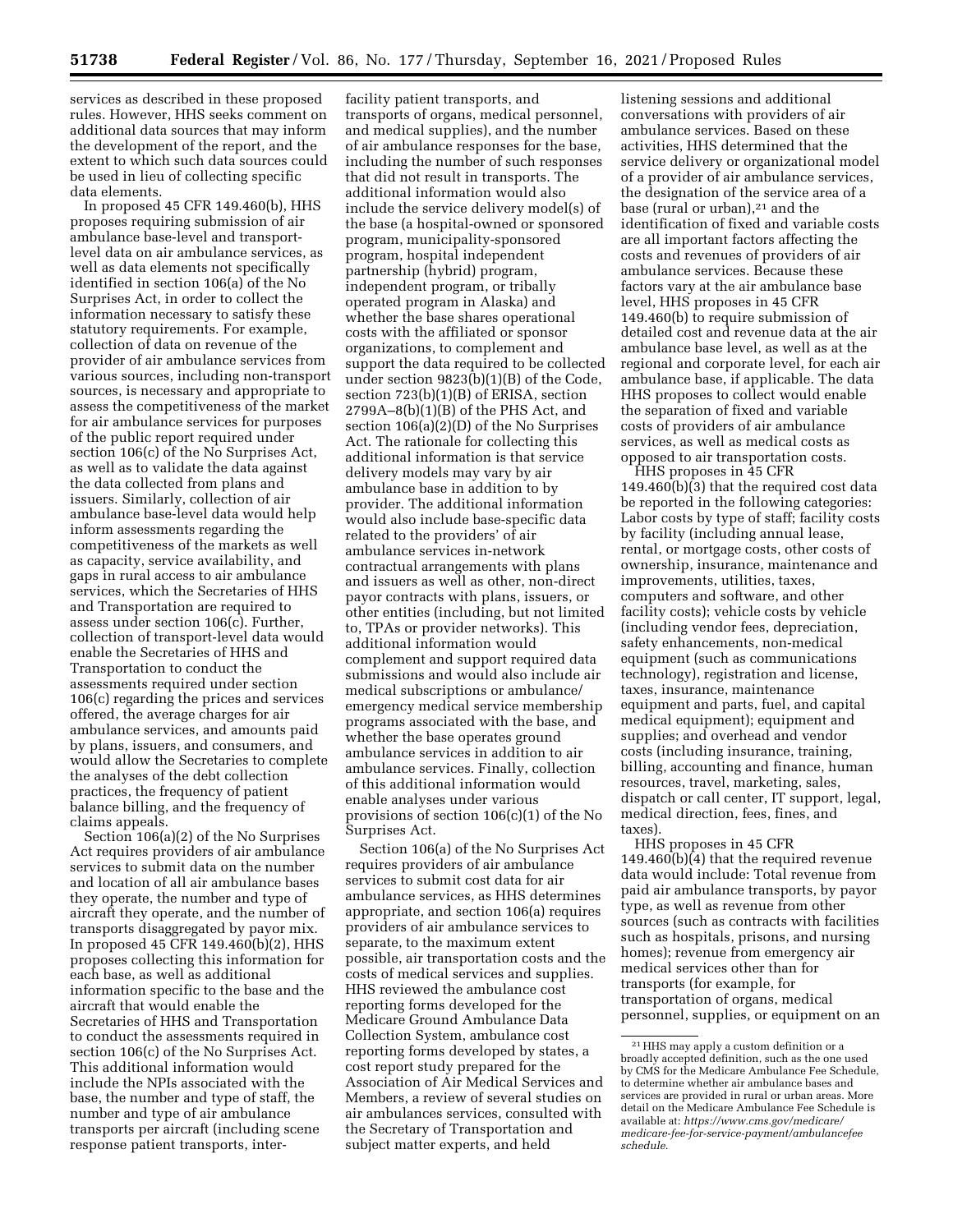emergency basis); revenue from subcontracted ambulance services; fees for standby events; payments from nondirect contracts such as waiver, rental, lease, and supplemental arrangements; air medical subscriptions and ambulance or emergency medical service membership programs; charitable donations and foundation funding; program-related investments; receipt of local taxes earmarked for emergency medical services; contract revenues from local governments in return for air ambulance services; enterprise funds and utility rates; sales of assets and services; bond or debt financing; state or local donation of vehicles or durable equipment; and funding grants or the provision of timelimited funding from a government entity (including Federal, state, local, or other). The revenue data would enable the Secretaries of HHS and Transportation to conduct the holistic assessments required in various provisions of section 106(c)(1) of the No Surprises Act, including with respect to the ability of providers of air ambulance services to compete on the basis of price and services in various geographic areas, these providers' financial capability to serve rural areas, the relationship of the average charges for air ambulance services to business costs and market dynamics and characteristics, potential anticompetitive behaviors by providers of air ambulance services, and other factors that may affect the costs of air ambulance services.

Finally, section 106(a)(2) of the No Surprises Act requires providers of air ambulance services to submit the following data regarding air ambulance transports: The number of transports by payor mix (group health plans, health insurance issuers, state and Federal Government payors, and the uninsured); the number of claims for air ambulance services that have been denied payment by plans or issuers and the reasons for such denials; and the number of emergent and non-emergent transports disaggregated by air ambulance base and type of aircraft. In 45 CFR 149.460(b)(5), HHS proposes to require submission of transport-level data on air ambulance services in order to satisfy these statutory reporting requirements, as well as to collect the data necessary to enable HHS, in consultation with the Secretary of Transportation, to conduct the assessments required in section 106(c) of the No Surprises Act.

The transport-level data elements in addition to those specifically identified in section 106(a) of the No Surprises Act that HHS proposes to collect from providers of air ambulance services

include: Date of service; billing NPI and CPT/HCPCS codes information; and certain information about the transport (such as the air ambulance base, flight duration, loaded miles, pick-up (origin) and drop-off (destination) locations and the point of ambulance pick-up zip code, and whether the transport was a scene response patient transport, interfacility patient transport, or other transport (such as organ, medical personnel, or medical supplies transport)). These data elements would enable the Secretaries of HHS and Transportation to identify, combine, and validate the information collected from plans and issuers, and the information collected from providers of air ambulance services, as well as evaluate potential gaps in rural access. Consistent with the requirements in section 106(a) of the No Surprises Act and to enable HHS to combine and validate the information collected from providers of air ambulance services under these proposed rules with air ambulance data from other sources, as well as to enable HHS to assess abusive patient collection practices across various payors as required in section 106(c)(1)(I) of the No Surprises Act, HHS proposes requiring identification of the primary payor type for each transport, such as Medicare fee-forservice (FFS), Medicare Advantage, Medicaid, Veterans' Health Administration, TRICARE, Indian Health Service, group health plan, health insurance issuer, FEHB plan, Workers' Compensation, patient costsharing, and patient self-pay. Further, to satisfy the requirements for the comprehensive public report described in section 106(c) of the No Surprises Act, HHS proposes that the transportlevel data elements should include information regarding the contractual arrangement with the plan or issuer, if applicable, to furnish air ambulance services under the plan or coverage, respectively, to support the assessment required in section  $106(c)(1)(F)$  of the No Surprises Act, as well as the payment methodology for the transport (such as the base rate, mileage, and intervention or other charges), if applicable, as recommended by experts. For the same reasons, HHS proposes that the transport-level data elements should also include: Certain claim adjudication information (including whether the claim was paid, denied, or appealed, and the reason for the denial or the outcome of the appeal, if applicable) to support the data collection and analyses required in sections  $106(a)(2)(E)$  and  $(c)(1)(I)$  of the No Surprises Act; certain payment

information (including submitted charges, amounts paid by the payor not including the patient, and cost-sharing amount (if applicable)) to support the assessment required in section 106(c)(1)(C) of the No Surprises Act; the amount billed to the patient, the amount collected from the patient, and whether the bill was referred for collection, including lawsuits, liens, or wage garnishment actions to support the assessments required in section  $106(c)(1)(G)$  and  $(c)(1)(I)$  of the No Surprises Act; and information on any payments from sources other than the primary payor, such as membership fees and state or municipal subsidies to support the analyses required in section  $106(c)(1)(B)$ , (c)(1)(H), and (c)(1)(K) of the No Surprises Act.

In order to protect stakeholder and consumer privacy, particularly when collecting transport-level data, HHS would take precautions to protect the confidentiality of transport-level data. HHS proposes to collect only that transport-level data that would be sufficient for producing the comprehensive report required by the statute. HHS intends to collect and maintain the information using information technology (IT) systems that are designed to meet all of the security standard protocols established under Federal law or by HHS relevant to such information.

HHS is publishing the proposed information collection for public comment at the same time as or shortly after these proposed rules. The proposed information collection would include a proposed data template and instructions.

HHS seeks comment on the use of the calendar year as the reporting period, including the time it typically takes payors to fully adjudicate and pay claims for air ambulance services (furnished by either participating or nonparticipating providers of air ambulance services), the proposed data elements described in this section of the preamble, the appropriate levels for reporting of these data elements (regional/corporate, base, transport), and potential challenges that providers of air ambulance services may face in reporting the proposed data elements, including any special considerations for the reporting of the proposed data elements with respect to municipality and other government-owned or sponsored providers of air ambulance services. HHS also seeks comment on the potential format for reporting the data.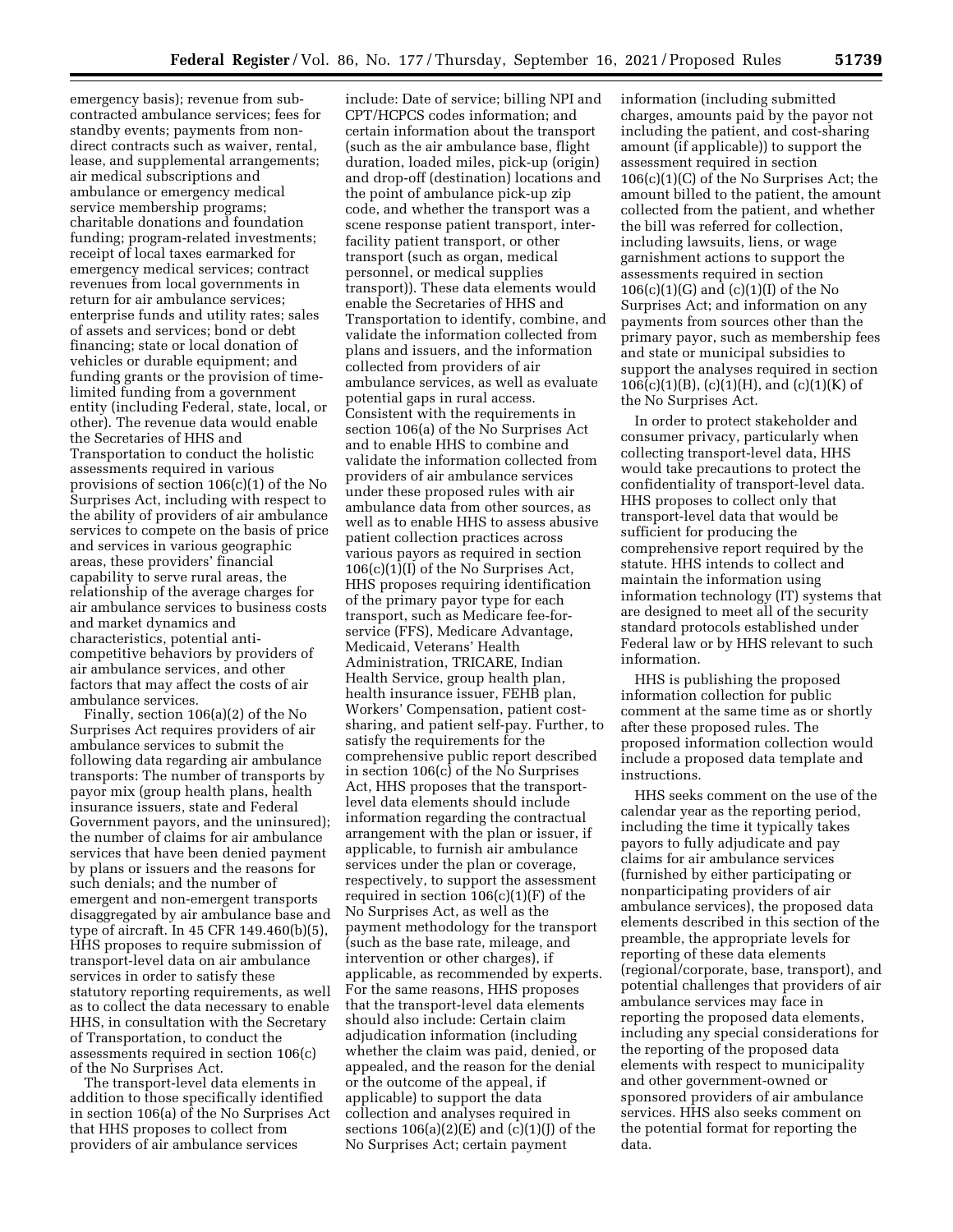## **III. Provisions of the Proposed Rules— Department of HHS**

## *A. Part 144—Requirements Relating to Health Insurance Coverage*

### 1. Basis and Purpose (45 CFR 144.101)

HHS proposes conforming amendments to 45 CFR 144.101 to reflect the proposed amendments to 45 CFR part 150, described in section III.C of the preamble. Specifically, HHS proposes to revise 45 CFR 144.101 $(e)$ <sup>22</sup> to include references to the enforcement-related provisions added by the No Surprises Act (section 2799B– 4 of the PHS Act and section 106(e) of the No Surprises Act), and to specify that the enforcement provisions in 45 CFR part 150 apply to the provisions of 45 CFR part 149 concerning group or individual health insurance, providers and facilities, and providers of air ambulance services.

### *B. Part 148—Requirements for the Individual Health Insurance Market*

### 1. Authority

HHS proposes to make technical corrections to the authority listed for 45 CFR part 148. More specifically, HHS proposes to update the list to reference the Federal insurance reforms applicable to the individual market captured in PHS Act sections 2722 through 2763, codified at 42 U.S.C. 300gg–21 through 300gg–63, along with PHS Act sections 2791 and 2792, codified at 42 U.S.C. 300gg–91 and 300gg–92. This would include new section 2746 of the PHS Act, as added by section 202(c) of Title II of Division BB of the CAA, in the list of authorities for 45 CFR part 148. Finally, HHS proposes to remove the reference to PHS Act section 2711, codified at 42 U.S.C. 300gg–11, because this statutory provision is not implemented as part of the HHS regulations in 45 CFR part 148.23

2. Basis and Purpose (45 CFR 148.101)

HHS proposes to amend 45 CFR 148.101 to expand the purpose of 45 CFR part 148. Specifically, HHS proposes to add a reference to the new reporting and disclosure requirements regarding agent and broker compensation that these proposed rules would add as a new subpart F to 45 CFR part 148 to implement the requirements of section 2746 of the PHS Act, as added by section 202(c) of Title II of Division BB of the CAA.

3. Scope and Applicability Date (45 CFR 148.102)

HHS proposes to amend 45 CFR 148.102 by adding paragraph (a)(3) to specify that the requirements in proposed 45 CFR 148.410 would apply to health insurance issuers of individual health insurance coverage and shortterm, limited-duration insurance. HHS also proposes to amend paragraph (b) by excepting 45 CFR 148.410 from the applicability dates specified in paragraph (b), as these proposed rules set forth the applicability date specific to 45 CFR 148.410 in that section.

Section 2746 of the PHS Act, as added by section 202(c) of Title II of Division BB of the CAA, applies to grandfathered individual health insurance coverage, for the reasons set forth in section II.E. of the preamble. Therefore, the provisions in proposed 45 CFR 148.410 that apply to individual health insurance coverage, would apply to grandfathered as well as nongrandfathered individual health insurance coverage.

4. Subpart F—Requirements Related to Reporting and Disclosure

HHS proposes to add a new subpart F to 45 CFR part 148 and new 45 CFR 148.410 within that subpart to implement the requirements of section 2746 of the PHS Act, as added by section 202(c) of Title II of Division BB of the CAA. Section 2746 of the PHS Act requires health insurance issuers offering individual health insurance coverage or short-term, limited-duration insurance to make disclosures to enrollees and submit reports to HHS regarding direct and indirect compensation provided by the issuer to an agent or broker associated with enrolling individuals in such coverage. Sections 2746(b) and (c) of the PHS Act detail the specific requirements for disclosure and reporting, respectively. HHS proposes to codify these requirements in new proposed 45 CFR 148.410.

Agents and brokers enter into appointment arrangements with health insurance issuers; these arrangements, which are generally regulated by state law, govern compensation provided to agents and brokers for assisting consumer enrollment in an issuer's plans. The specific compensation arrangement between a health insurance

issuer and the agent or broker is typically laid out in a written document such as a commission schedule. Compensation arrangements may also include other types of compensation, such as fees and bonuses. Section 2746 of the PHS Act improves the transparency of this compensation system by requiring the disclosure of this compensation information to consumers and reporting of this information to HHS.

5. Subpart F—Requirements Related to Reporting and Disclosure—Disclosure of Agent and Broker Compensation to Individuals in Individual Health Insurance Coverage or Short-Term, Limited-Duration Insurance (45 CFR 148.410)

### a. Health Insurance Issuer Standards

HHS proposes to add, in 45 CFR 148.410(a), a general statement of the obligations of health insurance issuers offering individual health insurance coverage or short-term, limited-duration insurance, to disclose to policyholders and report to HHS on an annual basis direct and indirect compensation provided by the issuer to an agent or broker associated with enrolling individuals in such coverage.

HHS proposes to add, in 45 CFR 148.410(b), definitions of key terms in these proposed rules. HHS proposes to define ''agent or broker'' through a cross-reference to the definition for the term in 45 CFR 155.20. Section 2746 of the PHS Act applies to both direct and indirect compensation paid to an agent or broker by a health insurance issuer offering individual health insurance coverage or short-term, limited-duration insurance, but does not define direct and indirect compensation. Therefore, HHS proposes regulatory definitions for these key terms that define direct and indirect compensation in a manner that covers all forms of consideration that might be transferred between an issuer offering individual health insurance coverage or short-term, limited-duration insurance and an agent or broker for enrollment in such coverage, regardless of the method by which that consideration is transferred.

In new proposed 45 CFR 148.410(b)(3), direct compensation is defined as monetary amounts, including sales and base commissions, paid by an issuer that are attributable directly to the policy, certificate, or contract of insurance and that are paid to an agent or broker for the sale, placement, or renewal of individual health insurance coverage or short-term, limited-duration insurance. HHS proposes in new proposed 45 CFR 148.410(b)(4) to define

<sup>22</sup>The July 2021 interim final rules redesignated paragraph (d) of 45 CFR 144.101 as paragraph (e) and further redesignated paragraph (e) of 45 CFR 144.101 as paragraph (f). Although the effective date of the July 2021 interim final rules is not until September 13, 2021, references to paragraph (e) in these proposed rules are references to the newly redesignated paragraph (e) (formerly paragraph (d)). This rule also proposes a technical correction to 45 CFR 144.103(e)(2) to correct a cross-reference that was inadvertently not updated when paragraph (d) was redesignated.

<sup>23</sup>*See* 45 CFR 147.126. *Also see* 45 CFR 146.123.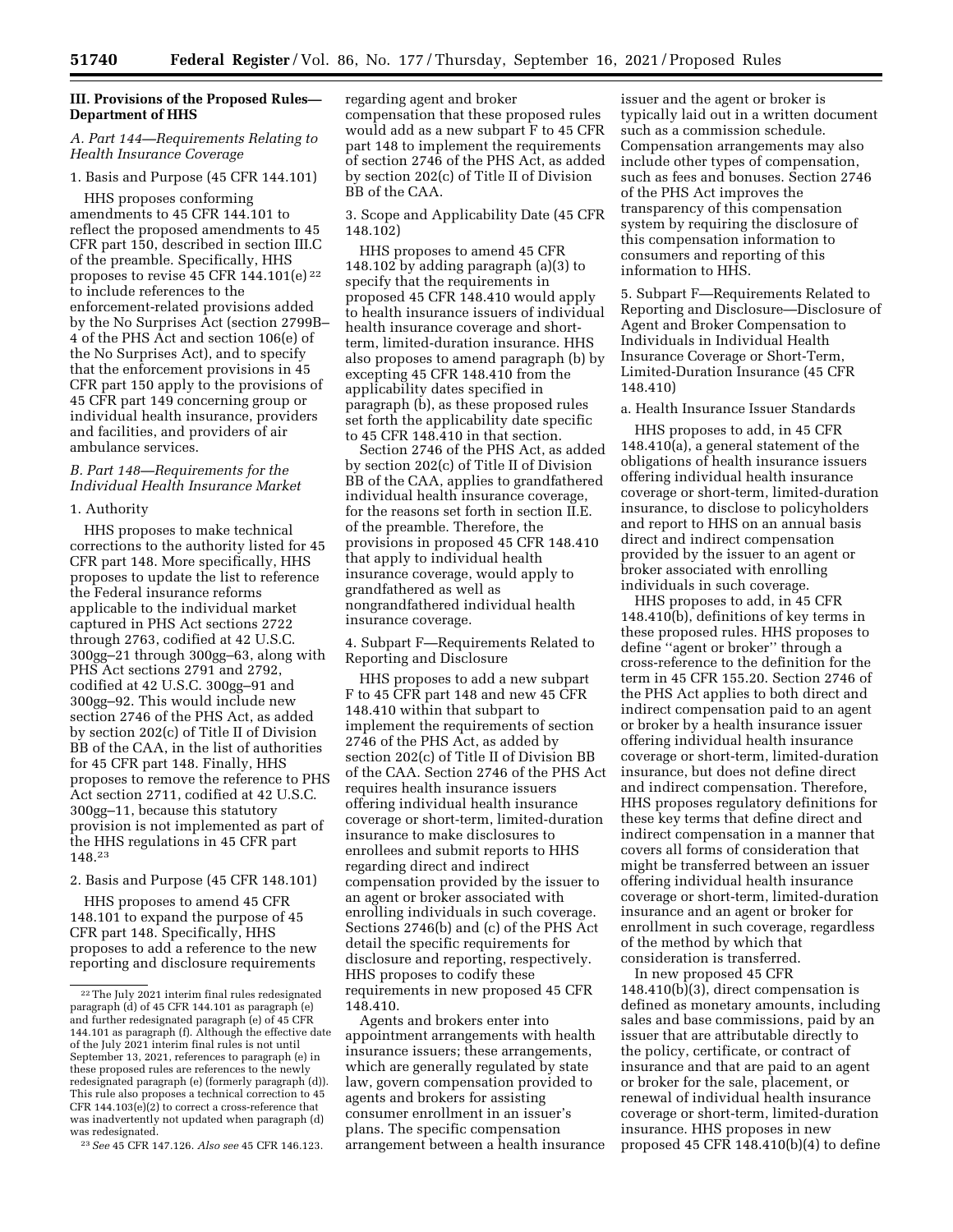indirect compensation as payments by an issuer attributable indirectly to a policy, certificate, or contract of insurance to agents, brokers, and other persons for items other than sales and base commission. Examples of indirect compensation include service fees, consulting fees, finders' fees, profitability and persistency bonuses, awards, prizes, volume-based incentives, and non-monetary forms of compensation. HHS proposes in new proposed 45 CFR 148.410(b)(2) to define a commission schedule as an itemized list or table that provides the commission levels that are paid by an issuer for the sale, placement, or renewal of individual health insurance coverage or short-term, limited-duration insurance. These definitions are based on the most common and essential terms HHS has observed in various examples of issuer commission schedules in the individual market. HHS proposes to define policyholder in new proposed 45 CFR 148.410(b)(5) for purposes of this section as the individual who purchases individual health insurance coverage or short-term, limited-duration insurance and is responsible for the payment of premiums.

#### b. Disclosure Requirements

To ensure transparency of agent and broker compensation when purchasing individual health insurance coverage or short-term, limited-duration insurance, and to implement sections 2746(b)(1) and (2) of the PHS Act, HHS proposes in new proposed 45 CFR 148.410(c) to codify the requirement that health insurance issuers offering individual health insurance coverage or short-term, limited-duration insurance must disclose to a potential or existing policyholder the amount of direct and indirect compensation provided to an agent or broker associated with enrolling the policyholder in the individual health insurance coverage or short-term, limited-duration insurance. This disclosure would be required to include the commission schedule used to determine the compensation owed to an agent or broker as part of the appointment contract between the agent or broker and the health insurance issuer offering individual health insurance coverage or short-term, limited-duration insurance, as well as the structure for compensation not captured on the commission schedule.

Consistent with the requirements in section 2746(b) of the PHS Act, HHS proposes in new proposed 45 CFR  $148.410(c)(2)$  that for new, initial enrollments, this disclosure would be required to be made prior to when

potential policyholders finalize plan selection and also to be included on any documentation confirming the initial enrollment, including enrollment documentation required in applicable state or Federal law or an initial enrollment package. Section 2746(b)(2) of the PHS Act requires health insurance issuers offering individual health insurance coverage or short-term, limited-duration insurance to include the disclosure on any documentation confirming the individual's enrollment. HHS recognizes that the term ''any documentation'' could be read broadly to refer to any documentation that a health insurance issuer provides during a plan year that serves as confirmation that the individual is enrolled in the coverage. However, HHS is of the view that requiring such a broad reading of the statutory requirement would be burdensome to issuers, without producing a commensurate benefit to individuals who receive the disclosure. Therefore, HHS proposes to interpret the statutory language more narrowly. Specifically, with respect to initial enrollments, HHS proposes, in 45 CFR  $148.410(c)(2)$ , to require disclosure on any documentation confirming initial enrollment, including enrollment documentation required in applicable state or Federal law or an initial enrollment package.24 In addition, consistent with the provisions in section 2746(d) of the PHS Act that recognize the need to account for the different processes for plan renewals, HHS proposes in new proposed 45 CFR  $148.410(c)(3)$  that for renewals of enrollment in a plan, an issuer must provide the required disclosure to the policyholder with the renewal notice required in 45 CFR 147.106(f) or 148.122(i), if applicable. HHS proposes this because plan renewals in the individual market generally do not have a moment when a consumer finalizes plan selection, as many of these renewals occur automatically, and because these renewal notices can also be considered to confirm enrollment in the plan for the upcoming plan year. Therefore, issuers would be required to provide the required disclosure as part of an initial enrollment package or renewal notice, but would not be required to provide the required disclosure on other documents that could be considered to confirm

enrollment, such as explanations of benefits.

In the absence of any documentation required by applicable state or Federal law to confirm initial enrollment, or the requirement for a notice of renewal of coverage with respect to short-term, limited-duration insurance, HHS proposes, as a default in new proposed 45 CFR  $148.410(c)(4)$ , that issuers would be required to provide the disclosure with the invoice for the first premium payment for the initial coverage term and for each renewal period. HHS invites comment on whether there are other forms of documentation confirming enrollment for either individual health insurance coverage or short-term, limited-duration insurance on which disclosure of compensation information should be required and whether requiring delivery of the disclosure at another time, such as between the final plan selection and issuance of the invoice for the first premium payment, may be more appropriate.

HHS proposes to codify in new proposed 45 CFR 148.410(c)(5) minimum requirements for disclosure of direct and indirect compensation information. HHS proposes that, at a minimum, a health insurance issuer offering individual health insurance coverage or short-term, limited-duration insurance could satisfy the disclosure requirement using the commission schedules or other documents that detail the applicable commission levels and indirect compensation, such as bonuses. When used to satisfy this new disclosure requirement, these documents must clearly specify commissions paid by an issuer to an agent or broker for the applicable plans for which the agent or broker has an appointment arrangement with the issuer, distinguish between commission payments for new enrollments and such payments for renewed enrollments if the issuer differentiates compensation for those two types of enrollment, and explain the qualifying thresholds for the payment of indirect compensation to an agent or broker. Requiring that the disclosure must include a commission schedule would ensure a consistent and readily available document for all policyholders to use to understand the compensation that their insurance agent or broker would receive and make informed purchasing decisions. If an issuer of individual health insurance coverage or short-term, limited-duration insurance also offers direct or indirect compensation that is not captured by the commission schedule, the issuer must supplement the disclosure of the information on the commission

<sup>24</sup>For example, pursuant to 45 CFR  $147.200(a)(1)(iv)$ , a health insurance issuer offering individual health insurance coverage must provide a summary of benefits and coverage to an individual covered under the policy upon application, by the first day of coverage (if there are changes), upon renewal, reissuance, or reenrollment, and upon request.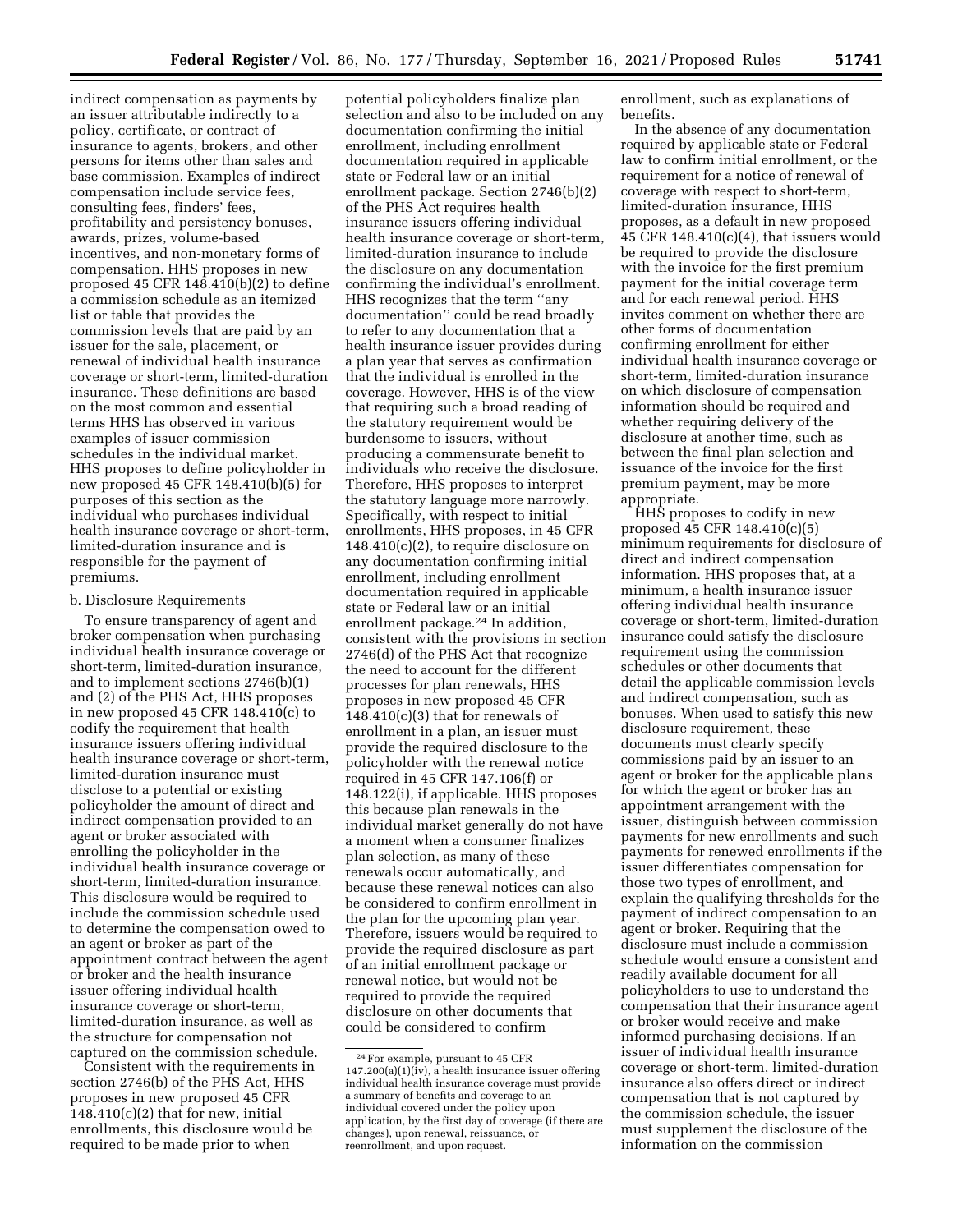schedule with additional documentation disclosing such other compensation.

HHS expects that issuers subject to the requirements of this section would integrate this new disclosure requirement into their existing compliance operations. An issuer's obligation could be satisfied by the agent or broker making the required disclosure on the issuer's behalf. For example, issuers may provide agents or brokers who have an appointment arrangement with the issuer printed versions of the commission schedule and other documentation disclosing direct and indirect compensation, if applicable, to attach to enrollment materials or may provide a link to an online version of the document. This would equip agents and brokers with the information necessary to ensure that consumers would be aware of any compensation being paid by the issuer to the agent or broker prior to enrolling. Whether issuers choose to comply directly with this obligation or partner with their agents and brokers to provide the required disclosure, materials provided would be required to be made available in accessible formats for people with disabilities (at no cost to the individual) and people with limited English proficiency. Issuers would be required to comply with applicable Federal language and accessibility requirements regarding disclosure documents.25 This typically requires documents to be made available in any of the 15 most common languages in the state.26 Issuers would also be required to ensure effective communication with individuals with disabilities, including provision of appropriate auxiliary aids and services at no cost to the individual. Auxiliary aids and services may include interpreters, large print materials, accessible information and communication technology, open and closed captioning, and other aids or services for persons who are blind or have low vision, or who are deaf or hard of hearing. Information provided through information and communication technology also must be

accessible to individuals with disabilities, unless certain exceptions apply.27 HHS is of the view that individuals cannot receive meaningful disclosure if they cannot understand the information provided in the disclosure documents. HHS seeks comment on these proposals.

These proposed rules do not prescribe a specific format for issuers' commission schedules or other documents that detail the applicable direct or indirect compensation. Instead, HHS proposes in 45 CFR 148.410(c)(5) that, to the extent the commission schedules or other documents that detail the applicable direct or indirect compensation are used to satisfy the requirements of this section, the schedules or other documents would be required to comply with the minimum standards outlined therein regarding agent and broker compensation. This proposed requisite information includes information on initial and renewal commissions and explanation of the qualifying thresholds for the payment of indirect compensation to an agent and broker, at a minimum. Commission schedules are widely used in the health insurance industry and customarily include this minimum informational content with respect to initial and renewal commission rates. However, the format can vary by issuer. It is HHS's view, at this time, that the benefits of prescribing and standardizing the proposed minimum required content in a specific format for commission schedules would not outweigh the costs of implementation. HHS is also not proposing a specific format for the additional documentation that detail the applicable direct or indirect compensation. Instead, HHS is proposing minimum standards for the information that must be disclosed and permitting issuers to determine what documentation may contain that information and be used to satisfy the disclosure requirement, whether the issuer calls it a commission schedule or refers to it by another term. HHS invites comments on these proposals, especially the considerations of costs and benefits associated with standardizing the format for compensation disclosure.

HHS proposes that issuers would be required to make the necessary disclosures prior to the potential policyholder finalizing plan selection and, in addition, that the disclosure be included on any documentation confirming the individual's enrollment, as required under section 2746(b) of the

27*See* 42 U.S.C. 18116, 42 U.S.C. 2000d *et seq.,*  269 U.S.C. 794, 42 U.S.C. 12101 *et seq.* 

PHS Act. This requirement would ensure that the person who is choosing the coverage and agreeing to be financially responsible for premiums and other payments due under the insurance contract (who HHS proposes to define as the 'policyholder') can evaluate whether and to what extent the advice they received from an agent or broker may be influenced by the agent's or broker's compensation arrangement with an issuer prior to finalizing the plan selection.

HHS considered whether to propose requiring that issuers make these required disclosures to all plan enrollees, but are of the view that such a requirement would be needlessly burdensome. First, requiring issuers to disclose direct and indirect agent or broker compensation to each person in an enrollment group would be unreasonable as many enrollees are infants, minor children, or otherwise not responsible for choosing their health insurance coverage. As noted, requiring the disclosure be made to the policyholder would allow that individual to evaluate whether and to what extent the advice they received from an agent or broker may be influenced by the compensation received. HHS expects that the policyholder would be able to relay information from the disclosure to the other enrollees on the policy, similar to how the policyholder is entrusted to relay other information about the plan selection to the other enrollees in the policy. HHS is also of the view that requiring issuers to make these disclosures to each enrollee could place a larger burden on issuers and enrollees than necessary without adding meaningful consumer benefit. For example, to the extent an issuer uses the agent or broker to provide the disclosure, requiring disclosure to be made to all enrollees prior to finalizing the plan selection would necessitate an adult, seeking to purchase coverage for their family, to bring that entire family to the office of the insurance agent or broker in order to receive the disclosure of information about direct and indirect compensation before finalizing the plan selection in which the family members would be enrolled.

A similar burden exists for virtual or telephonic enrollments. The agent or broker assisting with the enrollment would need to contact each individual on the plan prior to finalizing plan selection, which could be timeconsuming or nigh impossible. This would require all plan enrollees to be near a phone or computer at the time of enrollment and either answer a phone call or respond to an email prior to

<sup>25</sup>*See,* for example, Guidance and Population Data for Exchanges, Qualified Health Plan Issuers, and Web-Brokers to Ensure Meaningful Access by Limited-English Proficient Speakers Under 45 CFR 155.205(c) and 156.250 (March 30, 2016) *[https://](https://www.cms.gov/CCIIO/Resources/Regulations-and-Guidance/Downloads/Language-accessguidance.pdf) [www.cms.gov/CCIIO/Resources/Regulations-and-](https://www.cms.gov/CCIIO/Resources/Regulations-and-Guidance/Downloads/Language-accessguidance.pdf)[Guidance/Downloads/Language-access](https://www.cms.gov/CCIIO/Resources/Regulations-and-Guidance/Downloads/Language-accessguidance.pdf) [guidance.pdf](https://www.cms.gov/CCIIO/Resources/Regulations-and-Guidance/Downloads/Language-accessguidance.pdf)* and ''Appendix A—Top 15 Non-English Languages by State'' *[https://www.cms.gov/](https://www.cms.gov/CCIIO/Resources/Regulations-and-Guidance/Downloads/Appendix-A-Top-15-non-englishby-state-MM-508_update12-20-16.pd)  [CCIIO/Resources/Regulations-and-Guidance/](https://www.cms.gov/CCIIO/Resources/Regulations-and-Guidance/Downloads/Appendix-A-Top-15-non-englishby-state-MM-508_update12-20-16.pd)  [Downloads/Appendix-A-Top-15-non-englishby](https://www.cms.gov/CCIIO/Resources/Regulations-and-Guidance/Downloads/Appendix-A-Top-15-non-englishby-state-MM-508_update12-20-16.pd)state-MM-508*\_*[update12-20-16.pd.](https://www.cms.gov/CCIIO/Resources/Regulations-and-Guidance/Downloads/Appendix-A-Top-15-non-englishby-state-MM-508_update12-20-16.pd) See also* 42 U.S.C. 18116, 42 U.S.C. 2000d *et seq.,* 269 U.S.C. 794, 42 U.S.C. 12101 *et seq.*  26 Ibid.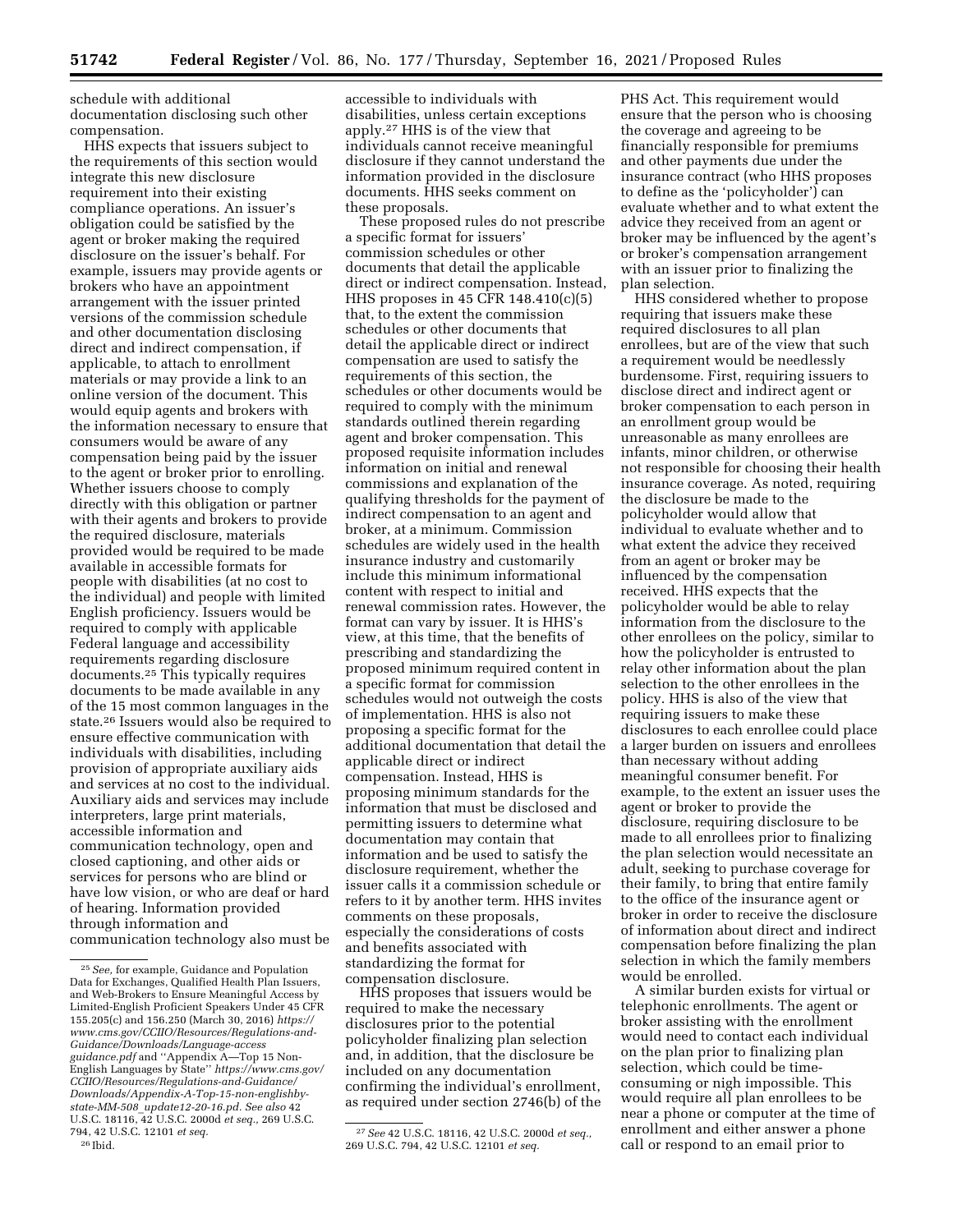finalizing plan selection. This amount of row of data in comma-separated values coordination seems unduly burdensome on consumers and would virtually eliminate parents' ability to finalize a plan selection while their children are in school, as the children would generally be unable to be contacted by the agent or broker while attending classes. In addition, emails or phone calls from unknown individuals are often not answered or responded to promptly, if at all, meaning a policyholder would need to first contact the other plan enrollees, telling them to expect a call from the agent or broker, which adds another layer of coordination and complexity. Additionally, children or developmentally challenged individuals may not be mentally capable of providing their consent or may not have an email address or phone number, meaning if they were not physically with the policyholder at the time directly prior to finalizing plan selection, contacting them would be impossible.

#### c. Reporting Requirements

To implement the requirement at section 2746(c) of the PHS Act that health insurance issuers offering individual health insurance coverage or short-term, limited-duration insurance must annually report to HHS prior to the beginning of open enrollment any direct or indirect compensation provided to an agent or broker associated with enrolling individuals in such coverage, HHS proposes in new proposed 45 CFR 148.410(d)(1) to require issuers to submit to HHS, in a form and manner prescribed by the Secretary, any direct and indirect compensation provided to agents and brokers associated with enrolling individuals in individual health insurance coverage and short-term, limited-duration insurance sold by the issuer. HHS intends to collect data similar to the data collected by DOL on compensation of insurance producers for group health plans subject to the Form 5500 reporting requirement.

DOL utilizes the Form 5500 series as part of its overall reporting and disclosure under ERISA. DOL collects information related to insurance on Form 5500 Schedule A, which includes the identifying information for the issuer and the agent or broker, and the amount of compensation paid to agents and brokers. Issuers would be expected to submit the reporting data to HHS through an online system. HHS is proposing to require issuers provide, for each payment recipient and intermediary organization in a specific month of the reporting year, a single

(CSV) format containing the following fields/columns: (1) Payor Federal Tax ID Number (FTIN); (2) Recipient Identifier Type (''NPN'' for writing agents or ''FTIN'' for payments made to intermediaries); (3) Recipient Identifier Value (the actual number); (4) The date on which the payment was made to the payment recipient; (5) Direct Compensation, expressed as a dollar amount (the commission); (6) Indirect Compensation, expressed as a dollar amount, if any (if indirect compensation payment amount was made in that month, for example, a bonus was paid out; bonuses for annual performance are accounted for in December of the reporting year rather than disaggregated into 12 parts for each month); (7) the basis for indirect compensation—a text field allowing entry of what the grounds for the indirect compensation were (bonus, incentive, etc.); and (8) other information specified by the Secretary, which may include, for example, distinguishing between individual health insurance coverage and shortterm, limited-duration insurance, listing the appointment arrangement duration, and providing the number of plans the agent sold.

HHS proposes to add new proposed 45 CFR  $148.410(d)(2)$  to specify that the reporting by issuers would be required to reflect both compensation arrangements directly between the writing agent or broker and the issuer, and compensation arrangements from the issuer to the writing agent or broker involving one or more intermediary organizations in connection with the sale of individual health insurance coverage or short-term, limited-duration insurance. Examples of intermediary organizations that are often involved in the sale, placement, or renewal of individual health insurance coverage or short-term, limited-duration insurance include general line agencies and marketing organizations. This proposed approach would ensure that the information reported annually to HHS reflects the full amount of compensation received by agents and brokers related to the sale, placement, or renewal of individual health insurance coverage and short-term, limited-duration insurance.

HHS proposes that the annual report submitted by issuers to HHS contain more detailed information than the disclosure to policyholders, including information related to intermediary organizations as well as actual compensation amounts rather than payment structures, because HHS proposes for the report to be due after the end of the year for which

compensation was paid and prior to the beginning of open enrollment for the following year. This timeline would enable the report to HHS to provide a more complete reflection of compensation actually provided throughout the previous calendar year than the disclosure to consumers, which must be provided prior to individuals finalizing their plan selections and at renewal. In addition, requiring issuers to provide information to policyholders on the compensation arrangements between insurance agents or brokers and intermediary organizations, like general agencies, would substantially increase the complexity of the disclosure materials without providing the same level of consumer benefit. Disclosure of direct and indirect compensation is intended to inform the consumer of considerations, other than the consumer's best interests, that may impact the guidance and decisionmaking of the insurance agent or broker. HHS is of the view that information about whether that compensation would first be paid to a general agency and the amount of compensation that agency would claim before disbursing to the agent would not have a similar impact on the consumer's decision-making process. However, reporting of this additional information to HHS would assist HHS in monitoring and enforcing compliance with the disclosure requirements and ensuring that consumer disclosures accurately and adequately reflect direct or indirect compensation payment practices.

HHS proposes in new proposed 45 CFR 148.410(d)(4) to require submission to HHS of the required reports on an annual basis by the last business day of July of the calendar year following the applicable reporting period. For example, reporting for calendar year 2022 would be due by July 31, 2023. Under this proposed rule, for noncalendar year policies, which may exist in the short-term, limited-duration insurance market, issuers would be required to split the agent and broker compensation between the reports for two calendar years. For example, for a short-term, limited-duration policy in effect from December 1, 2022 to February 28, 2023, an issuer would be required to report the compensation paid on the policy for December 2022 in the report due by July 31, 2023 and the compensation paid on the policy for January and February 2023 in the report due July 31, 2024. HHS seeks comment on this proposal, and would provide additional guidance in the final rule on special cases, as may be necessary, including indirect compensation paid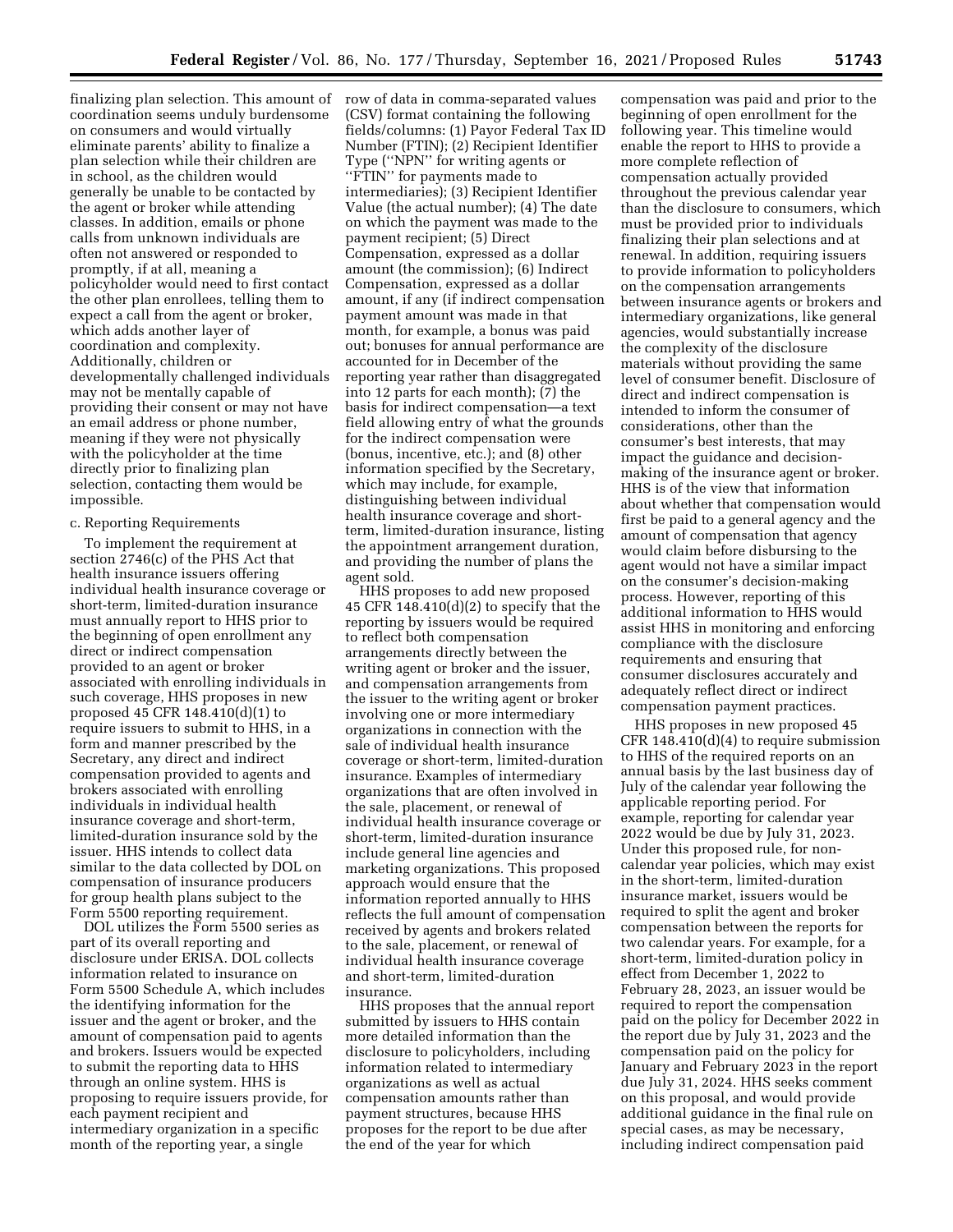for enrollments that span multiple years based on comments on this proposed rule and feedback from regulated entities subject to these requirements and other stakeholders.

Section 2746(c) of the PHS Act states that issuers must report the data to HHS prior to the beginning of open enrollment. The last business day of July would align with the statute and would avoid significant overlap with the qualified health plan certification process and states' rate and form review processes. This date would also provide HHS with adequate time to review the submitted reports prior to the beginning of open enrollment for the following year and would provide issuers ample time after the reporting year to prepare and validate the information.

#### d. Applicability

In new proposed 45 CFR 148.410(e), HHS is proposing to codify the provisions of section 2746(d) of the PHS Act, which establishes a transition rule for these new requirements and provides that the requirements would not be applicable to contracts executed between health insurance issuers offering individual health insurance coverage or short-term, limited-duration insurance and agents or brokers before December 27, 2021. HHS therefore proposes that these new requirements would apply to contracts executed between an agent or broker and a health insurance issuer offering individual health insurance coverage or short-term, limited-duration insurance on or after December 27, 2021. For purposes of determining the date of contract execution, HHS proposes to deem the execution of contractual addenda or revisions to the material terms of a preexisting contract to be the execution of a new contract to which the disclosure and reporting requirements would apply.

HHS does not expect that many appointment contracts would be newly executed between the effective date of the statutory requirement, December 27, 2021, and the beginning of the first reporting period proposed in these proposed rules, January 1, 2022. As a result, under this proposal, HHS may exercise discretion and adopt a temporary policy of relaxed enforcement in connection with the enforcement of the proposed reporting requirement on a case-by-case basis for appointment contracts executed and policies effective within the period between December 27, 2021 and January 1, 2022, and encourages states that are the primary enforcers of these requirements to adopt a similar enforcement approach.

HHS seeks comment on all aspects of these proposals regarding the definitions, disclosure requirements, reporting requirements, and applicability.

### *C. Part 150—CMS Enforcement of Group and Individual Insurance Market and Provider and Facility Requirements*

Section 2723 of the PHS Act contemplates that states would exercise primary enforcement authority with respect to issuers that offer health insurance coverage in the individual or group markets within the state. If a state notifies HHS that it does not have the authority to enforce PHS Act requirements, or if HHS determines that a state is not substantially enforcing PHS Act requirements with respect to issuers, HHS has the responsibility to enforce the PHS Act provision or provisions in that state and has delegated this enforcement authority to CMS.

The CAA enacted new provisions of the PHS Act that require health insurance issuers to submit certain information to HHS or the Departments. This includes the requirement under section 2746(c) for issuers that offer individual health insurance coverage and issuers that offer short-term, limited-duration insurance coverage to annually report to the Secretary of HHS, prior to the beginning of open enrollment, any direct or indirect compensation provided to an agent or broker associated with enrolling individuals in such coverage. Health insurance issuers must also report to the Departments certain information regarding air ambulance services under section 2799A–8 and certain information regarding pharmacy benefits and drug costs under section 2799A–10. Additionally, in accordance with section 2799A–9(a)(4), issuers must submit to HHS an annual attestation of compliance with the prohibition of gag clauses on price and quality information under section 2799A–9. Under section 2723 of the PHS Act, states have the opportunity to be the primary enforcers of sections 2746(c), 2799A–8, 2799A–9(a)(4), and 2799A–10. However, HHS is of the view that states would not look to enforce these PHS Act provisions because they are requirements for issuers to report to HHS or the Departments, and states would not have access to the submissions to assess compliance. Instead, HHS anticipates that states would focus resources on implementing and enforcing the other requirements in the CAA. HHS therefore proposes to have direct enforcement authority for these issuer requirements in all states,

unless the state notifies HHS of its intent to enforce. HHS solicits comments on this approach and whether there are states that intend to assist with enforcement of any of these requirements.

In cases where there is a question about whether the state is failing to substantially enforce one or more PHS Act requirements, the procedures outlined in 45 CFR 150.201 through 150.221 govern. First, if CMS is satisfied that there is a reasonable question whether there has been a failure to substantially enforce one or more PHS Act requirements, CMS notifies the appropriate state parties, providing 30 days to respond. Then, if CMS makes a preliminary determination that the state is failing to substantially enforce, the state is provided an opportunity to show evidence of substantial enforcement. If CMS determines that the state's failure to substantially enforce has not been corrected, then CMS would send a final determination notice to the state identifying which requirements CMS would directly enforce and the effective date for such enforcement. Finally, current regulations provide a transition mechanism by which a state can assume or resume primary enforcement of the applicable PHS Act requirement(s).

Most states currently work to ensure that issuers offering health insurance coverage in the individual and group markets comply with applicable requirements of the PHS Act. Although some states lack direct state statutory authority to enforce, CMS has worked with many of these states to implement collaborative enforcement agreements. Through these agreements, a state performs the same regulatory functions with respect to the applicable individual and group insurance market requirements of Title XXVII of the PHS Act (market reform provisions) as it does to ensure compliance with state law, and seeks to achieve voluntary compliance from issuers if the state finds a potential violation. Similarly, consumers continue to contact the state with inquiries and to submit complaints relating to the market reform provisions. Under this collaborative approach, if the state finds a potential violation and is unable to obtain voluntary compliance from an issuer, it would refer the matter to CMS for possible enforcement action. If a state lacks authority or ability to enforce PHS Act requirements, then CMS would directly enforce the relevant market reform provisions in the state with respect to health insurance issuers in the group and individual markets. Finally, CMS directly enforces the relevant market reform provisions with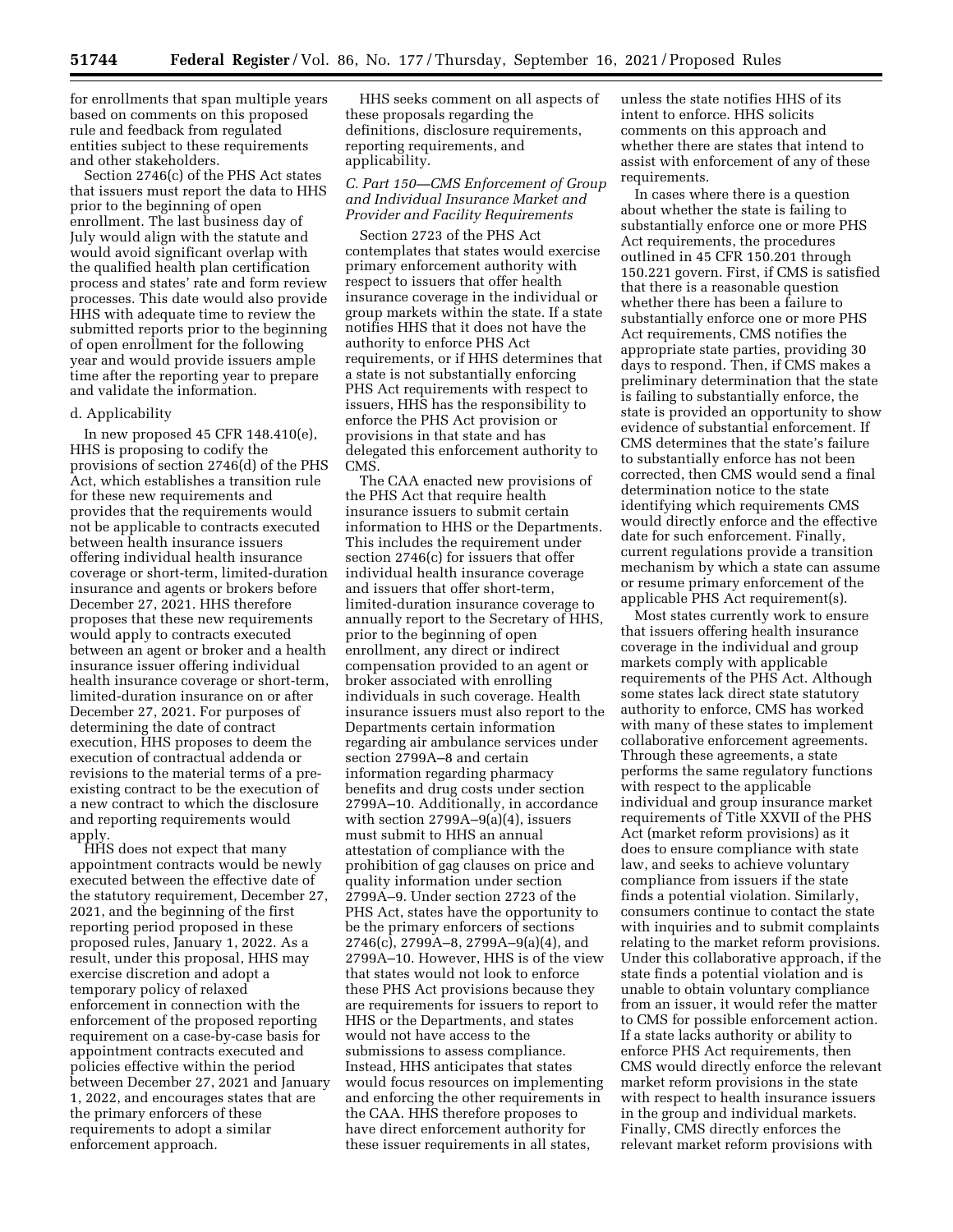respect to non-Federal governmental plans in all states.

When CMS is responsible for enforcement with respect to issuers and non-Federal governmental plans, enforcement tools CMS uses in accordance with 45 CFR 150.301 through 150.347, include policy form review, complaint-driven investigations, and market conduct examinations. CMS also has authority to impose civil money penalties against health insurance issuers in a state in which CMS is directly enforcing the PHS Act, and against non-Federal governmental plan sponsors in all states that fail to comply with applicable PHS Act requirements.28

The CAA adds additional PHS Act requirements that apply to group health plans, including non-Federal governmental plans, health insurance issuers, providers, including providers of air ambulance services (providers), and health care facilities (facilities). CMS would enforce these provisions to the extent they apply to non-Federal governmental plans in all states and to issuers in states where CMS directly enforces in the aforementioned manner. With respect to enforcement of the requirements applicable to providers and facilities, the CAA largely mirrors the current issuer enforcement structure: Namely, states are the primary enforcers, with CMS only enforcing if a state fails to substantially enforce, and these proposed rules reflect this structure. However, the provisions of section 106(a) of the No Surprises Act that apply to providers of air ambulance services are enforced directly by CMS. The CAA and these proposed rules would require CMS to follow the process set forth in section 1128A of the SSA to impose civil money penalties on providers or facilities for noncompliance with provisions of Part E of Title XXVII of the PHS Act and on providers of air ambulance services for non-compliance with the requirement to submit data under section 106(a) of the No Surprises Act. The applicable state authority involved in oversight and enforcement of providers and facilities would likely be different in most, if not all, states from the applicable state authority responsible for oversight and enforcement over health insurance issuers.

HHS proposes to make conforming amendments to existing regulations in subparts A, B, and D and to add a new subpart E to 45 CFR part 150 to provide for CMS direct enforcement when a state is not substantially enforcing PHS

Act requirements pertaining to providers and facilities and when a provider of air ambulance services fails to submit data required under section 106(e) of the No Surprises Act. HHS also proposes to amend existing regulations to add references to 45 CFR part 149, which implements these PHS Act requirements and to which the enforcement regulations in 45 CFR part 150 would also apply. Additionally, HHS proposes revising subpart C of 45 CFR part 150 to align these provisions with industry standards and clarify the existing CMS enforcement procedures, and equip CMS with additional tools to fulfill its enforcement responsibilities under the PHS Act.

HHS proposes revising the title of 45 CFR part 150 to reflect the extension of CMS's enforcement authority to providers and facilities in states that are not substantially enforcing the requirements in Part E of Title XXVII of the PHS Act and to providers of air ambulance services for purposes of the data submission requirements under section 106(e) of the No Surprises Act.

### 1. Basis and Scope (45 CFR 150.101)

HHS proposes to add to 45 CFR 150.101(a), which captures the basis of 45 CFR part 150, references to section 2799B–4 of the PHS Act, which subjects providers and facilities to the enforcement provisions of the PHS Act that HHS proposes to implement in 45 CFR part 150, and section 106(e) of the No Surprises Act, which subjects providers of air ambulance services to civil money penalties for failure to comply with data reporting requirements. HHS also proposes to make conforming edits to expand the scope of 45 CFR part 150 in 45 CFR 150.101(b), including to specifically outline the enforcement framework that HHS proposes to implement under subpart E of 45 CFR part 150. This includes proposed amendments to 45 CFR 150.101(b)(2) to add a reference to 45 CFR part 149 to expand the scope of the framework applicable to enforcement over health insurance issuers. In addition, HHS proposes to add a new paragraph (b)(3) to capture the scope of the framework applicable to enforcement over providers and facilities.

#### 2. Definitions (45 CFR 150.103)

HHS proposes to amend 45 CFR 150.103 to revise the introductory text to add a reference to 45 CFR part 149 and to add definitions related to enforcement against providers and facilities. Specifically, HHS proposes to define the term ''facility'' for purposes of 45 CFR part 150 to mean a health care

facility, an emergency department of a hospital, and an independent freestanding emergency department, as those terms are defined in 45 CFR 149.30, and any other facility subject to the requirements in Part E of Title XXVII of the PHS Act. HHS also proposes to define the term ''provider'' for purposes of 45 CFR part 150 to mean a physician or other health care provider, as that term is defined in 45 CFR 149.30, as well as a provider of air ambulance services, as that term is defined in 45 CFR 149.30. These combined definitions would make 45 CFR part 150 easier to read and understand, as the enforcement procedures outlined in 45 CFR part 150 apply to all the aforementioned parties separately defined in 45 CFR 149.30. HHS also proposes to make conforming amendments to add references to 45 CFR part 149 to the definition of ''individual health insurance policy or individual policy'' and the definition of ''PHS Act requirements.'' HHS seeks comment on these proposals.

### 3. State Enforcement (45 CFR 150.201)

Under 45 CFR 150.201, states have primary enforcement authority over health insurance issuers with respect to PHS Act requirements, unless the state notifies CMS that it has not enacted legislation to enforce or that it is not otherwise enforcing PHS Act requirements or the state fails to substantially enforce the PHS Act requirements that apply to issuers, in which case CMS would enforce those requirements. These proposed rules would make a conforming amendment at 45 CFR 150.201 to specify that states also have primary enforcement authority over providers and facilities that furnishes items or services to individuals in the state, unless the state notifies CMS that it has not enacted legislation to enforce or that it is not otherwise enforcing PHS Act requirements or the state fails to substantially enforce the PHS Act requirements that apply to providers and facilities, in which case CMS would enforce these requirements. Under this proposed rule, a state would be the primary enforcer of the PHS Act requirements against providers or facilities that furnish services via telehealth to individuals located in the state, even in circumstances where the provider or facility is located in a different state. While many states require licensure of out-of-state telehealth providers furnishing care to individuals within the state, HHS understands that this is not always true, and that many states have relaxed licensure requirements in response to

<sup>28</sup>*See* section 2723(b) of the PHS Act. *Also see*  45 CFR 150.301 through 150.347.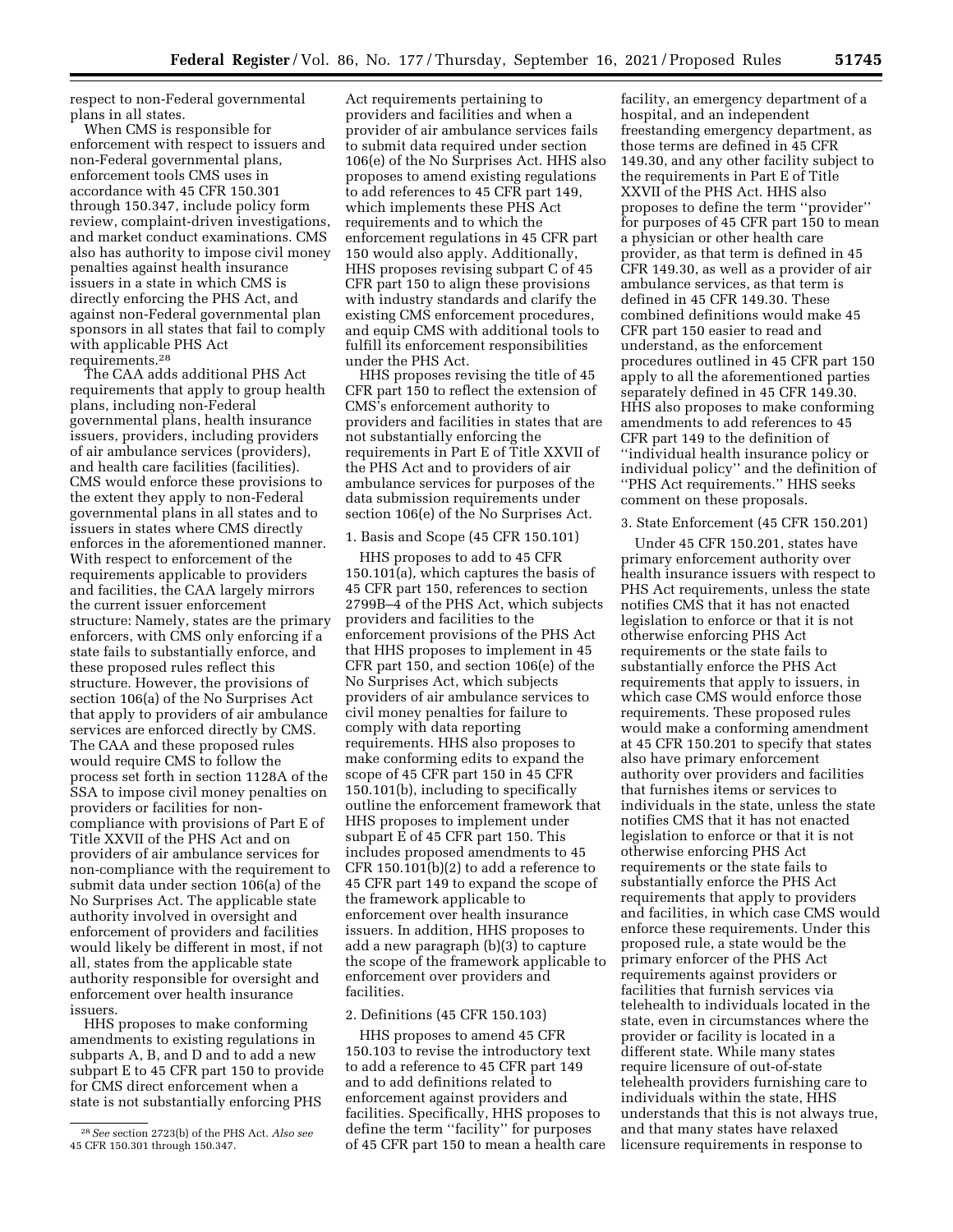the COVID–19 public health emergency.29 HHS seeks comment on whether the approach taken in this proposed rule presents challenges with respect to providers or facilities furnishing telehealth services.

HHS also proposes to make a technical correction to the title of subpart B to reflect that this subpart would apply to multiple PHS Act requirements rather than only one requirement. HHS proposes to revise the title of subpart B by changing ''requirement'' to ''requirements'' as the term should have been plural.

### 4. Circumstances Requiring CMS Enforcement (45 CFR 150.203)

HHS proposes to make technical corrections to the introductory language at 45 CFR 150.203 to reflect that this section would apply to multiple PHS Act requirements rather than only one requirement. HHS is not proposing further amendments because HHS would interpret and apply the current language outlining the circumstances requiring CMS enforcement, which generally refers to states, to situations involving providers and facilities in the same manner in which it applies to health insurance issuers in situations where the applicable state authority fails to substantially enforce applicable PHS Act requirements.

5. Sources of Information Triggering an Investigation of State Enforcement (45 CFR 150.205)

Section 150.205(d) provides that if information regarding the status of state enforcement of PHS Act requirements comes from state governors and commissioners of insurance, such information may trigger a CMS investigation of whether a state is failing to substantially enforce these requirements. Because governors, commissioners, and other applicable state insurance agency or entity leaders may not have oversight or enforcement authority over providers and facilities, information regarding state enforcement of PHS Act requirements with respect to providers and facilities may instead come from the state departments of health or other state agencies with that authority. Additionally, some states have officials distinct from the

commissioners of insurance who are responsible for regulating health maintenance organizations (HMOs). Therefore, HHS proposes to amend 45 CFR 150.205(d) to add a reference to officials responsible for regulating HMOs, directors of public health or any other state department, agency, or board with applicable oversight authority over entities subject to PHS Act requirements to the list of state officials who may be the source of information triggering an investigation. Proposed amendments to 45 CFR 150.205(e)(2) would correct a typographical error which incorrectly referenced in 45 CFR 148.120 instead of 45 CFR 148.210.

#### 6. Notice to the State (45 CFR 150.211)

Under these proposed rules, in determining whether a state is failing to substantially enforce PHS Act requirements that apply to providers and facilities, CMS would use the processes and standards already established with respect to state enforcement of applicable PHS Act requirements with respect to health insurance issuers in 45 CFR 150.205 through 150.221. CMS is of the view that these processes can largely also apply to state enforcement of the new PHS Act requirements applicable to providers and facilities without change. However, the current regulatory language at 45 CFR 150.211 specifies that if there is a reasonable question regarding state enforcement, CMS will send a notice to the governor or chief executive officer of the state, the insurance commissioner or chief insurance regulatory official, or the official responsible for regulating HMOs. Those individuals may not be the appropriate recipients if there is a reasonable question regarding state enforcement of PHS Act requirements that apply to providers or facilities. Therefore, HHS proposes to amend 45 CFR 150.211 to add paragraph (d) specifying that a notice of possible failure to substantially enforce PHS Act requirements in such circumstances would be sent to the relevant state official responsible for regulating providers and facilities and to make conforming changes to paragraph (b) to reflect that notices would be sent to the insurance commissioner or chief insurance regulatory official when there is a reasonable question regarding state enforcement of PHS Act requirements that apply to health insurance issuers. Paragraph (c) would be retained, which provides that such notices would be sent to the state official responsible for regulating HMOs, if different from the official listed in paragraph (b), when the alleged failure involves HMOs.

7. Transition to State Enforcement (45 CFR 150.221)

HHS proposes to make conforming amendments to 45 CFR 150.221(a)(2) to provide that the discussions between CMS and state officials regarding transition to state enforcement would include instructions to providers and facilities, rather than instructions only to issuers. HHS also proposes to amend 45 CFR 150.221(b) to similarly add references to providers and facilities to make clear that CMS may also negotiate a process to ensure that, to the extent practicable, and as permitted by law, its records documenting compliance and other relevant areas of CMS's enforcement operations are made available for incorporation into the records of the applicable state authority responsible for oversight and enforcement of providers and facilities. These proposed changes would capture a reference to the new PHS Act requirements enacted in the CAA applicable to providers and facilities to ensure the regulation includes situations where a transition back to state enforcement of applicable Federal requirements over such entities is appropriate. HHS also proposes to replace the language about making CMS enforcement records available to states by removing the language about ''incorporation into the records'' of the State regulatory authority that would assume enforcement to more generally refer to making such records available to the State regulatory authority.

8. Basis for Initiating an Investigation (45 CFR 150.303)

Currently, 45 CFR 150.303 provides that if CMS receives information that an issuer or non-Federal governmental plan may be failing to meet a PHS Act requirement, then an investigation may be warranted. HHS proposes to revise 45 CFR 150.303(a) to specify that CMS may undertake either an investigation or a market conduct examination, rather than only an investigation, within its discretion based on this information. This proposed revision would align 45 CFR 150.303(a) with the regulatory text in 45 CFR 150.313(b), which provides that CMS may initiate a market conduct examination when, based on the information described in 45 CFR 150.303, it finds evidence that a specific entity may be in violation of the PHS Act.

When determining whether to undertake an investigation or examination, CMS would consider a number of different factors, including the facts and circumstances surrounding the potential violation, the potential

<sup>29</sup>*See,* for example, Center for Connected Health Policy. *Cross-State Licensing.* Available at: *[https://](https://www.cchpca.org/topic/cross-state-licensing-professional-requirements/)  [www.cchpca.org/topic/cross-state-licensing](https://www.cchpca.org/topic/cross-state-licensing-professional-requirements/)[professional-requirements/](https://www.cchpca.org/topic/cross-state-licensing-professional-requirements/)* (last accessed August 8, 2021); and Federation of State Medical Boards. *U.S. States and Territories Modifying Requirements for Telehealth in Response to COVID–19.* (July 28, 2021.) Available at: *[https://www.fsmb.org/](https://www.fsmb.org/siteassets/advocacy/pdf/states-waiving-licensure-requirements-for-telehealth-in-response-to-covid-19.pdf) [siteassets/advocacy/pdf/states-waiving-licensure](https://www.fsmb.org/siteassets/advocacy/pdf/states-waiving-licensure-requirements-for-telehealth-in-response-to-covid-19.pdf)[requirements-for-telehealth-in-response-to-covid-](https://www.fsmb.org/siteassets/advocacy/pdf/states-waiving-licensure-requirements-for-telehealth-in-response-to-covid-19.pdf)[19.pdf.](https://www.fsmb.org/siteassets/advocacy/pdf/states-waiving-licensure-requirements-for-telehealth-in-response-to-covid-19.pdf)*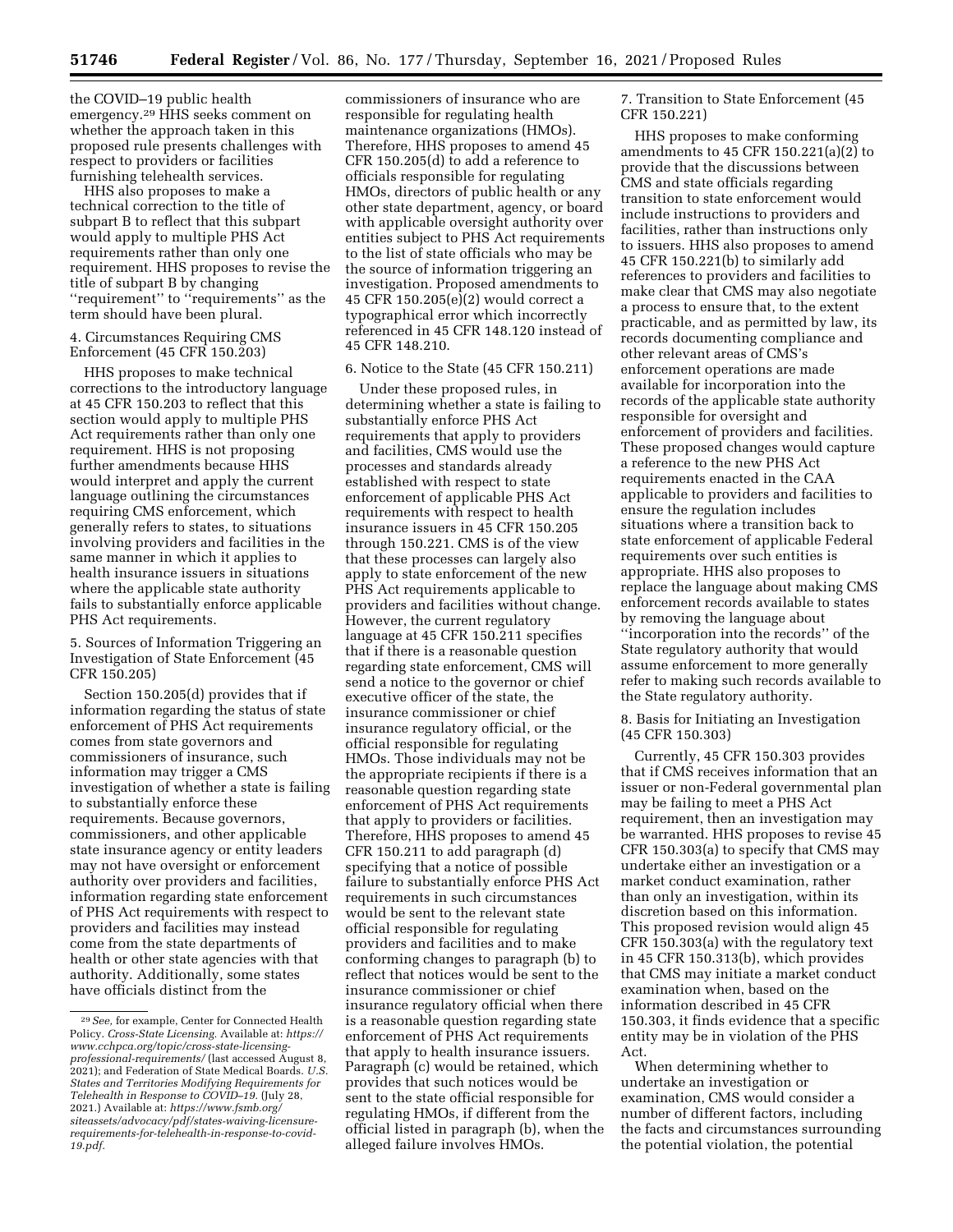number of impacted consumers, an issuer or non-Federal governmental plan's past history of substantiated complaints, the effect of the alleged violation on a consumer, the deterrent effect that knowledge of the investigation or examination may have on others who may consider committing similar violations, and other considerations that CMS deems appropriate.

HHS further proposes to revise 45 CFR 150.303(a) to add a new sentence to clarify that CMS may review any information it deems useful to determine if a violation of the PHS Act has occurred when undertaking an investigation or examination. HHS proposes this change to more clearly describe current CMS procedures, which may include a review of applicable data and documentation, such as paid and denied claims, summary plan documents, summary of benefits and coverage, and notifications to enrollees, to assess whether the entity may be in violation of the PHS Act. Additionally, HHS proposes a conforming amendment to paragraph (a)(2) to capture a reference to reports from providers and facilities—along with reports from state insurance departments, the NAIC and other Federal and state agencies—as potential sources or types of information that could lead to an investigation or examination to ensure compliance with the applicable PHS Act requirements.

HHS proposes to remove and replace 45 CFR 150.303(c), which currently states that a complaint may be directed to any CMS regional office. HHS proposes this change because the CMS regional offices no longer process complaints. Instead, CMS offers several methods for entities or individuals to submit complaints. These methods vary based on the type of coverage or plan in which an individual is enrolled and the substance of the complaint, and are described on CMS's public web pages. For PHS Act complaints regarding non-Federal governmental plans, consumers can email *[PHIG@cms.hhs.gov.](mailto:PHIG@cms.hhs.gov)* For complaints with respect to issuers, consumers in states that are directly enforcing the applicable PHS Act provision are referred to the state department of insurance; for states in which CMS is directly enforcing PHS Act requirements, consumers can email *[MarketConduct@cms.hhs.gov.](mailto:MarketConduct@cms.hhs.gov)* The list of current states in which CMS is directly enforcing one or more PHS Act provisions is available on the CMS website at *[https://www.cms.gov/CCIIO/](https://www.cms.gov/CCIIO/Programs-and-Initiatives/Health-Insurance-Market-Reforms/compliance)  [Programs-and-Initiatives/Health-](https://www.cms.gov/CCIIO/Programs-and-Initiatives/Health-Insurance-Market-Reforms/compliance)[Insurance-Market-Reforms/compliance.](https://www.cms.gov/CCIIO/Programs-and-Initiatives/Health-Insurance-Market-Reforms/compliance)* 

HHS proposes to remove the complaint provision that is currently in 45 CFR 150.303(c), and replace it with a new provision specifying that CMS may conduct random or targeted investigations and market conduct examinations of issuers and non-Federal governmental plans to ensure compliance with the PHS Act. HHS is proposing this regulation to codify another enforcement tool for CMS for situations where it is responsible for enforcement of the Federal market reform provisions. The proposal is also intended to codify in regulation the new statutory obligations established under the CAA for HHS to conduct certain specified audits and reviews. More specifically, section 2799A–1(a)(2)(A)(ii) of the PHS Act directs HHS to conduct audits of a sample of claims data with respect to a year (beginning with 2022) from not more than 25 group health plans and health insurance issuers offering group or individual health insurance coverage to verify compliance with the qualifying payment amount requirements described in section 2799A–1 of the PHS Act, as enacted by the No Surprises Act. HHS expects states with primary enforcement authority with respect to section 2799A–1 of the PHS Act will carry out enforcement activities to verify compliance with the qualifying payment amount requirements in section 2799A– 1 of the PHS Act and 45 CFR 149.140 to the extent that the qualifying payment amount is used to determine the ''recognized amount'' for purposes of calculating cost sharing under section 2799A–1. As noted in 45 CFR 149.140(f), HHS intends to carry out these statutory provisions in states in which CMS is directly enforcing using the market conduct examination procedures described in 45 CFR 150.313, as proposed to be amended, when conducting random and targeted audits for compliance with the requirements for applying a qualifying payment amount.30 Additionally, section 203 of Title II of Division BB of the CAA amended section 2726(a) of the PHS Act to expressly require group health plans and health insurance issuers offering group or individual health insurance coverage 31 that provide both medical/surgical (M/S)

benefits and mental health or substance use disorder (MH/SUD) benefits and that impose nonquantitative treatment limitations (NQTLs) on MH/SUD benefits to perform, document, and make available upon request to HHS (or the applicable state authority) comparative analyses of the design and application of their NQTLs. PHS Act section  $2726(a)(8)(B)$ , as added by section 203 of Title II of Division BB of the CAA further directs HHS to request, review, and report to Congress its findings regarding NQTL comparative analyses from group health plans and health insurance issuers each year. In order to satisfy the newly codified statutory obligations for HHS to conduct these specified audits and reviews under the CAA, CMS currently intends to focus random or targeted investigations under the new proposed 45 CFR 150.303(c) on ensuring compliance with (i) qualifying payment amount requirements described in section 2799A–1 of the PHS Act, which was added by the No Surprises Act, and (ii) the NQTL comparative analysis requirements described in section 2726(a)(8) of the PHS Act. CMS is committed to robust enforcement of these new requirements and ensuring compliance with other applicable PHS Act provisions. HHS is of the view that this is a necessary and appropriate exercise of its enforcement and rulemaking authorities under sections 2723 and 2792 of the PHS Act, respectively. Further, HHS is of the view that having authority to conduct random or targeted investigations or examinations for all PHS Act provisions, including but not limited to qualifying payment amount requirements described in section 2799A–1 of the PHS Act, which was added by the No Surprises Act and codified in regulations at 45 CFR 149.140, and the NQTL comparative analysis requirements described in section 2726(a)(8) of the PHS Act, would create a more efficient and effective enforcement program in that CMS would be able to proactively ensure consumers are receiving the benefits to which they are entitled rather than having to wait to receive a complaint or other information indicating a potential PHS Act violation in situations where CMS is responsible for enforcement. For example, an investigation or examination by CMS of one responsible entity may identify a potential systematic error or issue that the agency suspects may impact similarly situated entities subject to CMS's enforcement authority. These proposed rules would provide CMS

 $30\,86$  FR 36899 and 36979 (July 13, 2021).<br> $31$  Pursuant to section 2723(b)(1) of the PHS Act, CMS enforces section 2726 of the PHS Act and other applicable provisions of Title XXVII of the PHS Act with respect to non-Federal governmental group health plans in all states and with respect to health insurance issuers selling products in the individual and fully insured group markets in states that elect not to enforce or fail to substantially enforce section 2726 of the PHS Act and other applicable provisions of Title XXVII of the PHS Act.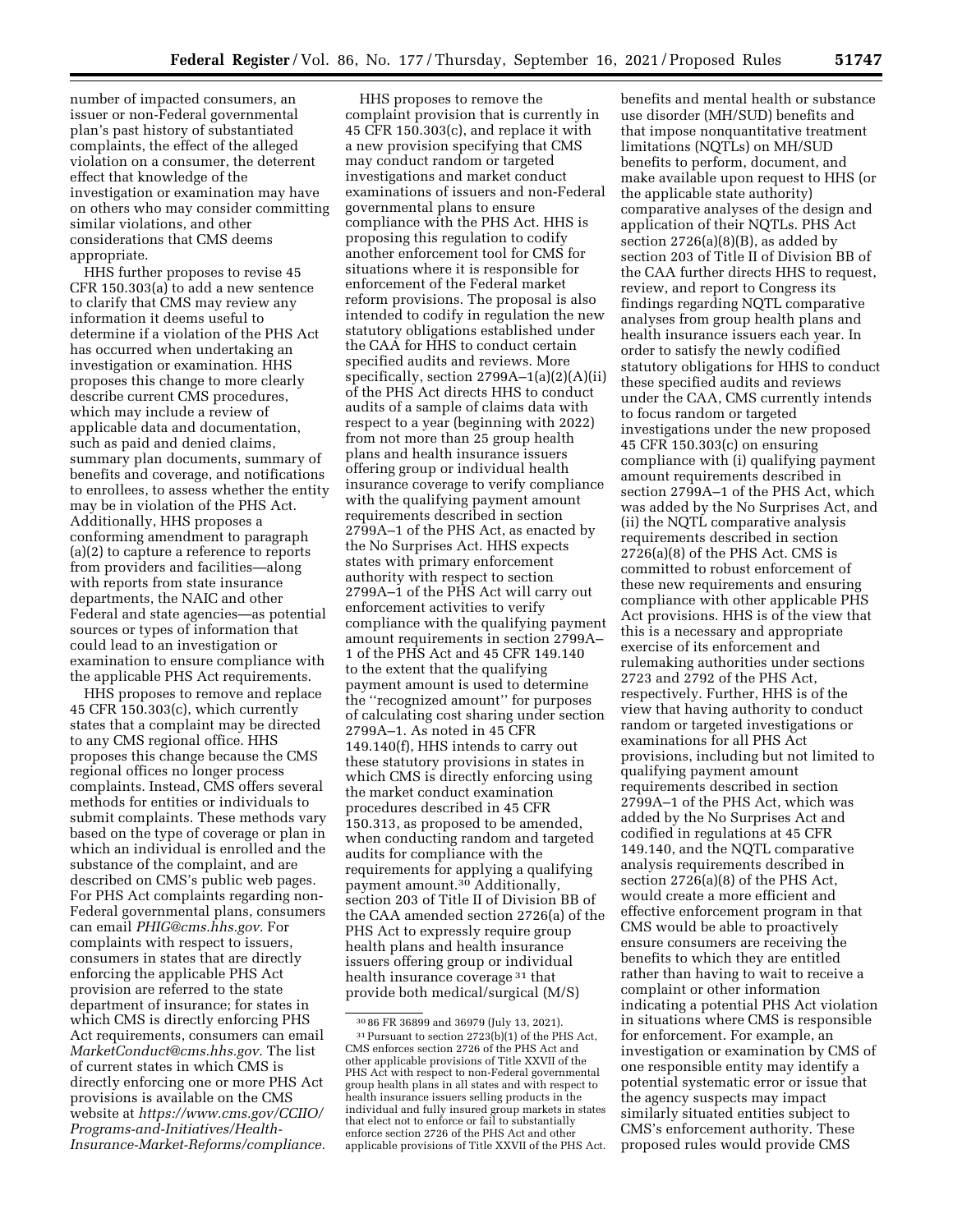with another enforcement tool to investigate whether these other entities have experienced the same error or issue without having to wait to receive a complaint or other information indicating a PHS Act violation to take action.

HHS also proposes a conforming amendment to the title for this section to also capture a reference to examinations and to remove the reference to a potential violation. This would align with the proposed amendments to 45 CFR 150.303, as outlined in this section of the preamble, to allow CMS to randomly select non-Federal governmental plans and issuers for investigation and market conduct examination to ensure compliance with applicable PHS Act requirements when CMS is responsible for enforcement, as well as the other amendments to 45 CFR 150.303 to specify that CMS may also undertake an examination based on information the agency receives that an issuer or non-Federal governmental plan may be failing to meet a PHS Act requirement.

HHS seeks comment on these proposed changes.

## 9. Notice to Responsible Entities (45 CFR 150.307)

HHS proposes to revise several provisions in 45 CFR 150.307 regarding the notice that is sent to responsible entities when there is a potential violation, to reflect and clarify the current CMS enforcement procedures. The proposed revisions are further intended to provide responsible entities additional information and clarity regarding CMS's authority and process for conducting investigations.32 Specifically, HHS proposes to replace the word ''investigation'' with ''information'' in the introductory text to align this section with the regulatory text in 45 CFR 150.303, which generally addresses information that may warrant an investigation or an examination. HHS is also proposing to revise the introductory text to clarify that the notice would also be sent to initiate investigations of randomly selected non-Federal governmental plans and issuers under new proposed 45 CFR 150.303(c). The proposed revision to the introductory text also provides that CMS would also send this notice to the responsible entity or entities in situations where information received under 45 CFR 150.303(a) indicates a potential violation. HHS is also

proposing to remove the provision in 45 CFR 150.307(a), which currently states that the notice describes the substance of the complaint or other information received, and to replace it with a new provision specifying that the notice describes the information received under 45 CFR 150.303 that gives rise to the investigation or notifies the responsible entity that it was selected by CMS for a random investigation under 45 CFR 150.303(c). HHS is proposing this change to clarify that CMS does not provide personally identifiable information (PII) or PHI via a complaint without the complainant's express consent. HHS also would not disclose confidential or other sensitive information protected from disclosure that may be included in the complaint. However, the notice would include other information sufficient to explain the potential violation(s) and provide the responsible entity an adequate opportunity to respond to the allegation(s), or to notify the responsible entity of its selection for, and the PHS Act provision(s) that are the focus of, a random investigation under new proposed 45 CFR 150.303(c).

Consistent with current text at 45 CFR 150.307(b), CMS generally contacts the responsible entity once it reviews the information received under 45 CFR 150.303 and provides the responsible entity 30 days to respond with additional information, including documentation of compliance as described in 45 CFR 150.311. CMS also directs the responsible entity to submit any data or documentation that CMS identifies as relevant and may use to assess whether the responsible entity is violating applicable PHS Act provisions. However, there are circumstances in which CMS has determined it is not appropriate to provide the responsible entity 30 days to respond. Such circumstances include complaints involving urgent medical issues, allegations of fraud or abuse, and when CMS must complete the investigation within a specified time frame under the statute. Accordingly, CMS proposes to revise 45 CFR 150.307(b) to clarify that the notice provided under this section would direct the responsible entity to provide any documentation that CMS identifies as relevant to the investigation, in addition to other documentation, such as documentation of compliance as described in 45 CFR 150.311, that in the responsible entity's view would aid CMS in evaluating the allegations and the entity's compliance with the PHS Act requirements identified in the notice. HHS further proposes to revise 45 CFR 150.307(b)

such that CMS would provide the date by which the responsible entity must respond to the notice; the goal is to ensure the efficient administration of investigations. CMS anticipates generally providing 14 days for response. In circumstances that warrant a more rapid response, CMS anticipates providing at least 24 hours for response. In circumstances that warrant additional time, such when CMS requests large amounts of data, CMS anticipates providing more than 14 days for response. HHS is not proposing any amendments to 45 CFR 150.307(c) and therefore would retain the requirement that the notice also inform the responsible entity that a civil money penalty may be assessed. Lastly, under the new proposed 45 CFR 150.307(d), the notice would also inform responsible entities that CMS may require the responsible entity to take certain corrective actions as necessary to bring it into compliance with the applicable PHS Act requirements. HHS believes it is necessary and appropriate to highlight, as part of this notice, that corrective actions may be required because, similar to the potential for a civil money penalty to be assessed, this is another potential outcome of an investigation.

HHS seeks comment on these proposed changes.

### 10. Request for Extension (45 CFR 150.309)

HHS is proposing conforming amendments to revise 45 CFR 150.309 by removing the references to 30 days and clarifying that a responsible entity may request an extension when it cannot prepare a response or provide the requested information to CMS by the deadline provided in the notice under 45 CFR 150.307, and that failure to respond by the initial deadline provided in the notice or an extended deadline granted by CMS may result in CMS's imposition of a civil money penalty based upon the complaint or other information alleging or indicating a violation of PHS Act requirements. To align with proposed amendments to 45 CFR 150.313, HHS proposes to codify examples of what CMS would consider good cause, which include but are not limited to situations when a responsible entity indicates it has limited staffing resources to prepare a response, or when a responsible entity requests clarification from CMS regarding its request for information.

11. Responses to Allegations of Noncompliance (45 CFR 150.311)

HHS proposes a conforming revision at 45 CFR 150.311(e) to add a reference

<sup>32</sup>HHS is not proposing to incorporate a reference to market conduct examinations in 45 CFR 150.307 due to the separate regulation, 45 CFR 150.313, that addresses and details CMS's authority and processes for conducting such examinations.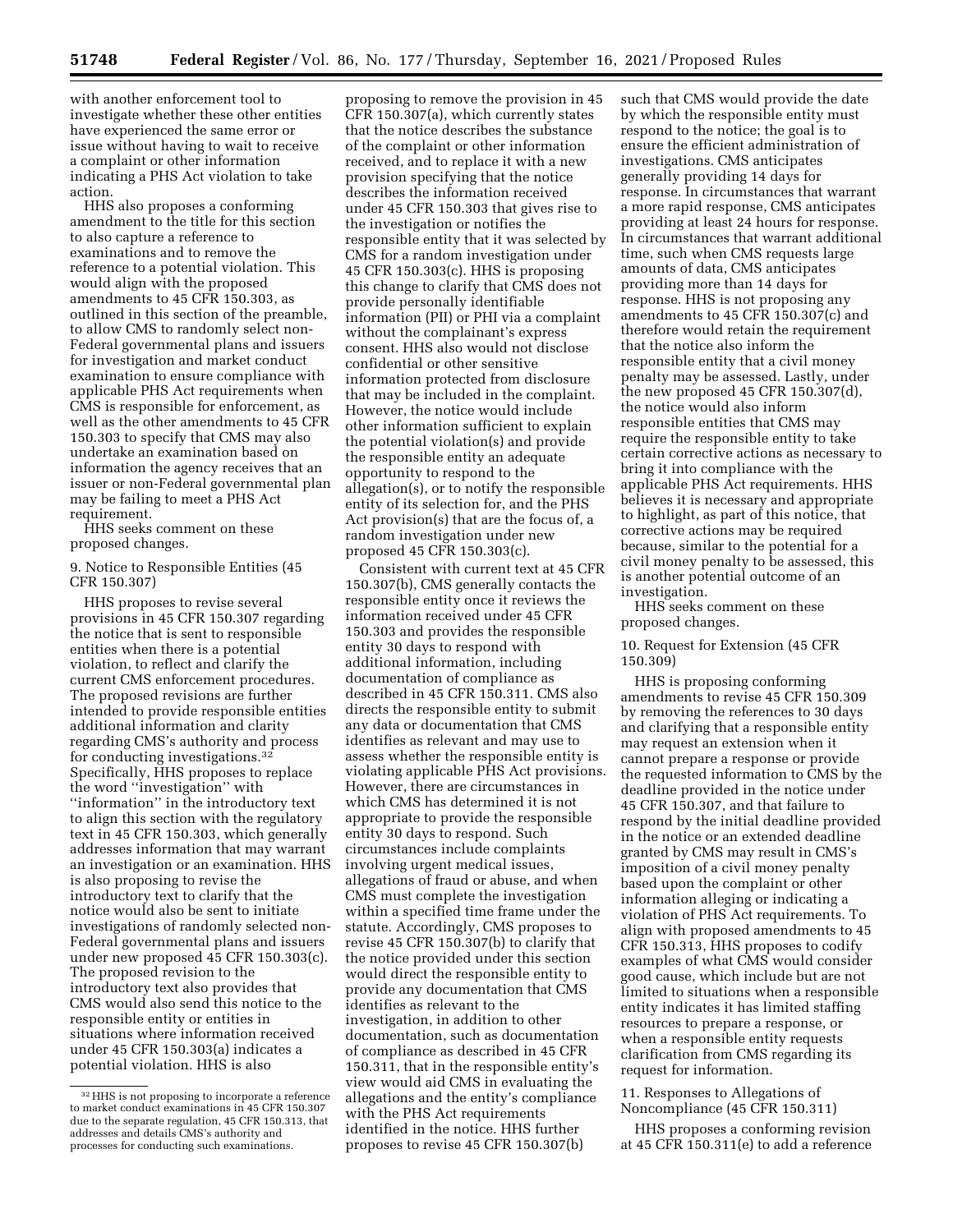to the proposed notice to initiate a market conduct examination under new proposed 45 CFR 150.313(e), which is described in section III.C.12 of the preamble.

12. Market Conduct Examinations (45 CFR 150.313)

The proposed revisions to 45 CFR 150.313 would bring this rule in line with standard industry practices adopted by the NAIC, which CMS generally follows, and would also codify additional CMS procedures for market conduct examinations. HHS also proposes several amendments to reorganize the order and presentation of information in this regulation to improve clarity.

First, HHS proposes to remove the last sentence in 45 CFR 150.313(b) as the proposed adoption of 45 CFR 150.313(f), which would outline the requirements for responsible entities to provide the requested documentation to CMS, make this sentence unnecessary. HHS further proposes to revise 45 CFR 150.313(b) to clarify that CMS may initiate a market conduct examination of a randomly selected non-Federal governmental plan or issuer subject to CMS's enforcement authority. This change would align with the proposed revision at 45 CFR 150.303(c).

Second, HHS proposes to revise 45 CFR 150.313(c) to clarify that CMS would appoint examiners when CMS initiates a random market conduct examination. Conforming amendments are also proposed to the opening clause of 45 CFR 150.313(c) to replace the current reference to ''investigation'' with "further review" to more clearly distinguish the authority to initiate a market conduct examination from the authority to conduct an investigation.

HHS additionally proposes to redesignate 45 CFR 150.313(e)(1) and (2) as 45 CFR 150.313(h)(1) and (2) and also proposes to replace the title of the newly designated section to clarify that it pertains to a draft market conduct examination report. HHS also proposes to revise 45 CFR 150.313(e)(1), proposed to be redesignated at 45 CFR 150.313(h)(1), to remove the description of CMS review of the draft report and replace it with a general statement indicating that upon completion of the examination, CMS would compose and provide a draft report to the responsible entity. HHS further proposes to include in redesignated 45 CFR 150.313(h)(1) a description of the contents of the draft report. Under current CMS market conduct examination practices and as reflected in the second sentence in proposed 45 CFR 150.313(h)(1), the draft report would include the scope of

the examination, any findings of a PHS Act violation, and any proposed actions the entity would need to take to correct such violation. The entity then has an opportunity to respond to the draft report and either concur with the draft report findings or disagree. As reflected in proposed 45 CFR 150.313(h)(2)(i), if the responsible entity agrees with one or more of the findings in the draft report, the entity can inform CMS of any corrective action planned or already undertaken. If the entity disagrees with one or more of the findings, then the entity may provide evidence to CMS to support its disagreement. This is included in proposed 45 CFR 150.313(h)(2)(ii).

HHS further proposes to redesignate 45 CFR 150.313(e)(3), which currently addresses CMS's reply to a response to the market conduct examination report from the responsible entity, as a new 45 CFR 150.313(i) and revise it so it instead pertains to the final market conduct examination report. In the new proposed introductory sentence, HHS proposes that upon receipt of a response from the responsible entity under new paragraph (h)(2), CMS would provide a final examination report containing the agency's findings relevant to each examination issue, including the agency's reply to the responsible entity's responses to the findings in the draft report for each examination issue. HHS also proposes to replace the current references to issuer or non-Federal governmental plan with references to responsible entity in the redesignated 45 CFR 150.313(i)(1) through (4), currently codified at 45 CFR 150.313(e)(3)(i) through (iv), for consistency in terminology. HHS also proposes to clarify CMS's review and response to the responsible entity's corrective actions, if applicable, in 45 CFR 150.313(i)(3) and (4). Under current CMS market conduct examination practices and the proposed 45 CFR 150.313(i), this report finalizes the draft report and includes the entity's concurrence or disagreement with each cited PHS Act violation, and CMS's responses thereto. As detailed in 45 CFR 150.313(i)(1) through (5), CMS's reply would consist of one or more of the following: (1) Concurrence with the responsible entity's position; (2) disagreement with the responsible entity's position; (3) a determination that the corrective actions implemented by the responsible entity sufficiently addressed the identified PHS Act violation; (4) a determination that the corrective actions implemented by the responsible entity have not sufficiently addressed the identified PHS Act

violation, and information on any further corrective actions deemed necessary by CMS; or (5) a notice to the responsible entity that has disagreed with a CMS finding and that has not undertaken corrective actions that there exists a violation of applicable PHS Act requirements and any actions the responsible entity must take to correct such violation. These changes are designed to align HHS regulations with industry standards for market conduct examinations. These industry standards, promulgated by NAIC, are used throughout the country by states and issuers and are generally followed by CMS. The adoption in regulation of the standard industry practices and procedures would bring uniformity to the framework CMS and the various states use to undertake market conduct examinations.

HHS proposes to add new text at 45 CFR 150.313(e) to provide that CMS would initiate a market conduct examination by providing written notice to the responsible entity and to describe the substance of the examination notice call letter CMS would send to an entity to initiate a market conduct examination. HHS proposes that this would be a written notice from CMS to the responsible entity and that it would include the following information: (1) A description of the information received under 45 CFR 150.303(a) that served as the basis for CMS's determination that a market conduct examination was warranted or notification that the entity was selected by CMS for a market conduct examination under 45 CFR 150.303(c); (2) a description of the scope of the examination; (3) the identification of the examiners; (4) a statement that a civil money penalty may be assessed; and (5) a statement that CMS may require a plan of corrective action. HHS is of the view that this set of core information, which is intended to mirror the information provided in the notice to responsible entities under 45 CFR 150.307 when CMS initiates an investigation, is the appropriate vehicle to commence a market conduct examination and is standard industry practice.

HHS also proposes to add 45 CFR 150.313(f) to generally describe the documentation collection and the initial directive for the responsible entity to submit the information that CMS identifies as relevant for the examination, the time frame for the entity's response, and to specify the penalties for failing to respond timely, which may include civil money penalties. This initial directive would provide the deadline by which responsible entities must forward the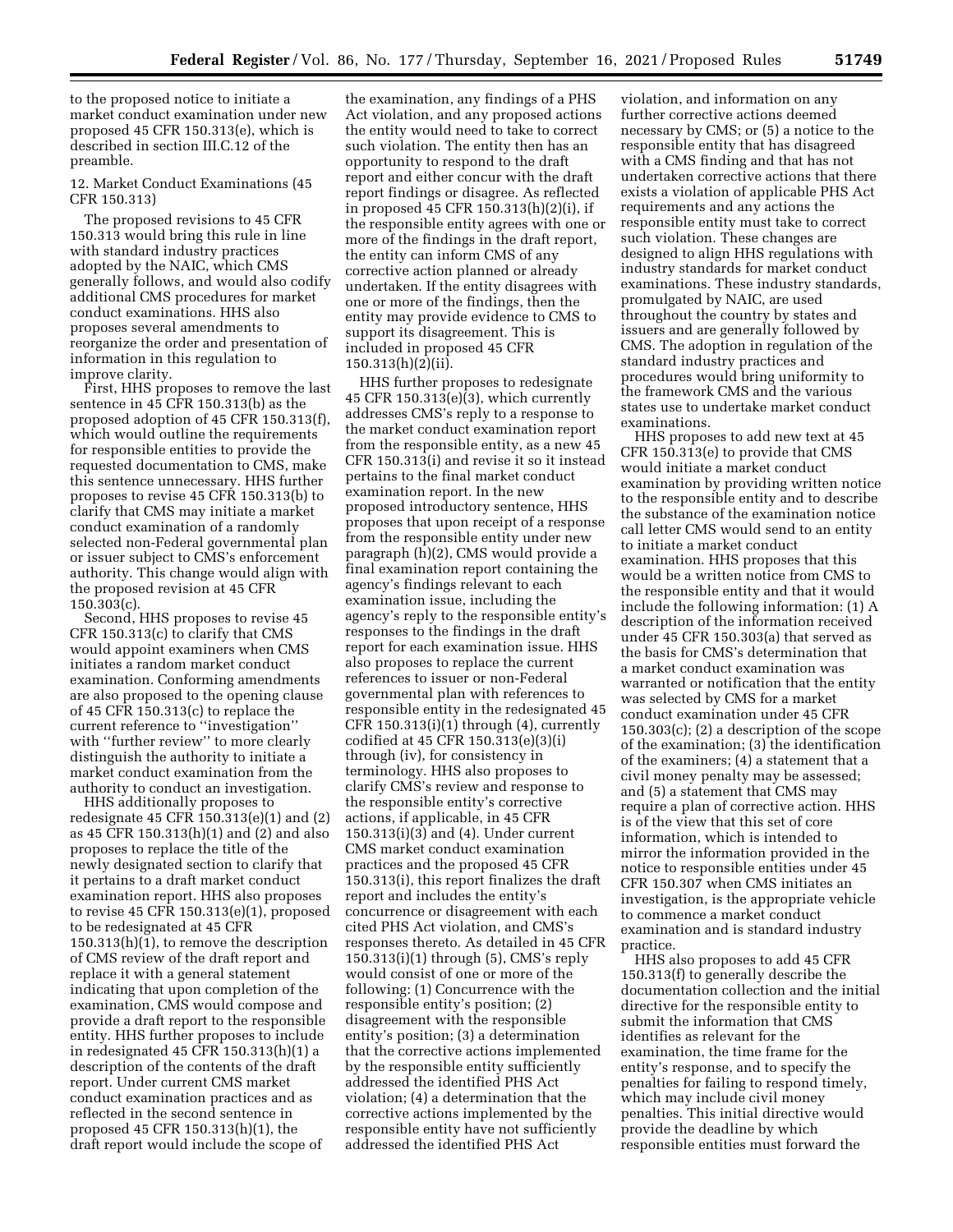requested documentation or request an extension. Any extension request would be required to be submitted in writing, detail the reasons for the extension request and show good cause. CMS would consider the following circumstances a non-exhaustive list of examples of good cause: (i) Limited staffing resources to prepare a response, or (ii) when a responsible entity requests clarification from CMS regarding its request for information. If CMS grants the extension, the responsible entity would be required to respond to the documentation request within the time frame specified in CMS's letter granting the extension request. The new proposed language in 45 CFR 150.313(f) also specifies that if the responsible entity fails to respond within the initial deadline provided or within the extended time frame (if granted by CMS), then CMS may impose a civil money penalty based on the information provided in the complaint or other information alleging or indicating a violation of PHS Act requirements. New proposed 45 CFR 150.313(f) would also capture the opportunity for the responsible entity to provide additional information, including documentation of compliance as described in 45 CFR 150.311, that the responsible entity believes would aid CMS in conducting the examination.

HHS also proposes to add 45 CFR 150.313(g) to describe the fieldwork CMS undertakes during a market conduct examination. Under current CMS practices and as reflected in new proposed 45 CFR 150.313(g), during the course of the examination, CMS may request additional information or documentation to support the review of the entity's data or other documents to assess the responsible entity's compliance with applicable PHS Act requirements. The request for additional information or documentation would specify the time frame allotted for the responsible entity to respond and forward the requested materials. Similar to the proposed initial documentation requests, HHS proposes to capture a similar framework that permits responsible entities to make a written request for an extension from CMS detailing the reason(s) for the request and showing good cause. Examples of what CMS would consider good cause include, but are not limited to, when a responsible entity indicates it has limited staffing resources to prepare a response, or when a responsible entity requests clarification from CMS regarding its request for information. If CMS grants the extension, the responsible entity would be required to

respond to the documentation request within the time frame specified in CMS's letter granting the extension request. As detailed in the new proposed 45 CFR 150.313(g), the failure to respond and provide such additional requested documentation within the initial time frame, or within the extended time frame (if granted by CMS), may result in CMS's imposition of a civil money penalty based upon the complaint or other information when there is sufficient evidence indicating a violation of applicable PHS Act requirements. This new proposed rule also states that, during the examination, CMS may identify and notify the responsible entity of any potential PHS Act violations and, in such circumstances, would provide the entity an opportunity to respond and submit evidence of its compliance or other documentation the responsible entity believes would aid CMS in conducting the examination.

HHS seeks comment on these proposed changes.

13. Determining the Amount of the Penalty—Mitigating Circumstances (45 CFR 150.319)

HHS proposes to make a conforming edit to 45 CFR 150.319 to add reference to the notice to initiate a market conduct examination under the new proposed 45 CFR 150.313(e).

14. Determining the Amount of Penalty—Aggravating Circumstances (45 CFR 150.321)

HHS proposes to amend 45 CFR 150.321 to add a new paragraph (d), which would specify that an entity's failure to cooperate with an investigation or market conduct examination would be considered an aggravating circumstance for purposes of determining the aggregate amount of a penalty. HHS is proposing this additional aggravating circumstance based on CMS's experience conducting examinations and investigations. More specifically, HHS has experienced situations where responsible entities fail to respond to requests for information in a timely fashion or otherwise generally fail to cooperate in a CMS enforcement action. For example, in one market conduct examination, an issuer failed to respond to CMS's requests for information for 6 months thereby causing significant delay to the examination. HHS is of the view that it is appropriate and necessary to add this additional aggravating circumstance to provide CMS a vehicle to increase the amount of a civil money penalty (up to but not in excess of the statutory maximum) in situations when the

responsible entity fails to cooperate with a CMS investigation or market conduct examination and there is sufficient evidence indicating a violation of an applicable PHS Act requirement to discourage these behaviors.

HHS seeks comment on this proposed change.

15. Settlement Authority (45 CFR 150.325)

HHS proposes to make a conforming edit to 45 CFR 150.325 to add reference to the notice to initiate a market conduct examination under the new proposed 45 CFR 150.313(e).

16. Definitions (45 CFR 150.401)

HHS proposes to make a conforming amendment to the definition of respondent to add a reference to a notice of proposed determination of a civil money penalty issued under the proposed new 45 CFR 150.515. This proposed amendment would provide for the same process for administrative hearings regarding civil money penalties assessed against providers and facilities as the process established for non-Federal governmental plans and issuers in states where CMS directly enforces PHS Act requirements.

17. Filing of Request for Hearing (45 CFR 150.405)

HHS proposes to make a conforming edit to 45 CFR 150.405(a) to add reference to a notice of proposed determination of a civil money penalty issued under the new proposed 45 CFR 150.515. This would provide providers and facilities 30 days from the date of such notice to request a hearing with an administrative law judge to appeal the proposed determination. This would align with the existing time frame provided to non-Federal governmental plans and issuers for such appeals in states where CMS directly enforces PHS Act requirements.

18. Issues To Be Heard and Decided by ALJ (45 CFR 150.417)

HHS proposes to make a conforming amendment to add a reference to proposed 45 CFR 150.513 for factors an Administrative Law Judge (ALJ) can apply to determine the reasonableness of a civil money penalty. This proposed amendment would provide for the same process for administrative hearings regarding civil money penalties assessed against providers and facilities as the process established for non-Federal governmental plans, and issuers in states where CMS directly enforces PHS Act requirements.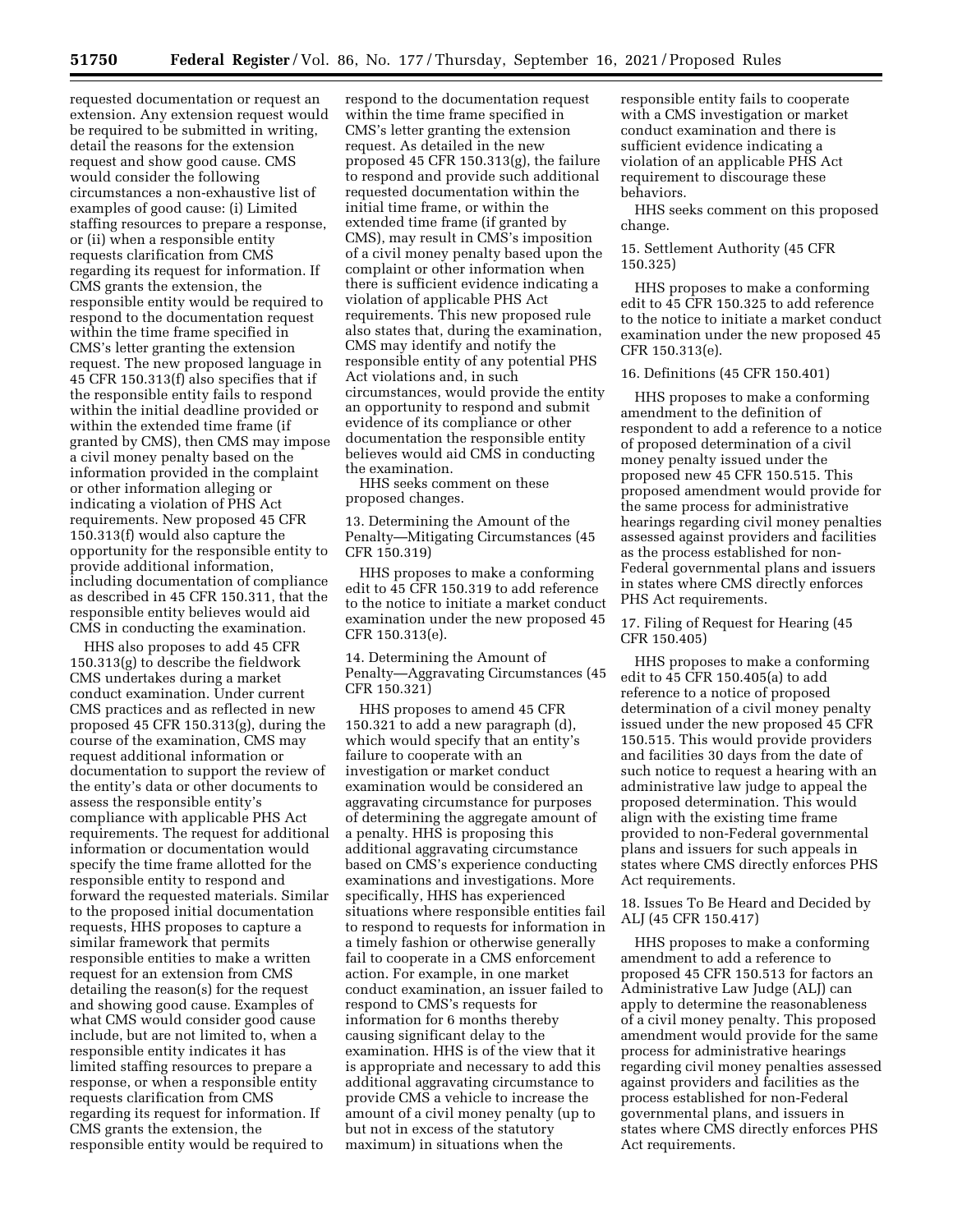#### 19. Evidence (45 CFR 150.445)

HHS proposes to make conforming amendments to 45 CFR 150.445(g), which pertains to admissibility of evidence of acts other than those at issue in the instant case, to add references to the proposed 45 CFR 150.513 (which describes factors and mitigating and aggravating circumstances considered in determination of the amount of civil money penalty assessed against a provider or facility), and proposed 45 CFR 150.505 and 150.515 (which describe notices sent by CMS to responsible entities regarding potential violations and civil money penalties against a provider or facility). HHS proposes to make a similar conforming amendment to 45 CFR 150.445(j), which pertains to admissibility of evidence of willingness and ability to enter into and complete a corrective action plan, to add a reference to proposed 45 CFR 150.505. These proposed amendments would provide for the same process for administrative hearings regarding civil money penalties assessed against providers and facilities as the process established for non-Federal governmental plans, and issuers in states where CMS directly enforces PHS Act requirements. In addition, HHS proposes to amend 45 CFR 150.445(h) to provide for cross-examination of witnesses, to conform to (i) the right to cross-examination already implicit in 45 CFR 150.419, and (ii) section 1128A(c)(2) of the SSA, as required in section 2799B–4 of the PHS Act. The right to cross-examine witnesses is fundamental and is being explicitly included here to ensure that the process for hearings is fair for all parties.

## 20. Sanctions (45 CFR 150.455)

HHS proposes to amend 45 CFR 150.455 to add the payment of an aggrieved party's attorneys' fees and other costs as an additional sanction for violations of 45 CFR part 149, to conform to section 1128A(c)(4) of the SSA. Section 2799B–4 of the PHS Act subjects civil money penalties assessed under that section to the requirements in section 1128A(c) of the SSA (with the exception of the first sentence of section 1128A(c)(1)). Section 1128A(c)(4) of the SSA provides that an ALJ may sanction parties and attorneys for ''failing to comply with an order or procedure, failing to defend an action, or other misconduct as would interfere with the speedy, orderly, or fair conduct of the hearing.'' Subsection (g) thereof specifically provides for ordering the party or attorney to pay attorneys' fees

and other costs caused by the failure or misconduct.

## *D. 45 CFR Part 150, Subpart E—CMS Enforcement With Respect to Providers and Facilities*

HHS proposes to add a new subpart E to 45 CFR part 150, to implement the requirements of section 2799B–4 of the PHS Act. This new subpart would specify the CMS enforcement processes with respect to the requirements of Part E of Title XXVII of the PHS Act (and its implementing regulations at 45 CFR part 149) that would be applicable to providers and facilities subject to CMS's enforcement authority. With respect to potential violations of these requirements, HHS proposes to follow a similar investigatory process to that which currently exists in subpart C of 45 CFR part 150, which applies to investigations of possible violations by plans and issuers. HHS is proposing to use that similar process to maximize efficiency. HHS believes that the general steps of reviewing complaints or other indications of a potential PHS Act violation, notifying responsible parties of the investigation and directing them to provide information and documentation for CMS to review and assess compliance, and directing the responsible party to take corrective actions to remedy any violations identified are prudent and appropriate to apply to investigations of providers and facilities. HHS believes that this proposed approach would allow CMS to effectively enforce the new requirements and ensure that providers and facilities are sufficiently informed of the steps in and how to comply with the investigation process.

In contrast, HHS is proposing a different civil money penalty process to comply with the statutory requirements of the No Surprises Act. Section 2799B–4 of the PHS Act delineates the process for imposition of civil money penalties if a provider or facility is found to be in violation of Part E of Title XXVII of the PHS Act. Section 106(e) of the No Surprises Act sets forth the process for imposition of civil money penalties if a provider of air ambulance services fails to provide data required in section 106(a) of the No Surprises Act. In both cases, the process must follow section 1128A of the SSA.33 Therefore,

although many of the investigative processes applicable to providers and facilities are the same as those applicable to plans and issuers, HHS proposes to codify the provider and facility enforcement procedures in new subpart E to 45 CFR part 150.

21. General Rule Regarding the Imposition of Civil Money Penalties (45 CFR 150.501)

Section 2799B–4 of the PHS Act authorizes HHS to apply a civil money penalty with respect to a provider or facility that is found to be in violation of Part E of Title XXVII of the PHS Act. Section 106(e) of the No Surprises Act authorizes HHS to apply a civil money penalty with respect to a provider of air ambulance services that fails to submit all information required under section 106(a) of the No Surprises Act by the required date. HHS proposes to codify those provisions in 45 CFR 150.501.

22. Basis for Initiating an Investigation; Injunctive Relief (45 CFR 150.503)

HHS proposes that CMS may conduct an investigation based on any information that indicates a provider or facility is failing to comply with PHS Act requirements. Proposed 45 CFR 150.503(a) would list the same sources of information as those that CMS may consider when investigating potential violations by plans or issuers, including complaints (such as complaints received under the process established in 45 CFR 149.150 with respect to plans and issuers or 45 CFR149.450 with respect to providers and facilities), reports from state insurance departments, the NAIC, other Federal and state agencies, and any other information that indicates potential noncompliance with PHS Act requirements. HHS proposes to add state health and medical boards as additional sources in 45 CFR 150.503(a), as they may be relevant sources to indicate potential noncompliance by providers and facilities.

HHS proposes language in 45 CFR 150.503(b) that would clarify who may file a complaint. This would include any entity or individual, or any entity or personal representative acting on that individual's behalf, who believes that a right to which the aggrieved person is entitled under PHS Act requirements is being, or has been, denied or abridged as a result of any action or failure to act on the part of a provider or facility. This would ensure consistency with 45 CFR 150.303(b) which provides that such individuals or entities may submit a complaint with respect to non-Federal governmental plans and issuers.

HHS proposes in 45 CFR 150.503(c) to establish CMS's authority to conduct

<sup>33</sup>The applicability of section 1128A of the SSA varies depending on the applicable enforcement provision. For violations stemming from Section 2799B–4 of the PHS Act, provisions of subsections (c) (with the exception of the first sentence of paragraph (1) of such subsection), (d), (e), (g), (h), (k), and (l) apply. For violations stemming from Section 106 of the No Surprises Act, all provisions other than subsections (a) and (b) and the first sentence of subsection (c)(1) apply.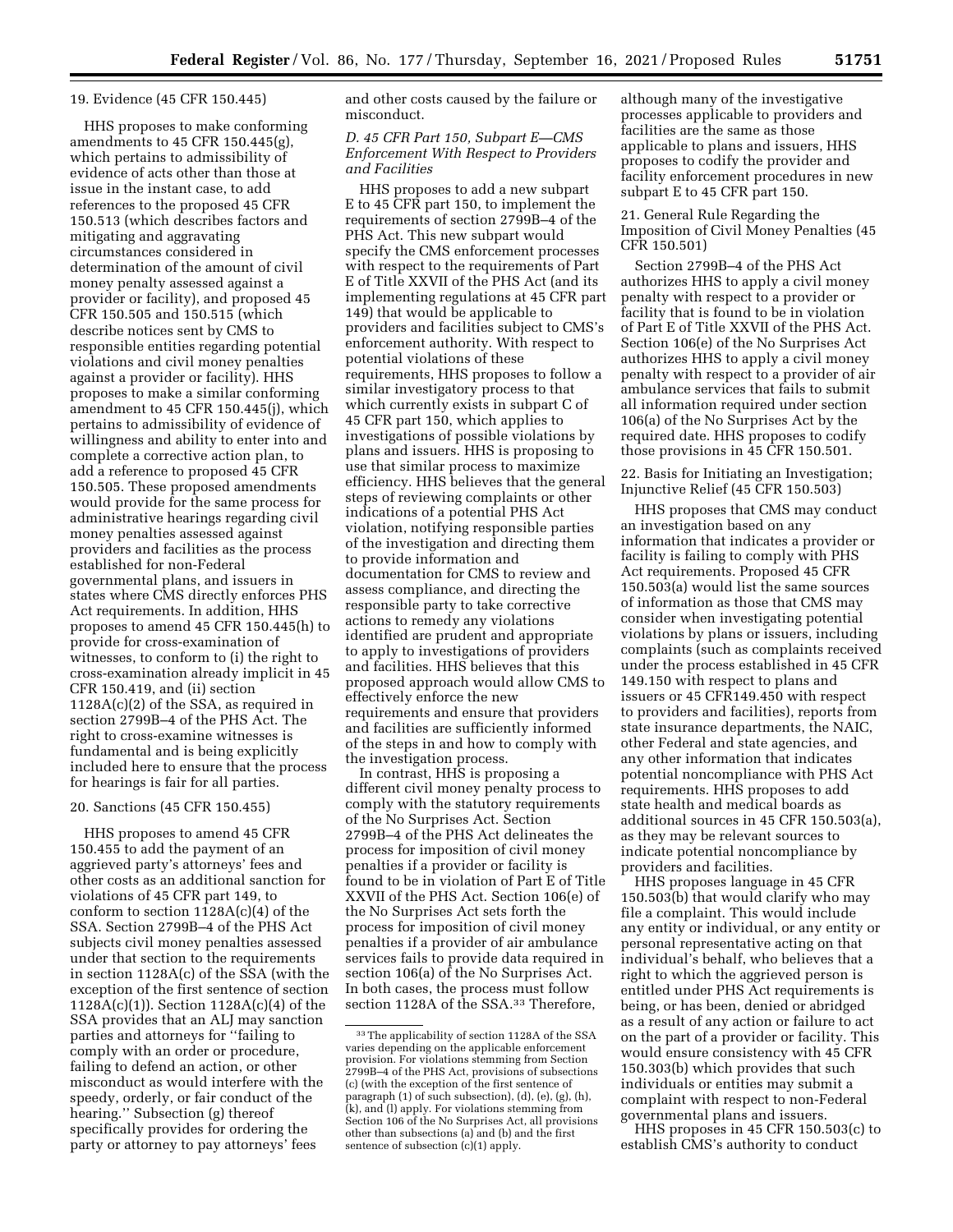random or targeted investigations of providers and facilities. This would allow CMS to proactively identify and address issues of non-compliance, and it would generally align CMS's enforcement procedures with respect to providers and facilities with those applicable to non-Federal governmental plans and issuers under newly proposed 45 CFR 150.303(c), but would exclude any reference to market conduct examinations, as these are typically used in connection with group health plans and health insurance issuers, and not with providers.

HHS proposes to codify in 45 CFR 150.503(d) the statutory language, located at section 1128A(k) of the SSA and included via section 2799B–4 of the PHS Act, that allows HHS to bring an action to prevent a provider or facility from engaging in activity that would make the provider or facility subject to a civil money penalty. HHS also proposes that CMS may bring an action to prevent a provider or facility from concealing, removing, encumbering, or disposing of assets that may be required in order to pay any civil money penalty that might be imposed or to seek other appropriate relief.

23. Notice to Responsible Entities (45 CFR 150.505)

HHS proposes to specify in 45 CFR 150.505 that if CMS receives information that indicates a possible violation, or selects a provider or facility for investigation, or fails to receive data required in 45 CFR 149.460, CMS would provide a written notice to the provider or facility. The notice would describe the information that prompted the investigation or notify the provider or facility that it was selected for investigation. The notice would also state that a civil money penalty may be assessed, and that CMS may require a plan of corrective action. The notice would provide the date by which the provider or facility must respond with additional information, including documentation of compliance. In the case of a provider of air ambulance services, this could include a date by which the provider of air ambulance services would be required to submit any missing information from the report required under 45 CFR 149.460. HHS anticipates that CMS would generally provide 14 days for providers and facilities to respond to the notice with the requested documentation. This would provide sufficient time for a recipient to investigate the substance of an allegation and respond to CMS. HHS anticipates that the documentation or information necessary to respond to most complaints should be readily

available to a provider (for example, in the form of computerized patient billing records, etc.). A 14-day window for response should provide sufficient time to gather this documentation and formulate a response. In circumstances that warrant a more rapid response, such as complaints involving urgent medical issues or allegations of fraud and abuse, CMS may shorten the time frame for the provider or facility to provide the requested documentation but does not anticipate requesting responses within less than 24 hours.

24. Request for Extension (45 CFR 150.507)

HHS proposes to provide in 45 CFR 150.507 that if a provider or facility received a notice of possible violation from CMS, and the provider or facility could not prepare a response by the deadline provided in the notice under 45 CFR 150.505, such provider or facility may make a written request for an extension. The request must detail the reason for the extension request and must show good cause. Examples of what CMS would consider good cause include, but are not limited to, when a responsible entity indicates it has limited staffing resources to prepare a response, or when a responsible entity requests clarification from CMS regarding its request for information. If CMS grants the extension, the provider or facility would be required to respond within the specified time frame. Failure to respond within the time allotted would result in CMS initiating an action to impose a civil money penalty.

25. Responses to Notice of Potential Violations (45 CFR 150.509)

HHS proposes to provide in 45 CFR 150.509 that CMS would consider all relevant documentation provided when determining whether to impose a civil money penalty, including information from the complainant and information from the provider or facility. In responding to an allegation of noncompliance, a provider or facility may submit medical bills; notice and consent forms signed by the participant, beneficiary, or enrollee (or an authorized representative); proof of public disclosure of patient protections against balance billing; or any other evidence of compliance.

In 45 CFR 150.509(d), HHS proposes that a provider or facility may also submit to CMS any evidence documenting the development and implementation of internal policies and procedures to ensure compliance with the PHS Act and section 106(a) of the No Surprises Act, as applicable. One example would be a voluntary

compliance program. A voluntary compliance program should, at a minimum: Effectively articulate and demonstrate the fundamental mission of compliance and the provider or facility's commitment to the compliance process; include the name of the individual in the organization who is responsible for compliance; include an effective monitoring system to identify practices that do not comply with PHS Act requirements or section 106(a) of the No Surprises Act, as applicable, and to provide reasonable assurance that violations are detected in a timely manner; and address procedures to improve internal policies when noncompliant practices are identified.

In 45 CFR 150.509(e), HHS proposes that a provider or facility may respond to an allegation of noncompliance by submitting evidence documenting the provider or facility's record of previous compliance with PHS Act requirements or section 106(a) of the No Surprises Act, as applicable. Examples of previous compliance would include copies of signed notice and consent forms or prominently displayed disclosures of patient protections against balance billing.

Section 106(e)(2) of the No Surprises Act provides that HHS may waive a penalty when a provider of air ambulance services submits only some of the data required in section 106(a) of the No Surprises Act if the provider of air ambulance services makes a good faith effort to submit the missing data. In 45 CFR 150.509(f), HHS proposes that such a provider can exhibit a good faith effort by submitting and implementing a corrective action plan that: (i) Identifies the cause underlying the submission of incomplete data and effectively articulates and demonstrates the measures that would be taken to submit complete data; (ii) provides the timeline for submitting complete data; (iii) provides the name of the individual in the organization responsible for overseeing corrective actions and submitting complete data; and (iv) addresses procedures to improve internal policies to ensure that incomplete data reports are identified and completed prior to submission for future reporting periods. HHS is of the view that these elements would demonstrate that a provider of air ambulance services is committed to identifying and correcting any errors that prevented it from submitting the complete set of data required. HHS seeks comment on this proposal.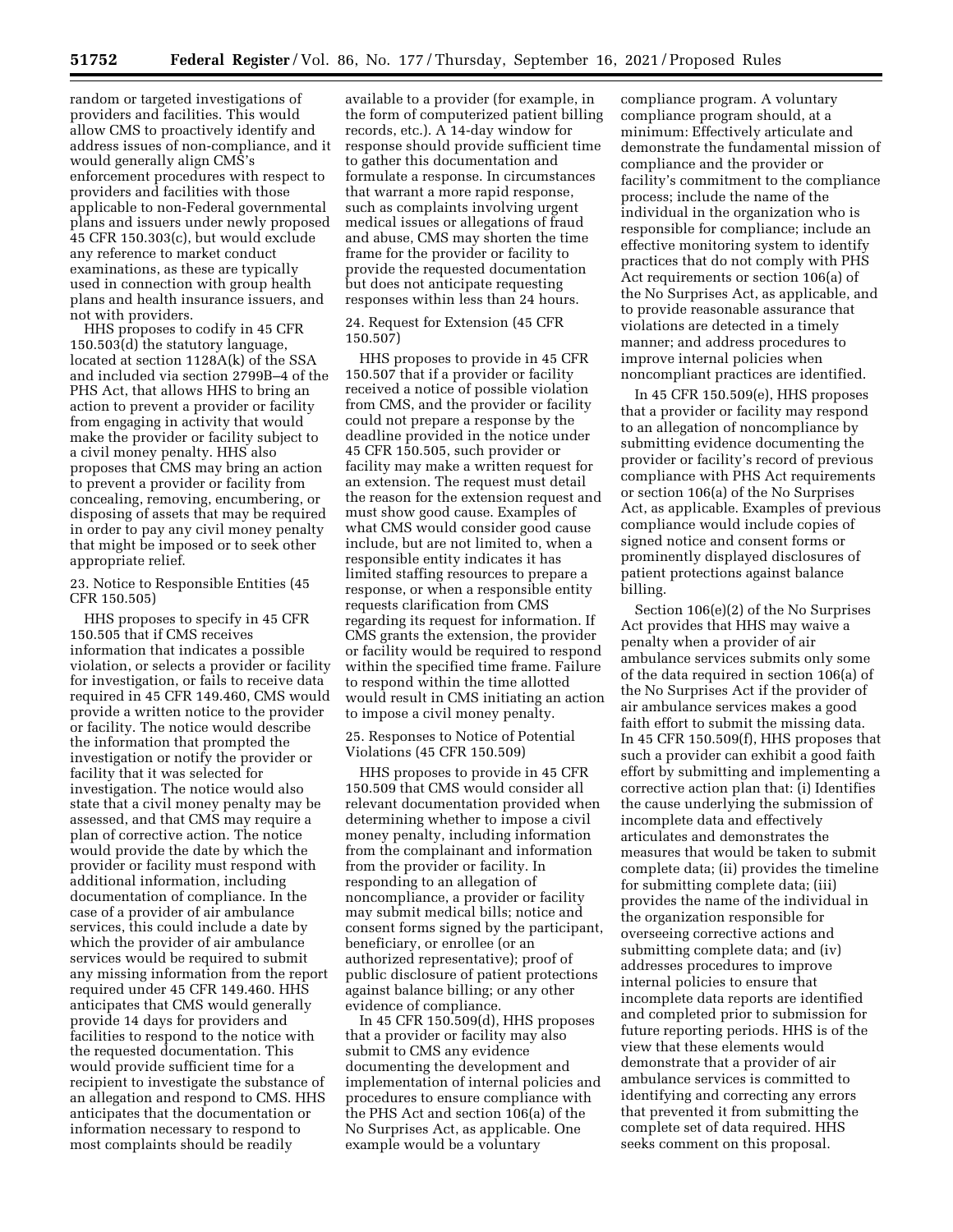26. Liability for Penalties (45 CFR 150.511)

In 45 CFR 150.511, HHS proposes to codify the provision in section 1128A(c)(1) of the SSA that provides that HHS will not commence any action to impose a civil money penalty unless such action is commenced within 6 years from the date when the violation occurred.

HHS also proposes that a principal is liable for penalties for the actions of the principal's agent acting within the scope of his or her agency, without limiting the underlying liability of the agent.

#### 27. Amount of Penalty (45 CFR 150.513)

At 45 CFR 150.513(a)(1), HHS proposes to codify the statutory language that permits HHS to impose a civil money penalty in an amount not to exceed the sum of \$10,000 per violation if a provider or facility is found to be in violation of a PHS Act requirement. At 45 CFR 150.513(a)(2), HHS proposes to codify the statutory language found in section 106(e) of the No Surprises Act that permits HHS to impose a civil money penalty in an amount not to exceed the sum of \$10,000 if a provider of air ambulance services fails to submit required data. Such civil money penalties would be in addition to any other penalties prescribed or allowed by law.

HHS proposes that CMS would consider all relevant documentation provided when determining whether to impose a civil money penalty, including information from the complainant, provider (including a provider of air ambulance services), or facility. In 45 CFR 150.513(b), HHS proposes that if CMS were to determine that it would impose a civil money penalty, there are several factors that would be considered when determining the amount of such penalty. CMS would consider the nature of claims of noncompliance and the circumstances under which such claims were presented. CMS would also consider: the degree of culpability of the provider or facility against which a civil money penalty is proposed; the provider or facility's history of prior violations, including whether CMS or any state previously found the provider or facility liable for civil or administrative sanctions in connection with a violation of PHS Act requirements or section 106(a) of the No Surprises Act, as applicable; the frequency of the violation, taking into consideration whether any violation is an isolated occurrence, represents a pattern, or is widespread; and the level of financial and other impacts on affected

individuals. CMS would also consider any other matters as justice may require.

In 45 CFR 150.513(c), HHS proposes that for every violation subject to a civil money penalty, if there are substantial or several mitigating circumstances, the aggregate amount of the penalty would be set at an amount sufficiently below the statutory maximum of \$10,000 to reflect the mitigating circumstance. As guidelines for considering the circumstances listed earlier, CMS would consider several factors as mitigating circumstances. First, CMS would consider the provider or facility's record of prior compliance. If, for example, the provider or facility implemented and followed a compliance plan before receipt of the notice of potential noncompliance, implementing and following such compliance plan would be considered a mitigating circumstance. If the provider or facility had no previous complaints against it for noncompliance, that would also be considered a mitigating circumstance. Second, CMS would consider the gravity of the violation(s). For example, it would be considered a mitigating circumstance if the provider or facility made adjustments to its business practices to come into compliance with PHS Act requirements so that the provider or facility: (i) Identified all participants, beneficiaries, and enrollees, or all plans or issuers, that are or were wrongly billed; (ii) withdrew the bill or reimbursed the affected individuals, or plans or issuers, that were wrongly billed so that, to the extent practicable, the affected individuals, plans or issuers are in the same position that they would have been in had the violation not occurred; and (iii) completed those adjustments to its business practices in a timely manner. Finally, it would be considered a mitigating circumstance if the provider or facility demonstrated that the violation was an isolated occurrence.

HHS also proposes in 45 CFR 150.513(d) that CMS would consider certain factors to be aggravating circumstances. HHS proposes that for every violation subject to a civil money penalty, if there are substantial or several aggravating circumstances, CMS may set the aggregate amount of the penalty at an amount sufficiently close to or at the \$10,000 permitted by statute to reflect that fact. If the frequency of violation indicates a pattern of widespread occurrence, that would be considered an aggravating circumstance. If the violation(s) resulted in significant financial and other impacts on the average affected individual(s), plan or issuer, that would also be considered an

aggravating circumstance. Finally, if the provider or facility does not provide documentation showing that substantially all of the violations were corrected, that would be considered an aggravating circumstance.

In 45 CFR 150.513(e), HHS proposes that if certain criteria are met, CMS would waive a penalty. Section 2799B– 4(b)(4) of the PHS Act provides that HHS will waive a civil money penalty if the provider or facility does not knowingly violate, and should not have reasonably known it violated, sections 2799B–1 and 2799B–2 of the PHS Act or, in the case of a provider of air ambulance services, section 2799B–5 of the PHS Act, as long as the provider or facility withdraws any erroneous bill and, if necessary, reimburses the plan or enrollee, within 30 days of the violation in an amount equal to the difference between the amount billed and the amount allowed to be billed, plus interest at a rate determined by the Secretary. HHS proposes that the interest rate be the rate established by the Treasury pursuant to 31 U.S.C. 3717. That is the rate HHS customarily uses for overpayments and underpayments.34 The CAA also provides that HHS will waive a civil money penalty in the case of a provider of air ambulance services that submits only part of the data required in section 106(a) of the No Surprises Act, if such provider demonstrates a good faith effort in working with HHS to submit any missing information. HHS proposes to codify that waiver language in 45 CFR 150.513(e)(2).

In 45 CFR 150.513(f), HHS proposes that nothing in this proposed section limits the authority of CMS to settle any issue or case described in the notice furnished in accordance with 45 CFR 150.505 or to compromise on any penalty provided for in 45 CFR 150.515. This is consistent with the settlement authority described in 45 CFR 150.325.

HHS recognizes that there may be certain circumstances in which imposition of a civil money penalty would create a significant financial hardship for a provider or facility. Various circumstances may give rise to

<sup>34</sup>*See* 42 CFR 405.378 which provides that the interest rate on overpayments and underpayments is the higher of: (i) The rate as fixed by the Secretary of the Treasury after taking into consideration private consumer rates of interest prevailing on the date of final determination as defined in paragraph (c) of this section; or (ii) The current value of funds rate (this rate is published annually in the **Federal Register** by the Secretary of the Treasury, subject to quarterly revisions). *See also* 45 CFR 30.18(b)(2) which provides ''unless a different rate is prescribed by statute, contract, or a repayment agreement, the rate of interest charged shall be the rate established annually by the Secretary of the Treasury pursuant to 31 U.S.C. 3717.''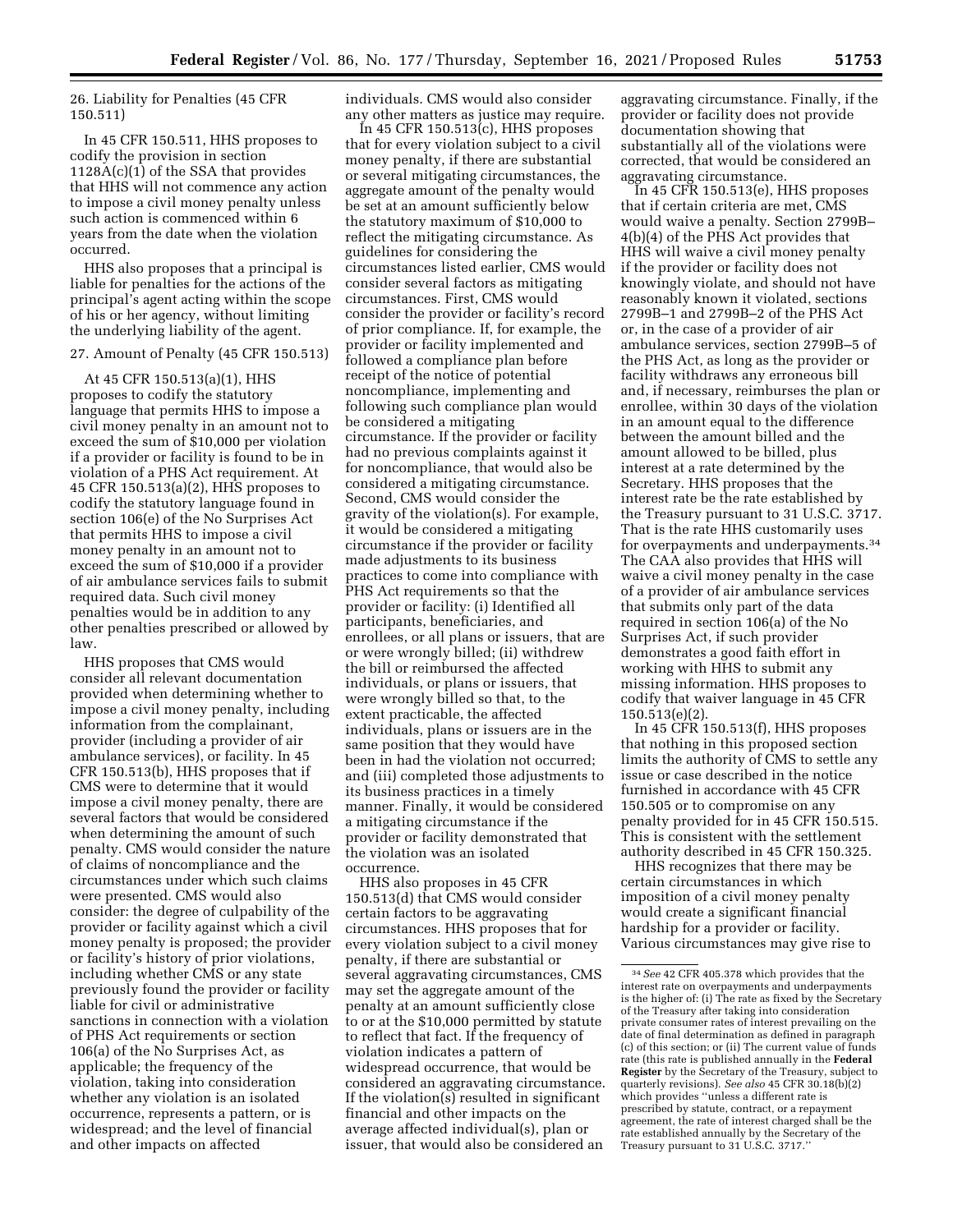financial hardship, potentially including the financial impact of natural disasters or public health emergencies, provider disability or death, and provider solvency concerns. The No Surprises Act allows HHS to establish a hardship exemption to the civil money penalties that would otherwise be imposed for a violation of Part E of Title XXVII of the PHS Act. HHS proposes to codify the hardship exemption in 45 CFR 150.513(g). HHS seeks comments regarding this proposal, including examples of additional circumstances that may warrant a hardship exemption.

28. Notice of Proposed Determination (45 CFR 150.515)

Section 2799B–4(b)(1) of the PHS Act and section 106(e) of the No Surprises Act require HHS to apply certain subsections of section 1128A of the SSA when imposing a civil money penalty upon a provider or facility. Specifically, section 1128A(c) of the SSA provides that HHS may initiate an action for a civil money penalty by serving notice of the action in any manner authorized under Rule 4 of the Federal Rules of Civil Procedure. HHS proposes to codify that procedural requirement in 45 CFR 150.515 and specify that such written notice would include a description of the requirements that CMS believes the provider or facility has violated; a description of any complaint or other information upon which CMS based its investigation; and the amount of the proposed penalty, including any aggravating or mitigating circumstances described in 45 CFR 150.513 that were considered when determining the amount of the proposed penalty.

HHS proposes that the notice of proposed determination would also include instructions for the provider or facility to respond to the notice, including a specific statement of the provider or facility's right to a hearing and a statement that failure to request a hearing within 30 days of receipt of the notice permits the imposition of the proposed penalty without right of appeal.

### 29. Hearing (45 CFR 150.517)

Section 2799B–4(b)(1) of the PHS Act and section 106(e)(3) of the No Surprises Act specify that sections  $1128A(c)(2)$  and  $(c)(4)$  of the SSA apply to any hearing for a violation of this part. Section 1128A(c)(2) of the SSA requires HHS to provide written notice and an opportunity for an adverse determination to be made on the record after a hearing at which the provider or facility is entitled to be represented by counsel, to present witnesses, and to cross-examine witnesses.

Section 1128A(c)(4) of the SSA allows the official conducting the hearing to sanction a person, including any party or attorney, for failing to comply with an order or procedure, failing to defend an action, or other misconduct that would interfere with the speedy, orderly, or fair conduct of the hearing. Any such sanctions must reasonably relate to the severity and nature of the failure or misconduct and may include: (a) In the case of refusal to provide or permit discovery, drawing negative factual inferences or treating such refusal as an admission by deeming the matter, or certain facts, to be established; (b) prohibiting a party from introducing certain evidence or otherwise supporting a particular claim or defense; (c) striking pleadings, in whole or in part; (d) staying the proceedings; (e) dismissal of the action; (f) entering a default judgment; (g) ordering the party or attorney to pay attorneys' fees and other costs caused by the failure or misconduct; and (h) refusing to consider any motion or other action which is not filed in a timely manner.

Most of these requirements regarding hearings, insofar as they apply to hearings conducted under 45 CFR part 150, subpart E, are codified in various sections of 45 CFR part 150, subpart D; and in these proposed rules HHS is additionally proposing amendments to 45 CFR 150.401, 150.405, 150.417, 150.445, and 150.455 to conform to these requirements. Therefore, HHS proposes in 45 CFR 150.517 to specify that the provisions in 45 CFR 150.401 through 150.457 apply to a hearing conducted under 45 CFR part 150, subpart E.

HHS proposes in 45 CFR 150.517(b) that if CMS finds a provider or facility to be in violation of a requirement of Part E of Title XXVII of the PHS Act, or section 106(a) of the No Surprises Act, such provider or facility has a right to a hearing pursuant to section 1128A(c)(2) of the SSA. HHS proposes that the provider or facility would be required to file a request for hearing within 30 days after the date of receipt of CMS's notice of proposed determination, to facilitate a timely resolution of the matter.

HHS proposes in 45 CFR 150.517(c) that, consistent with 45 CFR 150.347 as it applies to non-Federal governmental plans and issuers, if the provider or facility fails to request a hearing within the 30 days, any penalty would become final.

30. Failure To Request a Hearing (45 CFR 150.519)

HHS proposes in 45 CFR 150.519 that if the provider or facility does not request a hearing within 30 days of the issuance of the notice of proposed determination, or show good cause, as determined under 45 CFR 150.405(b) for failing to exercise its right to a hearing, the determination becomes final, and CMS would notify the provider or facility of this fact, and the final civil money penalty may be assessed by CMS. CMS would notify the provider or facility in any manner authorized by Rule 4 of the Federal Rules of Civil Procedure of the means by which the provider or facility may satisfy the judgment. HHS further proposes that the provider or facility would have no right to appeal a penalty with respect to which it has not requested a hearing in accordance with 45 CFR 150.405. This aligns with CMS's enforcement procedures when an issuer or non-Federal governmental plan fails to request a hearing.

### 31. Collateral Estoppel (45 CFR 150.521)

Section 1128A(c)(3) of the SSA states that a provider or facility that requests a hearing under this part may not deny the essential elements of a criminal offense if that provider or facility has been convicted of a Federal crime charging fraud or false statements (whether upon a verdict after trial or upon a plea of guilty or nolo contendere) and the hearing under this part involves the same transaction as the criminal action. HHS proposes to codify that statutory language in 45 CFR 150.521.

#### 32. Judicial Review (45 CFR 150.523)

HHS proposes in 45 CFR 150.523 that any responsible provider or facility against which a final decision imposing a civil money penalty is entered pursuant to this subpart may obtain review in the United States Court of Appeals for the circuit in which the person resides, or where the violation occurred, by filing in such court (within 60 days following the date on which such decision becomes final) a written petition requesting the decision be modified or set aside. Such review would be conducted pursuant to section 1128A of the SSA. A copy of the petition would be transmitted by the clerk of the court to CMS, and thereupon CMS would file in the Court the record in the proceeding as provided in 28 U.S.C. 2112.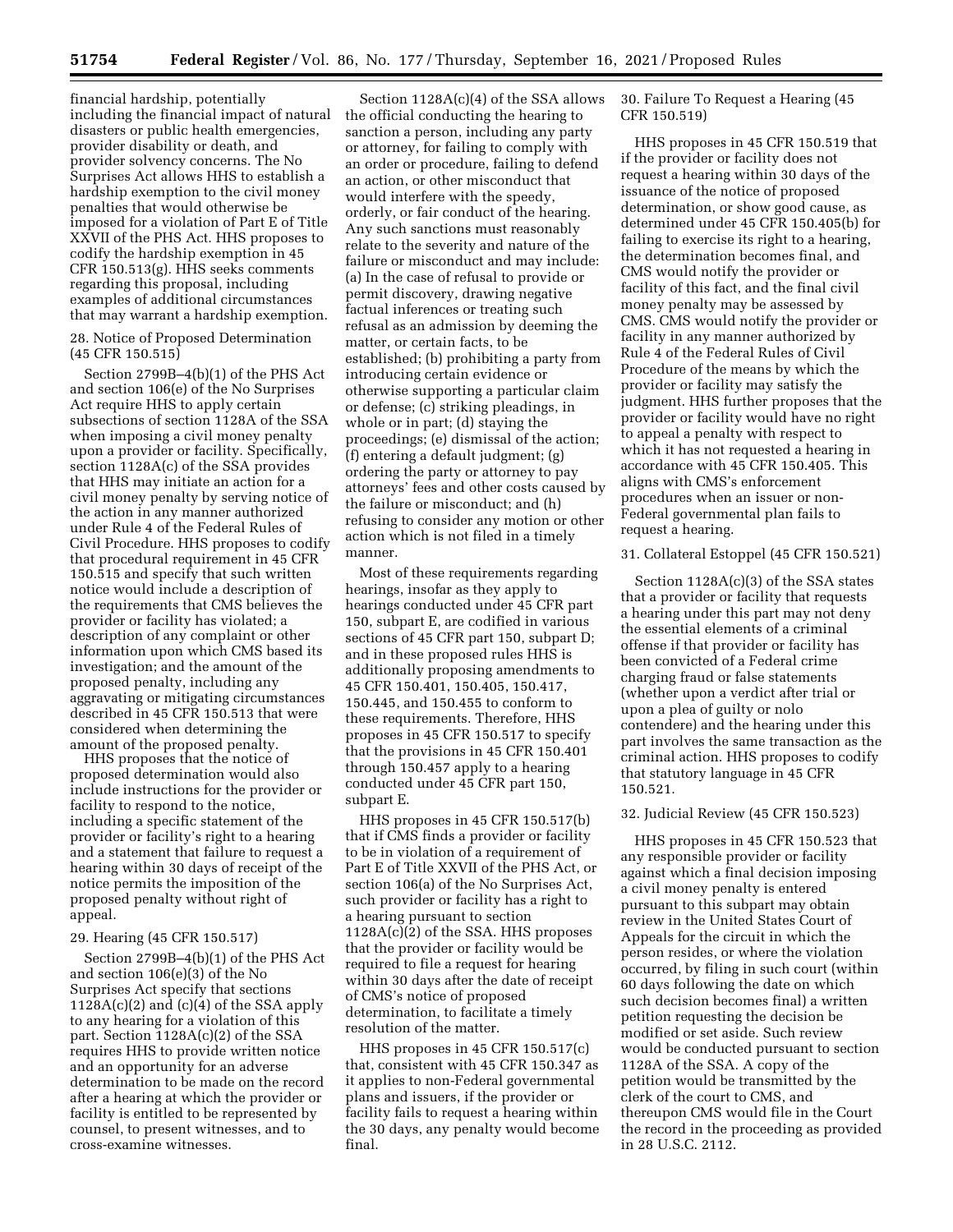33. Notice to Other Agencies (45 CFR 150.525)

At 45 CFR 150.525, HHS proposes that whenever a penalty becomes final, CMS would notify certain organizations and entities about such action and the reasons for it, as appropriate. Section 150.525 lists the organizations or entities that section 1128A(h) of the SSA requires to be notified if a penalty was imposed against a provider or facility: The state or local medical or professional association, the state Department of Health, the appropriate state or local licensing agency or organization, and the appropriate utilization and quality control peer review organization. HHS proposes that CMS may additionally notify the following agencies by providing the final penalty notice, as appropriate: The state Department of Insurance or similar agency, the state Attorney General, the DOL, the Department of the Treasury, or OPM by sharing the final penalty notice. HHS seeks comment on any other organizations or entities that should be notified if a provider or facility is penalized for a violation of the PHS Act or a violation of section 106(a) of the No Surprises Act.

## **IV. Provisions of the Proposed Rules on Reporting Requirements Regarding Air Ambulance Services—Office of Personnel Management**

OPM proposes requirements related to data collection from FEHB carriers with respect to air ambulance services provided to covered individuals in an FEHB plan in the same manner as such provisions apply to a group health plan or health insurance issuer offering group or individual health insurance coverage. The OPM rules would clarify that FEHB carriers are both authorized and required by OPM to report information on air ambulance claims data to HHS in accordance with the requirements of 45 CFR 149.230. OPM would coordinate with HHS to receive FEHB air ambulance data. This data would be used by both HHS in its report to Congress and by OPM in its oversight of the FEHB Program.

Under 5 U.S.C. 8902(p), FEHB carriers must comply with requirements described in section 9817 of the Code, section 717 of ERISA, and section 2799A–2 of the PHS Act in the same manner as those provisions apply to group health plans and health insurance issuers offering group or individual health insurance coverage. Similarly, 5. U.S.C. 8902(p) applies balance billing protections described in section 2799B– 5 of the PHS Act to enrollees in an FEHB plan in the same manner as those

provisions apply to enrollees in a group health plan or coverage offered by an issuer. Despite these parallel provisions, 5 U.S.C. 8902(p) does not reference the reporting requirements found in section 9823 of the Code, section 723 of ERISA, and section 2799A–8 of the PHS Act.

Under 5 U.S.C. 8910(a), OPM must make a continuing study of the operation and administration of the FEHB Program, including reports on FEHB plans' experience. Under 5 U.S.C. 8910(b), each contract between OPM and FEHB carriers must contain provisions requiring carriers to furnish such reasonable reports as OPM deems necessary to carry out its functions under the FEHB Act. Accordingly, OPM's contract with each FEHB carrier requires the carrier to furnish reports that OPM finds necessary to properly administer the FEHB Program.35 In addition, 5 U.S.C. 8910(c) requires government agencies to furnish OPM with such information and reports as may be necessary to enable OPM to administer the FEHB Program.

Enactment of 5 U.S.C. 8902(p) extends new surprise billing protections with respect to air ambulance services to FEHB plan enrollees and their covered family members. OPM has determined that in order to effectively carry out its functions under 5 U.S.C. 8902(p), including the underlying goals of increased transparency and lowered costs for FEHB covered individuals, carriers must furnish to HHS air ambulance data as provided for in this proposed rule.

FEHB covered individuals utilize air ambulance services not only domestically but also to transport Federal civilian personnel back to the United States from service performed overseas, in the case of medical emergencies. OPM currently lacks comprehensive information with respect to air ambulance services and claims, and this data could prove important to OPM as it negotiates benefits and rates with carriers pursuant to 5 U.S.C. 8902 as well as relative to its general administration and oversight of the FEHB Program.

OPM maintains authority to study the experience of plans and to require carriers to furnish reports that OPM determines necessary pursuant to 5 U.S.C. 8910, and this may include reports that OPM authorizes as necessary to be submitted to HHS where OPM deems those reports important in support of the FEHB mission. Further, 5 U.S.C. 8910(c) authorizes HHS to share data with OPM that is necessary for OPM's study and oversight of the FEHB Program. For these reasons, OPM proposes to authorize and require FEHB carriers to submit air ambulance data to HHS. OPM would coordinate with HHS to receive FEHB air ambulance services data for its administrative and oversight functions of the FEHB Program under 5 U.S.C. 8910. OPM would enforce carrier compliance with reporting requirements to HHS with respect to FEHB plans. OPM would enforce compliance through its contracts with the carriers.

OPM understands the need to ensure stakeholder and consumer privacy when data is shared with OPM. HHS has taken steps to ensure that claims-level data elements would be limited. OPM would collect and store any data it receives through IT systems that meet all security protocols established by OPM. When using these data, OPM would deidentify and aggregate data to protect the confidentiality of proprietary and personal information.

OPM requests comment on its proposal to require air ambulance services claims data to be reported by FEHB carriers to HHS and for HHS to share this data with OPM.

### **V. Collection of Information Requirements—The Department of Health and Human Services**

Under the Paperwork Reduction Act of 1995 (PRA), the Departments are required to provide 60-day notice in the **Federal Register** and solicit public comment before a collection of information requirement is submitted to the Office of Management and Budget (OMB) for review and approval. These proposed rules contain information collection requirements (ICRs) that are subject to review by OMB. A description of these provisions is given in the following paragraphs with an estimate of the annual burden, summarized in Table 7. To fairly evaluate whether an information collection should be approved by OMB, section  $3506(c)(2)(A)$ of the PRA requires that the Departments seek comment on the following issues:

• The need for the information collection and its usefulness in carrying out the proper functions of the agencies.

• The accuracy of the Departments' estimate of the information collection burden.

• The quality, utility, and clarity of the information to be collected.

• Recommendations to minimize the information collection burden on the

<sup>35</sup> In addition to this statutory authority and parallel contract language, FEHB carrier contracts incorporate FEHB regulations found at 5 CFR parts 890 through 894. As part of this proposed rulemaking, OPM proposes to amend FEHB regulations to direct carriers to comply with requirements of 45 CFR 149.230.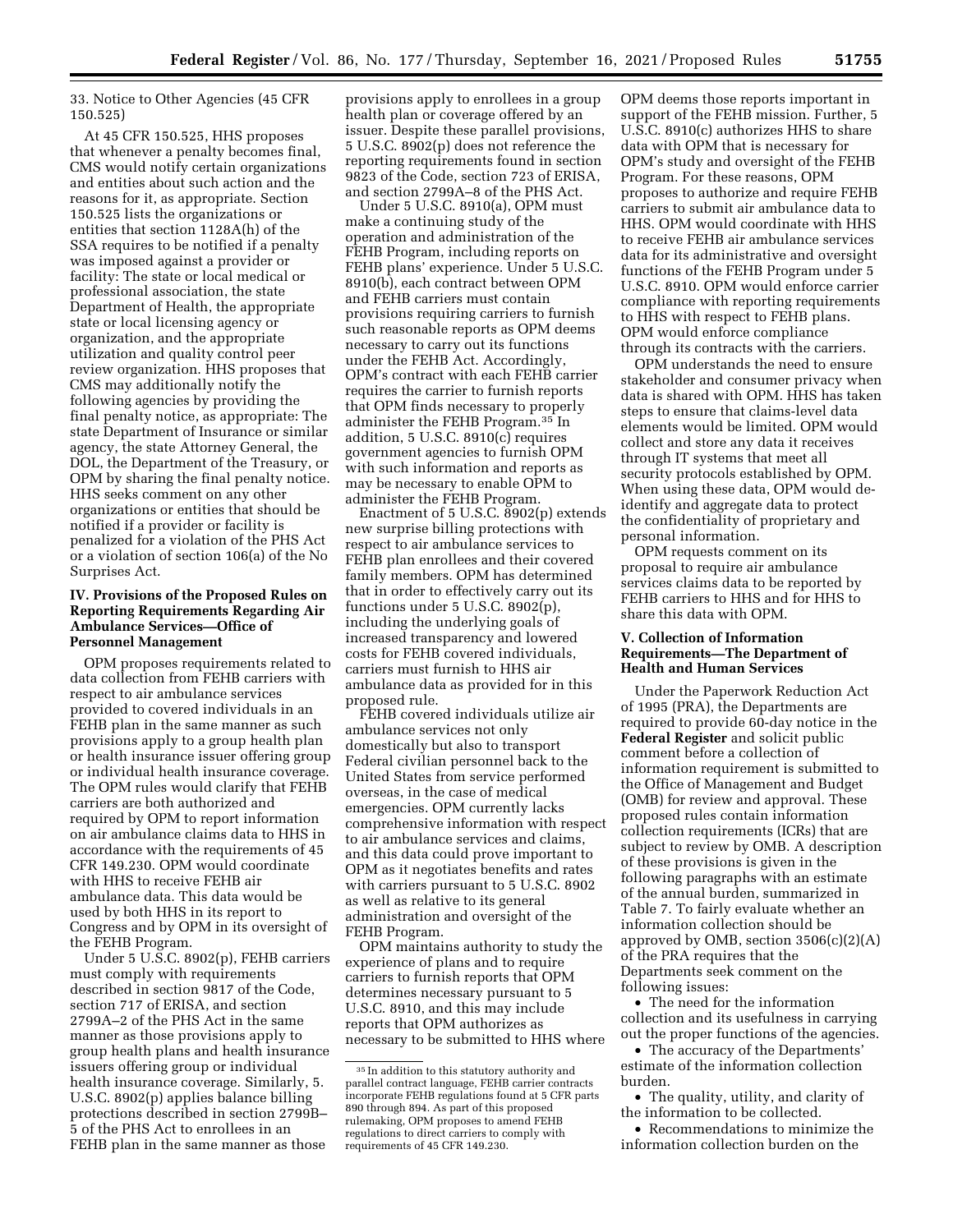affected public, including automated collection techniques.

The Departments are soliciting public comment on each of the required issues under section 3506(c)(2)(A) of the PRA for the following information collection requirements.

#### *A. Wage Estimates*

To derive wage estimates, HHS generally used data from the Bureau of Labor Statistics to derive average labor costs (including a 100 percent increase for fringe benefits and overhead) for estimating the burden associated with the ICRs.36 Table 1 in these proposed rules presents the mean hourly wage, the cost of fringe benefits and overhead, and the adjusted hourly wage.

As indicated, employee hourly wage estimates have been adjusted by a factor of 100 percent. This is necessarily a

## TABLE 1—WAGE ESTIMATES

rough adjustment, both because fringe benefits and overhead costs vary significantly across employers, and because methods of estimating these costs vary widely across studies. Nonetheless, there is no practical alternative, and HHS is of the view that doubling the hourly wage to estimate total cost is a reasonably accurate estimation method.

| Occupation title                                                      | Occupational<br>code | Mean hourly<br>wage<br>(S/hr.) | Fringe benefits<br>and overhead<br>(S/hr.) | Adiusted<br>hourly wage<br>(S/hr.) |
|-----------------------------------------------------------------------|----------------------|--------------------------------|--------------------------------------------|------------------------------------|
|                                                                       | $11 - 3021$          | \$77.76                        | \$77.76                                    | \$155.52                           |
|                                                                       | $15 - 1251$          | 45.98                          | 45.98                                      | 91.96                              |
| Secretaries and Administrative Assistants, Except Legal, Medical, and |                      |                                |                                            |                                    |
|                                                                       | 43-6014              | 19.43                          | 19.43                                      | 38.86                              |
|                                                                       | 13-1198              | 40.53                          | 40.53                                      | 81.06                              |
|                                                                       | $15 - 1245$          | 48.60                          | 48.60                                      | 97.20                              |
|                                                                       | $23 - 1011$          | 71.59                          | 71.59                                      | 143.18                             |
|                                                                       | 41-3021              | 33.22                          | 33.22                                      | 66.44                              |

*B. ICRs Regarding Disclosure of Agent and Broker Compensation to Individuals in Individual Health Insurance Coverage and Short-Term, Limited-Duration Insurance (45 CFR 148.410(c)(2)(i) and (ii) and (c)(3) and (4))* 

As discussed in section III.B of the preamble of these proposed rules, section 2746 of the PHS Act, as added by section 202(c) of Title II of Division BB of the CAA, requires health insurance issuers offering individual health insurance coverage or short-term, limited-duration insurance to make disclosures to enrollees regarding direct and indirect compensation provided by the issuer to an agent or broker associated with enrolling individuals in such coverage, prior to when the individual finalizes their plan selection, as well as on any documentation confirming the individual's enrollment, including enrollment documentation required in applicable state or Federal law or an initial enrollment package. At new proposed 45 CFR 148.410(c), HHS proposes to codify these disclosure requirements.

HHS assumes that the compensation information to be provided to potential policyholders prior to finalizing enrollment would be provided by agents and brokers on behalf of issuers. As discussed in section III.B of the

preamble of these proposed rules, HHS anticipates the required information would be provided in the form of a commission schedule, a similar document satisfying the requirements of 45 CFR  $148.410(c)(5)$ , or a supplemental document detailing additional compensation not on the commission schedule, detailing the compensation structure of agents and brokers who assist consumers in enrolling in and purchasing individual health insurance coverage or short-term, limited-duration insurance. HHS anticipates that the burden associated with the disclosure requirement, prior to implementation, would include review by a lawyer. HHS assumes that a lawyer for each issuer would need 2 hours (at an hourly rate of \$143.18) to review the regulation, and prepare instructions for issuers to relay to individual agents and brokers to implement the disclosure requirements. The burden for each issuer would be 2 hours, with an equivalent cost of approximately \$286. There are an estimated 1,298 issuers in the individual market 37 and 26 issuers of short-term, limited-duration insurance coverage,38 for a total of 1,324 issuers. Therefore, the total annual burden to all issuers to implement the disclosure requirement would be 2,648 hours with an equivalent cost of approximately \$379,141. The review of the statute, regulation, and issuer's implementation

plan would likely occur annually to ensure compliance with any potential changes to the regulation. HHS assumes that each agent or broker would need 30 minutes (at an hourly rate of \$66.44) annually to review the requirements and the instructions from issuers. The total burden for each agent or broker would be 0.5 hours with an equivalent cost of approximately \$33. As of June 10, 2021, there were 55,541 agents or brokers working with issuers and each agent or broker had approximately two appointment arrangements which are mandated by state law and govern the compensation provided to agents and brokers for assisting consumers.39 Therefore, the total burden for all agents and brokers, to review instructions from the issuers with which they have appointment arrangements, would be 27,770.5 hours, with an equivalent cost of approximately \$1,845,072.

HHS estimates the cost associated with this disclosure requirement, when provided in situations related to inperson enrollment in coverage, to be limited to only printing and material costs. HHS estimates that each commission schedule would be, on average, 4 pages in length, at a cost of \$0.05 per page, for a total of \$0.20 per provided schedule. Printing of supplemental documentation disclosing compensation not included on the commission schedule would be, on

<sup>36</sup>*See* May 2020 Bureau of Labor Statistics, Occupational Employment Statistics, National Occupational Employment and Wage Estimates. Available at *[https://www.bls.gov/oes/current/oes](https://www.bls.gov/oes/current/oes_nat.htm)*\_ *[nat.htm.](https://www.bls.gov/oes/current/oes_nat.htm)* 

<sup>37</sup>Based on data from medical loss ratio (MLR) annual report for the 2019 MLR reporting year, available at *[https://www.cms.gov/CCIIO/Resources/](https://www.cms.gov/CCIIO/Resources/Data-Resources/mlr)  [Data-Resources/mlr.](https://www.cms.gov/CCIIO/Resources/Data-Resources/mlr)* 

<sup>38</sup>National Association of Insurance Commissioners, 2019 Accident and Health Policy

Experience Report. *[https://content.naic.org/sites/](https://content.naic.org/sites/default/files/publication-ahp-lr-accident-health-report.pdf) [default/files/publication-ahp-lr-accident-health](https://content.naic.org/sites/default/files/publication-ahp-lr-accident-health-report.pdf)[report.pdf.](https://content.naic.org/sites/default/files/publication-ahp-lr-accident-health-report.pdf)* 

<sup>39</sup>Based on information found in the National Insurance Producer Registry's Producer Database (PDB).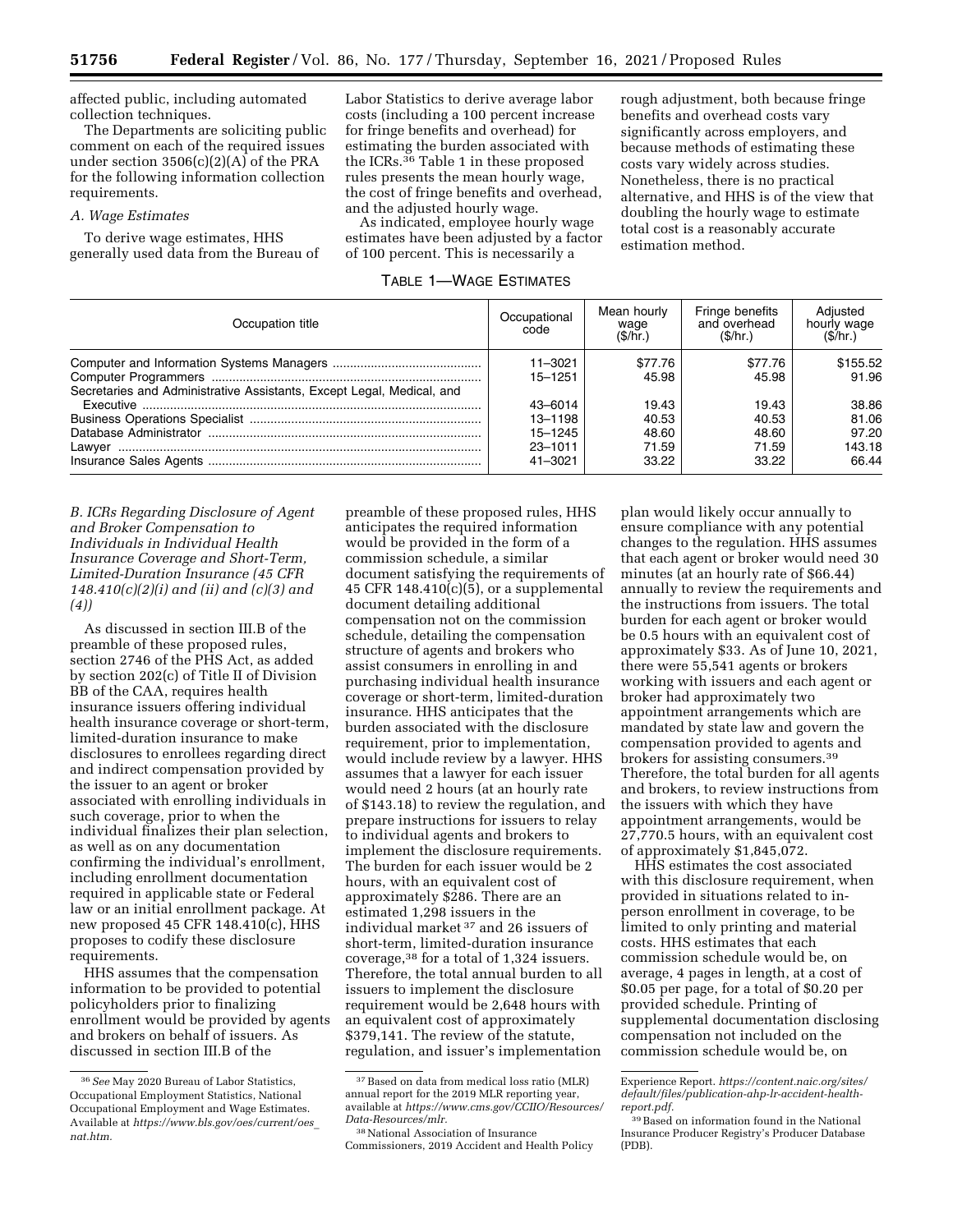average, 2 pages in length, at a cost of \$0.05 per page, for a total of \$0.10 per provided supplemental document. HHS assumes, based on experience with the regulation of insurance agents and brokers operating on the Federallyfacilitated Exchanges and State-based Exchanges on the Federal Platform, that for most consumers, the information would be provided electronically or orally at minimal cost. HHS assumes that each agent or broker would provide, on average, ten commission schedules

and ten supplemental documents in print to consumers annually from each arrangement, for a total of 20 commission schedules and 20 supplemental documents provided in print. Each agent or broker would incur an annual printing cost of approximately \$6. For all agents and brokers, HHS estimates that a total of 1,110,820 printed commission schedules and 1,110,820 printed supplemental documents would be provided to consumers, for a total

printing cost of \$333,246 annually. HHS assumes that agents and brokers would be compensated by issuers for the printing costs associated with providing the compensation schedules and supplemental documents to consumers. Therefore, HHS estimates that each issuer, on average, would incur printing costs of approximately \$252 annually, starting in 2022. The total costs to all issuers for disclosures provided prior to enrollment, including printing costs, would be approximately \$712,387.

| TABLE 2-PROPOSED ANNUAL ONGOING COSTS REGARDING DISCLOSURE OF AGENT AND BROKER COMPENSATION TO |
|------------------------------------------------------------------------------------------------|
| <b>ENROLLEES PRIOR TO ENROLLMENT</b>                                                           |

| Respondent | Estimated<br>number of<br>respondents | Estimated<br>number of<br>responses | Estimated<br>burden<br>(hours) | Estimated<br>labor costs<br>$($ \$) | Estimated<br>printing costs | Estimated total<br>cost<br>$($ \$ |
|------------|---------------------------------------|-------------------------------------|--------------------------------|-------------------------------------|-----------------------------|-----------------------------------|
| Issuer     | 1,324                                 | 1,110,820                           | 2.648                          | \$379.141                           | \$333.246                   | \$712.387                         |
|            | 55.541                                | 55.541                              | 27.771.5                       | 1.845.072                           |                             | 1.845.072                         |

Issuers would also be required to provide an agent or broker compensation disclosure to individuals on documentation confirming enrollment, including enrollment documentation required by applicable state or Federal law or an initial enrollment package. HHS assumes that the disclosure and supplemental documentation disclosing compensation not included on the commission schedule provided along with documentation confirming enrollment would be available to all enrollees in the same coverage, in the same household, via the policyholder receiving the disclosure information and informing all enrollees on the plan. There are an estimated 1,298 issuers in the individual market providing approximately 8,639,866 enrollment confirmations annually, and 26 issuers of short-term, limited-duration insurance providing approximately 121,038 enrollment confirmations annually. HHS assumes that 50 percent of policyholders with individual health insurance coverage 40 and all policyholders with short-term, limitedduration insurance are assisted by agents or brokers.

In the individual market, 1,298 issuers would be required to provide commission schedules or similar documentation, and supplemental documentation detailing the structure for compensation not captured on the

commission schedule, along with approximately 4,319,933 enrollment confirmations, 3,328 on average per issuer. HHS estimates that approximately 66 percent of commission schedules and supplemental documents (2,851,156 disclosures) would be mailed to individuals (34 percent sent electronically) 41 in conjunction with any documents confirming enrollment or renewal notice with no additional mailing costs. Therefore, each issuer would provide approximately 2,197 commission schedules or similar documentation, as well as the supplemental documents by mail annually. HHS assumes that for each issuer, an administrative assistant would need 5 minutes (at an hourly rate of \$38.86) to print and enclose a commission schedule or similar documentation, as well as the supplemental document, with the enrollment confirmation or renewal notice, for a cost of \$3.24 per commission schedule or similar documentation, and the supplemental documentation. The total burden for each issuer would be approximately 183 hours, with an equivalent cost of approximately \$7,113 annually. For all issuers, the total annual burden would be 237,596 hours with an equivalent cost of approximately \$9,232,993. Assuming that the cost of printing each commission schedule or similar

documentation would be \$0.20, and the cost of printing each supplemental document would be \$0.10, the average cost of printing for each issuer would be approximately \$659 annually and the total cost of printing for all issuers would be approximately \$855,347. The total annual cost for all issuers, including printing costs, would be \$10,088,340.

For short-term, limited-duration insurance, 26 issuers would be required to provide commission schedules or similar documentation, as well as supplemental documentation detailing the structure for compensation not captured on the commission schedule, along with approximately 121,038 enrollment confirmations, 4,655 on average per issuer. HHS estimates that approximately 66 percent of commission schedules or similar documentation, and supplemental documents (79,885 disclosures) would be mailed to individuals in conjunction with any documents confirming enrollment or renewal notice with no additional mailing costs. Therefore, each issuer would provide approximately 3,073 commission schedules or similar documentation, and supplemental documentation, by mail annually. HHS assumes that for each issuer, an administrative assistant would need 5 minutes (at an hourly rate of \$38.86) to print and enclose a commission schedule or similar documentation, and the supplemental documentation, with the enrollment confirmation or renewal notice, for a cost of \$3.24 per disclosure. The total burden for each issuer would be approximately 256 hours, with an equivalent cost of approximately \$9,950

<sup>40</sup>Agents and brokers accounted for 47.8 percent of all consumers enrolled during the plan year 2020 open enrollment period. Source: CMS, Agents and Brokers in the Marketplace. *[https://www.cms.gov/](https://www.cms.gov/CCIIO/Resources/Forms-Reports-and-Other-Resources/Downloads/Agents-and-Brokers-in-the-Marketplace.pdf)  [CCIIO/Resources/Forms-Reports-and-Other-](https://www.cms.gov/CCIIO/Resources/Forms-Reports-and-Other-Resources/Downloads/Agents-and-Brokers-in-the-Marketplace.pdf)[Resources/Downloads/Agents-and-Brokers-in-the-](https://www.cms.gov/CCIIO/Resources/Forms-Reports-and-Other-Resources/Downloads/Agents-and-Brokers-in-the-Marketplace.pdf)[Marketplace.pdf.](https://www.cms.gov/CCIIO/Resources/Forms-Reports-and-Other-Resources/Downloads/Agents-and-Brokers-in-the-Marketplace.pdf)* 

<sup>41</sup>According to data from the National Telecommunications and Information Agency, 34 percent of households in the United States accessed health records or health insurance online. *[https://](https://www.ntia.doc.gov/blog/2020/more-half-american-households-used-internet-health-related-activities-2019-ntia-data-show) [www.ntia.doc.gov/blog/2020/more-half-american](https://www.ntia.doc.gov/blog/2020/more-half-american-households-used-internet-health-related-activities-2019-ntia-data-show)[households-used-internet-health-related-activities-](https://www.ntia.doc.gov/blog/2020/more-half-american-households-used-internet-health-related-activities-2019-ntia-data-show)[2019-ntia-data-show.](https://www.ntia.doc.gov/blog/2020/more-half-american-households-used-internet-health-related-activities-2019-ntia-data-show)*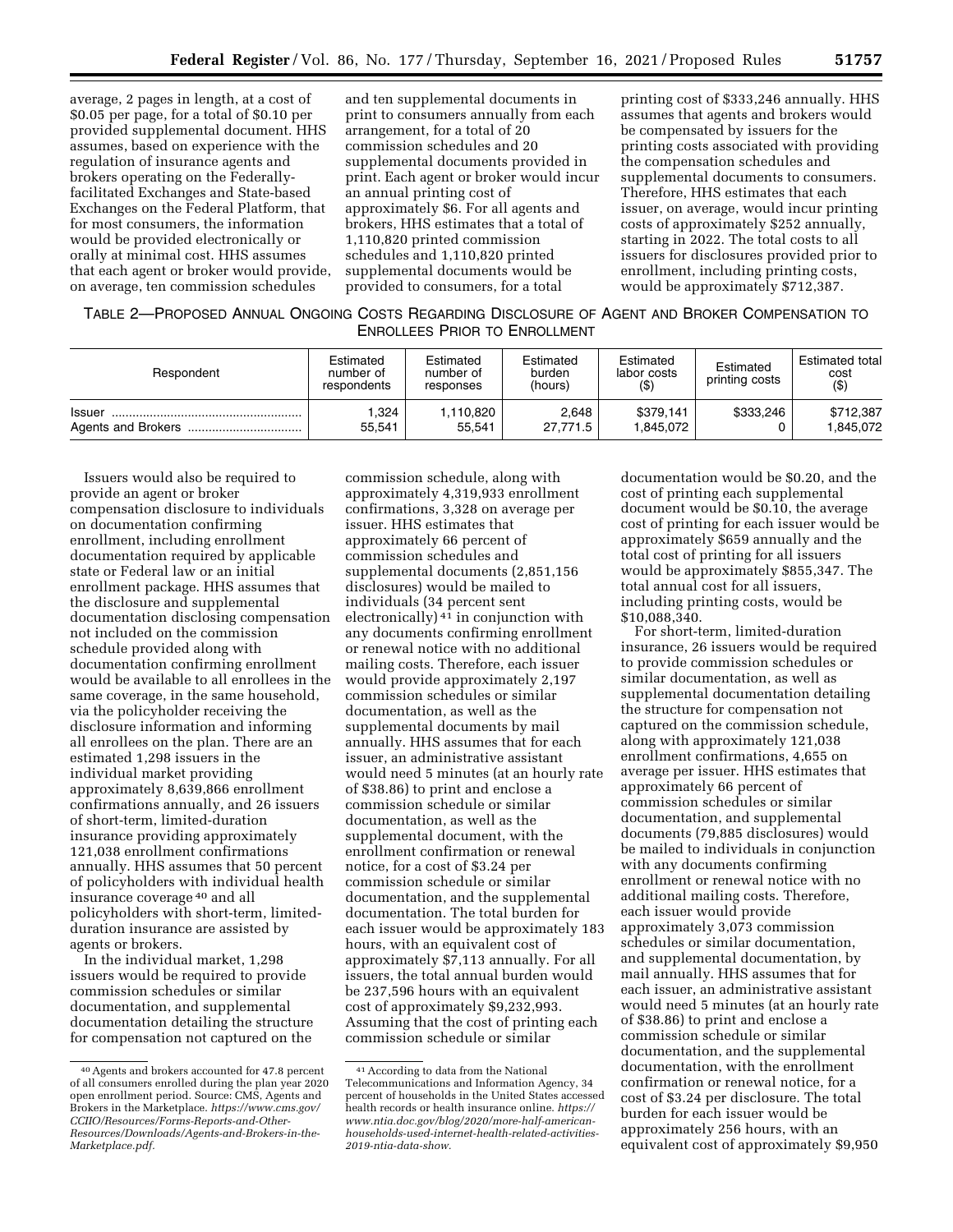annually. For all issuers, the total annual burden would be 6,657 hours with an equivalent cost of approximately \$258,695. Assuming that the cost of printing each commission schedule or similar documentation would be \$0.20, and the cost of printing each supplemental document would be \$0.10, the average cost of printing for each issuer would be approximately \$35

annually and the total printing cost for all issuers would be \$922. The total annual cost for all issuers, including printing costs would be \$259,616.

For issuers of individual health insurance coverage or issuers of shortterm, limited-duration insurance, the total combined burden for providing disclosures and supplemental documents with enrollment materials

would be 244,253 hours, with an equivalent cost of \$9,491,687. The total annual printing cost would be \$856,268, with an overall annual total cost of \$10,347,956. CMS is seeking an OMB control number and approval for the proposed information collection (OMB control number: 0938–NEW (Agent and Broker Disclosure and Reporting Requirements (CMS–10787)).

TABLE 3—PROPOSED ANNUAL ONGOING COSTS RELATED TO AGENT AND BROKER COMPENSATION DISCLOSURE PROVIDED WITH ENROLLMENT MATERIALS

| Type of coverage                                                               | Estimated<br>number of<br>respondents | Estimated<br>number of<br>responses | Total burden<br>(hours) | Estimated<br>labor cost | Estimated<br>printing cost | Estimated<br>total cost |
|--------------------------------------------------------------------------------|---------------------------------------|-------------------------------------|-------------------------|-------------------------|----------------------------|-------------------------|
| Individual health insurance coverage<br>Short-term, limited-duration insurance | .298<br>26                            | 4,319,933<br>121.038                | 237.596<br>6.657        | \$9,232,993<br>258.695  | \$855.347<br>922           | \$10,088,340<br>259.616 |
| Total                                                                          | 1.324                                 | 4.440.971                           | 244.253                 | 9.491.687               | 856.268                    | 10,347,956              |

### *C. ICRs Regarding Issuer Requirements for Agent and Broker Compensation Reporting to the Secretary of HHS (45 CFR 148.410(d))*

As discussed in section III.B of the preamble, section 2746 of the PHS Act, as added by section 202(c) of Title II of Division BB of the CAA, requires health insurance issuers offering individual health insurance coverage or short-term, limited-duration insurance to submit reports to HHS regarding direct and indirect compensation provided by the issuer to an agent or broker associated with enrolling individuals in such coverage. HHS is proposing to codify these reporting requirements in new proposed 45 CFR 148.410(d).

HHS estimates that each issuer would incur an annual ongoing burden and cost to submit the required information annually to HHS, starting in 2023 (reporting for calendar year 2022 would be due by July 31, 2023). HHS acknowledges that the burden associated with this reporting requirement would vary depending on the size of the issuer. HHS estimates that for each issuer, on average, an administrative assistant would need 10 hours (at an hourly rate of \$38.86) and a database administrator would need 40 hours (at an hourly rate of \$97.20) to collect and submit the required information, as described in section III.B of the preamble, electronically. HHS

estimates that each issuer would incur an annual ongoing burden of 50 hours, with an associated equivalent cost of \$4,277. For all 1,324 issuers, HHS estimates a total annual ongoing burden of 66,200 hours and an associated total annual cost of \$5,662,218. HHS believes the burden and costs would decrease in subsequent years as issuers become more adept at extracting the data from their systems and submitting it to HHS. CMS is seeking an OMB control number and approval for the proposed information collection (OMB control number: 0938–NEW (Agent and Broker Disclosure and Reporting Requirements (CMS–10787)).

TABLE 4—PROPOSED ANNUAL ONGOING COSTS REGARDING ISSUER REPORTING OF AGENT AND BROKER COMPENSATION TO HHS

| Estimated<br>number of<br>respondents | Estimated<br>number of responses | Burden per<br>response<br>(hours) | Total<br>estimated annual burden<br>(hours) | Total<br>estimated<br>labor cost |
|---------------------------------------|----------------------------------|-----------------------------------|---------------------------------------------|----------------------------------|
| .324                                  | ,324                             | 50                                | 66,200                                      | \$5,662,218                      |

## *D. ICRs Regarding Air Ambulance Reporting Requirements for Group Health Plans and Health Insurance Issuers (45 CFR 149.230)*

As discussed in section II.E of the preamble, section 106(b) of the No Surprises Act added parallel provisions at section 9823 of the Code, section 723 of ERISA, and section 2799A–8 of the PHS Act, requiring plans and issuers to submit certain data related to air ambulance services for dates of service falling within a calendar year and data on claims paid within the calendar year. In this proposed rule, OPM also proposes to direct FEHB carriers to

comply with requirements of 45 CFR 149.230 with respect to an FEHB plan in the same manner as such provisions apply to a group health plan or health insurance issuer offering group or individual health insurance coverage. The proposed time and manner of the reporting are set forth in 45 CFR 149.230(a) of these proposed rules, and 45 CFR 149.230(b) includes a list of the data elements the Departments propose to collect on air ambulance services from plans, issuers, and FEHB carriers. The Departments and OPM assume that TPAs generally would incur the burden to submit the data on behalf of selfinsured plans and the associated costs would likely be passed on to those plans. The Departments and OPM acknowledge that some large selfinsured plans may seek to make needed IT changes and report the required information to HHS without the use or assistance of a TPA or other third-party entity. In those instances, the selfinsured plan would directly incur the burden and cost to meet the requirements of these proposed rules. The Departments and OPM are unable to determine how many self-insured plans may choose to develop their IT system and report the required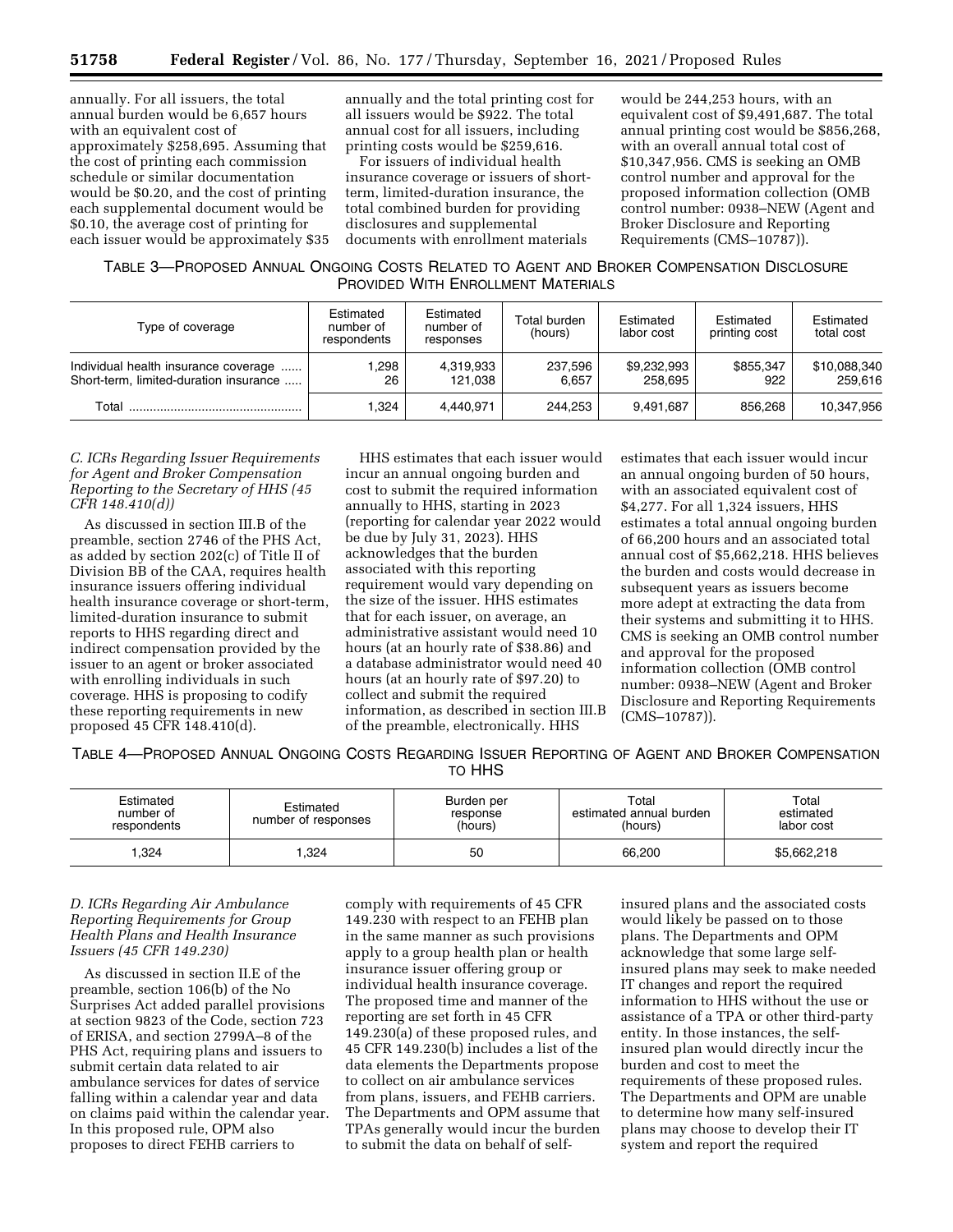information to HHS and seek comment as to the number of plans that may choose to do so.

Issuers, FEHB carriers, and TPAs (and any self-insured plans that choose not to use a TPA or third-party entity to make the appropriate IT and system changes) would incur burdens to make IT changes to collect, consolidate, and report the required information, in the required format, to HHS. The Departments and OPM assume this onetime cost would be incurred in 2022. The Departments and OPM estimate that 473 issuers, 46 FEHB carriers, and 205 TPAs would be subject to the requirements in these proposed rules. The Departments and OPM estimate that for each issuer, FEHB carrier, or TPA to make the appropriate IT changes and submit the required data, it would take a computer and systems information manager 8 hours (at an hourly rate of \$155.52) to design and direct the work required for the updates, and a computer programmer 40 hours (at an hourly rate of \$91.96) to collaborate with the manager to design and implement system changes. The Departments and OPM estimate each issuer, FEHB carrier, or TPA would incur a one-time burden of 48 hours, with an equivalent cost of \$4,923. For all issuers, FEHB carriers, and TPAs to

meet the proposed reporting requirements, the Departments and OPM estimate a total one-time burden of 34,752 hours, with an equivalent cost of \$3,563,933, to be incurred in 2022.

Once the process for collecting and formatting the required data is established, the Departments and OPM assume that the resources needed to submit the required information for the 2022 and 2023 plan years (to be submitted by March 31, 2023 and March 30, 2024, respectively) would be limited. The Departments estimate that each issuer, FEHB carrier, or TPA would require a computer and systems information manager 4 hours (at an hourly rate of \$155.52) to oversee the compilation of the data, a computer programmer 4 hours (at an hourly rate of \$91.96) to extract the required data and provide it in the required reporting format, and an administrative secretary 4 hours (at an hourly rate of \$38.86) to assemble the documents and submit them to HHS. The Departments and OPM estimate that each issuer, FEHB carrier, or TPA would incur an annual burden of 12 hours, with an equivalent cost of \$1,145. For all issuers, FEHB carriers, and TPAs, the Departments and OPM estimate an annual burden of 8,688 hours, with an equivalent cost of

approximately \$829,241, to be incurred in 2023 and 2024.

The total annual burden for all issuers, FEHB carriers, and TPAs to make the appropriate IT and system changes would be approximately 34,752 hours, at a total cost of approximately \$3,563,933 to be incurred in 2022. Issuers, FEHB carriers, and TPAs would also incur an annual burden, in 2023 and 2024, of 8,688 hours and a total cost of approximately \$829,241 to submit the data to HHS. The total annual burden for all respondents is likely overestimated because the estimate does not reflect process efficiencies for FEHB carriers that are also issuers. As HHS, DOL, the Department of the Treasury, and OPM share jurisdiction, HHS will account for 45 percent of the burden, or approximately 15,638 hours in 2022 with an equivalent cost of \$1,603,770 and an annual burden of approximately 3,910 hours in 2023 and 2024, with an equivalent cost of \$373,158. CMS is seeking an OMB control number and approval for the proposed information collection (OMB control number: 0938– NEW (Reporting Requirements Regarding Air Ambulance Services (CMS–10785)). DOL, the Department of the Treasury, and OPM will submit their burden estimates upon approval.

TABLE 5—PROPOSED ONE-TIME AND ANNUAL BURDEN AND COSTS FOR ISSUERS AND TPAS RELATED TO AIR AMBULANCE DATA REPORTING REQUIREMENTS

| Year                 | Estimated<br>number of<br>respondents | Estimated<br>number of<br>responses | Burden per<br>response<br>(hours) | Total<br>estimated<br>annual<br>burden<br>(hours) | Total<br>estimated<br>labor cost<br>$($ \$ |  |
|----------------------|---------------------------------------|-------------------------------------|-----------------------------------|---------------------------------------------------|--------------------------------------------|--|
| 2022<br>2023<br>2024 | 326<br>326<br>326                     | 326<br>326<br>326                   | 48<br>12<br>12                    | 15,638<br>3,910<br>3.910                          | \$1,603,770.05<br>373,158.29<br>373,158.29 |  |
|                      | 326                                   | 326                                 | 24                                | 7.819                                             | 783,362                                    |  |

## *E. ICRs Regarding Air Ambulance Reporting Requirements for Providers of Air Ambulance Services (45 CFR 149.460)*

As described in section II.F of the preamble, section 106(a) of the No Surprises Act requires providers of air ambulance services to submit cost and organizational data as well as other transport-level data related to air ambulance services. In 45 CFR 149.460(a) of these proposed rules, HHS sets forth the proposed time and manner of reporting, and in 45 CFR 149.460(b), HHS lists the data elements HHS proposes to collect on air ambulance services from providers of air ambulance services. HHS estimates the

burden associated with the data reporting required at 45 CFR 149.460 to be the time and effort necessary for providers of air ambulance services to submit the required data elements, in the required format, to HHS.

HHS anticipates a one-time cost for providers of air ambulance services to make IT changes to collect, consolidate, and report the required information, in the required format, to HHS. This onetime cost would be incurred in 2022. HHS estimates that 75 providers of air ambulance services 42 would be subject to the requirements in these proposed

rules. HHS estimates that for each provider to make the appropriate IT changes and submit the required data, it would require a computer and systems information manager 80 hours (at an hourly rate of \$155.52) to design and direct the work required for the updates, a computer programmer 240 hours (at an hourly rate of \$91.96) to collaborate with the manager to design and implement system changes, and a business operations specialist 80 hours (at an hourly rate of \$81.06) to provide input regarding the data content for the reports. HHS estimates each provider of air ambulance services would incur a one-time burden of 400 hours, with an equivalent cost of \$40,997. For all providers of air ambulance services to

<sup>42</sup>Fact Sheet—FAA Initiatives to Improve Helicopter Air Ambulance Safety. (February 20, 2014). Retrieved from *[https://www.faa.gov/news/](https://www.faa.gov/news/fact_sheets/news_story.cfm?newsId=15794)  fact*\_*sheets/news*\_*[story.cfm?newsId=15794.](https://www.faa.gov/news/fact_sheets/news_story.cfm?newsId=15794)*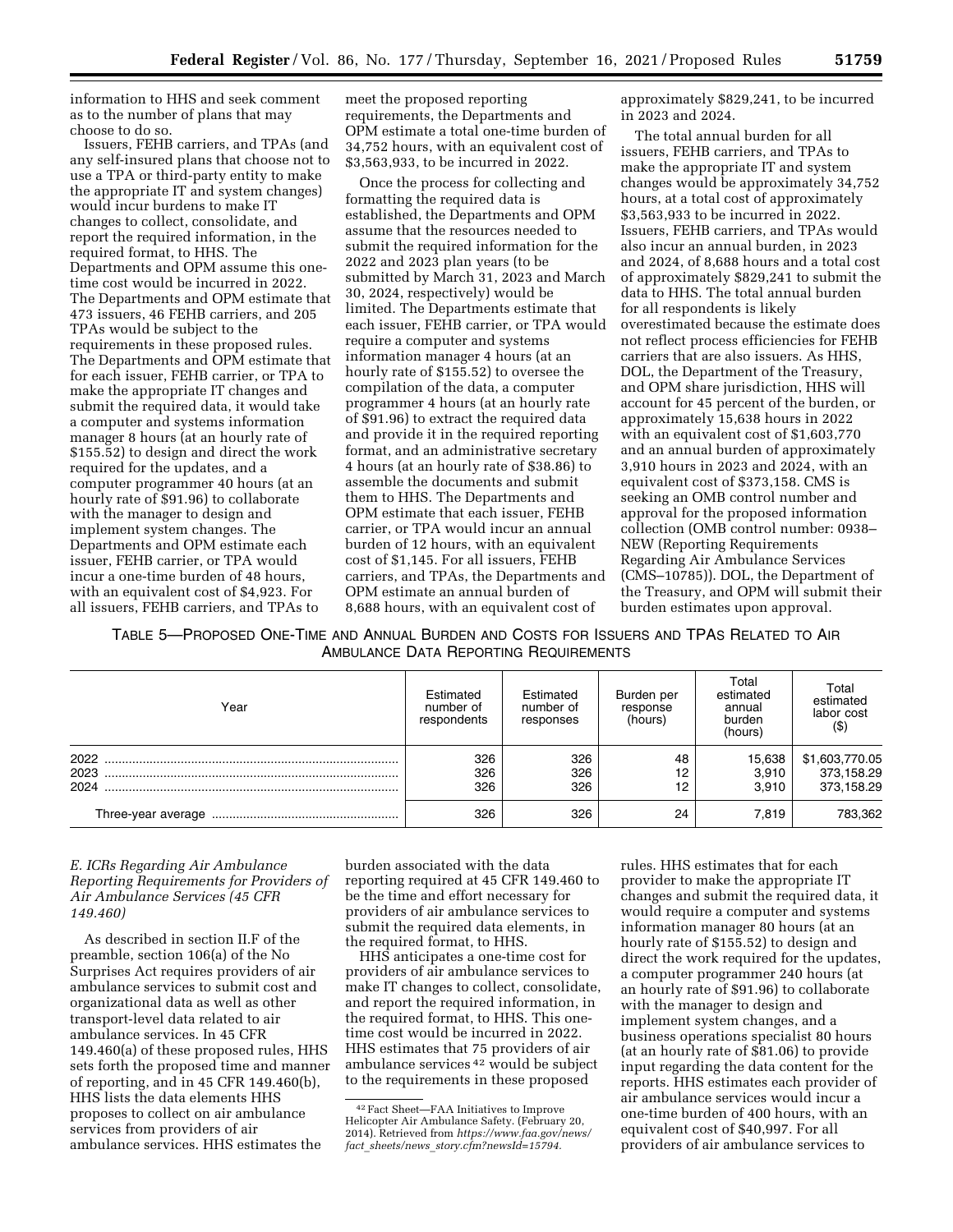meet the proposed reporting requirements, HHS estimates a total one-time burden of 30,000 hours, with an equivalent cost of \$3,074,760.

Once the process for collecting and formatting the required data is established, HHS assumes that the resources required to submit the required information to HHS for the 2022 and 2023 plan years (to be submitted by March 31, 2023 and March 30, 2024, respectively) would be limited. HHS estimates that each provider of air ambulance services would require a computer and systems information manager 4 hours (at an hourly rate of \$155.52) to oversee the compilation of the data, a computer

programmer 4 hours (at an hourly rate of \$91.96) to extract the required data and provide it in the required reporting format, a business operations specialist 8 hours (at an hourly rate of \$81.06) to review the data reports, and an administrative secretary 4 hours (at an hourly rate of \$38.86) to assist in the assembly of documents and submit them to HHS. HHS estimates that each provider of air ambulance services would incur an annual burden of 20 hours, with an equivalent cost of \$1,794. For all providers of air ambulance services, HHS estimates an annual burden of 1,500 hours, with an equivalent cost of \$134,538 in 2023 and 2024.

The total one-time burden and costs, to be incurred in 2022, for all providers of air ambulance services to make the appropriate IT and system changes would be approximately 30,000 hours and a total cost of approximately \$3,074,760. Providers of air ambulance services would also incur an annual burden and cost to submit the data to HHS, for 2023 and 2024, of 1,500 hours and \$134,538. CMS is seeking an OMB control number and approval for the proposed information collection (OMB control number: 0938–NEW (Reporting Requirements Regarding Air Ambulance Services (CMS–10785)).

| Table 6—Proposed One-Time and Annual Burden and Costs Related to Air Ambulance Data Reporting |  |
|-----------------------------------------------------------------------------------------------|--|
| REQUIREMENTS FOR PROVIDERS OF AIR AMBULANCE SERVICES                                          |  |

| Year                 | Estimated<br>number of<br>respondents | Number of<br>responses | Burden per<br>response<br>(hours) | Total annual<br>burden<br>(hours) | <b>Total cost</b>                 |
|----------------------|---------------------------------------|------------------------|-----------------------------------|-----------------------------------|-----------------------------------|
| 2022<br>2023<br>2024 | 75<br>75<br>75                        | 75<br>75<br>75         | 400<br>20<br>20                   | 30,000<br>1.500<br>1.500          | \$3,074,760<br>134,538<br>134,538 |
|                      | 75                                    | 75                     | 147                               | 11.000                            | 1,114,612                         |

*F. ICRs Regarding CMS Enforcement of Group and Individual Insurance Market and Provider and Facility Requirements (45 CFR 150.303, 150.311, 150.313, 150.509, 150.517, and 150.525)* 

The process by which CMS investigates allegations of noncompliance against issuers and non-Federal governmental plans is detailed in 45 CFR 150.301 through 150.347. Sections 2799A–1(a)(2)(A)(ii) and 2726(a) of the PHS Act, as amended by the CAA, require CMS to conduct certain targeted audits. Therefore, HHS proposed amendments to 45 CFR 150.303(c) to authorize random and targeted investigation and market conduct examinations.

Section 2723(b) of the PHS Act, as amended by the CAA, authorizes the Secretary of HHS to impose civil money penalties as a means of enforcing the individual and group insurance market requirements contained in Part A and Part D of Title XXVII of the PHS Act with respect to health insurance issuers when a state does not have authority to enforce or fails to substantially enforce these provisions and with respect to group health plans that are non-Federal governmental plans in all states. Section 2799B–4 of the PHS Act, as added by section 104 of the No Surprises Act, adopts a similar framework for CMS's enforcement authority over providers

and facilities, including providers of air ambulance services, in states that do not have authority or otherwise fail to substantially enforce the requirements of Part E of Title XXVII of the PHS Act, as added by the CAA. In addition, section 106(e) of the No Surprises Act authorizes HHS to impose civil money penalties on providers of air ambulance services for failure to submit to the Secretaries of HHS and Transportation information related to air ambulance services required under section 106(a) of the No Surprises Act.

CMS would take enforcement action upon receiving information that an issuer, non-Federal governmental plan, provider, facility, or provider of air ambulance services may be violating a provision of the PHS Act. Sources of information may include: (i) Complaints; (ii) reports from plans or issuers, providers or facilities, state insurance departments, state health departments, medical boards, the NAIC, and any other Federal or state agencies; and (iii) any other information that indicates potential noncompliance with PHS Act requirements (for example, review of a provider's or issuer's public website). Upon receiving information regarding a potential violation where CMS is responsible for enforcement, or upon being selected for a targeted or random investigation or market conduct examination, CMS would undertake

either an investigation or a market conduct examination.

When CMS becomes aware of a potential violation, CMS would commence an investigation by issuing a notice to the responsible entity detailing the potential violation. Such notice would give the responsible entity an opportunity to respond, and state that it may be subject to a civil money penalty or corrective action. HHS proposes that the responsible entity could respond within the allotted time frame (as communicated in the written notice to the responsible entity), request an extension, or default and be subject to the civil money penalty or corrective action. CMS also may subject a provider of air ambulance services to a civil money penalty if such provider fails to submit data required in section 106(a) of the No Surprises Act.

HHS believes this collection is exempt from the PRA under 5 CFR 1320.4(a)(2), which provides an exemption from PRA when information is gathered ''during the conduct of a civil action to which the United States or any official or agency thereof is a party, or during the conduct of an administrative action, investigation, or audit involving an agency against specific individuals or entities.''

*G. Summary of Annual Burden Estimates for Proposed Requirements*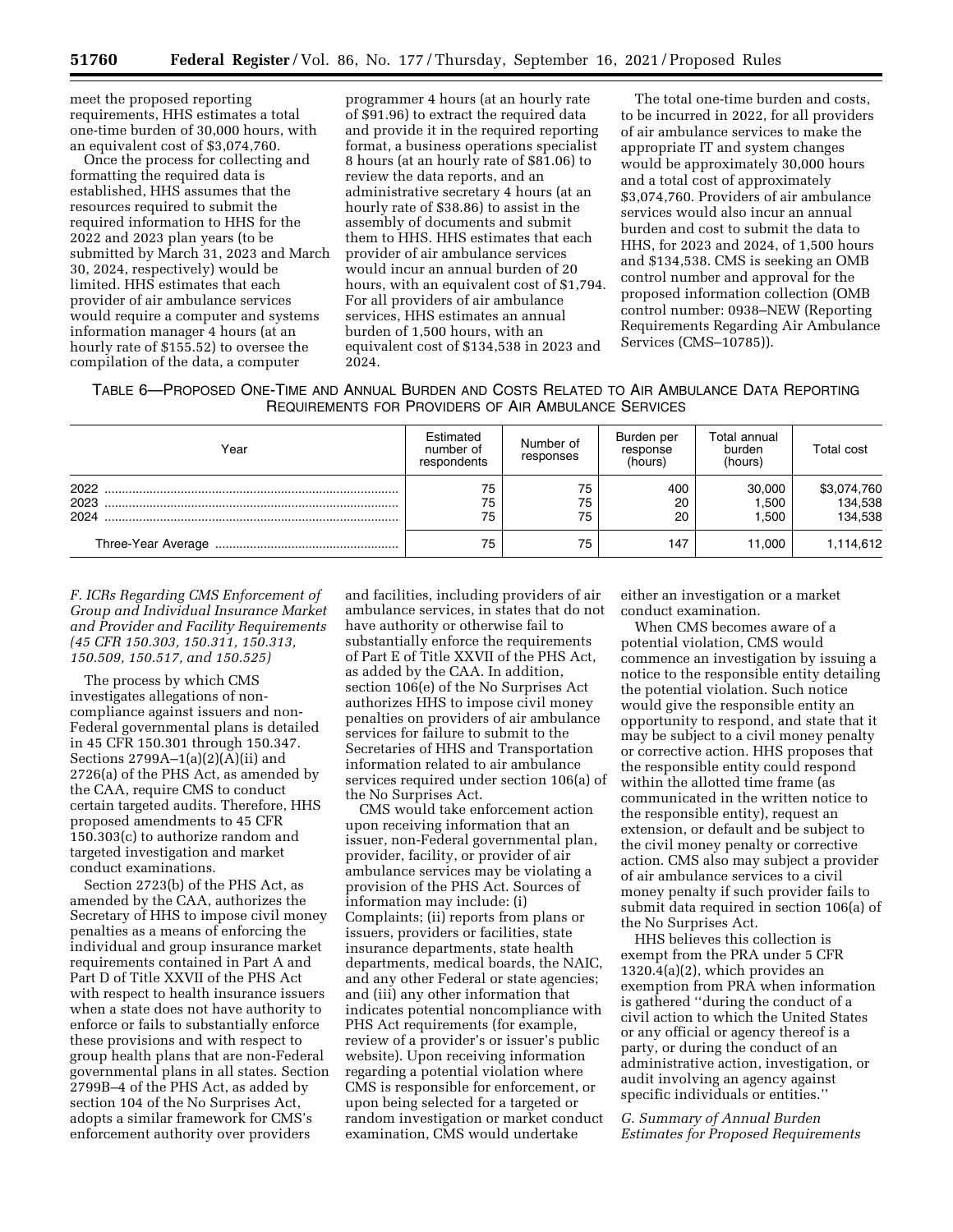|--|--|--|--|--|--|

| Table 7—Proposed Annual Recordkeeping and Reporting Requirements |  |
|------------------------------------------------------------------|--|
|------------------------------------------------------------------|--|

| <b>Regulation section</b> | OMB control<br>No. | Respondents | Responses | <b>Burden</b><br>per<br>response<br>(hours) | Total annual<br>burden<br>(hours) | Hourly labor<br>cost of<br>reporting | Total labor<br>cost of<br>reporting | Printing and<br>materials<br>cost | Total cost |
|---------------------------|--------------------|-------------|-----------|---------------------------------------------|-----------------------------------|--------------------------------------|-------------------------------------|-----------------------------------|------------|
| 45 CFR 148.410(c)(2)(i)-  |                    |             |           |                                             |                                   |                                      |                                     |                                   |            |
| <b>Issuers</b>            | 0938-NEW           | 1,324       | 1,110,820 |                                             | 2,648                             | \$143.18                             | \$379.141                           | \$333.246                         | \$712,387  |
| 45 CFR 148.410(c)(2)(i)-  |                    |             |           |                                             |                                   |                                      |                                     |                                   |            |
| Agents and Brokers        | 0938-NEW           | 55.541      | 55,541    | 0.5                                         | 27,771                            | 66.44                                | 1.845.072                           | 0                                 | 1,845,072  |
| 45 CFR 148.410(c)(2)(ii), |                    |             |           |                                             |                                   |                                      |                                     |                                   |            |
| $148.410(c)(3)$           | 0938-NEW           | 1,324       | 4.440.971 | 0.06                                        | 244,253                           | 2                                    | 9.491.687                           | 856.268                           | 10,347,956 |
| 45 CFR 148.410(d)         | 0938-NEW           | 1,324       | 324. ا    | 50                                          | 66,200                            | 85.53                                | 5,662,218                           |                                   | 5,662,218  |
| 45 CFR 149.230            | 0938-NEW           | 326         | 326       | 24                                          | 7.819                             | 100                                  | 783.362                             |                                   | 783.362    |
| 45 CFR 149.460            | 0938-NEW           | 75          | 75        | 146.67                                      | 11.000                            | 101                                  | 1.114.612                           |                                   | 1,114,612  |
| Total<br>                 |                    | 59.914      | 5.609.057 | .                                           | 359,691                           |                                      | 19.276.093                          | 1.189.514                         | 20.465.607 |

## *H. Submission of PRA-Related Comments*

HHS has submitted a copy of these proposed rules to OMB for its review of the rule's information collection and recordkeeping requirements. These requirements are not effective until they have been approved by the OMB.

To obtain copies of the supporting statement and any related forms for the proposed collections, please visit CMS's website at *[www.cms.hhs.gov/](http://www.cms.hhs.gov/PaperworkReductionActof1995) [PaperworkReductionActof1995,](http://www.cms.hhs.gov/PaperworkReductionActof1995)* or call the Reports Clearance Office at (410) 786–1326.

HHS invites public comments on these potential information collection requirements. If you wish to comment, please submit your comments electronically as specified in the **ADDRESSES** section of these proposed rules and identify the rule (CMS–9907– P), the ICR's CFR citation, CMS ID number, and OMB control number.

ICR-related comments are due November 15, 2021.

## **VI. Collection of Information Requirements—The Department of Labor, the Department of the Treasury, and OPM**

As part of the continuing effort to reduce paperwork and respondent burden, the Departments conduct a preclearance consultation program to provide the general public and Federal agencies with an opportunity to comment on proposed and continuing collections of information in accordance with the PRA. This program helps to ensure that the public understands the Departments' collection instructions, respondents can provide the requested data in the desired format, reporting burden (time and financial resources) is minimized, collection instruments are clearly understood, and the Departments can properly assess the impact of collection requirements on respondents.

Under the PRA, an agency may not conduct or sponsor, and an individual is not required to respond to, a collection of information unless it displays a valid OMB control number.

The information collections are summarized as follows:

*A. ICRs Regarding Air Ambulance Reporting Requirements for Group Health Plans, Health Insurance Issuers, and FEHB Carriers (5 CFR 890.114(e), 26 CFR 54.9823–1, 29 CFR 2590.723)* 

As discussed in section V.D. of the Collection of Information Requirements for HHS, the total annual burden for all issuers, FEHB carriers, and TPAs (and any self-insured plans that choose not to use a TPA or third-party entity to make the appropriate IT and system changes) would be approximately 34,752 hours, at a total cost of approximately \$3,563,933 to be incurred in 2022. Issuers, FEHB carriers, and TPAs would also incur an annual burden, in 2023 and 2024, of 8,688 hours and a total cost of approximately \$829,241 to submit the data to HHS. As HHS, DOL, the Department of the Treasury, and OPM share jurisdiction, HHS will account for 45 percent of the burden, DOL and the Department of the Treasury will each share 25 percent of the burden, and OPM will share five (5) percent of the burden. DOL and the Department of the Treasury will share approximately 8,688 hours in 2022 with an equivalent cost of \$890,983 and an annual burden of approximately 2,172 hours in 2023 and 2024, with an equivalent cost of \$207,310. OPM will share approximately 1,738 hours in 2022 with an equivalent cost of \$1,738 and an annual burden of approximately 434 hours in 2023 and 2024, with an equivalent cost of \$41,462.

#### Summary of Burden

*Type of Review:* New Collection. *Agency:* DOL–EBSA, Treasury-IRS, OPM–FEHB.

*Title:* Air Ambulance Reporting Requirements for Group Health Plans, Health Insurance Issuers, and FEHB Carriers.

*OMB Numbers:* DOL—1210–NEW,

Treasury—1545–NEW.

*Affected Public:* Businesses or other for-profits, Not-for-profit institutions.

*Total Respondents:* 181.

*Total Responses:* 181.

*Frequency of Response:* Annually.

*Estimated Total Annual Burden Hours:* 9,557 (DOL—4,344, Treasury— 4,344, OPM—869).

*Estimated Total Annual Burden Cost:*  \$957,423 (DOL—\$870,402, Treasury—

# \$870,402, OPM—\$87,040). **VII. Response to Comments**

Because of the large number of public comments the Departments normally receive on **Federal Register** documents, the Departments are not able to acknowledge or respond to them individually. The Departments will consider all comments received by the date and time specified in the **DATES** section of the preamble, and, when the Departments proceed with a subsequent document, the Departments will respond to the comments in the preamble to that document.

### **VIII. Regulatory Impact Analysis**

### *A. Statement of Need*

The proposed reporting requirements in these proposed rules would increase transparency and better understanding regarding agent and broker compensation and the air ambulance industry.

Title II of Division BB of the CAA includes provisions related to increased transparency. The proposed requirements in 45 CFR 148.410 of these proposed rules are related to the agent and broker compensation disclosure and data reporting requirements as set forth in section 202(c) of Title II of Division BB of the CAA. The proposed disclosure requirements would inform consumers of agent and broker compensation prior to enrolling in individual health insurance coverage or short-term,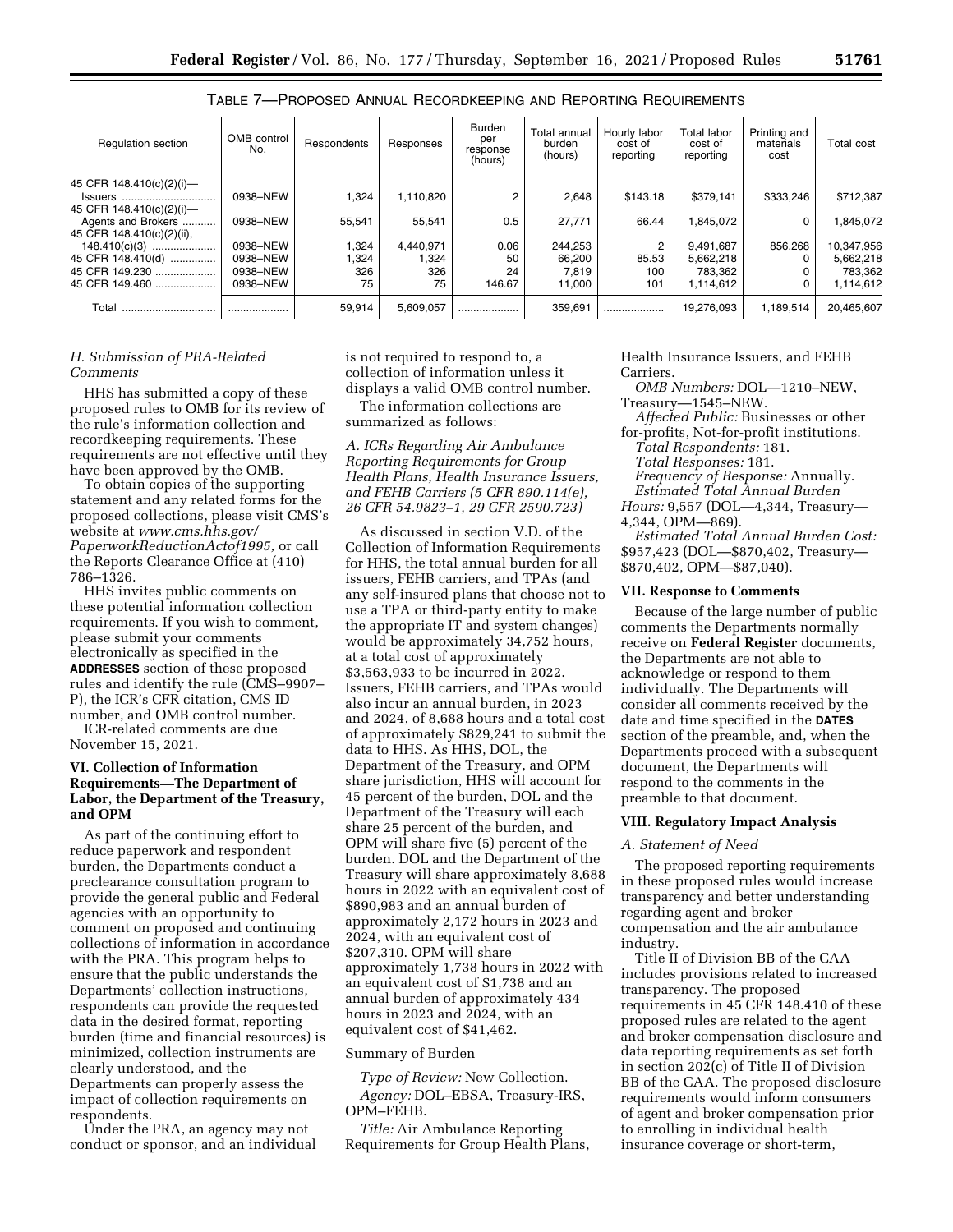limited-duration coverage. The proposed reporting requirements would also provide HHS with data for such coverage similar to those collected by the DOL on the compensation provided by issuers of group health insurance coverage.

The proposed requirements in 45 CFR 149.230 and 149.460 of these proposed rules are related to the air ambulance data reporting requirements as set forth in section 106(a) of the No Surprises Act for providers of air ambulance services and section 106(b) of the No Surprises Act, which added parallel provisions at section 9823 of the Code, section 723 of ERISA, and section 2799A–8 of the PHS Act, requiring plans and issuers offering group or individual health insurance coverage to submit claims data related to air ambulance services. The data collection would support the production of the comprehensive report on air ambulance services required under section 106(c) of the No Surprises Act and would enable the identification and analysis of unfair and deceptive practices and unfair methods of competition as noted in section 106(f) of the No Surprises Act. These proposed rules would also implement certain provisions that would allow HHS to enforce the No Surprises Act to protect individuals from surprise medical bills for emergency services, air ambulance services furnished by nonparticipating providers, and non-emergency services furnished by nonparticipating providers at participating facilities in certain circumstances.

The proposed revisions to 45 CFR part 150, including the proposed inclusion of a new subpart E, would accomplish three objectives: (i) Implementing section 2799B–4 of the PHS Act, which subjects providers and facilities, including providers of air ambulance services, to CMS enforcement and oversight in certain circumstances; (ii) updating the existing regulations to ensure they align with industry standards and current CMS practices; and (iii) implementing section 106(e) of the No Surprises Act, which states that a provider of air ambulance services that fails to submit all information required under section 106(a)(2) of the No Surprises Act shall be subject to a civil money penalty of not more than \$10,000. The proposed revisions and these new rules are necessary to enable CMS to carry out this statutory mandate and enforce the provisions of the PHS Act and the No Surprises Act against providers and facilities, including providers of air ambulance services. They also serve to strengthen CMS's authority and oversight of issuer and non-Federal governmental plan

compliance with applicable PHS Act requirements.

#### *B. Overall Impact*

The Departments have examined the impacts of these proposed rules as required by Executive Order 12866 on Regulatory Planning and Review (September 30, 1993), Executive Order 13563 on Improving Regulation and Regulatory Review (January 18, 2011), the Regulatory Flexibility Act (RFA) (September 19, 1980, Pub. L. 96–354), section 202 of the Unfunded Mandates Reform Act of 1995 (March 22, 1995, Pub. L. 104–4), Executive Order 13132 on Federalism (August 4, 1999), and the Congressional Review Act (5 U.S.C.  $804(2)$ ).

Executive Orders 12866 and 13563 direct agencies to assess all costs and benefits of available regulatory alternatives and, if regulation is necessary, to select regulatory approaches that maximize net benefits (including potential economic, environmental, public health and safety effects, distributive impacts, and equity). Executive Order 13563 emphasizes the importance of quantifying both costs and benefits, of reducing costs, of harmonizing rules, and of promoting flexibility. A regulatory impact analysis (RIA) must be prepared for rules with economically significant effects (\$100 million or more in any 1 year).

Section 3(f) of Executive Order 12866 defines a ''significant regulatory action'' as an action that is likely to result in a rule: (1) Having an annual effect on the economy of \$100 million or more in any 1 year, or adversely and materially affecting a sector of the economy, productivity, competition, jobs, the environment, public health or safety, or state, local or tribal governments or communities (also referred to as ''economically significant''); (2) creating a serious inconsistency or otherwise interfering with an action taken or planned by another agency; (3) materially altering the budgetary impacts of entitlement grants, user fees, or loan programs or the rights and obligations of recipients thereof; or (4) raising novel legal or policy issues arising out of legal mandates, the President's priorities, or the principles set forth in the Executive order. An RIA must be prepared for major rules with economically significant effects (\$100 million or more in any 1 year), and a ''significant'' regulatory action is subject to review by OMB. This rule is not likely to have economic impacts of \$100 million or more in at least 1 year, and therefore is not expected to be economically significant under

Executive Order 12866. OMB has determined, however, that the actions are significant within the meaning of section 3(f)(4) of the Executive order. Therefore, the Departments have provided an assessment of the potential benefits and costs associated with this rule. In accordance with the provisions of Executive Order 12866, this regulation was reviewed by OMB.

The proposed provisions related to disclosure and reporting of direct and indirect agent and broker compensation related to enrollments in individual health insurance coverage and shortterm, limited-duration insurance would help provide transparency to consumers wishing to apply for such coverage. The data submitted to HHS by issuers of such coverage would enable HHS to determine the compensation paid to agents and brokers, the structures being used to determine agent and broker compensation, and potentially determine if compensation is being used to intentionally steer individuals toward plans with less comprehensive benefits.

The provisions related to air ambulance data reporting in these proposed rules would provide complete, uniform, nationwide information on air ambulance services that is currently not available. The information collected from providers of air ambulance services would be used to satisfy the requirements for the comprehensive public report described in section 106(c) of the No Surprises Act and to allow the Secretary of Transportation to determine whether a provider of air ambulance services has engaged in unfair and deceptive practices or unfair methods of competition. The data collected from plans and issuers regarding air ambulance services would enable HHS and the Department of Transportation to combine and validate the information collected from plans, issuers, and providers of air ambulance services and would provide additional information to support the production of the report described in section 106(c) of the No Surprises Act. Inclusion of discrete, yet de-identified, air ambulance data from each FEHB carrier will allow for transparency and data validation with respect to air ambulance services provided to FEHB covered individuals, for purposes of ensuring a comprehensive report to Congress, and to further support the implementation of 5 U.S.C. 8902(p) which specifically ends surprise air ambulance bills in the FEHB Program.

In addition, the enforcement provisions in these proposed rules would establish the process by which CMS would investigate complaints and enforce the PHS Act requirements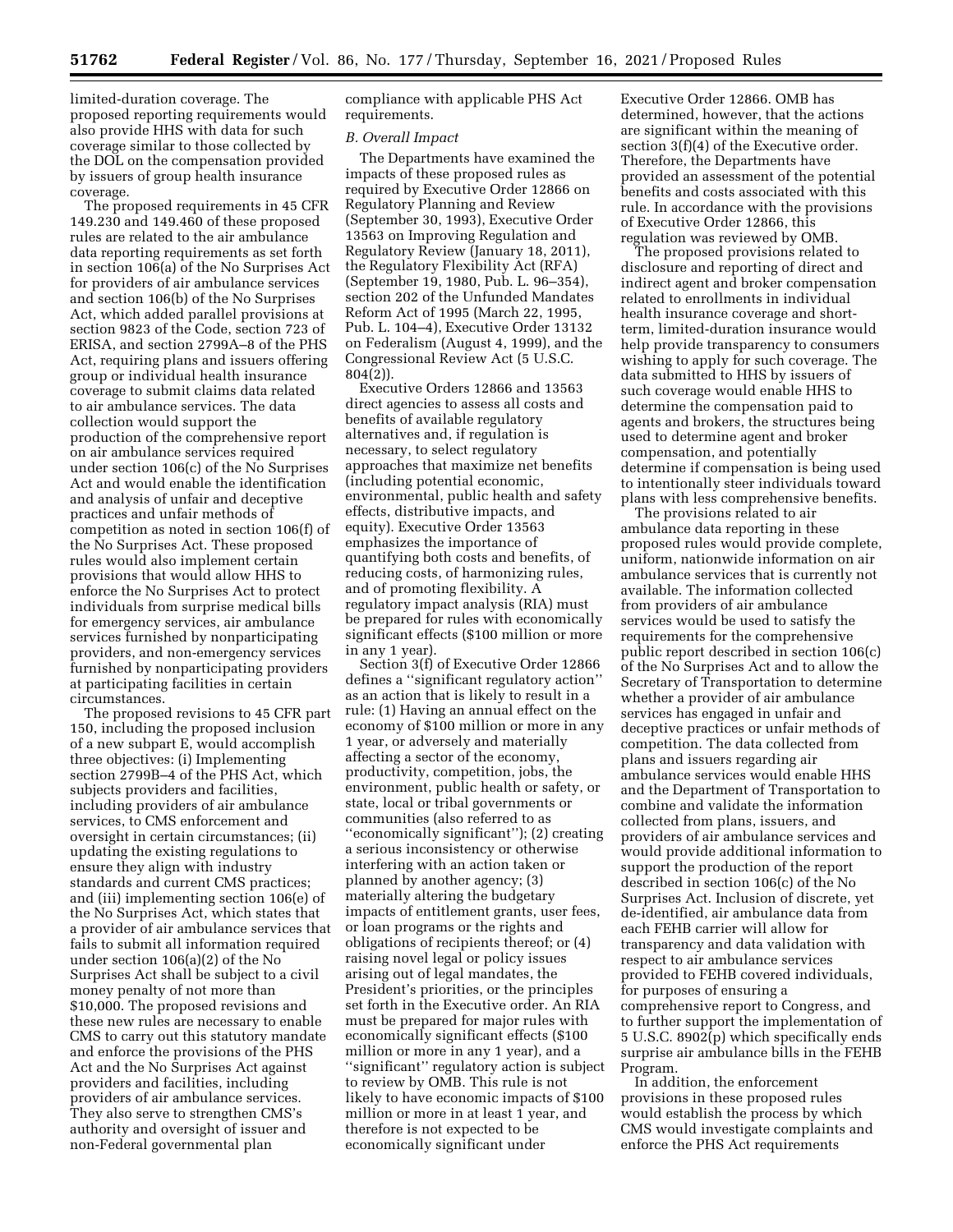applicable to non-Federal governmental plans in all states, and issuers, providers, and facilities, including providers of air ambulance services, in states where HHS is directly enforcing PHS Act requirements or in states that are not substantially enforcing the requirements. Furthermore, these provisions detail the process by which CMS would impose civil money penalties against providers and facilities, including providers of air ambulance services, for a violation of an applicable PHS Act provision or for failure to submit required data in compliance with section 106(a) of the No Surprises Act.

Affected entities, such as plans (or third-party administrators on behalf of self-insured group health plans), health insurance issuers, FEHB carriers, issuers of short-term, limited-duration

insurance, providers, including providers of air ambulance services, and facilities would incur costs related to the submission of data on air ambulance services, disclosure and reporting of agent and broker compensation, and enforcement actions. In accordance with Executive Order 12866, the Departments are of the view that the benefits of this regulatory action justify the costs.

## *C. Impact Estimates and Accounting Table*

The provisions in these proposed rules would ensure that plans, issuers, providers (including providers of air ambulance services), and facilities subject to HHS's enforcement authority comply with requirements in the No Surprises Act and that participants, beneficiaries and enrollees with health care coverage are protected from

## TABLE 8—ACCOUNTING TABLE

surprise medical bills. In addition, having access to information related to agent and broker compensation increases transparency and could help enrollees with individual health insurance coverage and short-term, limited-duration insurance coverage make more informed decisions regarding their health care coverage. In accordance with OMB Circular A–4, Table 8 depicts an accounting statement summarizing the Departments' assessment of the benefits and costs associated with this regulatory action. The Departments are unable to quantify the benefits of these proposed rules, but have included a qualitative discussion. The effects in Table 8 reflect qualitative impacts and estimated direct monetary costs resulting from the provisions of these proposed rules.

### Benefits and Intended Outcomes:

Qualitative:

- Increased transparency related to agent and broker compensation arrangements and structures, giving consumers more information as they make choices regarding health care coverage.
- Ability for the Federal Government to analyze and/or investigate potential unfair or deceptive practices against consumers, and unfair methods of competition used by providers of air ambulance services.
- Improved compliance with laws prohibiting surprise medical bills due to enforcement actions.

| Costs: | Estimate<br>(million) | Year dollar  | Discount rate<br>(% ) | Period<br>covered      |
|--------|-----------------------|--------------|-----------------------|------------------------|
|        | \$31.82<br>32.35      | 2021<br>2021 |                       | 2021-2025<br>2021-2025 |

Quantitative:

- Costs to issuers of individual health insurance coverage and short-term, limited-duration insurance to provide proposed agent and broker compensation disclosures prior to when an individual finalizes their plan selection, and on any documentation confirming initial enrollment, including enrollment documentation required by applicable state or Federal law or an initial enrollment package estimated to be approximately \$11.1 million annually beginning in 2022.
- Costs to agents and brokers for providing compensation disclosures prior to when an individual finalizes their plan selection, estimated to be approximately \$1.8 million annually beginning in 2022.
- Costs to issuers of individual health insurance coverage and short-term, limited-duration insurance to gather and submit proposed agent and broker compensation data to HHS, expected to be approximately \$5.7 million annually beginning in 2023.
- Costs to plans, issuers, FEHB Carriers, and TPAs to submit proposed air ambulance related information to HHS, estimated to be onetime costs of approximately \$3.6 million in 2022 and annual costs of approximately \$829,241 in 2023 and 2024.
- Costs to providers of air ambulance services to submit proposed information to HHS, estimated to be one-time costs of approximately \$3 million in 2022 and annual costs of approximately \$134,538 in 2023 and 2024.
- Costs to providers and facilities, including providers of air ambulance services, related to enforcement actions, estimated to be approximately \$850,320 annually, starting in 2022.
- Costs to the Federal Government to implement the proposed reporting requirements and enforcement activities, estimated to be \$4 million in 2021, \$20.3 million in 2022, \$22.2 million in 2023, \$18.3 million in 2024 and \$18.4 million in 2025.

#### Quantitative:

• Potential reduction in income for agents and brokers and potential costs and reduction in revenue and profits for providers of air ambulance services, if there are changes in consumer behavior and operational changes as a result of greater transparency regarding agent and broker compensation and the air ambulance industry.

## 1. Background

a. Agent and Broker Compensation

The issue of increasing transparency within the health insurance industry regarding agent and broker compensation has drawn escalating attention in recent years. Part of the

increased need for transparency stems from the expanded availability of shortterm, limited-duration insurance coverage.43 Insurance agents or brokers

often receive higher commission rates for enrolling consumers in short-term, limited-duration insurance coverage compared to coverage that meets ACA

<sup>43</sup> Department of the Treasury, Department of Labor, Department of Health and Human Services, *Short-Term, Limited-Duration Insurance,* 83 FR 38212 (Aug. 3, 2018) (*[www.govinfo.gov/content/](http://www.govinfo.gov/content/pkg/FR-2018-08-03/pdf/2018-16568.pdf)* 

*[pkg/FR-2018-08-03/pdf/2018-16568.pdf](http://www.govinfo.gov/content/pkg/FR-2018-08-03/pdf/2018-16568.pdf)*) (final rule).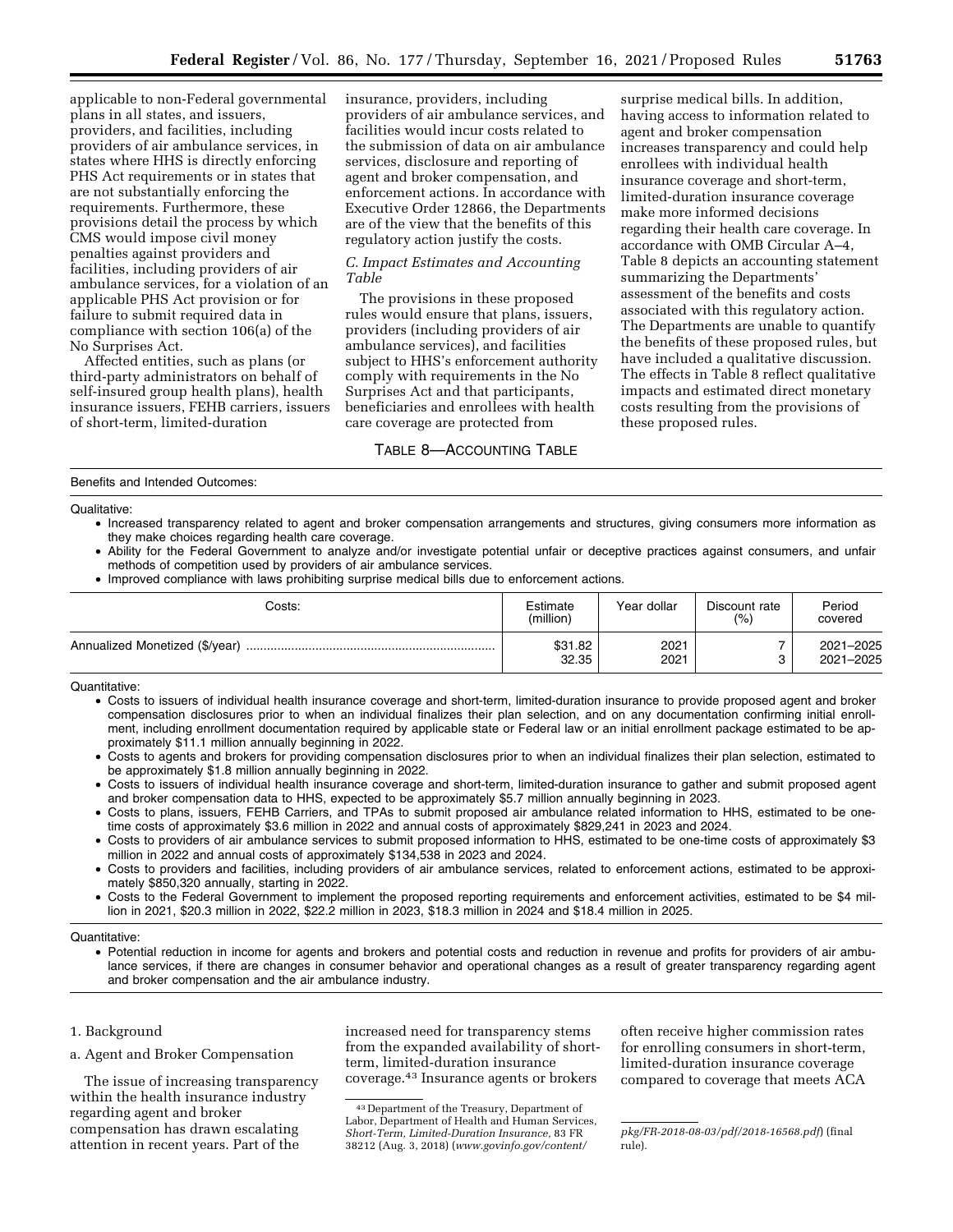requirements.44 There are concerns agents or brokers could encourage consumers to enroll in short-term, limited-duration insurance coverage due to their high commission rates.45 In addition, there are concerns that there may be deceptive practices surrounding the sale of short-term, limited duration insurance.46 As described in section III.B of the preamble of this proposed rule, agents and brokers enter into appointment arrangements with health insurance issuers. These arrangements govern compensation provided to agents and brokers for assisting consumers with enrollment in an issuer's policies. The specific compensation arrangement between an issuer and the agent or broker is typically laid out in the commission schedule. Compensation arrangements may also include other types of compensation, such as fees and bonuses. Section 2746 of the PHS Act requires both direct and indirect compensation to be disclosed and taken into account for all requirements herein.

## b. Surprise Medical Bills for Air Ambulance Services

The issue of surprise medical bills for air ambulance services has drawn increasing attention from the public as the amounts charged by providers of air ambulance services have risen drastically in recent years and because utilization of air ambulance services frequently results in surprise bills. A study by the GAO analyzed private health insurance claims from 2012 and 2017 to describe the extent to which air ambulance transports are out-ofnetwork.47 That study analyzed claims data from approximately 24,100 air ambulance transports in 2012 and another 33,800 transports in 2017 from all 50 states and the District of

45 *Id.* At 38 (stating issuers offering short-term, limited-duration insurance coverage have business practices that incentivize agents and brokers to engage in fraudulent or misleading practices).

46*See* Health Care Sabotage Online: A Warning to Consumers, October 2019 (*[https://](https://www.casey.senate.gov/imo/media/doc/Senator%20Casey%20-%20Health%20Care%20Sabotage%20Online%20FINAL.pdf) [www.casey.senate.gov/imo/media/doc/](https://www.casey.senate.gov/imo/media/doc/Senator%20Casey%20-%20Health%20Care%20Sabotage%20Online%20FINAL.pdf) [Senator%20Casey%20-%20Health%20Care%20](https://www.casey.senate.gov/imo/media/doc/Senator%20Casey%20-%20Health%20Care%20Sabotage%20Online%20FINAL.pdf) [Sabotage%20Online%20FINAL.pdf](https://www.casey.senate.gov/imo/media/doc/Senator%20Casey%20-%20Health%20Care%20Sabotage%20Online%20FINAL.pdf)*).

47 GAO (2019) Report to Congressional Committees. Air Ambulance. Available Data Show Privately-Insured Patients Are at Financial Risk (GAO–19–292) available at: *[https://www.gao.gov/](https://www.gao.gov/assets/700/697684.pdf)  [assets/700/697684.pdf.](https://www.gao.gov/assets/700/697684.pdf)* The data analyzed included claims from over 50 payors in each year (including both fully- and self-insured plans) and accounted for 110.1 million covered lives in 2012 and 145.0 million covered lives in 2017.

Columbia. The study found that in 2012, 75 percent of transports were out-ofnetwork and in 2017, 69 percent were out-of-network. The GAO also reported that the median price charged by providers of air ambulance services had increased from a rate of \$22,100 for rotary-wing and \$24,900 for fixed-wing in 2012 to approximately \$36,400 for rotary-wing and \$40,600 for a fixedwing transport in 2017. The prices charged in 2017 were an increase of over 60 percent from 2012. A previously published report by the GAO also noted that between 2010 and 2014, the median prices charged by providers of air ambulance services for rotary-wing transports approximately doubled.48 Another study found that for one of the largest providers (with a market share of approximately 24 percent) the average charge increased from \$17,262.23 in 2009 to approximately \$50,199.24 by 2016.49

As the costs associated with air ambulance transports have continued to increase, the GAO reported that providers of air ambulance services report entering into more network contracts.50 However, additional analyses found that many providers of air ambulance services, particularly those not affiliated with a hospital, do not participate in issuer networks and have little incentive to do so, further noting that network participation remains low and provider avoidance of insurance network participation combined with aggressive collection practices has been described as a business strategy of some providers of air ambulance services.51

A study using 2014 through 2017 data from three large issuers to evaluate the share of air ambulance claims that are out-of-network and the prevalence and magnitude of potential surprise balance

49Consumer Union. Up in the Air: Inadequate Regulation for Emergency Air Ambulance Transportation. Health Policy Report, March 2017.

50 GAO (2019) Report to Congressional Committees. Air Ambulance. Available Data Show Privately-Insured Patients Are at Financial Risk (GAO–19–292) available at: *[https://www.gao.gov/](https://www.gao.gov/assets/700/697684.pdf) [assets/700/697684.pdf.](https://www.gao.gov/assets/700/697684.pdf)* 

51Missouri Department of Insurance, Financial Institutions & Professional Registration. Policy Brief: Health Coverage for Air Ambulance Transportation. January 2019; and New Mexico Office of the Superintendent of Insurance. Air Ambulance Memorial Study Report. January 2017. Available at: *[https://www.nmlegis.gov/handouts/](https://www.nmlegis.gov/handouts/ERDT%20083117%20Item%208%20NM%20Superintendent%20of%20Insurance%20Air%20Ambulance%20Memorial%20Study%20Report.pdf) [ERDT%20083117%20Item%208%20NM](https://www.nmlegis.gov/handouts/ERDT%20083117%20Item%208%20NM%20Superintendent%20of%20Insurance%20Air%20Ambulance%20Memorial%20Study%20Report.pdf) [%20Superintendent%20of%20Insurance%20Air](https://www.nmlegis.gov/handouts/ERDT%20083117%20Item%208%20NM%20Superintendent%20of%20Insurance%20Air%20Ambulance%20Memorial%20Study%20Report.pdf) [%20Ambulance%20Memorial%20Study](https://www.nmlegis.gov/handouts/ERDT%20083117%20Item%208%20NM%20Superintendent%20of%20Insurance%20Air%20Ambulance%20Memorial%20Study%20Report.pdf) [%20Report.pdf.](https://www.nmlegis.gov/handouts/ERDT%20083117%20Item%208%20NM%20Superintendent%20of%20Insurance%20Air%20Ambulance%20Memorial%20Study%20Report.pdf)* 

bills found that 77 percent of transports were out-of-network, and approximately 40 percent of transports resulted in potential balance bills. The bills averaged approximately \$19,851 in addition to the standard out-of-network cost sharing, which averaged \$561. The study also found that for out-of-network rotary-wing claims, issuers paid the providers' full billed charges approximately 48 percent of the time, for an average of \$35,733 and that for innetwork providers, billed charges were paid in full only 7 percent of the time. The study noted that self-insured plans paid out-of-network claims in full 50 percent of the time, whereas fullyinsured plans paid claims in full 38 percent of the time,52 indicating that individuals enrolled in self-insured plans were less likely to receive balance bills than individuals enrolled in fullyinsured plans.

As states, the Federal Government, oversight agencies, and advocacy groups have examined the issue of air ambulance services and balance billing, it has become clear that there is a lack of comprehensive, national data on air ambulance costs, transports, and contractual arrangements between providers of air ambulance services and group health plans and health insurance issuers. Two GAO reports (2017 and 2019) and the FAA Reauthorization Act of 2018 indicate that it is necessary to collect data to better inform policymakers and consumers about the air ambulance services market. For example, increased transparency regarding the costs to provide air ambulance services and billed and paid amounts for air ambulance services would be beneficial in assessing obstacles to network inclusion and contract negotiations involving providers of air ambulance services. Transparency regarding the number and location of air ambulance bases would enable assessment of the availability of services and competition in the air ambulance marketplace. Finally, a publicly-available report regarding air ambulance services would help to improve policymakers' and consumers' understanding of the air ambulance industry.

### c. Enforcement

Section 2723 of the PHS Act provides that states are the primary enforcers of the requirements applicable to issuers that issue, sell, renew, or offer health insurance coverage in the state in the

<sup>44</sup>*See* U.S. House of Representatives Committee on Energy and Commerce report ''Shortchanged: How the Trump Administration's Expansion of Junk Short-Term Health Insurance Plans is Putting Americans at Risk.'' Page 43 (stating the average commission rate for short-term, limited-duration insurance plans was 23 percent while the average commission rate for ACA-compliant plans was approximately 2 percent in 2018).

<sup>48</sup> GAO (2017) Report to the Committee on Transportation and Infrastructure, House of Representatives. Air Ambulance. Data Collection and Transparency Needed to Enhance DOT Oversight. (GAO–17–637) available at: *[https://](https://www.gao.gov/assets/gao-17-637.pdf) [www.gao.gov/assets/gao-17-637.pdf.](https://www.gao.gov/assets/gao-17-637.pdf)* 

<sup>52</sup>Brown, E.C.F. et al., Out-of-Network Air Ambulance Bills: Prevalence, Magnitude, and Policy Solutions. The Milbank Quarterly, Vol. 98, No. 3, 2020 (pp. 747–774).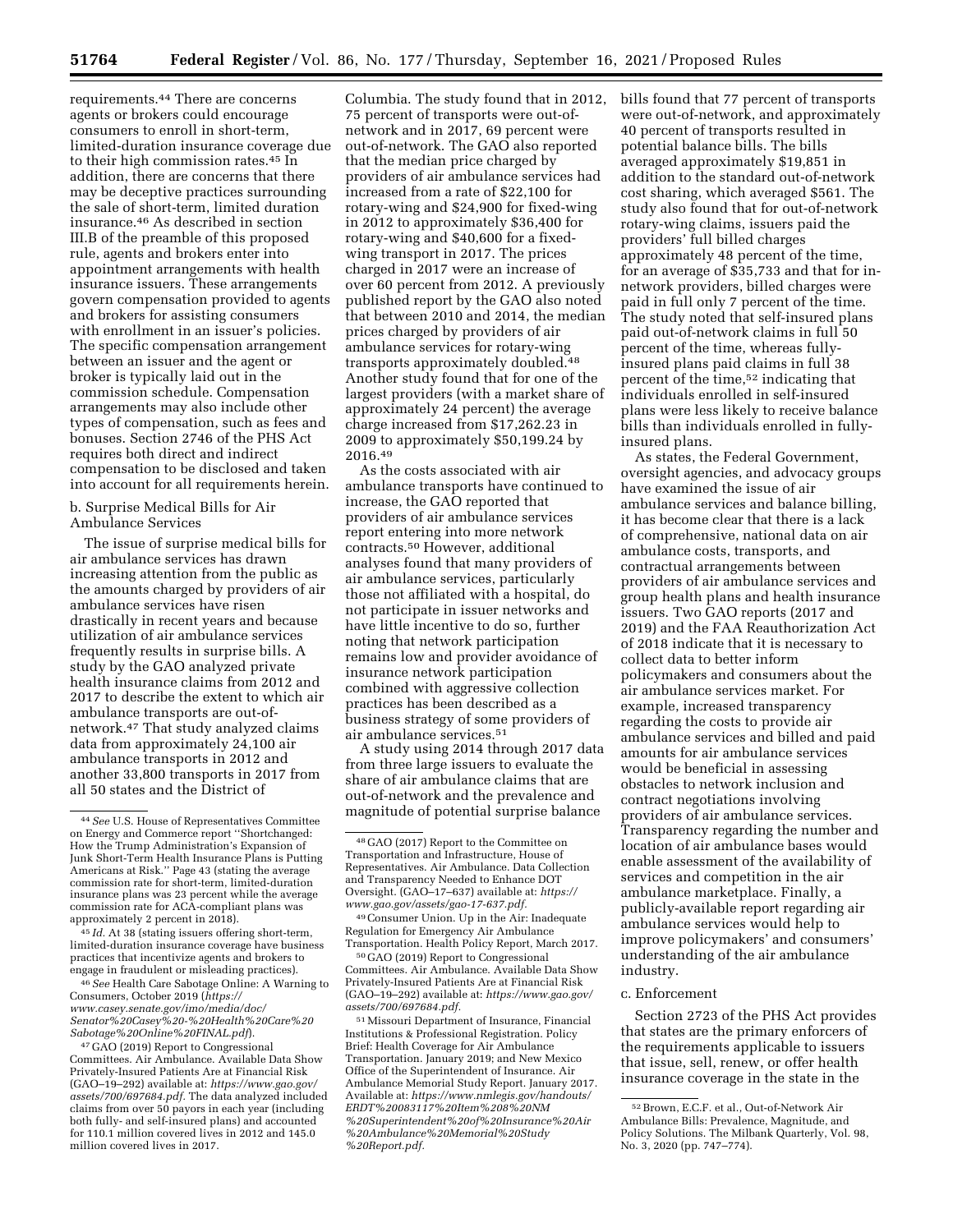individual or group market. If HHS determines that a state has failed to substantially enforce a provision of Title XXVII of the PHS Act, HHS enforces that provision with respect to issuers in the state. HHS further enforces the requirements applicable to non-Federal governmental plans in all states. Any non-Federal governmental plan or any issuer subject to HHS's enforcement authority that fails to comply with an applicable provision of Part A or Part D of Title XXVII is subject to a civil money penalty.

Section 2799B–4 of the PHS Act provides that states are the primary enforcers of the requirements applicable to providers and facilities under Part E of Title XXVII of the PHS Act, including providers of air ambulance services. If HHS determines that a state has failed to substantially enforce an applicable provision, HHS enforces that provision in the state. Any provider or facility, including a provider of air ambulance services, that HHS has determined to be in violation of an applicable provision in Part E of Title XXVII of the PHS Act may be subject to a civil money penalty. Under part 106(e) of the No Surprises Act, any provider of air ambulance services that fails to submit data required in section 106(a) of the No Surprises Act may also be subject to a civil money penalty.

According to researchers at the Center on Health Insurance Reforms, Georgetown University Health Policy Institute, 18 states have adopted comprehensive surprise billing protections, and 15 states have adopted partial protections.53 The state agency responsible for implementing and enforcing these protections vary among states. According to the Center on Health Insurance Reforms, ''Some states direct their insurance department to ensure compliance with the law, but while insurance departments have clear jurisdiction over insurance companies, they often lack jurisdiction over providers. Some states may rely on their medical licensing authority or ''deceptive trade practice'' statutes to enforce requirements on providers; other states may be dependent on the attorney general filing a civil lawsuit against providers who continue to send surprise bills to patients."<sup>54</sup> States have also identified the State Department of Health as the agency with oversight authority over providers with respect to

surprise billing requirements. Because many of these state laws are relatively new, there is little empirical evidence about the cost to state regulators and the regulated parties subject to the surprise billing protections.

#### 2. Benefits and Intended Outcomes

The provisions of this proposed rule require health insurance issuers offering individual health insurance coverage or short-term, limited-duration insurance to disclose to policyholders any direct or indirect compensation provided by the issuer to an agent or broker associated with enrolling individuals in such coverage. The proposed disclosure requirements would improve consumers' awareness by providing information on how agents and brokers are compensated with regard to the coverage sold to those individuals or renewed on behalf of the individuals. In this way, consumers will be able to take this into account as they make decisions about obtaining health coverage. Knowing how much an agent or broker would earn in commissions for selling them health insurance coverage could inform a consumer as to whether an agent's or broker's recommendations or promotions of individual health insurance coverage or short-term, limited-duration insurance is due to a potential conflict of interest. Disclosing this information would provide additional clarity to consumers and help inform whether they want to enroll in, or renew, a particular health insurance coverage. To the extent vulnerable populations, including those with ongoing or prior health conditions, are being encouraged to enroll in shortterm, limited-duration insurance,55 the proposed disclosure requirements might help these individuals better understand the agent's and broker's motivations and incentives in marketing and recommending such coverage. As shortterm, limited-duration insurance is generally exempt from the ACA's individual market consumer protection provisions,56 issuers of such coverage can draw in lower-income or healthy individuals by offering lower premiums than plans that offer the ACA consumer protections.57 It is important for agents

57*See* U.S. House of Representatives Committee on Energy and Commerce report ''Shortchanged:

or brokers to disclose their commissions so individuals can take into account the agent's or broker's potential motivations for encouraging enrollment in a specific type of coverage.

All health insurance issuers offering individual health insurance coverage or short-term, limited-duration insurance would be required to report annually to HHS any direct or indirect compensation provided to an agent or broker associated with enrolling individuals in such coverage. HHS would use analysis of this information to monitor the marketing operations and practices of issuers of individual health insurance coverage and short-term, limited-duration insurance and inform future policy-making decisions.

The air ambulance data collection would advance policymakers' and the public's understanding of the air ambulance industry and increase the transparency of the market conditions affecting air ambulance services. In addition, the data collected from providers of air ambulance services may be used by the Secretary of Transportation to investigate potential unfair or deceptive practices used by these providers against consumers as well as potentially unfair methods of competition in the air ambulance service market.

Surprise medical bills result in higher out-of-pocket expenses and cause financial anxiety and medical debt for consumers.58 These proposed rules would establish an enforcement process to help ensure plans, issuers, providers, and facilities, including providers of air ambulance services, comply with the provisions of the PHS Act. Without strong Federal oversight and enforcement mechanisms, there would be no practical consequences when providers and facilities, including providers of air ambulance services, fail to comply with the PHS Act in states that are not directly enforcing the applicable requirements. The Federal oversight and enforcement procedures proposed in 45 CFR part 150 would increase provider and facility, compliance with the new surprise

<sup>53</sup>*See* Kona, Maanasa ''State Balance-Billing Protections.'' *The Commonwealth Fund,* 5 February 2021, *[https://www.commonwealthfund.org/](https://www.commonwealthfund.org/publications/maps-and-interactives/2021/feb/state-balance-billing-protections)  [publications/maps-and-interactives/2021/feb/state](https://www.commonwealthfund.org/publications/maps-and-interactives/2021/feb/state-balance-billing-protections)[balance-billing-protections.](https://www.commonwealthfund.org/publications/maps-and-interactives/2021/feb/state-balance-billing-protections)* 

<sup>54</sup>*See [https://surprisemedicalbills.chir.](https://surprisemedicalbills.chir.georgetown.edu/policy-options/enforcement/) [georgetown.edu/policy-options/enforcement/.](https://surprisemedicalbills.chir.georgetown.edu/policy-options/enforcement/)* 

<sup>55</sup>Curran, E. U.S. House Investigation Offers New Evidence on the Dangers of Short-Term Plans. CHIRblog, July 9, 2020, *[http://chirblog.org/u-s](http://chirblog.org/u-s-house-investigation-offers-new-evidence-dangers-short-term-plans/)[house-investigation-offers-new-evidence-dangers](http://chirblog.org/u-s-house-investigation-offers-new-evidence-dangers-short-term-plans/)[short-term-plans/.](http://chirblog.org/u-s-house-investigation-offers-new-evidence-dangers-short-term-plans/)* 

<sup>56</sup>*See,* for example, Excepted Benefits; Lifetime and Annual Limited; and Short-Term Limited-Duration Insurance; final rules, 81 FR 75316 at 75317 (October 31, 2016) and Short-Term, Limited Duration Insurance; final rule, 83 FR 38212 at 38213 (August 3, 2018).

How the Trump Administration's Expansion of Junk Short-Term Health Insurance Plans is Putting Americans at Risk.'' Page 12 (*[https://www.hsdl.org/](https://www.hsdl.org/?view&did=841078) [?view&did=841078](https://www.hsdl.org/?view&did=841078)*) and House Committee on Energy and Commerce. E&C Investigation Finds Millions of Americans Enrolled in Junk Health Insurance Plans That Are Bad For Consumers & Fly Under the Radar of State Regulators, Press Release (Jun 25, 2020), *[https://energycommerce.house.gov/](https://energycommerce.house.gov/newsroom/press-releases/ec-investigation-finds-millions-of-americans-enrolled-in-junk-health) [newsroom/press-releases/ec-investigation-finds](https://energycommerce.house.gov/newsroom/press-releases/ec-investigation-finds-millions-of-americans-enrolled-in-junk-health)[millions-of-americans-enrolled-in-junk-health.](https://energycommerce.house.gov/newsroom/press-releases/ec-investigation-finds-millions-of-americans-enrolled-in-junk-health)* 

<sup>58</sup> Garmon C. and Chatock B. One In Five Inpatient Emergency Department Cases May Lead to Surprise Bills, Health Affairs 36, No. 1 (2017): 177– 181.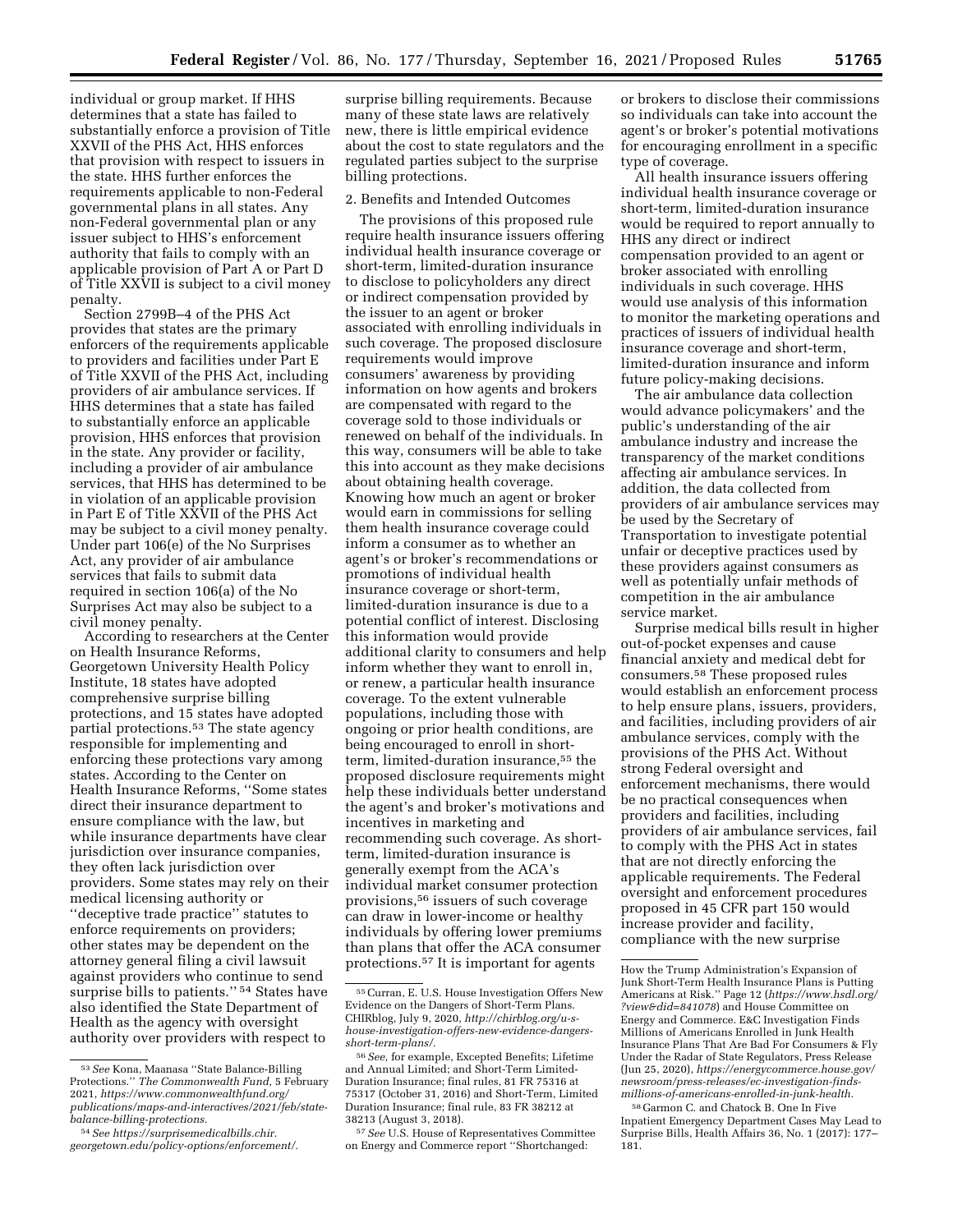billing and transparency requirements in 45 CFR part 149. Compliance with these provisions is necessary to inform future policy that could help reduce financial anxiety and medical debt by reducing surprise medical bills for individuals with health coverage.

#### 3. Costs

Health insurance issuers offering individual health insurance coverage or short-term, limited-duration insurance would incur costs to comply with the agent and broker compensation disclosure and reporting requirements set forth in these proposed rules. Issuers would incur annual costs of approximately \$712,387 to provide agent or broker compensation disclosure and supplemental documentation detailing additional compensation not on the commission schedule prior to enrollment and approximately \$10.3 million to provide the disclosure in documentation confirming enrollment, starting in 2022. Additionally, issuers would incur annual ongoing costs of approximately \$5.7 million to collect and submit the required agent and broker compensation and supplemental documentation detailing additional compensation not on the commission schedule information to HHS starting in 2023. Agents and brokers would incur annual costs of approximately \$1.8 million to provide agent or broker compensation disclosure and supplemental documentation detailing additional compensation not on the commission schedule prior to enrollment beginning in 2022. These costs are discussed in detail in the Collection of Information Requirements section of the preamble.

Issuers, FEHB Carriers, TPAs, and providers of air ambulance services would incur costs to comply with the air ambulance services reporting requirements set forth in these proposed rules. The Departments estimate that 473 issuers, 46 FEHB carriers, and 205 TPAs would incur one-time costs of approximately \$3.6 million in 2022 and annual costs of approximately \$829,241 in 2023 and 2024 to comply with this requirement. These total costs are likely overestimated because the estimate does not reflect process efficiencies for FEHB carriers that are also issuers. In addition, 75 providers of air ambulance services would incur one-time costs of approximately \$3 million in 2022 and annual costs of approximately \$134,538 in 2023 and 2024 to comply with the reporting requirement. These costs are discussed in detail in the Collection of Information Requirements section of the preamble.

Increased transparency regarding agent and broker compensation and greater consumer awareness of potential conflicts of interest for agents and brokers might lead fewer consumers to choose short-term, limited-duration insurance if they feel they are being steered toward such plans due to an agent's or broker's financial self-interest. It might also encourage some agents and brokers to avoid such conflicts of interest. This could result in a reduction in income for some agents and brokers. Increased transparency regarding the air ambulance industry might also lead to operational changes for some providers of air ambulance services, such as an increase in the number of participating providers of air ambulance services for plans and reduced charges. Providers of air ambulance services that make any operational changes would incur related costs and might experience a reduction in profits.

Providers and facilities, including providers of air ambulance services, would, on occasion, incur costs related to enforcement actions taken by CMS. When CMS becomes aware of a potential violation of the PHS Act and is responsible for enforcement, CMS would commence an investigation by issuing a notice to the responsible entity detailing the potential violation. Such notice would give the responsible entity an opportunity to respond, and state that it may be subject to a civil money penalty or corrective action. The responsible entity could respond within the allotted time frame, request an extension, or default and be subject to the civil money penalty or corrective action when there is sufficient evidence indicating there is a PHS Act violation. HHS estimates that, on average, CMS would conduct approximately 200 investigations per month, for a total of 2,400 investigations per year, starting in 2022. HHS estimates that for each potential violation being investigated, a medical secretary would need 3 hours on average (at a rate of \$37.50 per hour) and a manager would need 2 hours on average (at a rate of \$120.90 per hour) to prepare a response and collect supporting documents and submit them to CMS.59 The cost for each responsible entity subject to a CMS investigation is estimated to be approximately \$354 for each investigation. The total annual cost related to all 2,400 investigations would be approximately \$850,320. HHS anticipates that the number of investigations and the associated costs would decrease over time as compliance improves.

CMS would review the response provided by the responsible entity and determine if the entity violated a provision of the PHS Act. HHS proposes that if CMS determines that the responsible entity did violate a provision of the PHS Act, then it may impose civil money penalties not to exceed \$10,000 per violation. If CMS determines that a provider of air ambulance services failed to submit information required in section 106(a) of the No Surprises Act by the due date, including any extensions granted, then it may impose civil money penalties not to exceed \$10,000. If the responsible entity timely files a request for appeal, such appeal would be heard before an administrative law judge, who would conduct any appeal as provided in 45 CFR 150.401 through 150.465. Finally, HHS proposes that a responsible entity can appeal the decision of an administrative law judge to the United States Court of Appeals for the district where the provider, facility, or provider of air ambulance services is located or the violation occurred. At this time, HHS is unable to estimate the number of responsible entities that would appeal a penalty or the decision of an administrative law judge and the associated cost.

In addition, the Federal Government would incur costs to build and maintain IT systems to receive, store, and analyze agent and broker compensation data and air ambulance data. In addition, the Federal Government would incur costs related to enforcement of the PHS Act, such as enforcement of reporting requirements for issuers and providers of air ambulance services, conducting compliance reviews of provider and facility websites, review of complaints received, and investigating instances of potential violations of the PHS Act by providers and facilities, including providers of air ambulance services, in states where HHS is directly enforcing PHS Act requirements. The Departments estimate that the total costs associated with these activities would be \$4 million in 2021, \$20.3 million in 2022, \$22.2 million in 2023, \$18.3 million in 2024, and \$18.4 million in 2025.

## *D. Regulatory Alternatives Considered*

In developing the policies contained in these proposed rules, the Departments considered various alternatives to the presented proposals.

<sup>59</sup>*See* May 2020 Bureau of Labor Statistics, Occupational Employment Statistics, National Occupational Employment and Wage Estimates. Available at *[https://www.bls.gov/oes/current/oes](https://www.bls.gov/oes/current/oes_nat.htm)*\_ *[nat.htm.](https://www.bls.gov/oes/current/oes_nat.htm)* Medical Secretaries and Administrative Assistants (43–6013) \$18.75 \* 2 = \$37.50 \* 3 hours = \$112.50 and General and Operations Manager  $(11-1021)$  \$60.45  $*$  2 = \$120.90  $*$  2 = \$241.80. Total  $cost, $112.50 + $241.90 = $354.30.$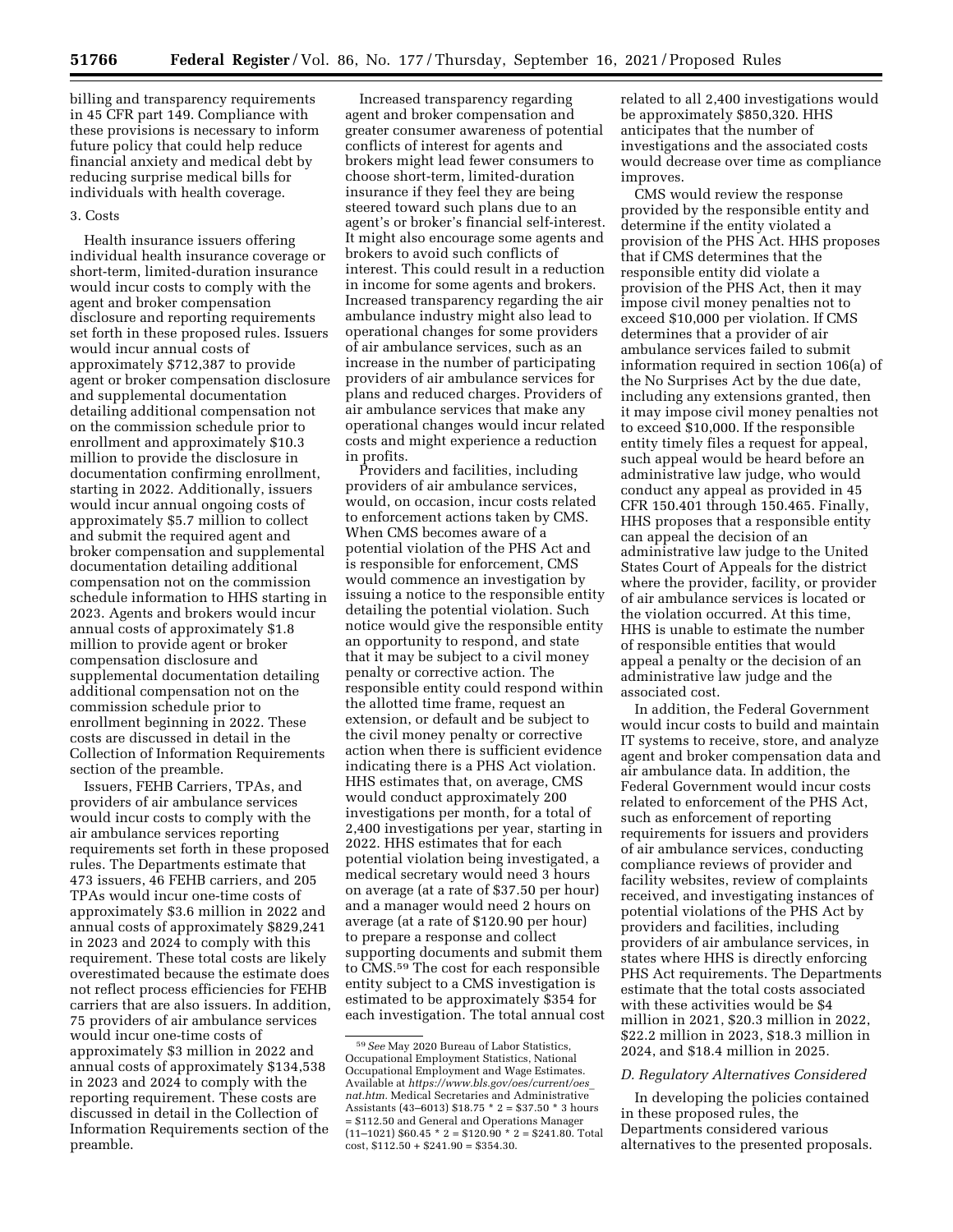In determining the disclosure and data reporting requirements for agent and broker compensation in these proposed rules, HHS considered requiring disclosure of intermediary payments to consumers (for example, payments made through general line agencies or marketing organizations) prior to finalizing enrollment. That level of detail was determined to be impractical and would not have enough positive impact on the consumer to justify the cost to implement. HHS also considered requiring the disclosure of actual amounts of compensation an agent or broker would receive. That, too, was rejected as being impossible to calculate ahead of time, as well as being potentially overly burdensome on the sales process. Furthermore, HHS considered requiring signed documentation from the consumer stating disclosure had occurred. This was not pursued, given concerns regarding burden.

In determining the data reporting requirements for air ambulance services contained in these proposed rules, the Departments considered available alternative regulatory proposals. Given the statutory requirements of section 106 of the No Surprises Act, these alternatives were limited to reducing the number of data reporting elements required. However, collecting data in a more aggregated format would not support many of the analyses required in the statute for the comprehensive report on air ambulance services required under section 106(c). Section 106(c) of the No Surprises Act requires, among other analyses, assessments of amounts paid by issuers for furnishing air ambulance services, amounts paid out-of-pocket by consumers, any changes in the amounts paid over time and as an assessment of any evidence of gaps in rural access to air ambulance services. The absence of detailed transport-level data would limit the Secretaries' of HHS and Transportation ability to conduct these analyses.

## *E. Regulatory Flexibility Act*

The RFA (5 USC 601, *et seq.*), requires agencies to prepare an initial regulatory flexibility analysis to describe the impact of these proposed rules on small entities, unless the head of the agency can certify that the rule will not have a significant economic impact on a substantial number of small entities. The RFA generally defines a ''small entity'' as: (1) A proprietary firm meeting the size standards of the Small Business Administration (SBA), (2) a not-for-profit organization that is not dominant in its field, or (3) a small government jurisdiction with a

population of less than 50,000. States and individuals are not included in the definition of ''small entity.'' HHS uses a change in revenues of more than 3 to 5 percent as its measure of significant economic impact on a substantial number of small entities.

The provisions in these proposed rules would affect health insurance issuers, group health plans, TPAs (on behalf of self-insured group health plans), and issuers of short-term, limited-duration insurance. Health insurance issuers and group health plans would be classified under the North American Industry Classification System (NAICS) code 524114 (Direct Health and Medical Insurance Carriers). According to SBA size standards, entities with average annual receipts of \$41.5 million or less are considered small entities for this North American Industry Classification System codes. Issuers could possibly be classified in 621491 (HMO Medical Centers) and, if this is the case, the SBA size standard would be \$35 million or less.60 The Departments expect that few, if any, insurance companies underwriting comprehensive health insurance policies (in contrast, for example, to travel insurance policies or dental discount policies) fall below these size thresholds. Based on data from medical loss ratio (MLR) annual report 61 submissions for the 2019 MLR reporting year, approximately 77 out of 473 issuers of health insurance coverage nationwide had total premium revenue of \$41.5 million or less. This estimate may overstate the actual number of small health insurance companies that may be affected, since over 67 percent of these small companies belong to larger holding groups, and many, if not all, of these small companies are likely to have non-health lines of business that will result in their revenues exceeding \$41.5 million. The Departments are of the view that the same assumptions also apply to TPAs that would be affected by these proposed rules.

Providers of air ambulance services would be classified under NAICS code 621910 (Ambulance Services), with a size standard of \$16.5 million or less. Based on a 2020 USC-Brookings Schaeffer report on air ambulance services,<sup>62</sup> by 2017, large private equity firms controlled roughly two-thirds of the air ambulance market. The

Departments lack data on the number of small entities in the air ambulance market. As discussed earlier in the Collection of Information Requirements section, a provider of air ambulance services would incur a cost of approximately \$41,000 in 2022 and annual costs of \$1,794 in 2023 and 2024 to submit the required information to HHS. The Departments seek comment on whether any providers of air ambulance services may be considered small entities (including entities with annual revenue under \$16.5 million or independent not-for-profit entities not dominant in the industry) and whether these costs would result in an impact of more than 3 to 5 percent of revenues for those small entities.

Agents and brokers would be classified under NAICS code 524210 (Insurance Agencies and Brokerages), with a size standard of \$8 million or less. The proposed requirement to provide agent or broker compensation disclosure to individuals prior to enrollment would affect an estimated 55,541 agents and brokers, many of whom are likely to be employed by small entities. As discussed earlier in the HHS Collection of Information Requirements section, an agent or broker would incur a cost of approximately \$33 to comply with the proposed requirement. This is unlikely to cause a change in revenue of more than 3 to 5 percent for agents and brokers.

As discussed earlier in the Regulatory Impact Analysis, the proposed provisions related to enforcement in these proposed rules regarding enforcement of section 2799B–4 of the PHS Act would also affect approximately 2,400 providers (including providers of air ambulance services) and facilities annually, some of which might be small entities. A provider or facility subject to investigation would incur a cost of approximately \$354. This is unlikely to cause a change in revenue of more than 3 to 5 percent for providers and facilities.

Therefore, the Departments do not anticipate that the proposed provisions in these proposed rules would have a significant effect on a substantial number of small entities. The Departments seek comment on this analysis.

In addition, section 1102(b) of the SSA requires the Departments to prepare a regulatory impact analysis if a rule under Title XVIII, Title XIX, or part B of Title 42 of the *SSA* may have a significant impact on the operations of a substantial number of small rural hospitals. This analysis must conform to

<sup>60</sup>*[https://www.sba.gov/document/support--table](https://www.sba.gov/document/support--table-size-standards)[size-standards.](https://www.sba.gov/document/support--table-size-standards)* 

<sup>61</sup>Available at *[https://www.cms.gov/CCIIO/](https://www.cms.gov/CCIIO/Resources/Data-Resources/mlr.html)  [Resources/Data-Resources/mlr.html.](https://www.cms.gov/CCIIO/Resources/Data-Resources/mlr.html)* 

<sup>62</sup>Adler, L., Hannick, K., and Lee, S. High Air Ambulance Charges Concentrated in Private Equity-Owned Carriers. USC-Brookings Schaffer Initiative for Health Policy. October 13, 2020.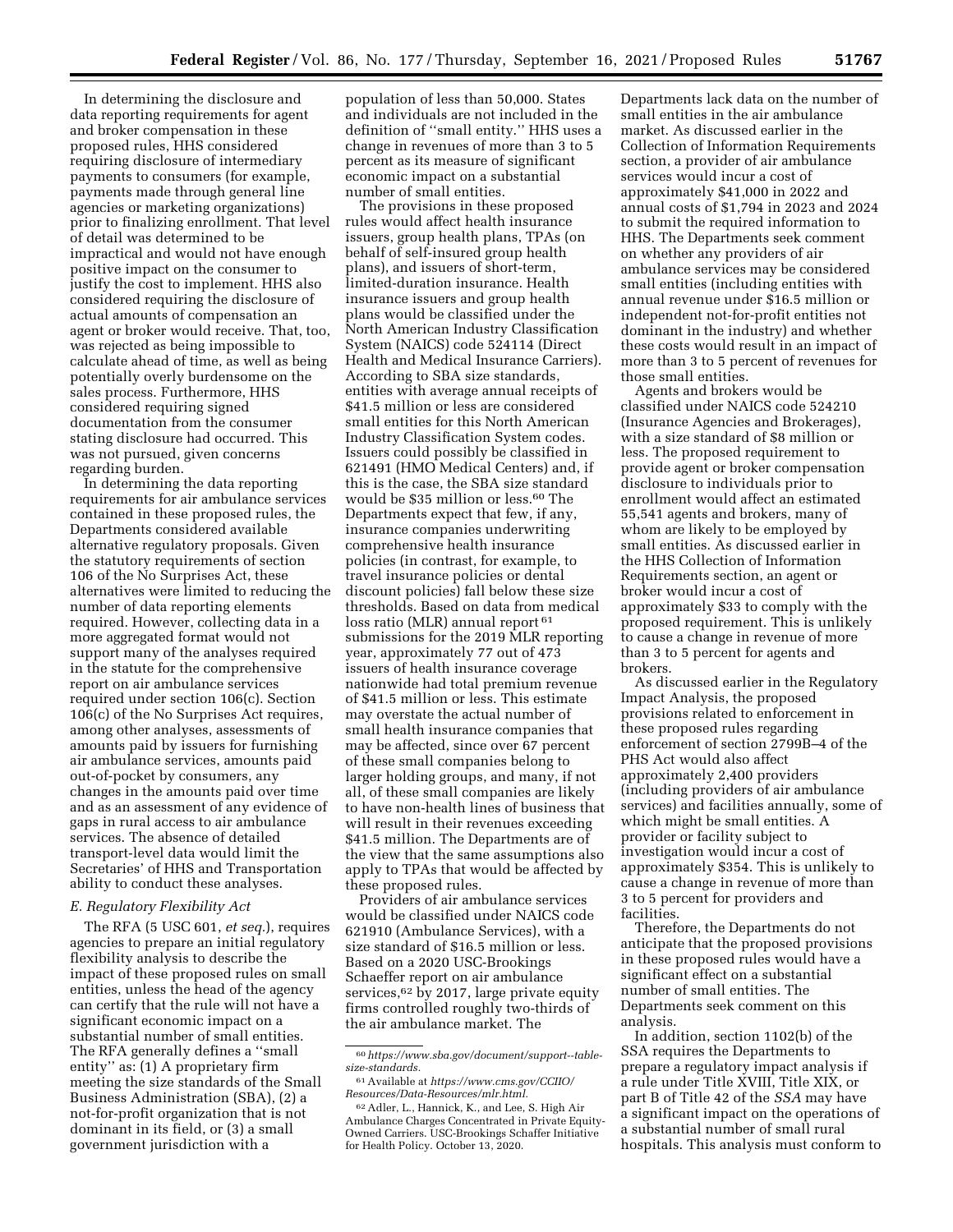the provisions of section 603 of the RFA. For purposes of section 1102(b) of the SSA, the Departments define a small rural hospital as a hospital that is located outside of a metropolitan statistical area and has fewer than 100 beds. While this rule is not subject to section 1102 of the SSA, the Departments have determined that these proposed rules would only affect small rural hospitals if they are subject to an enforcement action. However, as discussed earlier in the RIA, a facility subject to investigation would incur a cost of approximately \$354. Therefore, the Departments are of the view that these proposed rules would not have a significant impact on the operations of a substantial number of small rural hospitals. The Departments seek comment on this analysis.

### *F. Unfunded Mandates*

Section 202 of the Unfunded Mandates Reform Act of 1995 (UMRA) requires that agencies assess anticipated costs and benefits and take certain other actions before issuing a proposed rule that includes any Federal mandate that may result in expenditures in any 1 year by a state, local, or Tribal governments, in the aggregate, or by the private sector, of \$100 million in 1995 dollars, updated annually for inflation. Currently, that threshold is approximately \$158 million. As discussed earlier in the RIA, plans, issuers, providers, and facilities, including providers of air ambulance services, would incur costs to comply with the proposed provisions of these proposed rules. The Departments estimate the combined impact on state, local, or Tribal governments and the private sector would not be above the threshold.

### *G. Federalism*

Executive Order 13132 establishes certain requirements that Federal agencies must meet when they issue proposed rules that imposes substantial direct costs on state and local governments, preempts state law, or otherwise has federalism implications.

In compliance with the requirement of Executive Order 13132 that agencies examine closely any policies that may have federalism implications or limit the policy making discretion of the states, the Departments have engaged in efforts to consult with and work cooperatively with affected states, including participating in conference calls with and attending conferences of the NAIC, and consulting with state insurance officials on an individual basis.

While developing this rule, the Departments attempted to balance the states' interests in regulating health insurance issuers, providers, including providers of air ambulance services, and facilities with the need to ensure market stability. By doing so, the Departments complied with the requirements of Executive Order 13132.

Section 2799B–4(a)(1) of the PHS Act provides that states serve as the primary enforcement authority for these new requirements.63 Section 2799B–4(a)(2) of the PHS Act provides that if the Secretary of HHS determines that a state has failed to substantially enforce any of these new requirements, then HHS shall assume enforcement of such provision. Therefore, the proposed amendments in this rulemaking would apply the process outlined in 45 CFR 150.201 through 150.221. by which HHS determines that a state is not substantially enforcing a PHS Act provision to the enforcement of the requirements in section 2799B–4. The remaining subparts of 45 CFR part 150 that relate to CMS enforcement of section 2799B–4 would apply only when the Secretary of HHS makes the determination that a state has substantially failed to enforce.

Section 2799B–4(c) of the PHS Act provides that ''the sections specified in subsection (a)(1) shall not be construed to supersede any provision of state law which establishes, implements, or continues in effect any requirement or prohibition except to the extent that such requirement or prohibition prevents the application of a requirement or prohibition of such a section.'' These proposed rules would not preempt any state law except to the extent that the Secretary of HHS makes the determination that a state has substantially failed to enforce.

Chiquita Brooks-LaSure, Administrator of the Centers for Medicare & Medicaid Services, approved this document on August 26, 2021.

### **List of Subjects**

#### *5 CFR Part 890*

Administrative practice and procedure, Government employees, Health facilities, Health insurance, Health professions, Hostages, Iraq, Kuwait, Lebanon, Military personnel, Reporting and recordkeeping requirements, Retirement.

#### *26 CFR Part 54*

Excise taxes, Health care, Health insurance, Pensions, Reporting and recordkeeping requirements.

#### *29 CFR Part 2590*

Continuation coverage, Disclosure, Employee benefit plans, Group health plans, Health care, Health insurance, Medical child support, Reporting and recordkeeping requirements.

## *45 CFR Part 144*

Health care, Health insurance, Reporting and recordkeeping requirements.

### *45 CFR Part 148*

Administrative practice and procedure, Health care, Health insurance, Insurance companies, Penalties, Reporting and recordkeeping requirements.

#### *45 CFR Part 149*

Balance billing, Health care, Health insurance, Reporting and recordkeeping requirements, Surprise Billing, State regulation of health insurance, Transparency in coverage.

#### *45 CFR Part 150*

Administrative practice and procedure, Health care, Health insurance, Penalties, Reporting and recordkeeping requirements.

#### **Laurie Bodenheimer,**

*Associate Director, Healthcare and Insurance, Office of Personnel Management.* 

### **Douglas W. O'Donnell,**

*Deputy Commissioner for Services and Enforcement, Internal Revenue Service.* 

#### **Ali Khawar,**

*Acting Assistant Secretary, Employee Benefits Security Administration, Department of Labor.* 

#### **Xavier Becerra,**

*Secretary, Department of Health and Human Services.* 

## **OFFICE OF PERSONNEL MANAGEMENT**

For the reasons stated in the preamble, the Office of Personnel Management proposes to amend 5 CFR part 890 as follows:

## **PART 890—FEDERAL EMPLOYEES HEALTH BENEFITS PROGRAM**

■ 1. The authority citation for part 890 continues to read as follows:

**Authority:** 5 U.S.C. 8913; Sec. 890.102 also issued under sections 11202(f), 11232(e), and 11246(b) of Pub. L. 105–33, 111 Stat. 251; Sec. 890.111 also issued under section 1622(b) of Pub. L. 104–106, 110 Stat. 521 (36 U.S.C. 5522); Sec. 890.112 also issued under section 1 of Pub. L. 110–279, 122 Stat. 2604

<sup>63</sup> 45 CFR 150.201 currently provides that ''. . . each State enforces PHS Act requirements with respect to health insurance issuers that issue, sell, renew, or offer health insurance coverage in the State.''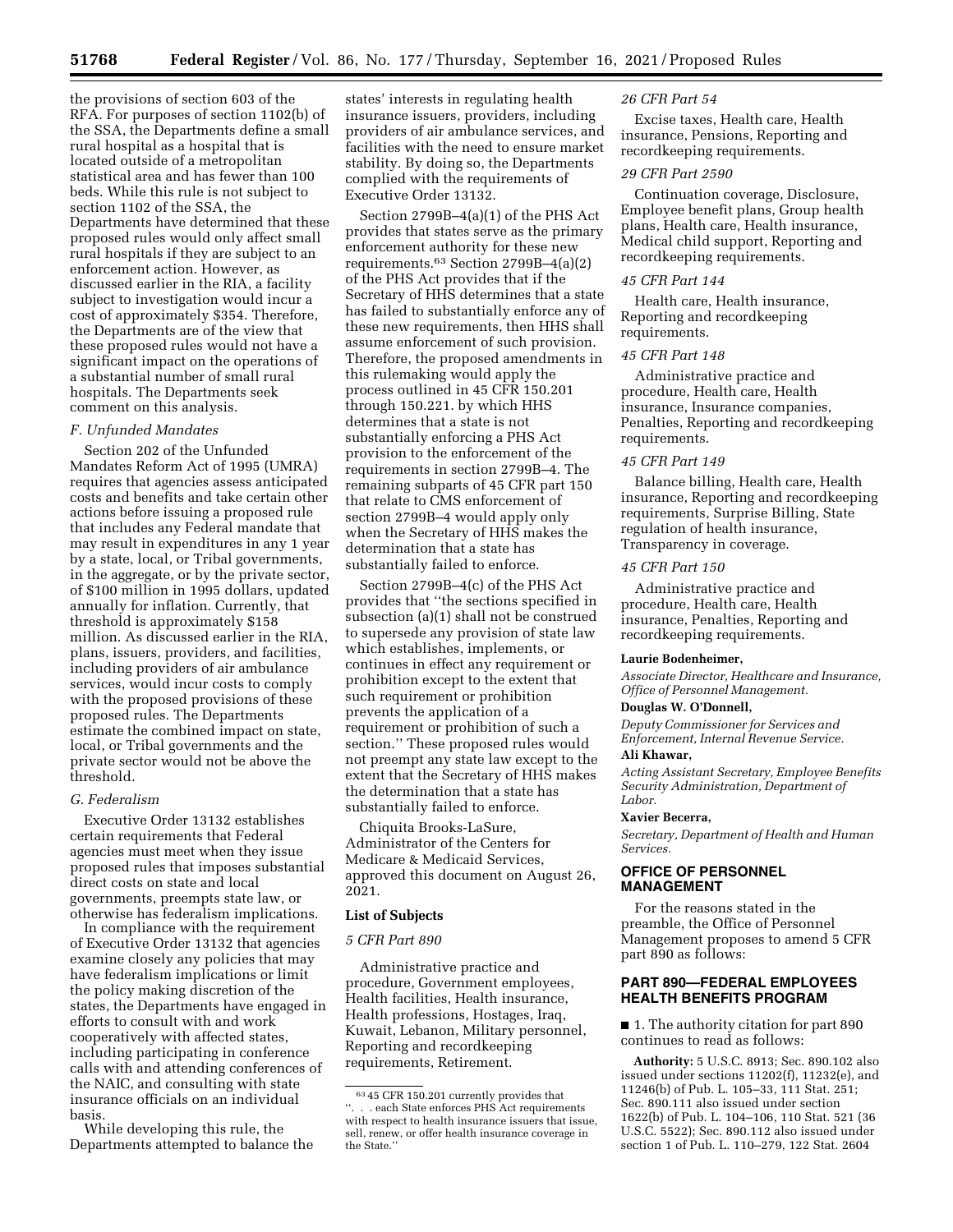(2 U.S.C. 2051); Sec. 890.113 also issued under section 1110 of Pub. L. 116–92, 133 Stat. 1198 (5 U.S.C. 8702 note); Sec. 890.301 also issued under section 311 of Pub. L. 111– 3, 123 Stat. 64 (26 U.S.C. 9801); Sec. 890.302(b) also issued under section 1001 of Pub. L. 111–148, 124 Stat. 119, as amended by Pub. L. 111–152, 124 Stat. 1029 (42 U.S.C. 300gg–14); Sec. 890.803 also issued under 50 U.S.C. 3516 (formerly 50 U.S.C. 403p) and 22 U.S.C. 4069c and 4069c–1; subpart L also issued under section 599C of Pub. L. 101– 513, 104 Stat. 2064 (5 U.S.C. 5561 note), as amended; and subpart M also issued under section 721 of Pub. L. 105–261 (10 U.S.C. 1108), 112 Stat. 2061; 25 U.S.C. 1647b.

## **Subpart A—Administration and General Provisions**

■ 2. Section 890.114 is amended by adding reserved paragraph (d) and paragraph (e) to read as follows:

### **§ 890.114 Surprise billing.**

\* \* \* \* \* (e) A carrier must comply with requirements of 45 CFR 149.230 with respect to an FEHB plan in the same manner as such provisions apply to a group health plan or health insurance issuer offering group or individual health insurance coverage and within the time frame set forth in 45 CFR 149.230(a)(2). This paragraph (e) applies to data for each of the 2022 and 2023 calendar years.

## **DEPARTMENT OF THE TREASURY**

## **Internal Revenue Service**

Accordingly, 26 CFR part 54 is proposed to be amended as follows:

## **PART 54—PENSION EXCISE TAXES**

■ **Paragraph 3.** The authority citation for part 54 continues to read, in part, as follows:

**Authority:** 26 U.S.C. 7805, unless otherwise noted.

\* \* \* \* \*

■ **Par. 4.** Section 54.9823-1 is added to read as follows:

#### **§ 54.9823–1 Air ambulance reporting requirements.**

(a) *In general.* Each group health plan that satisfies the requirements of 45 CFR 149.230 satisfies the requirements to submit a report to the Secretary of the Treasury pursuant to section 9823 of the Code.

(b) *Applicability.* This section applies to data for each of the 2022 and 2023 calendar years.

## **DEPARTMENT OF LABOR**

### **Employee Benefits Security Administration**

### **29 CFR Chapter XXV**

For the reasons set forth in the preamble, the Department of Labor proposes to amend 29 CFR part 2590 as set forth below:

## **PART 2590—RULES AND REGULATIONS FOR GROUP HEALTH PLANS**

■ 5. The authority citation for part 2590 continues to read as follows:

**Authority:** 29 U.S.C. 1027, 1059, 1135, 1161–1168, 1169, 1181–1183, 1181 note, 1185, 1185a–n, 1191, 1191a, 1191b, and 1191c; sec. 101(g), Pub. L. 104–191, 110 Stat. 1936; sec. 401(b), Pub. L. 105–200, 112 Stat. 645 (42 U.S.C. 651 note); sec. 512(d), Pub. L. 110–343, 122 Stat. 3881; sec. 1001, 1201, and 1562(e), Pub. L. 111–148, 124 Stat. 119, as amended by Pub. L. 111–152, 124 Stat. 1029; Division M, Pub. L. 113–235, 128 Stat. 2130; Pub. L. 116–260 134 Stat. 1182; Secretary of Labor's Order 1–2011, 77 FR 1088 (Jan. 9, 2012).

■ 6. Section 2590.723 is added to read as follows:

#### **§ 2590.723 Air ambulance reporting requirements.**

(a) *In general.* Each group health plan or health insurance issuer offering group health insurance coverage that satisfies the requirements of 45 CFR 149.230 satisfies the requirements to submit a report to the Secretary of Labor pursuant to section 723 of the Employee Retirement Income Security Act of 1974, as amended.

(b) *Applicability.* This section applies to data for each of the 2022 and 2023 calendar years.

## **DEPARTMENT OF HEALTH AND HUMAN SERVICES**

For the reasons stated in the preamble, the Department of Health and Human Services proposes to amend 45 CFR parts 144, 148, 149, and 150 as set forth below:

## **PART 144—REQUIREMENTS RELATING TO HEALTH INSURANCE COVERAGE**

■ 7. The authority citation for part 144 continues to read as follows:

**Authority:** 42 U.S.C. 300gg through 300gg– 63, 300gg–91, 300gg–92, and 300gg–111 through 300gg–139, as amended.

■ 8. Section 144.101 is amended by revising paragraphs (e) introductory text and  $(e)(1)$  and  $(2)$  to read as follows:

#### **§ 144.101 Basis and purpose.**

\* \* \* \* \*

(e) Part 150 of this subchapter implements the enforcement provisions of sections 2723, 2761, and 2799B–4 of the PHS Act, as well as section 106 of the No Surprises Act, with respect to the following:

(1) States that fail to substantially enforce one or more provisions of part 146 of this subchapter concerning group health insurance coverage, one or more provisions of part 147 of this subchapter concerning group or individual health insurance coverage, one or more provisions of part 148 of this subchapter concerning individual health insurance coverage or short-term, limited-duration insurance, or one or more provisions of part 149 of this subchapter concerning group or individual health insurance coverage, providers and facilities, and providers of air ambulance services.

(2) Issuers as defined in § 144.103, and providers and facilities, each as defined in § 150.103 of this subchapter, in States described in paragraph (e)(1) of this section.

\* \* \* \* \*

### **PART 148—REQUIREMENTS FOR THE INDIVIDUAL HEALTH INSURANCE MARKET**

■ 9. The authority citation for part 148 is revised to read as follows:

**Authority:** 42 U.S.C. 300gg–21 through 300gg–63, 300gg–91, and 300gg–92, as amended.

■ 10. Section 148.101 is revised to read as follows:

### **§ 148.101 Basis and purpose.**

This part implements sections 2722 through 2763 and 2791 and 2792 of the PHS Act. Its purpose is to guarantee the renewability of all coverage in the individual market. It also provides certain protections for mothers and newborns with respect to coverage for hospital stays in connection with childbirth and protects all individuals and family members who have, or seek, individual health insurance coverage from discrimination based on genetic information. It also sets forth reporting and disclosure requirements on health insurance issuers offering individual health insurance coverage or short-term, limited-duration insurance regarding the amount of direct and indirect compensation paid to agents or brokers associated with enrolling consumers in such coverage.

■ 11. Section 148.102 is amended by adding paragraph (a)(3) and revising paragraph (b) to read as follows:

**§ 148.102 Scope and applicability date.**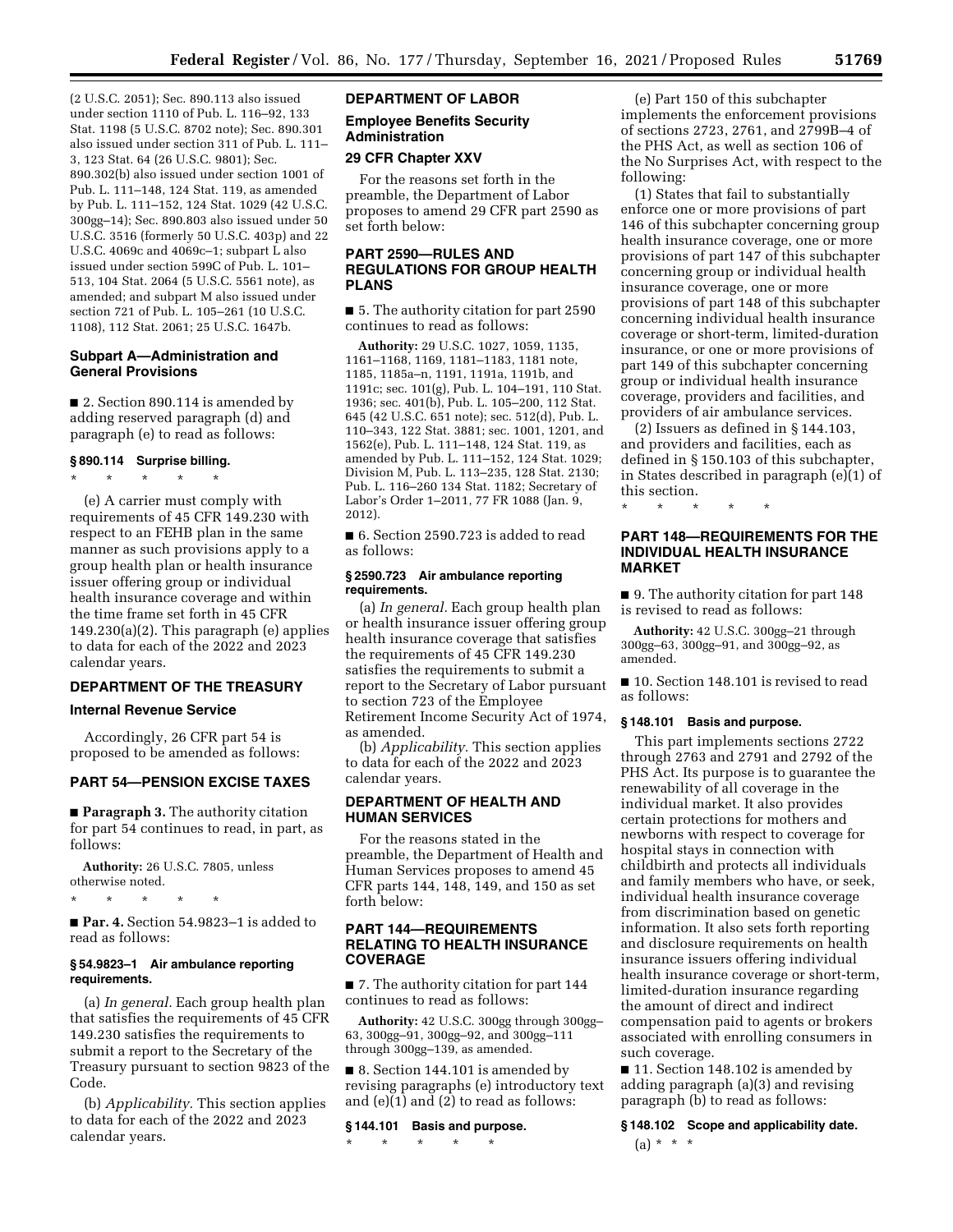(3) The requirements in § 148.410 that pertain to the disclosure and reporting of agent and broker compensation apply to health insurance issuers of individual health insurance coverage or short-term, limited-duration insurance, as defined in § 144.103 of this subchapter.

(b) *Applicability date.* Except as provided in § 148.124 (certificate of creditable coverage), § 148.170 (standards relating to benefits for mothers and newborns), § 148.180 (prohibition of health discrimination based on genetic information), and § 148.410 (reporting and disclosure of agent and broker compensation), the requirements of this part apply to health insurance coverage offered, sold, issued, renewed, in effect, or operated in the individual market after June 30, 1997. Notwithstanding the previous sentence, the definition of ''short-term, limitedduration insurance'' in § 144.103 of this subchapter is applicable October 2, 2018.

■ 12. Add subpart F to read as follows:

### **Subpart F—Requirements Related to Reporting and Disclosure**

### **§ 148.410 Reporting and disclosure of agent and broker compensation for individual health insurance coverage or short-term, limited-duration insurance.**

(a) *In general.* A health insurance issuer offering individual health insurance coverage or short-term, limited-duration insurance must make disclosures to individuals, as described in paragraph (c) of this section, and provide reports to the Secretary, as described in paragraph (d) of this section, regarding direct and indirect compensation provided by the issuer to an agent or broker associated with enrolling individuals in such coverage.

(b) *Definitions.* The following definitions apply to this section:

(1) *Agent or broker* has the meaning given in § 155.20 of this subchapter.

(2) *Commission schedule* means an itemized list or table that provides the commission levels that are paid by an issuer for the sale, placement, or renewal of individual health insurance coverage or short-term, limited-duration insurance.

(3) *Direct compensation* means monetary amounts, including sales and base commissions, paid by an issuer that are attributable directly to the policy, certificate, or contract of insurance and that are paid to an agent or broker for the sale, placement, or renewal of individual health insurance coverage or short-term, limited-duration insurance.

(4) *Indirect compensation* means payments by an issuer attributable

indirectly to a policy, certificate, or contract of insurance to agents, brokers, and other persons for items other than sales and base commissions (for example, service fees, consulting fees, finders' fees, profitability and persistency bonuses, awards, prizes, volume-based incentives, and nonmonetary forms of compensation).

(5) *Policyholder* means the individual who purchases individual health insurance coverage or short-term, limited-duration insurance and who is responsible for the payment of premiums.

(c) *Disclosure requirements*—(1) *General requirements.* An issuer described in paragraph (a) of this section must disclose to a potential or existing policyholder the amount of direct and indirect compensation provided to an agent or broker associated with enrolling the policyholder in individual health insurance coverage or short-term, limited-duration insurance.

(2) *Disclosures related to initial enrollments in a plan.* An issuer must disclose to all potential or new policyholders the amount of direct and indirect compensation, including the commission schedule applicable to the potential or current plan selection by all potential or new policyholders and an explanation of qualifying thresholds for the payment of indirect compensation to an agent or broker (or, if an issuer does not use commission schedules, the information described in paragraph (c)(5) of this section). Such disclosure must be made—

(i) Prior to when a potential policyholder finalizes their plan selection; and

(ii) On any documentation confirming the initial enrollment, including enrollment documentation required by applicable State or Federal law or an initial enrollment package.

(3) *Disclosures related to renewals of enrollment in a plan.* For renewals of enrollment in a plan, an issuer must disclose to a policyholder the amount of direct and indirect compensation, including, but not limited to, the commission schedule applicable to a plan renewal and an explanation of qualifying thresholds for the payment of indirect compensation to an agent or broker (or, if an issuer does not use commission schedules, the information described in paragraph (c)(5) of this section). Such disclosure must accompany the plan renewal notice required in § 147.106(f) of this subchapter or § 148.122(i), if applicable.

(4) *Default disclosure.* In the absence of any documentation required by State law or the requirement for a notice of

renewal of coverage, issuers must disclose the amount of direct and indirect compensation, including information typically itemized on a commission schedule used to determine agent or broker compensation as well as an explanation of qualifying thresholds for the payment of indirect compensation to an agent or broker, with the invoice for the first premium payment for the initial coverage term and for each renewal period.

(5) *Compensation information.* At a minimum, commission schedules or other documents that detail the applicable commission levels used to satisfy the requirements of this section must clearly specify commissions paid by the issuer to an agent or broker for the applicable plans for which the agent or broker has an appointment with the issuer, and distinguish between commission payments associated with new enrollments and such payments for renewed enrollments if the issuer differentiates compensation for those two types of enrollments. At a minimum, compensation information must also explain the qualifying thresholds for the payment of indirect compensation, such as bonuses, to an agent or broker. If an issuer of individual health insurance coverage or short-term, limited-duration insurance also offers direct or indirect compensation that is not captured by the commission schedule, the issuer must supplement the disclosure of the information on the commission schedule with additional documentation disclosing such other compensation.

(d) *Reporting requirements*—(1) *In general.* An issuer described in paragraph (a) of this section must report to the Secretary, in a form and manner prescribed by the Secretary, any direct and indirect compensation provided to an agent or broker associated with enrolling individuals in individual health insurance coverage and shortterm, limited-duration insurance sold by the issuer.

(2) *Payments to intermediaries.*  Reporting must reflect both compensation arrangements directly between the writing agent or broker and the issuer and compensation arrangements from the issuer to the writing agent or broker made through one or more intermediary organizations, for example, general line agencies or marketing organizations.

(3) *Reporting period.* The issuer must report, annually, on direct and indirect compensation paid to agents and brokers for individual health insurance coverage and short-term, limited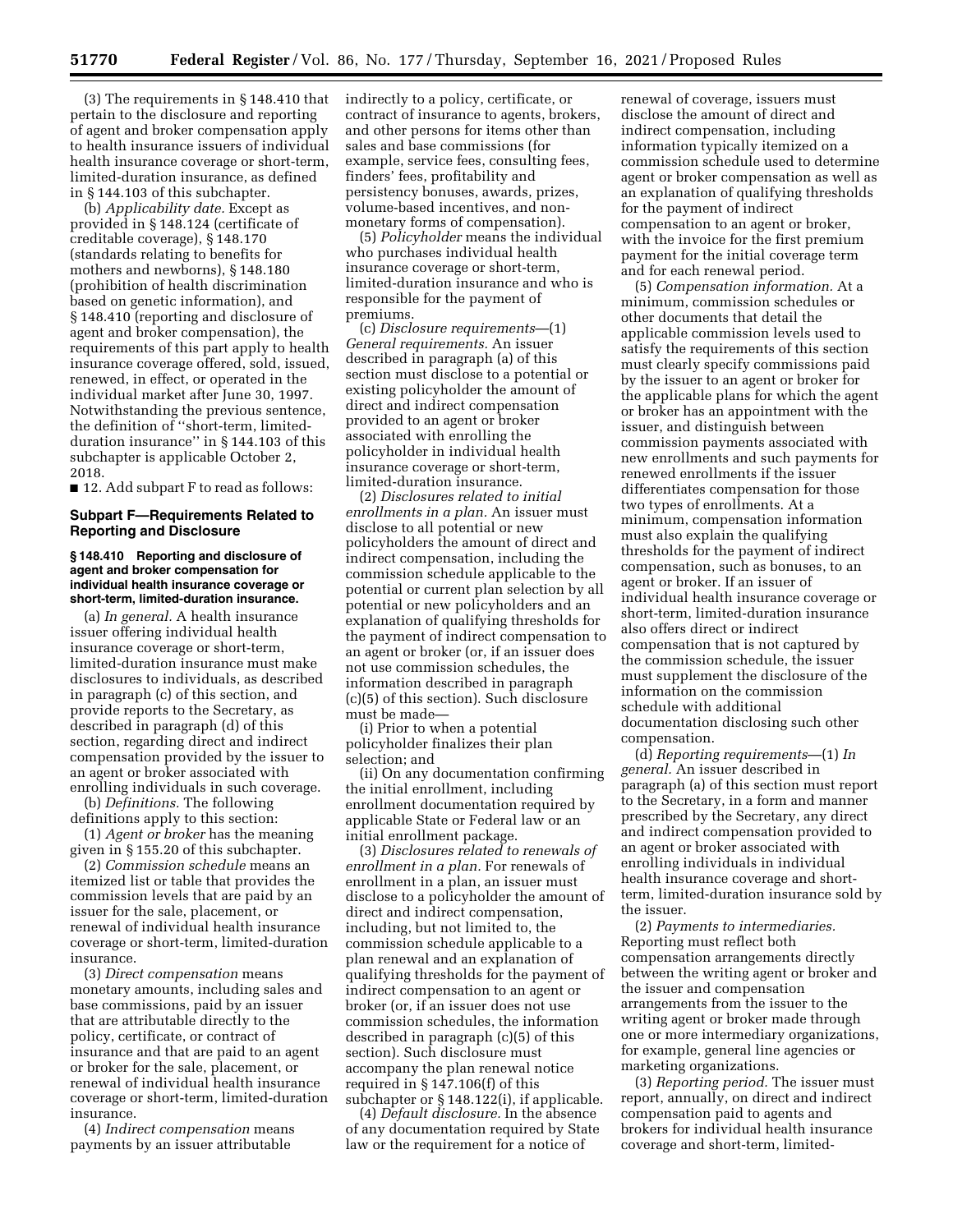duration insurance effective during the preceding calendar year.

(4) *Reporting deadline.* The report required under this paragraph (d) for a specific calendar year must be submitted to HHS no later than the last business day of July of the calendar year following the applicable reporting period.

(e) *Applicability.* The requirements of this section apply with respect to contracts executed on or after December 27, 2021, between an agent or broker and a health insurance issuer offering individual health insurance coverage or short-term, limited-duration insurance, as applicable. For the purpose of determining the date of contract execution, the execution of contractual addenda or revisions to the material terms of a pre-existing contract is deemed the execution of a new contract.

## **PART 149—SURPRISE BILLING AND TRANSPARENCY REQUIREMENTS**

■ 13. The authority citation for part 149 continues to read as follows:

**Authority:** 42 U.S.C. 300gg–111 through 300gg–139, as amended.

■ 14. Section 149.10 is amended by revising paragraph (a) to read as follows:

#### **§ 149.10 Basis and scope.**

(a) *Basis.* This part implements Parts D and E of Title XXVII of the PHS Act, as well as section 106(a) of the No Surprises Act (Pub. L. 116–260, 134 Stat. 2852).

\* \* \* \* \* ■ 15. Section 149.20 is amended by revising paragraph (a)(1) to read as follows:

#### **§ 149.20 Applicability.**

 $(a) * * * *$ 

(1) The requirements in subparts B, C, and D of this part apply to group health plans and health insurance issuers offering group or individual health insurance coverage (including grandfathered health plans as defined in § 147.140 of this subchapter), except as specified in paragraph (b) of this section.

\* \* \* \* \* ■ 16. Section 149.30 is amended by adding the definitions of ''Air

ambulance base'' and ''National Provider Identifier (NPI)'' in alphabetical order to read as follows:

### **§ 149.30 Definitions.**

\* \* \* \* \* *Air ambulance base* means a site from which a provider of air ambulance services operates to provide air ambulance services.

\* \* \* \* \*

*National Provider Identifier (NPI)* has the meaning given in 45 CFR 162.406. \* \* \* \* \*

■ 17. Add subpart C to read as follows:

### **Subpart C—Transparency and Reporting Requirements for the Group and Individual Health Insurance Markets**

Sec.

149.210—149.220 [Reserved] 149.230 Reporting requirements regarding air ambulance services for plans and issuers.

#### **§§ 149.210–149.220 [Reserved]**

### **§ 149.230 Reporting requirements regarding air ambulance services for plans and issuers.**

(a) *Reporting requirements*—(1) *General requirements.* A group health plan or health insurance issuer offering group or individual health insurance coverage must submit to the Secretary a report that includes the information described in paragraph (b) of this section for calendar years 2022 and 2023.

(2) *Timing and form of report.* The reports reflecting the data for each of the 2022 and 2023 calendar year reporting periods must be submitted to the Secretary by March 31, 2023, and by March 30, 2024, respectively, in the form and manner prescribed by the Secretary in guidance. The report must include data relevant to services furnished within the reporting period as well as data relevant to services for which payments were made within the reporting period.

(3) *Transfer of business.* A health insurance issuer offering group or individual health insurance coverage that acquires a line or block of business from another issuer offering group or individual health insurance coverage must submit the information required in paragraph (b) of this section on behalf of the acquired business, for the entire calendar year during which the acquisition took place. The reporting requirement in this paragraph (a)(3) also applies to the selling and acquiring issuers if a sale or transfer occurs as a result of issuers being merged, combined, spun off, affected by, or engaging in any similar transaction during a calendar year. To ensure completeness and timeliness of reporting of all relevant air ambulance services data, the Secretary may provide in guidance additional examples of what constitutes a transfer or acquisition for purposes of this paragraph (a)(3).

(b) *Required data elements.* The report required in paragraph (a) of this section must include the following data elements with respect to air ambulance services provided under a group health plan or group or individual health insurance coverage to participants, beneficiaries, or enrollees during the relevant reporting period, for each claim for air ambulance services that was received or paid for during the reporting period:

(1) Identifying information for any group health plan, plan sponsor, or issuer, and any entity reporting on behalf of the plan or issuer, as applicable.

(2) Market type for the plan or coverage (individual, large group, small group, self-insured plans offered by small employers, self-insured plans offered by large employers, and Federal Employees Health Benefits).

(3) Date of service.

(4) Billing NPI information. (5) Current Procedural Terminology (CPT) code or Healthcare Common

Procedure Coding System (HCPCS) code information.

(6) Transport information (including aircraft type, loaded miles, pick-up (origin zip code) and drop-off (destination zip code) locations, whether the transport was emergent or non-emergent, whether the transport was an inter-facility transport, and, to the extent this information is available to the plan or issuer, the service delivery model of the provider (such as government-sponsored (Federal, State, county, city/township, other municipal), public-private partnership, tribally-operated program in Alaska, hospital-owned or sponsored program, hospital independent partnership (hybrid) program, independent).

(7) Whether the provider had a contract with the group health plan or issuer of group or individual health insurance coverage, as applicable, to furnish air ambulance services under the plan or coverage, respectively.

(8) Claim adjudication information, including whether the claim was paid, denied, appealed; denial reason; and appeal outcome.

(9) Claim payment information, including submitted charges, amounts paid by each payor, and cost sharing amount, if applicable.

(c) *Special rules to prevent unnecessary duplication*—(1) *Special rule for insured group health plans.* To the extent coverage under a group health plan consists of group health insurance coverage, the plan satisfies the requirements of paragraph (a) of this section if the plan requires the health insurance issuer offering the coverage to report the information required by this section pursuant to a written agreement.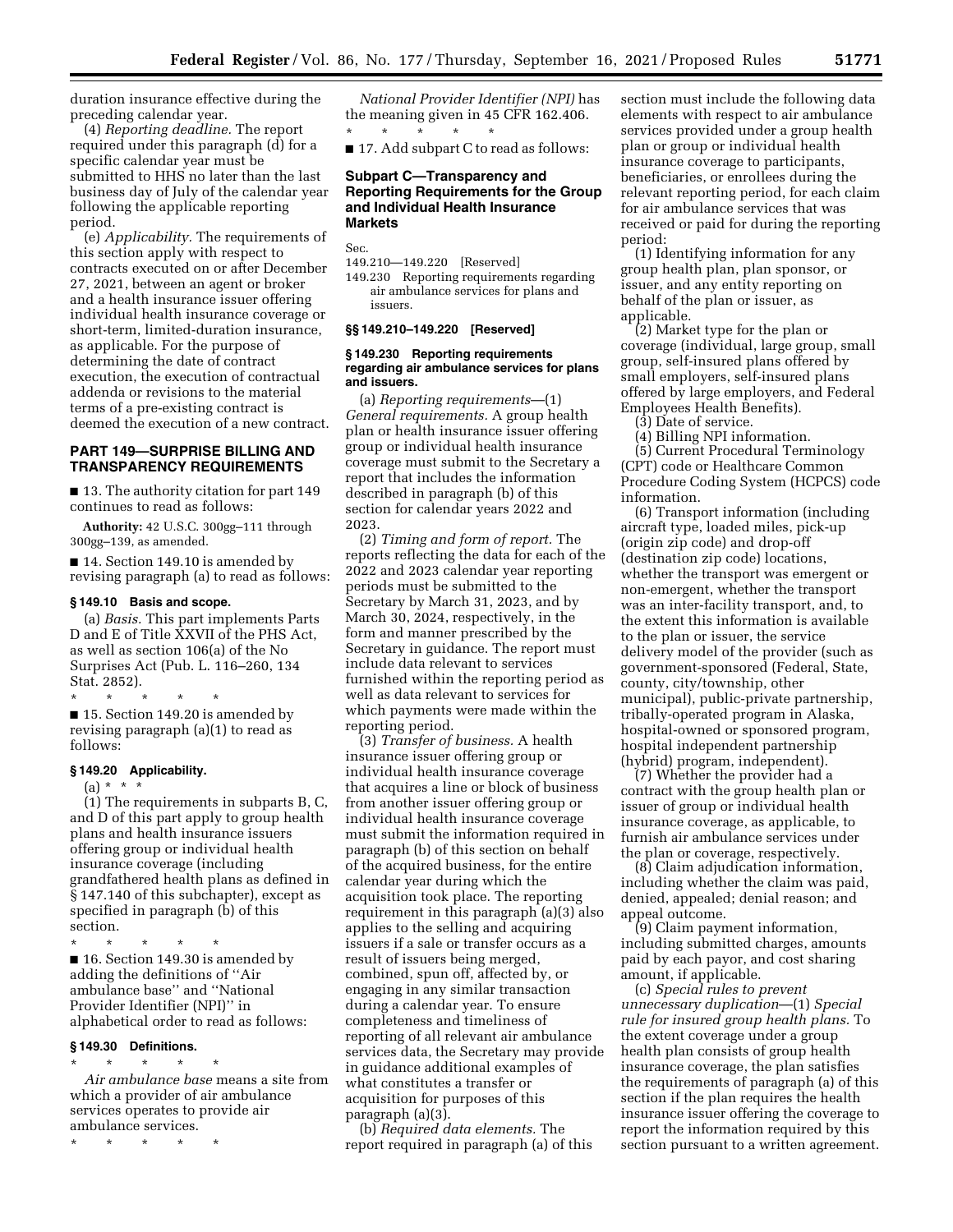Accordingly, if a health insurance issuer and a group health plan sponsor enter into a written agreement under which the issuer agrees to report the information required under paragraph (a) of this section in compliance with this section, and the issuer fails to do so, then the issuer, but not the plan, violates the reporting requirements of paragraph (a) of this section.

(2) *Other contractual arrangements.* A group health plan or issuer of group or individual health insurance coverage may satisfy the requirements under paragraph (a) of this section by entering into a written agreement under which another party (such as a third-party administrator or health care claims clearinghouse) reports the information required in paragraph (a) of this section in compliance with this section. Notwithstanding the preceding sentence, if a group health plan or health insurance issuer chooses to enter into such an agreement and the party with which it contracts fails to provide the information in accordance with this section, the plan or issuer violates the reporting requirements of paragraph (a) of this section.

■ 18. Section 149.460 is added to read as follows:

#### **§ 149.460 Reporting requirements regarding air ambulance services for providers of air ambulance services.**

(a) *Reporting requirements*—(1) *General requirements.* A provider of air ambulance services must submit to the Secretary a report which includes the information described in paragraph (b) of this section for calendar years 2022 and 2023.

(2) *Timing and form of report.* The reports reflecting the data for each of the 2022 and 2023 calendar year reporting periods must be submitted to the Secretary by March 31, 2023, and by March 30, 2024, respectively, in the form and manner prescribed by the Secretary in guidance. The report must include data relevant to services furnished within the reporting period as well as data relevant to services for which payments were made within the reporting period.

(3) *Transfer of business.* A provider of air ambulance services that acquires a line or block of business from another provider of air ambulance services must submit the information required in paragraph (b) of this section on behalf of the acquired business, for the entire calendar year during which the acquisition took place. The reporting requirement in this paragraph (a)(3) also applies to the selling and acquiring providers of air ambulance services if a sale or transfer occurs as a result of

providers of air ambulance services being merged, combined, spun off, affected by, or engaging in any similar transaction during a calendar year. To ensure completeness and timeliness of reporting of all relevant air ambulance services data, the Secretary may provide in guidance additional examples of what constitutes a transfer or acquisition for purposes of this paragraph (a)(3).

(b) *Required data elements.* The report required in paragraph (a) of this section must include the following data:

(1) *Corporate information.* Each provider of air ambulance services must report the following information about their company or organization:

(i) Identifying information for the company or organization.

(ii) Identifying information for the parent organization, owner, other proprietor, or sponsor of the provider of air ambulance services.

(iii) Information on all air ambulance bases owned, leased, operated, or used by the provider of air ambulance services.

(iv) NPIs registered to the provider of air ambulance services.

(2) *Air ambulance base information.*  The following information must be reported separately for each air ambulance base owned, leased, or operated by the provider of air ambulance services:

(i) Location (City and State of the air ambulance base).

(ii) NPIs associated with the base.

(iii) Number, type, and other characteristics of the aircraft located on the base;

(iv) The number and type of staff.

(v) The number and type of air ambulance responses and transports per aircraft.

(vi) Total air ambulance responses per base and total air ambulance responses that did not result in transports.

(vii) Information regarding any contracts the provider has with group health plans or health insurance issuers to furnish air ambulance services associated with the base.

(viii) Air medical subscriptions or ambulance/emergency medical service membership programs associated with the base.

(ix) Non-direct payor contracts (such as waiver, rental, lease, or supplemental arrangements) with group health plans, health insurance issuers, or other entities, such as third-party administrators or provider networks, associated with the base.

(x) Service delivery model(s) (such as government-sponsored (Federal, State, county, city/township, other municipal), public-private partnership,

tribally-operated program in Alaska, hospital-owned or sponsored program, hospital independent partnership (hybrid) program, independent), and whether the base shares operational costs with affiliated or sponsor organizations (such as a hospital or municipality), if applicable.

(xi) Whether the base operates ground ambulance services as well as air ambulance services.

(3) *Cost information.* The following information must be reported separately for each air ambulance base described in paragraph (b)(2) of this section, as well as at the regional or corporate level, if applicable:

(i) Labor costs.

(ii) Facility costs.

(iii) Vehicle costs.

(iv) Equipment and supplies costs.

(v) Vendor costs.

(vi) Overhead costs (including administrative and general expenses, insurance costs, and training costs).

(4) *Revenue information.* The following information must be reported separately for each air ambulance base described in paragraph (b)(2) of this section, as well as at the regional or corporate level, if applicable:

(i) Revenue from paid air ambulance transports, by payor type (including Medicare fee-for-service (FFS), Medicare Advantage, Medicaid, Veterans' Health Administration, TRICARE, Indian Health Service, group health plan, health insurance issuer, Federal Employees Health Benefits plan, Worker's Compensation, patient cost sharing, or patient self-pay).

(ii) Revenue from other sources including, but not limited to: Contracts with facilities such as hospitals, prisons, and nursing homes; revenue from emergency air medical services other than for transports (such as transportation of medical personnel or equipment); revenue from subcontracted ambulance services; fees for standby events; payments from nondirect contracts such as waiver, rental, lease, and supplemental arrangements; air medical subscriptions and ambulance or emergency medical service membership programs; charitable donations and foundation funding; program-related investments; receipt of local taxes earmarked for emergency medical services; contract revenues from local governments in return for air ambulance services; enterprise funds and utility rates; sales of assets and services; bond or debt financing; State or local donation of vehicles or durable equipment; or funding grants or the provision of timelimited funding from a government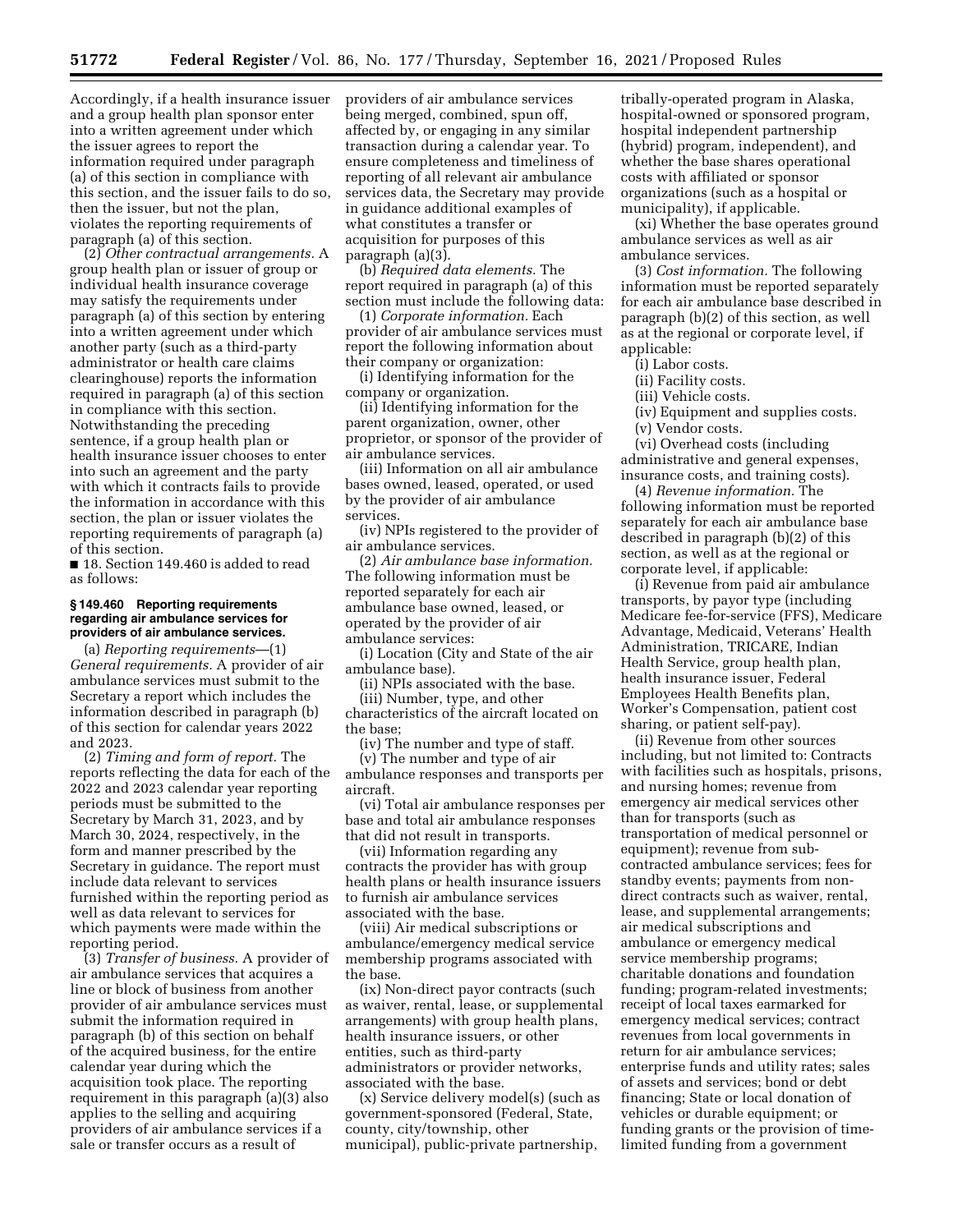(including Federal, State, local, or other)).

(5) *Transport information.* The following information must be reported separately for each air ambulance transport provided during the reporting period:

(i) Date of service.

(ii) Billing NPI information.

(iii) Current Procedural Terminology (CPT) code or Healthcare Common Procedure Coding System (HCPCS) code information.

(iv) Air ambulance base.

(v) Loaded miles.

(vi) Pick-up (origin zip code) and drop-off (destination zip code) locations.

(vii) Duration of flight.

(viii) Whether the transport was emergent or non-emergent.

(ix) Whether the transport was a scene response, inter-facility, or other transport;

(x) Primary payor information, including payor type (such as Medicare FFS, Medicare Advantage, Medicaid, Veterans' Health Administration, TRICARE, Indian Health Service, group health plan, health insurance issuer, Federal Employees Health Benefits plan, Workers' Compensation, patient costsharing, or patient self-pay).

(xi) Information regarding any contracts the provider has with the group health plan or health insurance issuer, if and as applicable, to provide air ambulance services under the plan or coverage, respectively.

(xii) Payment methodology (such as base rate, mileage, and intervention or other charges), if applicable.

(xiii) Claim adjudication information, including whether the claim was paid, denied, appealed, denial reason, and appeal outcome, if applicable.

(xiv) Claim/transport payment information, including submitted charges, amount paid by payor other than patient, cost-sharing amount (if applicable), amount billed to patient, amount collected from patient, whether the bill was referred to collections, and payments from sources other than the primary payor.

### **PART 150—CMS ENFORCEMENT OF GROUP AND INDIVIDUAL INSURANCE MARKET, AND PROVIDER AND FACILITY REQUIREMENTS**

■ 19. The authority citation for part 150 is revised to read as follows:

**Authority:** 42 U.S.C. 300gg through 300gg– 63, 300gg–91, 300gg–92, 300gg–118, and 300gg–134, as amended.

■ 20. The heading for part 150 is revised to read as set forth above.

■ 21. Section 150.101 is amended by revising paragraphs (a) and (b)(2) and adding paragraph (b)(3) to read as follows:

#### **§ 150.101 Basis and scope.**

(a) *Basis.* This part implements CMS's enforcement authority under sections 2723, 2761, and 2799B–4 of the PHS Act, as well as section 106(e) of the No Surprises Act (Pub. L. 116–260, 134 Stat. 2852). (b) \* \* \*

(2) *Enforcement with respect to health insurance issuers.* The States have primary enforcement authority with respect to the requirements of Title XXVII of the PHS Act that apply to health insurance issuers offering coverage in the group or individual health insurance market. If CMS determines under subpart B of this part that a State is not substantially enforcing Title XXVII of the PHS Act, including the implementing regulations in parts 146, 147, 148, and 149 of this subchapter, CMS enforces them under subpart C of this part.

(3) *Enforcement with respect to providers and facilities.* The States have primary enforcement authority with respect to the requirements of Part E of Title XXVII of the PHS Act that apply to providers and facilities. If CMS determines under subpart B of this part that a State is not substantially enforcing Part E of Title XXVII of the PHS Act, and its implementing regulations in part 149 of this subchapter, CMS enforces them under subpart E of this part. CMS has primary enforcement authority with respect to the provisions of section 106(a) of the No Surprises Act, including the implementing regulations in part 149 of this subchapter, which CMS enforces under subpart E of this part.

■ 22. Section 150.103 is amended by—

■ a. Revising the introductory text;

■ b. Adding the definition of ''Facility'' in alphabetical order;

■ c. In the definition of "Individual health insurance policy or individual policy,'' revising the introductory text and paragraph (2);

■ d. Revising the definition of "PHS Act requirements;'' and

■ e. Adding the definitions "Provider" in alphabetical order.

The revisions and additions read as follows:

### **§ 150.103 Definitions.**

The definitions that appear in parts 144 and 149 of this subchapter apply to this part unless stated otherwise. As used in this part:

\* \* \* \* \* *Facility* means a health care facility, an emergency department of a hospital, and an independent freestanding

emergency department, as those terms are defined in § 149.30 of this subchapter, and any other facility subject to the requirements in Part E of Title XXVII of the PHS Act. \* \* \* \* \*

*Individual health insurance policy or individual policy* means the legal document or contract issued by an issuer to an individual that contains the conditions and terms of the insurance. Any association or trust arrangement that is not a group health plan as defined in § 144.103 of this subchapter or does not provide coverage in connection with one or more group health plans is individual health insurance coverage subject to the requirements of parts 147, 148, and 149 of this subchapter. The term ''individual health insurance policy'' includes a policy that is—

\* \* \* \* \* (2) Administered, or placed in a trust, and is not sold in connection with a group health plan subject to the provisions of parts 146, 147, and 149 of this subchapter.

*PHS Act requirements* means the requirements of Title XXVII of the PHS Act and its implementing regulations in parts 146, 147, 148, and 149 of this subchapter.

\* \* \* \* \* *Provider* means a physician or other health care provider as defined in § 149.30 of this subchapter, and a provider of air ambulance services as defined in § 149.30 of this subchapter.

■ 23. Revise the heading for subpart B to read as follows:

## **Subpart B—CMS Enforcement Processes for Determining Whether States Are Failing to Substantially Enforce PHS Act Requirements**

■ 24. Section 150.201 is revised to read as follows:

### **§ 150.201 State enforcement.**

\* \* \* \* \*

Except as provided in subparts C and E of this part, each State enforces PHS Act requirements with respect to health insurance issuers that issue, sell, renew, or offer health insurance coverage in the State and with respect to providers and facilities that furnish items or services to individuals in the State.

■ 25. Section 150.203 is amended by revising the introductory text to read as follows:

### **§ 150.203 Circumstances requiring CMS enforcement.**

CMS enforces PHS Act requirements to the extent warranted (as determined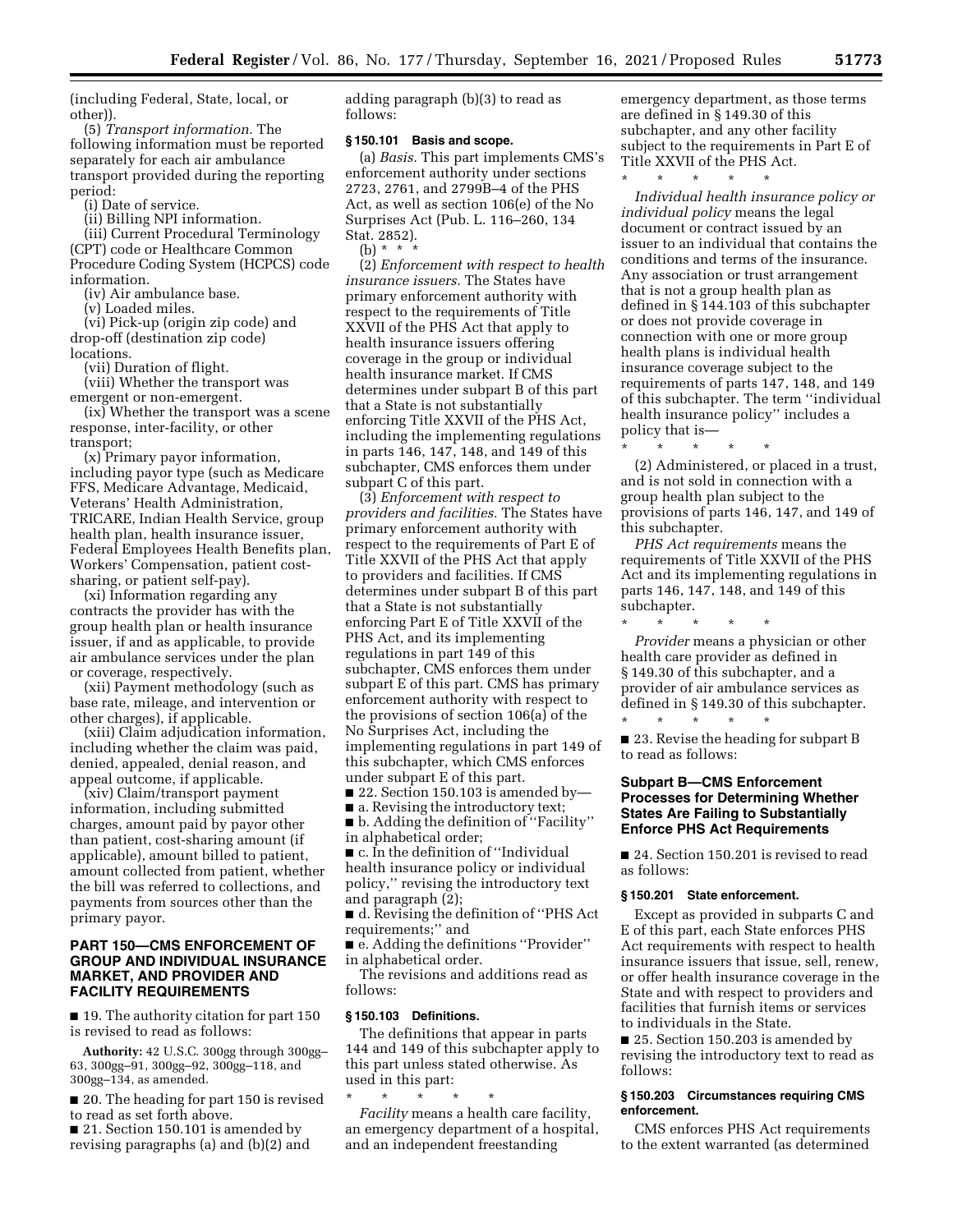by CMS) in any of the following circumstances:

\* \* \* \* \* ■ 26. Section 150.205 is amended by revising paragraphs (d) and (e)(2) to read as follows:

#### **§ 150.205 Sources of information triggering an investigation of State enforcement.**

\* \* \* \* \* (d) Information from the governors; commissioners of insurance, or chief insurance regulatory officials, or officials responsible for regulating health maintenance organizations (HMOs) of the various States; and directors of public health or any other State department, agency, or board of the various States with applicable oversight authority regarding the status of their enforcement of PHS Act requirements.

(e) \* \* \*

(2) Not pre-empted as provided in § 146.143 (relating to group market provisions) and § 148.210 (relating to individual market requirements) on the basis that they prevent the application of a PHS Act requirement.

\* \* \* \* \* ■ 27. Section 150.211 is amended by revising paragraph (b) and adding paragraph (d) to read as follows:

#### **§ 150.211 Notice to the State.**

\* \* \* \* \* (b) If the alleged failure involves a health insurance issuer, the insurance commissioner or chief insurance regulatory official.

\* \* \* \* \* (d) If the alleged failure involves a provider or facility, the official responsible for regulating such provider or facility, if different from the officials listed in paragraphs (b) and (c) of this section.

■ 28. Section 150.221 is amended by revising paragraphs (a)(2) and (b) to read as follows:

# **§ 150.221 Transition to State enforcement.**

 $(a) * * * *$ 

(2) Instructions to issuers, providers, and facilities, as applicable. \* \* \* \* \*

(b) CMS may also negotiate a process to ensure that, to the extent practicable, as permitted by law, and as applicable, its records documenting issuer, provider, and facility compliance and other relevant areas of CMS's enforcement operations are made available to the State regulatory authority that will assume enforcement responsibility.

■ 29. Section 150.303 is amended by revising the section heading and

paragraphs (a) introductory text, (a)(2), and (c) to read as follows:

### **§ 150.303 Basis for initiating an investigation or examination.**

(a) *Information.* Any information that indicates that any issuer may be failing to meet the PHS Act requirements or that any group health plan that is a non-Federal governmental plan may be failing to meet an applicable PHS Act requirement, may warrant an investigation or market conduct examination at CMS's discretion. An investigation or examination may include a review of any information CMS identifies as relevant to determine if a violation of the PHS Act has occurred. CMS may consider, but is not limited to considering, the following sources or types of information to determine if an investigation or market conduct examination is warranted: \* \* \*

(2) Reports from providers and facilities, State insurance departments, the National Association of Insurance Commissioners, and other Federal and State agencies.

\* \* \* (c) *Random and targeted investigations and market conduct examinations.* CMS may conduct random or targeted investigations or market conduct examinations to ensure that health insurance issuers offering health insurance coverage in the individual or group markets, and non-Federal governmental plans, are in compliance with applicable PHS Act requirements.

■ 30. Section 150.307 is amended by revising the introductory text and paragraphs (a) and (b) and adding paragraph (d) to read as follows:

### **§ 150.307 Notice to responsible entities.**

If information received under § 150.303(a) indicates a potential violation, or if CMS selects an issuer or non-Federal governmental plan for investigation under § 150.303(c), CMS provides written notice to the responsible entity or entities identified under § 150.305. The notice does the following:

(a) Describes the information received under § 150.303(a) that gave rise to the investigation, or notifies the responsible entity that it was selected by CMS for investigation under § 150.303(c) and identifies the PHS Act requirements that are the focus of the investigation, as applicable.

(b) Provides the date by which the responsible entity or entities must respond and provide any documentation CMS identifies as relevant for purposes of an

investigation, and by which the responsible entity or entities can provide additional information, including documentation of compliance as described in § 150.311, that, in the responsible entity's view, will aid CMS in evaluating the entity's compliance with the PHS Act requirements identified in the notice.

\* \* \* \* \* (d) States that CMS may require a plan of corrective action. ■ 31. Section 150.309 is revised to read as follows:

#### **§ 150.309 Request for extension.**

In circumstances in which an entity cannot prepare a response to CMS or provide the requested information by the deadline provided in the notice under § 150.307, the entity may submit a written request for an extension from CMS detailing the reason for the extension request and showing good cause. Examples of what CMS would consider good cause include, but are not limited to, when a responsible entity indicates it has limited staffing resources to prepare a response, or when a responsible entity requests clarification from CMS regarding its request for information. If CMS grants the extension, the responsible entity must respond to the notice within the time frame specified in CMS's letter granting the extension of time. Failure to respond within the initial deadline provided in the notice, or within any extended time frame, may result in CMS's imposition of a civil money penalty based upon the complaint or other information alleging or indicating a violation of PHS Act requirements. ■ 32. Section 150.311 is amended by revising paragraph (e) to read as follows:

#### **§ 150.311 Responses to allegations of noncompliance.**

\* \* \* \* \* (e) Documentation of the entity's issuance of conforming policies, certificates of insurance, plan documents, or amendments to policyholders or certificate holders before the issuance of the notice to the responsible entity or entities described in § 150.307 or § 150.313(e).

\* \* \* \* \* ■ 33. Section 150.313 is amended by revising paragraphs (b), (c), and (e) and adding paragraphs (f), (g), (h), and (i) to read as follows:

### **§ 150.313 Market conduct examinations.**  \* \* \* \* \*

(b) *General.* If, based on the information described in § 150.303(a), CMS finds evidence that a responsible entity may be in violation of a PHS Act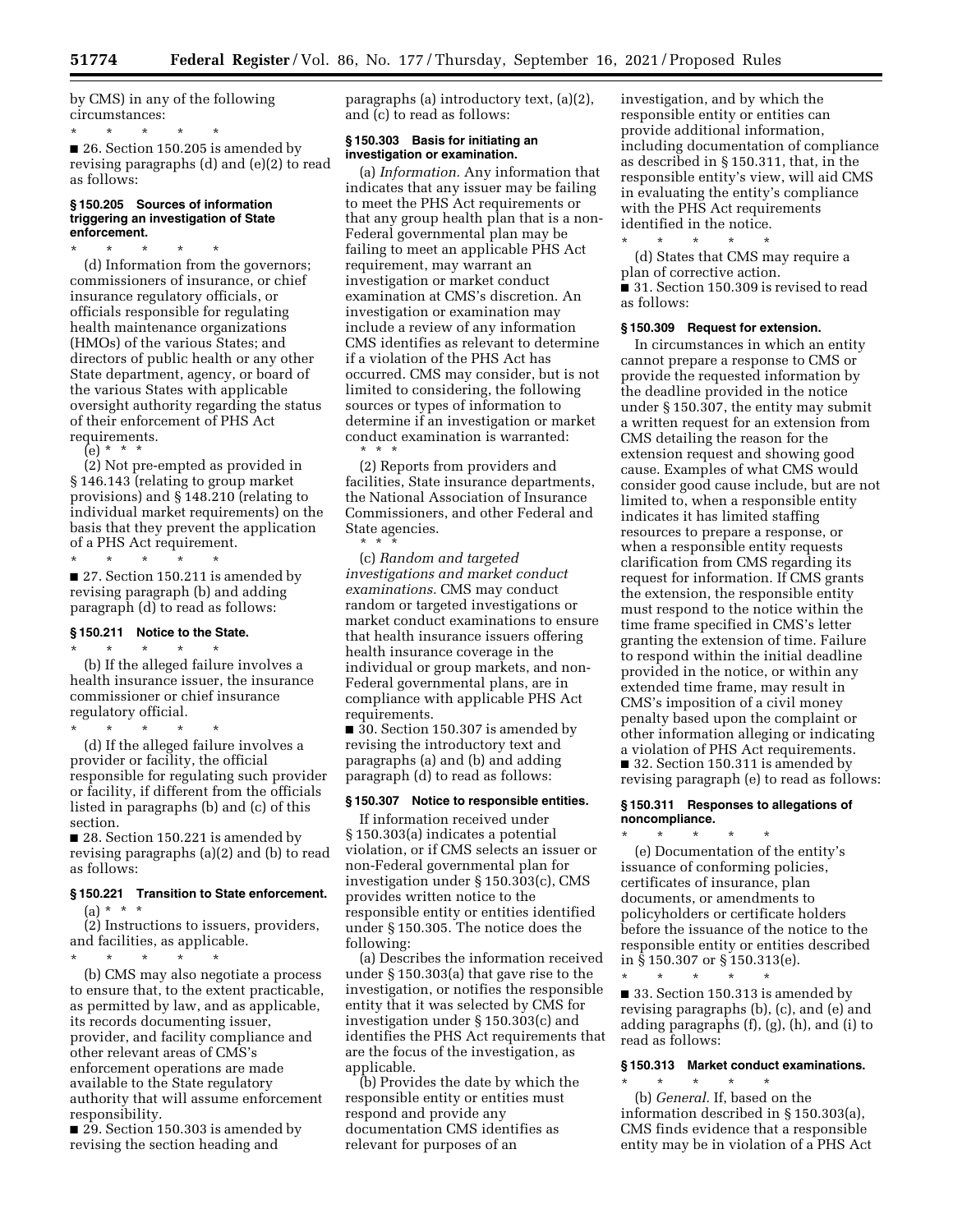requirement, or if CMS randomly selects an issuer or non-Federal governmental plan for examination under § 150.303(c), CMS may initiate a market conduct examination to ensure the entity is in compliance with applicable PHS Act requirements. CMS may conduct the examination either at the site of the issuer or other responsible entity, or a site CMS selects.

(c) *Appointment of examiners.* When CMS identifies an issue that warrants further review or randomly selects an issuer or non-Federal governmental plan for examination, CMS will appoint one or more examiners to perform the examination and instruct them as to the scope of the examination.

\* \* \* \* \*

(e) *Initiation of examination.* CMS initiates an examination by providing written notice to the responsible entity. The notice does the following:

(1) Describes the information received under § 150.303(a) that served as the basis for CMS's determination that a market conduct examination is warranted, or notifies the responsible entity that it was selected by CMS for examination under § 150.303(c), as applicable;

(2) Describes the scope of the examination;

(3) Identifies the examiners;

(4) States that a civil money penalty may be assessed; and

(5) States that CMS may require a plan of corrective action.

(f) *Documentation requests; extension of time.* The responsible entity must forward to the site of examination any documentation CMS identifies as relevant for purposes of the examination. CMS will provide the responsible entity with an opportunity to provide additional information, including documentation of compliance as described in § 150.311, that the responsible entity believes will aid CMS in conducting the examination. This initial request will provide the responsible entity the date by which to forward the specified documentation to the location that CMS identifies. In circumstances in which an entity cannot prepare a response and provide the requested information to CMS by the deadline provided in the initial request, the entity may make a written request for an extension from CMS detailing the reason for the extension request and showing good cause. Examples of what CMS would consider good cause include, but are not limited to, when a responsible entity indicates it has limited staffing resources to prepare a response, or when a responsible entity requests clarification from CMS

regarding its request for information. If CMS grants the extension, the responsible entity must respond to the documentation request within the time frame specified in CMS's letter granting the extension request. Failure to respond by the deadline provided in the initial request, or within the extended time frame, may result in CMS's imposition of a civil money penalty based upon the complaint or other information alleging or indicating a potential violation of applicable PHS Act requirements.

(g) *Field work.* CMS will review the documentation submitted under paragraph (f) of this section. During the course of the examination, CMS may request additional information or documentation and will specify in the request the time frame allotted for providing it. In circumstances in which an entity cannot prepare a response and provide the requested information to CMS within the allotted time frame, the entity may submit to CMS a written request for an extension from CMS detailing the reason for the extension request and showing good cause. Examples of what CMS would consider good cause include, but are not limited to, when a responsible entity indicates it has limited staffing resources to prepare a response, or when a responsible entity requests clarification from CMS regarding its request for information. If CMS grants the extension, the responsible entity must respond to the documentation request within the time frame specified in CMS's letter granting the extension request. Failure to respond and provide such additional documentation to CMS within the allotted time frame, or within an extended time frame as granted by CMS, may result in CMS's imposition of a civil money penalty based upon the complaint or other information alleging or indicating a potential violation of applicable PHS Act requirements. During the course of the examination, upon review of the documentation submitted, CMS may identify and notify the responsible entity of any potential PHS Act violations and provide the responsible entity an opportunity to respond with additional information, including documentation of compliance as described in § 150.311, that the responsible entity believes demonstrates compliance or will otherwise aid CMS in conducting the examination.

(h) *Draft report of market conduct examination*—(1) *Contents of report.*  CMS will, upon completion of the examination, provide to the responsible entity a draft examination report that will include the scope of the examination, any findings of a PHS Act

violation, and any proposed actions the responsible entity would need to take to correct such violation.

(2) *Response from the responsible entity.* With respect to each examination issue identified in the draft examination report, the responsible entity may:

(i) Concur, in whole or in part, with CMS's position(s) as outlined in the draft examination report, explaining any corrective actions that have been or will be implemented; or

(ii) Dispute, in whole or in part, CMS's position(s), clearly outlining the basis for its dispute and submitting illustrative examples where appropriate.

(i) *Final report of market conduct examination.* Upon receipt of a response from the responsible entity under paragraph (h)(2) of this section, CMS will provide to the responsible entity a final examination report containing CMS's findings relevant to each examination issue that will consist of one or more of the following:

(1) CMS's concurrence with the responsible entity's position;

(2) CMS's disagreement with the responsible entity's position;

(3) CMS's determination that any corrective actions implemented by the responsible entity sufficiently addressed the identified PHS Act violation;

(4) CMS's determination that the corrective actions implemented by the responsible entity have not sufficiently addressed the identified PHS Act violation, and information on any further corrective actions deemed necessary by CMS; or

(5) Notice to the responsible entity that has disagreed with a CMS finding and that has not undertaken corrective actions that there exists a violation of applicable PHS Act requirements and any actions the responsible entity must take prospectively to correct such violation.

■ 34. Section 150.319 is amended by revising paragraph (a)(1) to read as follows:

**§ 150.319 Determining the amount of the penalty—mitigating circumstances.** 

\* \* \* \* \* (a) \* \* \*

(1) Before receipt of the notice issued under § 150.307 or § 150.313(e), implemented and followed a compliance plan as described in  $§ 150.311(f).$ 

■ 35. Section 150.321 is amended by adding paragraph (d) to read as follows:

**§ 150.321 Determining the amount of penalty—aggravating circumstances.** 

\* \* \* \* \*

\* \* \* \* \*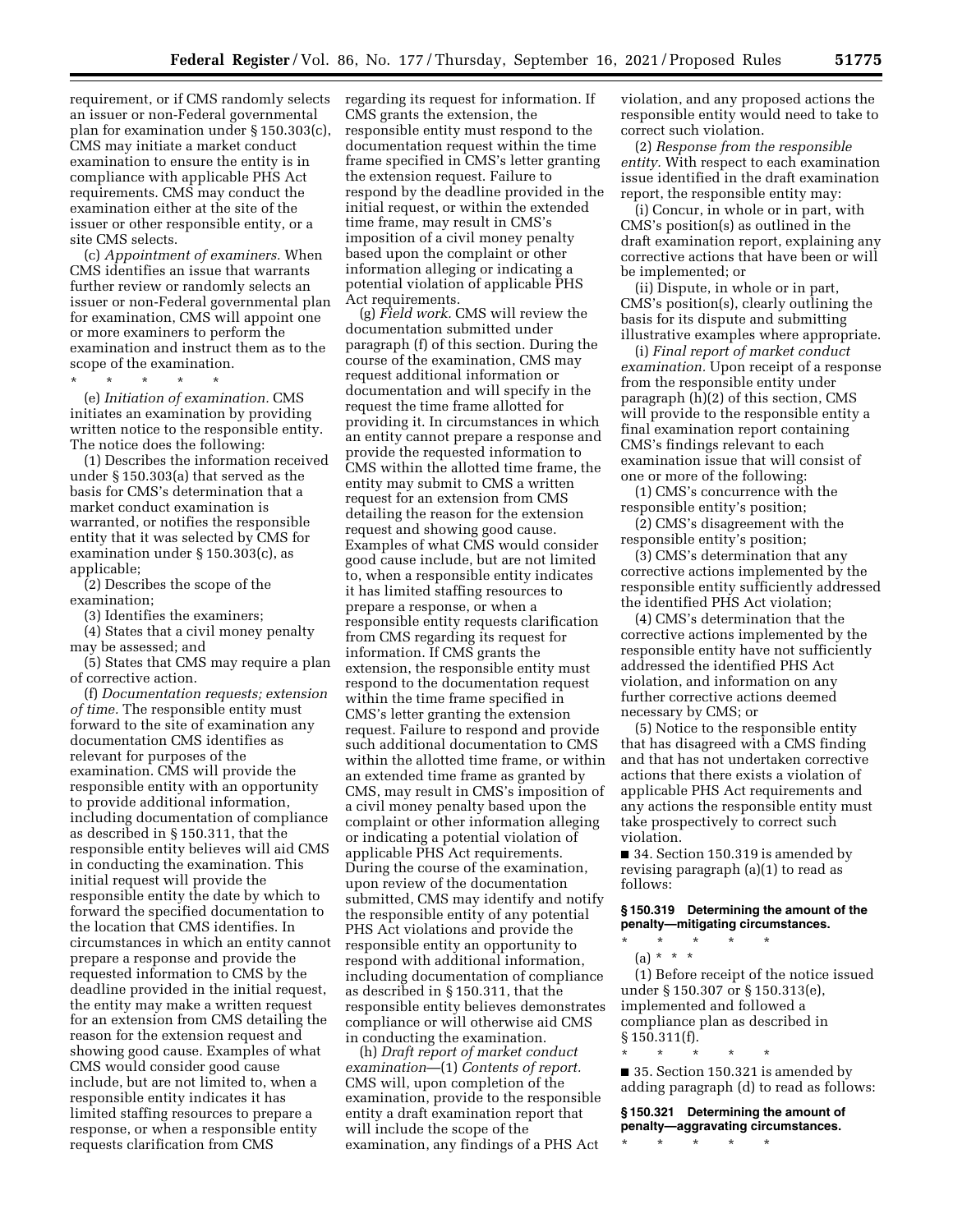(d) The entity fails to cooperate with a CMS investigation or market conduct examination.

■ 36. Section 150.325 is revised to read as follows:

#### **§ 150.325 Settlement authority.**

Nothing in §§ 150.315 through 150.323 limits the authority of CMS to settle any issue or case described in the notice furnished in accordance with § 150.307 or § 150.313(e), or to compromise on any penalty provided for in §§ 150.315 through 150.323. ■ 37. Section § 150.401 is amended by revising the definition of ''Respondent'' to read as follows:

### **§ 150.401 Definitions.**

\* \* \* \* \* *Respondent* means an entity that received a notice of proposed assessment of a civil money penalty issued pursuant to § 150.343 or § 150.515.

■ 38. Section 150.405 is amended by revising paragraph (a) to read as follows:

#### **§ 150.405 Filing of request for hearing.**

(a) A respondent has a right to a hearing before an ALJ if it files a request for hearing that complies with § 150.407(a), within 30 days after the date of issuance of either CMS's notice of proposed determination under § 150.343 or § 150.515, or notice that an alternative dispute resolution process has terminated. The request for hearing must be addressed as instructed in the notice of proposed determination. ''Date of issuance'' is five (5) days after the filing date, unless there is a showing that the document was received earlier. \* \* \* \* \*

■ 39. Section 150.417 is amended by revising paragraph (b)(1) to read as follows:

#### **§ 150.417 Issues to be heard and decided by ALJ.**

- \* \* \* \* \*
	- (b) \* \* \*

(1) Applies the factors that are identified in § 150.317 or § 150.513.

\* \* \* \* \* ■ 40. Section 150.445 is amended by revising paragraphs (g), (h), and (j) to read as follows:

#### **§ 150.445 Evidence.**

\* \* \* \* \*

(g) Evidence of acts other than those at issue in the instant case is admissible in determining the amount of any civil money penalty if those acts are used under § 150.317, § 150.323, or § 150.513 to consider the entity's prior record of compliance, to show motive, opportunity, intent, knowledge,

preparation, identity, or lack of mistake. This evidence is admissible regardless of whether the acts occurred during the statute of limitations period applicable to the acts that constitute the basis for liability in the case and regardless of whether CMS's notice sent in accordance with § 150.307, § 150.313(e), § 150.343, § 150.505, or § 150.515 referred to them.

(h) The ALJ will permit the parties to introduce rebuttal witnesses and evidence, and to cross-examine witnesses.

\* \* \* \* \* (j) The ALJ may not consider evidence regarding the willingness and ability to enter into and successfully complete a corrective action plan when that evidence pertains to matters occurring after CMS's notice under § 150.307, § 150.313(e), or § 150.505.

■ 41. Section 150.455 is amended by adding paragraph (b)(9) to read as follows:

#### **§ 150.455 Sanctions.**

\* \* \* \* \* (b) \* \* \*

(9) In the case of a violation of part 149 of this subchapter, ordering the party or attorney to pay attorneys' fees and other costs caused by the failure or misconduct.

■ 42. Add subpart E to read as follows:

### **Subpart E—CMS Enforcement with Respect to Providers and Facilities**

Sec.

- 150.501 General rule regarding the imposition of civil money penalties.
- 150.503 Basis for initiating an investigation; injunctive relief.
- 150.505 Notice to providers or facilities.
- 150.507 Request for extension.
- 150.509 Responses to allegations of noncompliance.
- 150.511 Liability for penalties.
- 150.513 Amount of penalty.
- 150.515 Notice of proposed determination.
- 150.517 Hearing.
	- Failure to request a hearing.
- 150.521 Collateral estoppel.
- 150.523 Judicial review.
- 150.525 Notice to other agencies.

### **Subpart E—CMS Enforcement with Respect to Providers and Facilities**

#### **§ 150.501 General rule regarding the imposition of civil money penalties.**

(a) If any provider or facility that is subject to CMS's enforcement authority under § 150.101(b)(3) fails to comply with a requirement in Title XXVII, Part E of the PHS Act, such provider or facility may be subject to a civil money penalty as described in this subpart.

(b) If any provider of air ambulance services fails to timely submit the information required in section 106(a) of the No Surprises Act, such provider may be subject to a civil money penalty as described in this subpart.

### **§ 150.503 Basis for initiating an investigation; injunctive relief.**

(a) *Basis for investigation.* Any information that indicates that any provider or facility may be failing to meet the PHS Act requirements or submit the information required in section 106(a) of the No Surprises Act may warrant an investigation at CMS's discretion. An investigation may include a review of any information CMS identifies as relevant to determine if a violation of the PHS Act or section 106(a) of the No Surprises Act has occurred. CMS may consider, but is not limited to considering, the following sources or types of information to determine if an investigation is warranted:

(1) Complaints.

(2) Reports from plans or issuers, State insurance departments, State health departments, medical boards, the National Association of Insurance Commissioners, and any other Federal or State agencies.

(3) Any other information that indicates potential noncompliance with PHS Act requirements or section 106(a) of the No Surprises Act.

(b) *Who may file a complaint.* Any aggrieved entity or individual, or any entity or personal representative acting on that individual or entity's behalf, may file a complaint with CMS if he or she believes that a right to which the aggrieved individual or entity is entitled under PHS Act requirements is being, or has been, denied or abridged as a result of any action or failure to act on the part of a provider or facility.

(c) *Random and targeted investigations.* CMS may conduct random or targeted investigations to ensure that providers and facilities are in compliance with applicable PHS Act requirements and section 106(a) of the No Surprises Act.

(d) *Injunctive relief.* Whenever CMS has reason to believe that any provider or facility has engaged, is engaging, or is about to engage in any activity which makes such provider or facility subject to a civil money penalty under this subpart, CMS may bring an action in an appropriate district court of the United States (or, if applicable, a United States court of any territory) to enjoin such activity, or to enjoin the provider or facility from concealing, removing, encumbering, or disposing of assets which may be required in order to pay a civil money penalty if any such penalty were to be imposed or to seek other appropriate relief.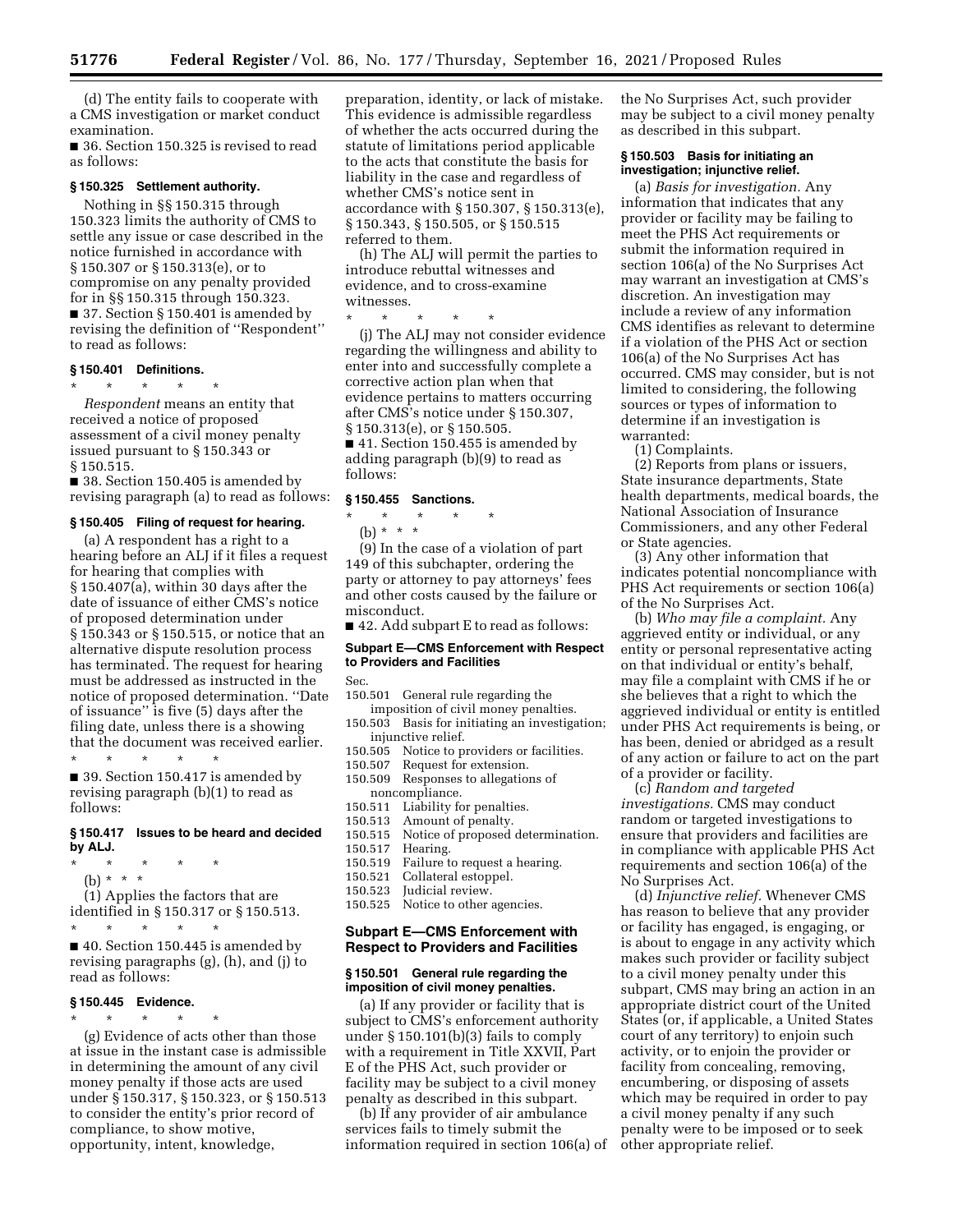#### **§ 150.505 Notice to providers or facilities.**

If CMS receives information under § 150.503(a) that indicates a potential violation of the PHS Act or section 106(a) of the No Surprises Act, or if CMS selects a provider or facility for investigation under § 150.503(c), CMS provides written notice to the provider or facility. The notice does the following:

(a) Describes the information received under § 150.503(a) that gives rise to the potential violation, notifies the provider or facility that it was selected by CMS for investigation under § 150.503(c) and the PHS Act requirements that are the focus of the investigation, or describes the data that was required under section 106(a) of the No Surprises Act and the implementing regulations in part 149 of this subchapter but not submitted by a provider of air ambulance services, as applicable.

(b) Provides the date by which the provider or facility must respond and forward any documentation CMS identifies as relevant for purposes of an investigation, including overdue data regarding air ambulance services, and can provide additional information, including documentation of compliance as described in § 150.509 that, in the provider or facility's view, will aid CMS in evaluating the entity's compliance with the PHS Act or No Surprises Act requirements identified in the notice.

(c) States that a civil money penalty may be assessed should the entity be found to be out of compliance with applicable PHS Act requirements or section 106(a) of the No Surprises Act.

(d) States that CMS may require a plan of corrective action.

#### **§ 150.507 Request for extension.**

In circumstances in which a provider or facility cannot prepare a response to CMS or provide the requested information by the deadline provided in the notice under § 150.505, the provider or facility may make a written request for an extension from CMS detailing the reason for the extension request and showing good cause. Examples of what CMS would consider good cause include, but are not limited to, when a responsible entity indicates it has limited staffing resources to prepare a response, or when a responsible entity requests clarification from CMS regarding its request for information. If CMS grants the extension, the provider or facility must respond to the notice within the time frame specified in CMS's letter granting the extension of time. Failure to respond within the initial deadline provided in the notice, or within the extended time frame, may result in CMS's imposition of a civil

money penalty based upon the complaint or other information alleging or indicating a violation of PHS Act requirements or section 106(a) of the No Surprises Act.

#### **§ 150.509 Responses to allegations of noncompliance.**

In determining whether to impose a civil money penalty, CMS reviews and considers documentation provided in any complaint or other information, as well as any additional information provided by the provider or facility to demonstrate that it has complied with relevant requirements. The following are examples of documentation that a provider or facility may submit for CMS's consideration in determining whether a civil money penalty should be assessed and the amount of any civil money penalty:

(a) Any documentation indicating a provider or facility complied with the requirements in part 149 of this subchapter, including but not limited to claims, medical bills, notice and consent forms, disclosures, data related to air ambulance services, or any other documents if those documents form the basis of a complaint or allegation of noncompliance, or the basis for the provider or facility to refute the complaint or allegation.

(b) Any other evidence that refutes an allegation of noncompliance.

(c) Evidence that the provider or facility did not know, and exercising due diligence could not have known, of the violation, and, if applicable, that the provider or facility undertook a corrective action, such as withdrawing the bill that was in violation and reimbursing the health plan or participant, beneficiary, or enrollee for any payment received in response to the bill that was withdrawn.

(d) Evidence documenting the development and implementation of internal policies and procedures by a provider or facility to ensure compliance with PHS Act requirements and section 106(a) of the No Surprises Act, as applicable. Those policies and procedures may include or consist of a voluntary compliance program. Any such program must do the following:

(1) Effectively articulate and demonstrate the fundamental mission of compliance and the provider or facility's commitment to the compliance process.

(2) Include the name of an individual responsible for compliance.

(3) Describe an effective monitoring process designed to identify practices that do not comply with PHS Act requirements and section 106(a) of the No Surprises Act, as applicable, and to

provide reasonable assurances that noncompliant practices are detected in a timely manner.

(4) Address procedures to improve internal policies when noncompliant practices are identified.

(e) Evidence documenting the provider's or facility's record of previous compliance with PHS Act requirements and section 106(a) of the No Surprises Act, as applicable.

(f) Evidence documenting a provider of air ambulance services' good faith efforts to submit missing information that such providers are required to submit pursuant to § 149.460 of this chapter. This must include the submission and implementation of a corrective action plan that does the following:

(1) Identifies the cause underlying the submission of incomplete data and effectively articulates and demonstrates the measures that will be taken to submit complete data;

(2) Provides the timeline for submitting complete data;

(3) Provides the name of the individual in the organization responsible for overseeing the corrective actions and submitting complete data; and

(4) Addresses procedures to improve internal policies to ensure that incomplete data reports are identified and completed prior to submission for future reporting periods.

#### **§ 150.511 Liability for penalties.**

(a) No action under this part will be entertained unless commenced within 6 years from the date when the claim was presented, the request for payment was made, or the violation occurred.

(b) Under this part, a principal is liable for penalties for the actions of his or her agent acting within the scope of his or her agency. This paragraph (b) does not limit the underlying liability of the agent.

### **§ 150.513 Amount of penalty.**

(a) *Maximum amount.* (1) If a provider or facility is found to be in violation of a PHS Act requirement, CMS may impose a civil money penalty in an amount not to exceed \$10,000 per violation, adjusted annually under 45 CFR part 102. Penalties imposed under this part are in addition to any other penalties prescribed or allowed by law.

(2) If a provider of air ambulance services is found to be in violation of section 106(a) of the No Surprises Act, CMS may impose a civil money penalty in an amount not to exceed \$10,000 per year of violation, adjusted annually under 45 CFR part 102. Penalties imposed under this part are in addition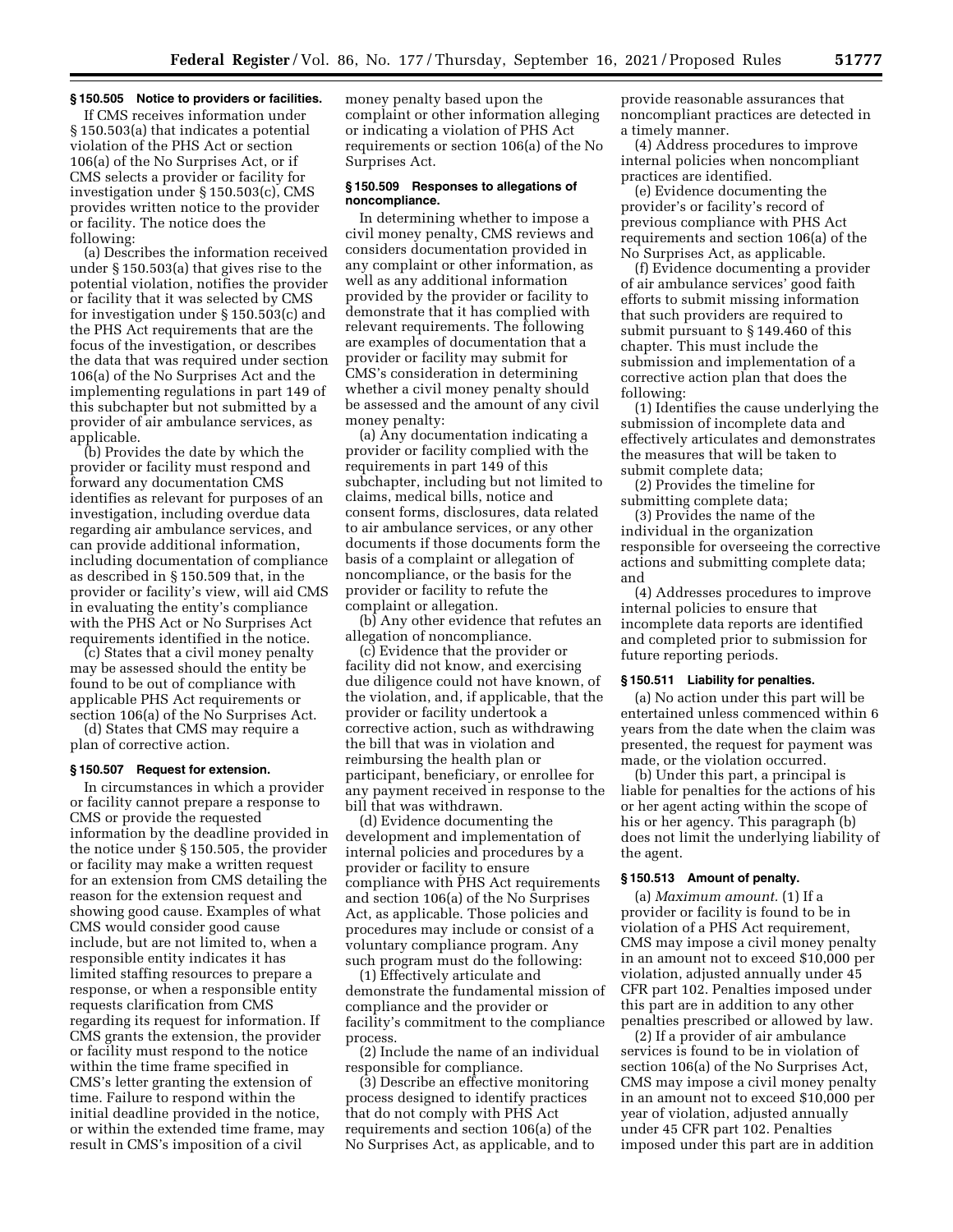to any other penalties prescribed or allowed by law.

(b) *Factors.* Except as otherwise provided in this part, in determining the amount of any penalty in accordance with this part, CMS will consider the following factors—

(1) The nature of violations and circumstances under which they were presented.

(2) The degree of culpability of the provider or facility against which a civil money penalty is proposed.

(3) The provider or facility's history of prior violations, including whether at any time before determination of the current violation or violations, CMS or any State found the provider or facility liable for civil or administrative sanctions in connection with a violation of PHS Act requirements or section 106(a) of the No Surprises Act, as applicable.

(4) The frequency of the violation, taking into consideration whether any violation is an isolated occurrence, represents a pattern, or is widespread.

(5) The level of financial and other impacts on affected individuals.

(6) Such other matters as justice may require.

(c) *Mitigating circumstances.* For every violation subject to a civil money penalty, if there are substantial or several mitigating circumstances, the aggregate amount of the penalty is set at an amount sufficiently below the maximum permitted in paragraph (a) of this section to reflect that fact. As guidelines for taking into account the factors listed in paragraph (b) of this section, CMS considers the following as mitigating circumstances:

(1) Before receipt of the notice issued under § 150.505, the provider or facility implemented and followed a compliance plan as described in § 150.509.

(2) There were no previous complaints of noncompliance against the provider or facility.

(3) In the case of a provider or facility responsible for an erroneous bill, the provider or facility made adjustments to business practices to come into compliance with PHS Act requirements, so that the following occur:

(i) The provider or facility identified all participants, beneficiaries and enrollees who are or were wrongly billed.

(ii) The provider or facility withdrew the bill or reimbursed the affected individuals who were wrongly billed so that, to the extent practicable, the affected individuals are in the same position that they would have been in had the violation not occurred.

(iii) The provider or facility completed the adjustments to business practices in a timely manner.

(4) The provider or facility demonstrated that the violation is an isolated occurrence.

(d) *Aggravating circumstances.* For every violation subject to a civil money penalty, if there are substantial or several aggravating circumstances, CMS sets the aggregate amount of the penalty at an amount sufficiently close to or at the maximum permitted by this section to reflect that fact. CMS considers the following circumstances to be aggravating circumstances:

(1) The frequency of violation indicates a pattern of widespread occurrence.

(2) The violation(s) resulted in significant financial and other impacts on the average affected individual.

(3) The provider or facility does not provide documentation showing that substantially all of the violations were corrected.

(e) *Waiver of the penalty.* CMS shall waive a civil money penalty if:

(1) The provider or facility does not knowingly violate, and exercising due diligence should not have reasonably known it violated, part 149 of this subchapter with respect to a participant, beneficiary, or enrollee, and such provider or facility withdraws the bill that was in violation of such provision and reimburses the group health plan, health insurance issuer, or affected individual, as applicable, in an amount equal to the difference between the amount billed and the amount allowed to be billed, plus interest at the rate established annually by the Secretary of the Treasury pursuant to 31 U.S.C. 3717, within 30 days of the violation; or

(2) In the case of a provider of air ambulance services that submits only part of the information required in § 149.460 of this subchapter, if the provider demonstrates a good faith effort in working with the Secretary to submit any missing information.

(f) *Settlement authority.* Nothing in this section limits the authority of CMS to settle any issue or case described in the notice furnished in accordance with § 150.505 or to compromise on any penalty provided for in § 150.515.

(g) *Hardship exemption.* The Secretary may establish a hardship exemption to the penalties under this subpart.

### **§ 150.515 Notice of proposed determination.**

(a) If CMS proposes a penalty, in accordance with this subpart, CMS will serve on the provider or facility, in any manner authorized by Rule 4 of the

Federal Rules of Civil Procedure, written notice of CMS's intent to impose a penalty. The notice will include:

(1) A description of the PHS Act requirements or the No Surprises Act requirements that CMS has determined the provider or facility violated.

(2) A description of any complaint or other information upon which CMS based its investigation, including the basis for determining the number of violations.

(3) The amount of the proposed penalty as of the date of the notice.

(4) Any circumstances described in § 150.513 that were considered when determining the amount of the proposed penalty.

(5) Instructions for responding to the notice, including:

(i) A specific statement of the provider or facility's right to a hearing; and

(ii) A statement that failure to request a hearing within 30 days of receipt of the notice permits the imposition of the proposed penalty without right of appeal in accordance with § 150.519. (b) [Reserved]

#### **§ 150.517 Hearing.**

(a) The provisions found in §§ 150.401 through 150.457 shall apply to a hearing conducted under this subpart.

(b) Any provider or facility upon which CMS has proposed the imposition of a penalty may appeal such proposed penalty by requesting a hearing before an ALJ in accordance with § 150.405. The form and content of the request for a hearing must comply with § 150.407.

(c) If the provider or facility fails, within the time period permitted, to exercise the right to a hearing under this section, the proposed penalty becomes final.

### **§ 150.519 Failure to request a hearing.**

If the provider or facility does not request a hearing within 30 days of the issuance of the notice described in § 150.515, or show good cause, as determined under § 150.405(b), for failing to timely exercise its right to a hearing, CMS may assess the proposed civil money penalty. CMS will notify the provider or facility in any manner authorized by Rule 4 of the Federal Rules of Civil Procedure of any penalty that has been assessed and of the means by which the provider or facility may satisfy the judgment. The provider or facility has no right to appeal a penalty with respect to which it has not requested a hearing in accordance with § 150.405.